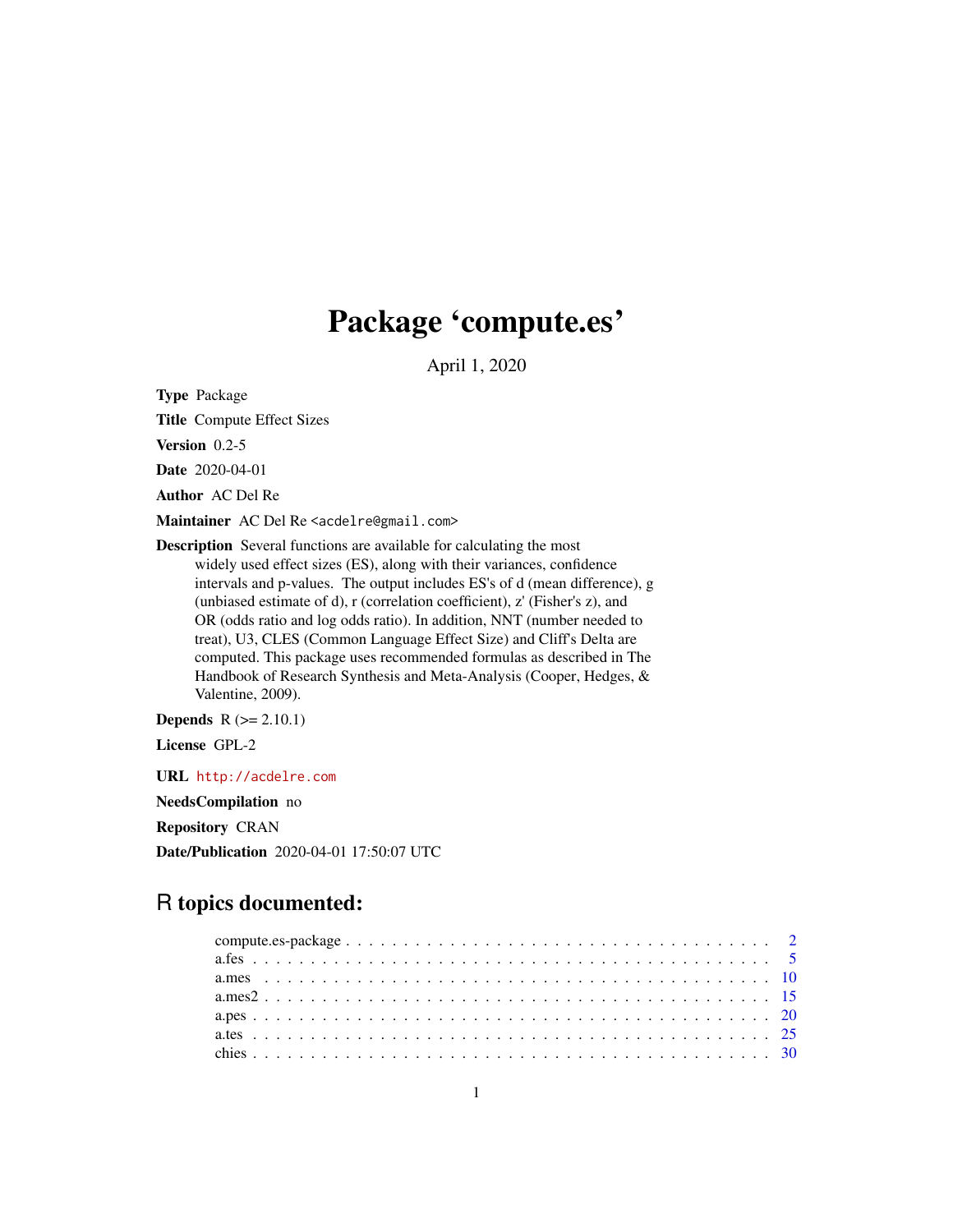<span id="page-1-0"></span>

compute.es-package *Compute Effect Sizes in R*

# **Description**

This package provides a comprehensive set of tools/functions to easily derive and/or convert statistics generated from one's study (or from those reported in a published study) to all of the common effect size estimates, along with their variances, confidence intervals, and p-values. Several additional statistics are generated, including NNT (number needed to treat), U3 (Cohen's U3 distribution overlap statistic), CLES (Common Language Effect Size) and Cliff's Delta (success rate difference). The compute.es package's functions will convert a variety of statistics, such as means and standard deviations, t-test or p-value and sample size, to estimates of:

(1) Cohen's d (mean difference) (2) Hedges'  $g$  (unbiased estimate of  $d$ ) (3)  $r$  (correlation coefficient) (4)  $z'$  (Fisher's  $z$ ) (5) log odds ratio (6) the variances, confidence intervals and p-values of the above estimates

(7) Other statistics: NNT, U3, CLES, Cliff's Delta

The functions in this package can compute the effect sizes from a single study or from multiple studies simultaneously. The compute es package uses recommended conversion formulas as described in *The Handbook of Research Synthesis and Meta-Analysis* (Cooper, Hedges, & Valentine, 2009).

#### Details

| Package: | compute.es |
|----------|------------|
| Type:    | Package    |
| Version: | $0.2 - 4$  |
| Date:    | 2014-09-16 |
| License: | $GPI - 2$  |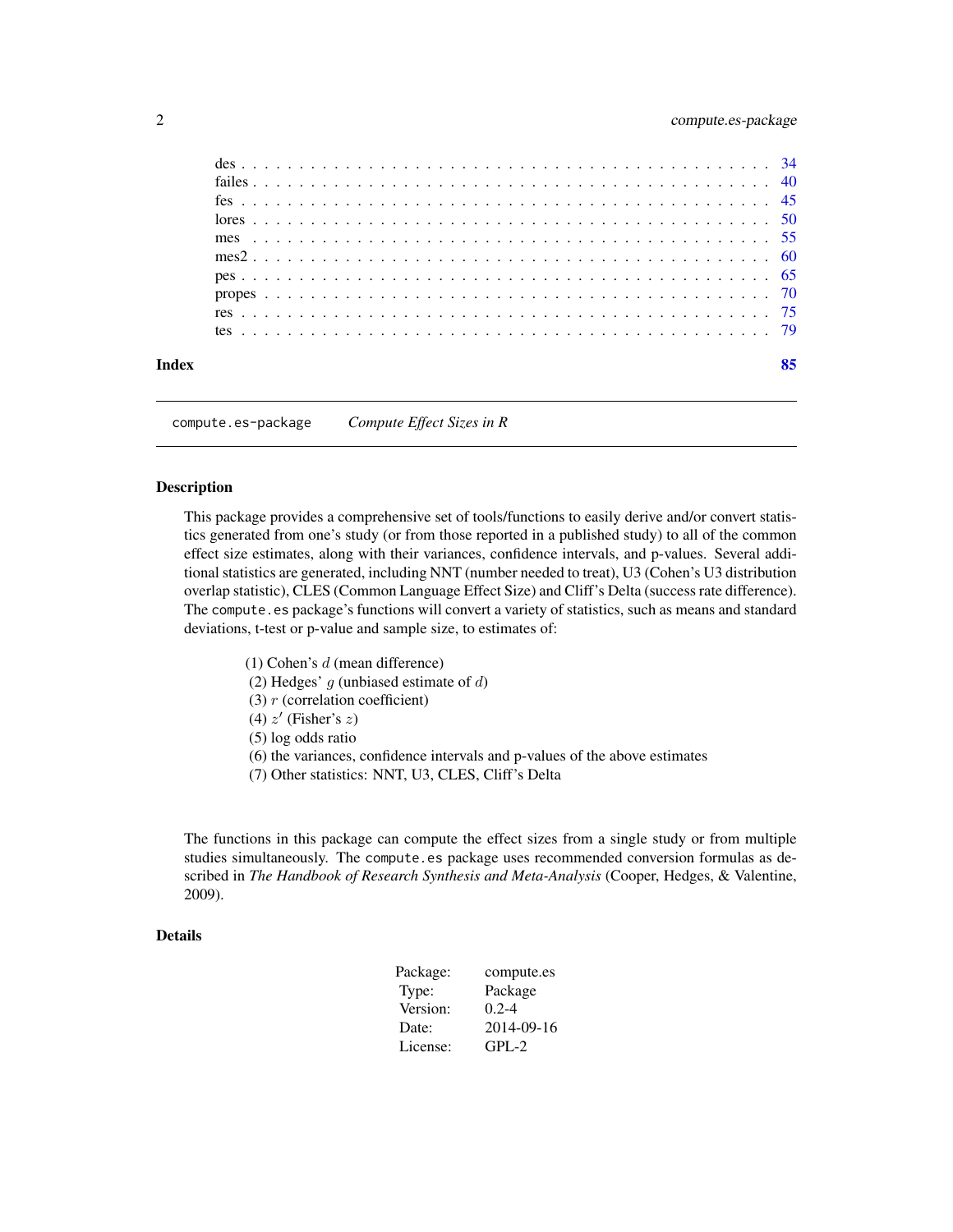# LazyLoad: yes

# Structure of Functions

The function names for this package are designed for quick processing, such that the first part of the function corresponds to the input method (statistical information reported in the study) and the remaining part corresponds to the output values, which are the effect size estimates ('es' at the end of each function). For example, the function des() has the input of a Cohen's d and will output various effect size ('es') estimates.

The other function inputs and names are as follows:

| <b>ANCOVA F-test:</b>     | a.fes()  |
|---------------------------|----------|
| ANCOVA means:             | a.mes()  |
| ANCOVA means (pooled sd): | a.mes2() |
| ANCOVA p-value:           | a.pes()  |
| <b>ANCOVA</b> t-test:     | a.tes()  |
| Chi-squared $(1 \, df)$ : | chies()  |
| Correlation:              | res()    |
| d-statistic:              | des()    |
| Failure group (binary):   | failes() |
| F-test:                   | fes()    |
| Log odds ratio:           | lores()  |
| Means:                    | mes()    |
| Means (pooled $sd$ ):     | mes2()   |
| Proportions (binary):     | propes() |
| p-value:                  | pes()    |
| t-test:                   | tes()    |

#### Author(s)

AC Del Re with contributions from Jeffrey C. Valentine Maintainer: AC Del Re <acdelre@gmail.com>

#### References

Borenstein (2009). Effect sizes for continuous data. In H. Cooper, L. V. Hedges, & J. C. Valentine (Eds.), *The handbook of research synthesis and meta analysis* (pp. 279-293). New York: Russell Sage Foundation.

Cooper, H., Hedges, L.V., & Valentine, J.C. (2009). *The handbook of research synthesis and metaanalysis* (2nd edition). New York: Russell Sage Foundation.

Furukawa, T. A., & Leucht, S. (2011). How to obtain NNT from Cohen's d: comparison of two methods. *PloS one, 6*(4), e19070.

McGraw, K. O. & Wong, S. P. (1992). A common language effect size statistic. *Psychological Bulletin, 111,* 361-365.

Valentine, J. C. & Cooper, H. (2003). *Effect size substantive interpretation guidelines: Issues in the interpretation of effect sizes.* Washington, DC: What Works Clearinghouse.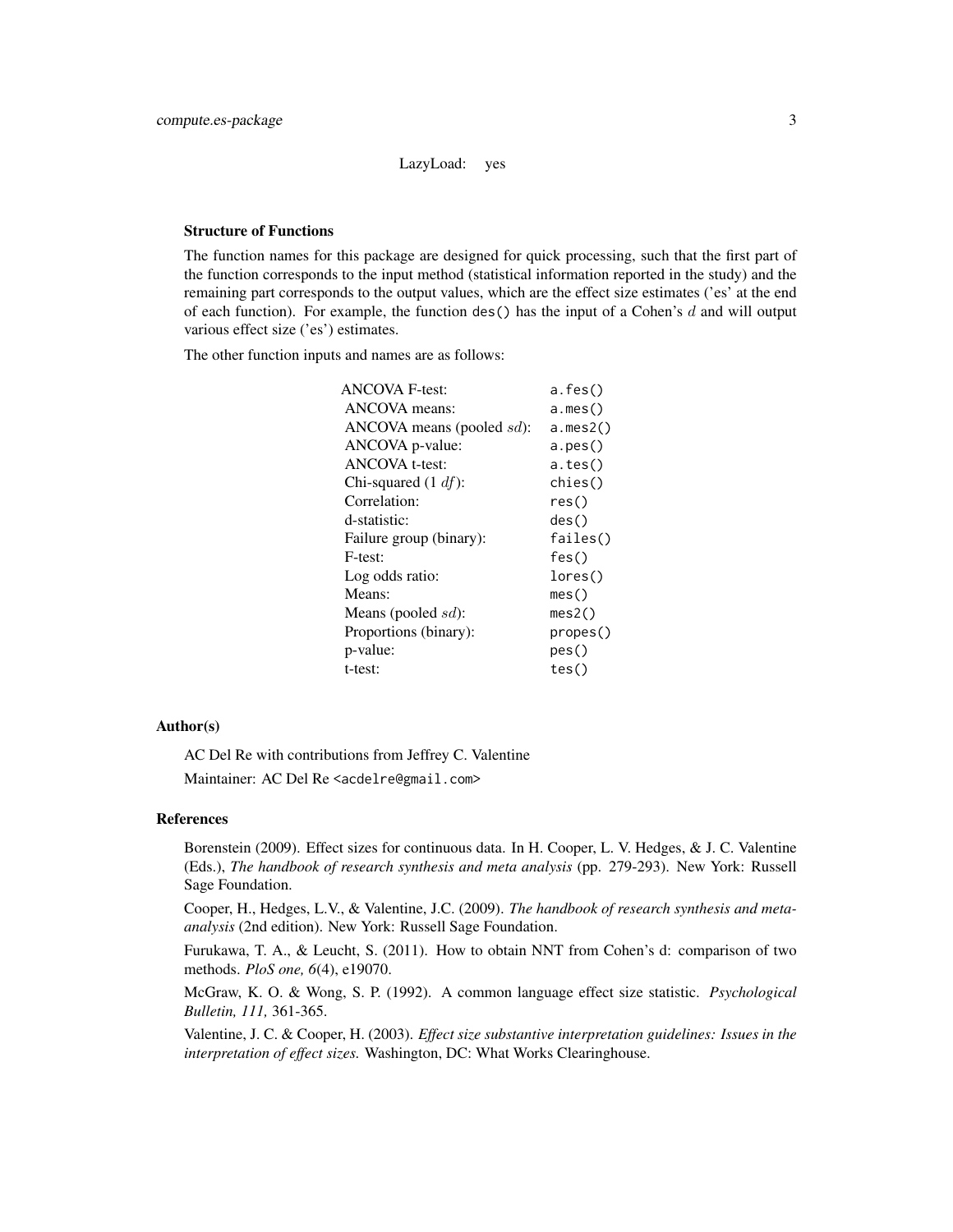# See Also

For information and user-friendly R packages to conduct a meta-analysis see:

Menu-Driven Meta-Analysis (Graphical User Interface):

RcmdrPlugin.MA package: <https://CRAN.R-project.org/package=RcmdrPlugin.MA>

Meta-Analysis with Correlations:

MAc package: <https://CRAN.R-project.org/package=MAc>

Meta-Analysis with Mean Differences:

MAd package: <https://CRAN.R-project.org/package=MAd>

#### Examples

```
## 1. Computations to Calculate Effect Sizes:
# For example, suppose the primary study reported a t-test
# value for differences between 2 groups. Then, running:
tes(t=1.74, n.1=30, n.2=31)
# Or, more simply:
tes(1.74, 30, 31)
# where the reported t-value = 1.74, treatment sample
# size = 30, and the control/comparison sample size = 31 will
# output effect sizes of d, g, r, z, OR, and log odds ratio.
# The variances, confidence intervals, p-values and other
# statistics will also be computed.
# Note: If only the total sample size is reported simply split
# the number in half for entry into the function.
# Now suppose one has a dataset (i.e., data.frame in R-speak)
# with several t-values to be converted into effect sizes:
# First, we will generate sample data:
dat <- data.frame(id=1:5,t=rnorm(5, 2, .5),
                  n.t=round(rnorm(5, 25),0),
                  n.c=round(rnorm(5, 25),0))
# Running the fuction as follows will generate a new
# data.frame with several effect size estimates
tes(t=t, n.1=n.t, n.2=n.c, level=95, dig=2, id=id, data=dat)
```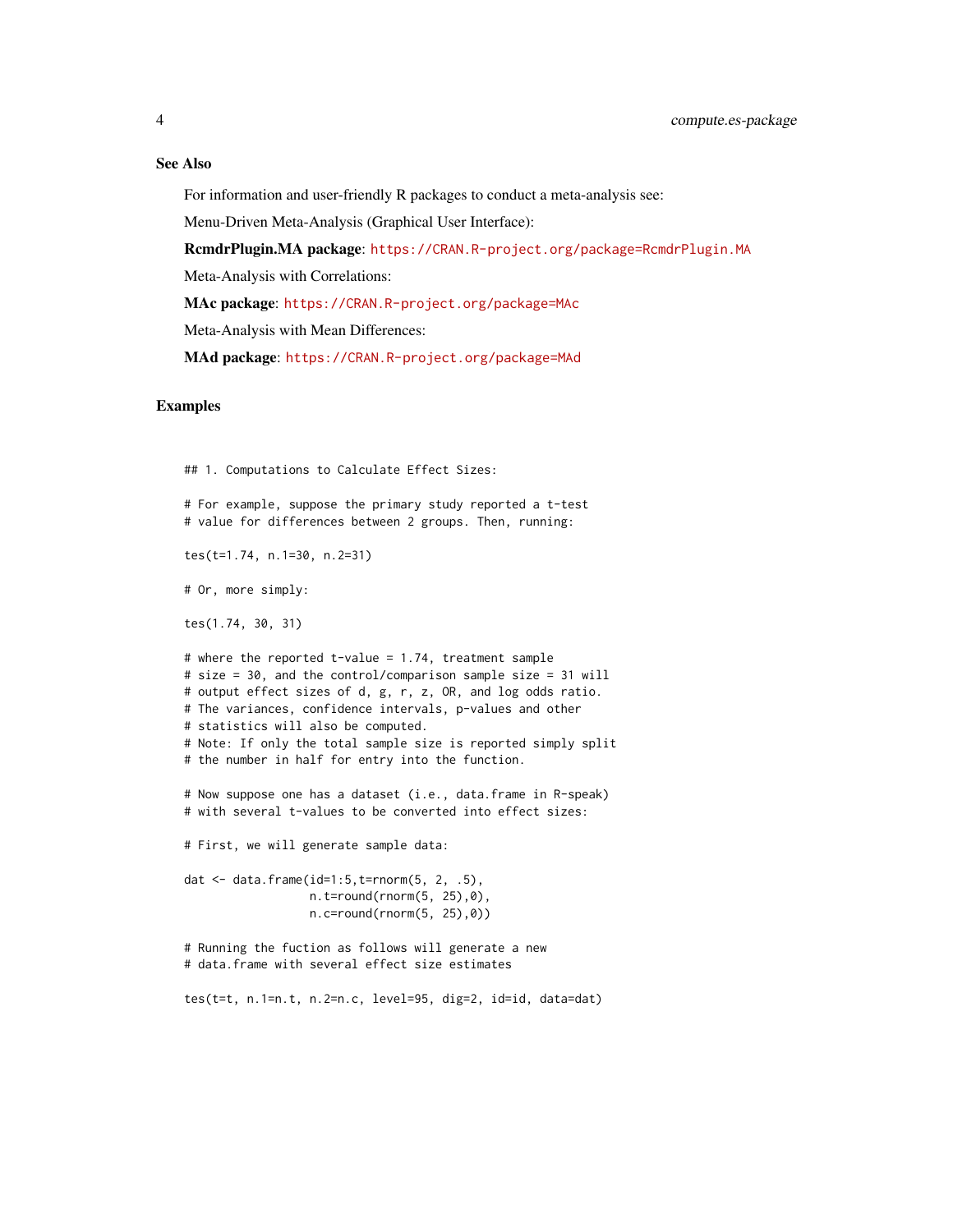# <span id="page-4-0"></span>Description

Converts an ANCOVA  $F$  to an effect size of  $d$  (mean difference),  $g$  (unbiased estimate of  $d$ ),  $r$ (correlation coefficient),  $z'$  (Fisher's  $z$ ), and log odds ratio. The variances, confidence intervals and p-values of these estimates are also computed, along with NNT (number needed to treat), U3 (Cohen's  $U_1(3)$  overlapping proportions of distributions), CLES (Common Language Effect Size) and Cliff's Delta.

# Usage

a.fes(f, n.1, n.2, R, q, level=95, cer = 0.2, dig = 2, verbose = TRUE, id=NULL, data=NULL)

### Arguments

| $\mathsf f$ | F value from ANCOVA.                                                                                                                                                                                                                                                                                                                                                                                                                                                                                                                                           |
|-------------|----------------------------------------------------------------------------------------------------------------------------------------------------------------------------------------------------------------------------------------------------------------------------------------------------------------------------------------------------------------------------------------------------------------------------------------------------------------------------------------------------------------------------------------------------------------|
| n.1         | Treatment group sample size.                                                                                                                                                                                                                                                                                                                                                                                                                                                                                                                                   |
| n.2         | Comparison group sample size.                                                                                                                                                                                                                                                                                                                                                                                                                                                                                                                                  |
| R           | Covariate outcome correlation or multiple correlation.                                                                                                                                                                                                                                                                                                                                                                                                                                                                                                         |
| q           | number of covariates.                                                                                                                                                                                                                                                                                                                                                                                                                                                                                                                                          |
| level       | Confidence level. Default is 95%.                                                                                                                                                                                                                                                                                                                                                                                                                                                                                                                              |
| cer         | Control group Event Rate (e.g., proportion of cases showing recovery). Default<br>is 0.2 (= $20\%$ of cases showing recovery). CER is used exclusively for NNT<br><b>output.</b> This argument can be ignored if input is not a mean difference effect<br>size. Note: NNT output (described below) will NOT be meaningful if based on<br>anything other than input from mean difference effect sizes (i.e., input of Co-<br>hen's d, Hedges' g will produce meaningful output, while correlation coefficient<br>input will NOT produce meaningful NNT output). |
| dig         | Number of digits to display. Default is 2 digits.                                                                                                                                                                                                                                                                                                                                                                                                                                                                                                              |
| verbose     | Print output from scalar values? If yes, then verbose=TRUE; otherwise, ver-<br>bose=FALSE. Default is TRUE.                                                                                                                                                                                                                                                                                                                                                                                                                                                    |
| id          | Study identifier. Default is NULL, assuming a scalar is used as input. If input is<br>a vector dataset (i.e., data. frame, with multiple values to be computed), enter<br>the name of the study identifier here.                                                                                                                                                                                                                                                                                                                                               |
| data        | name of data. frame. Default is NULL, assuming a scalar is used as input. If<br>input is a vector dataset (i.e., data. frame, with multiple values to be computed),<br>enter the name of the data. frame here.                                                                                                                                                                                                                                                                                                                                                 |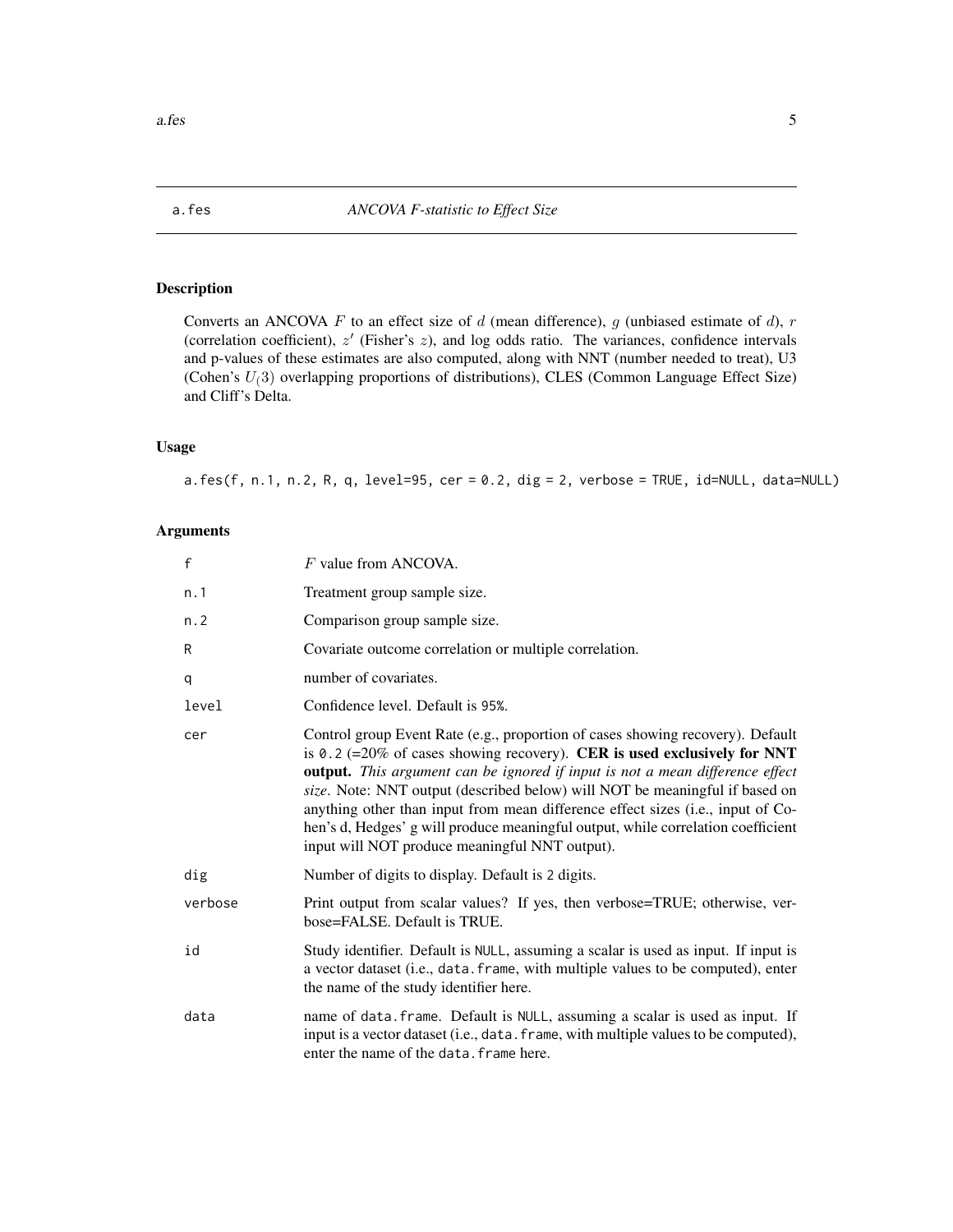# Value

| d          | Standardized mean difference $(d)$ . |
|------------|--------------------------------------|
| var.d      | Variance of $d$ .                    |
| 1.d        | lower confidence limits for $d$ .    |
| u.d        | upper confidence limits for $d$ .    |
| U3.d       | Cohen's $U(3)$ , for d.              |
| cl.d       | Common Language Effect Size for d.   |
| cliffs.d   | Cliff's Delta for $d$ .              |
| p.d        | p-value for $d$ .                    |
| g          | Unbiased estimate of $d$ .           |
| var.g      | Variance of $g$ .                    |
| 1.g        | lower confidence limits for $g$ .    |
| u.g        | upper confidence limits for $g$ .    |
| U3.g       | Cohen's $U(3)$ , for g.              |
| cl.g       | Common Language Effect Size for g.   |
| p.g        | p-value for $g$ .                    |
| r          | Correlation coefficient.             |
| var.r      | Variance of $r$ .                    |
| 1.r        | lower confidence limits for $r$ .    |
| u.r        | upper confidence limits for $r$ .    |
| p.r        | p-value for $r$ .                    |
| z          | Fisher's $z(z')$ .                   |
| var.z      | Variance of $z'$ .                   |
| l.z        | lower confidence limits for $z'$ .   |
| u. z       | upper confidence limits for $z'$ .   |
| p.z        | p-value for $z'$ .                   |
| 0R         | Odds ratio.                          |
| 1.or       | lower confidence limits for $OR$ .   |
| u.or       | upper confidence limits for $OR$ .   |
| p.or       | p-value for OR.                      |
| 10R        | Log odds ratio.                      |
| var.lor    | Variance of log odds ratio.          |
| 1.lor      | lower confidence limits for lOR.     |
| u.lor      | upper confidence limits for lOR.     |
| p.lor      | p-value for $lOR$ .                  |
| N.total    | Total sample size.                   |
| <b>NNT</b> | Number needed to treat.              |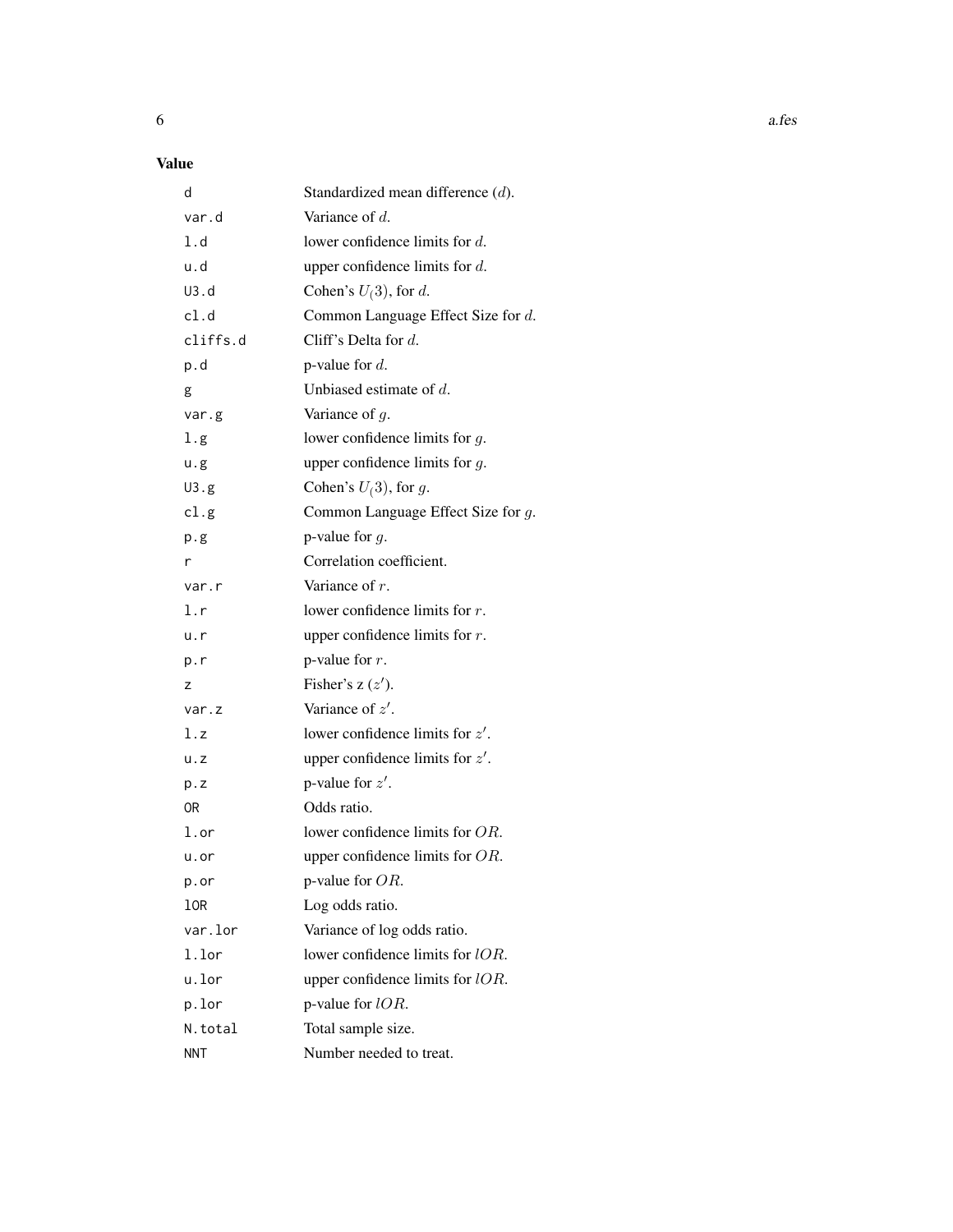# Note

#### Detailed information regarding output values of:

(1) *Cohen's* d*, Hedges'* g *(unbiased estimate of* d*) and variance*

- (2) *Correlation coefficient (*r*), Fisher's* z 0 *, and variance*
- (3) *Log odds and variance*

is provided below (followed by general information about NNT, U3, Common Language Effect Size, and Cliff's Delta):

### Cohen's d, Hedges' g and Variance of g:

In this particular formula Cohen's  $d$  is calculated from the ANCOVA  $F$  with independent groups

$$
d = \sqrt{\frac{F(n_1 + n_2)}{n_1 n_2}} \sqrt{1 - R^2}
$$

The variance of  $d$  is derived from

$$
v_d = \frac{(n_1 + n_2)(1 - R^2)}{n_1 n_2} + \frac{d^2}{2(n_1 + n_2)}
$$

The effect size estimate  $d$  has a small upward bias (overestimates the population parameter effect size) which can be removed using a correction formula to derive the unbiased estimate of Hedges' g. The correction factor,  $j$ , is defined as

$$
J = 1 - \frac{3}{4df - 1}
$$

where df = degrees of freedom, which is  $n_1 + n_2 - 2$  for two independent groups. Then, to calculate  $\ensuremath{g}$ 

$$
g = Jd
$$

and the variance of g

$$
v_g = J^2 v_d
$$

#### Correlation Coefficient r, Fisher's z, and Variances:

In this particular formula  $r$  is calculated as follows

$$
r = \frac{d}{\sqrt{d^2 + a}}
$$

where a corrects for inbalance in  $n_1$  &  $n_2$  and is defined as

$$
a = \frac{(n_1 + n_2)^2}{n_1 n_2}
$$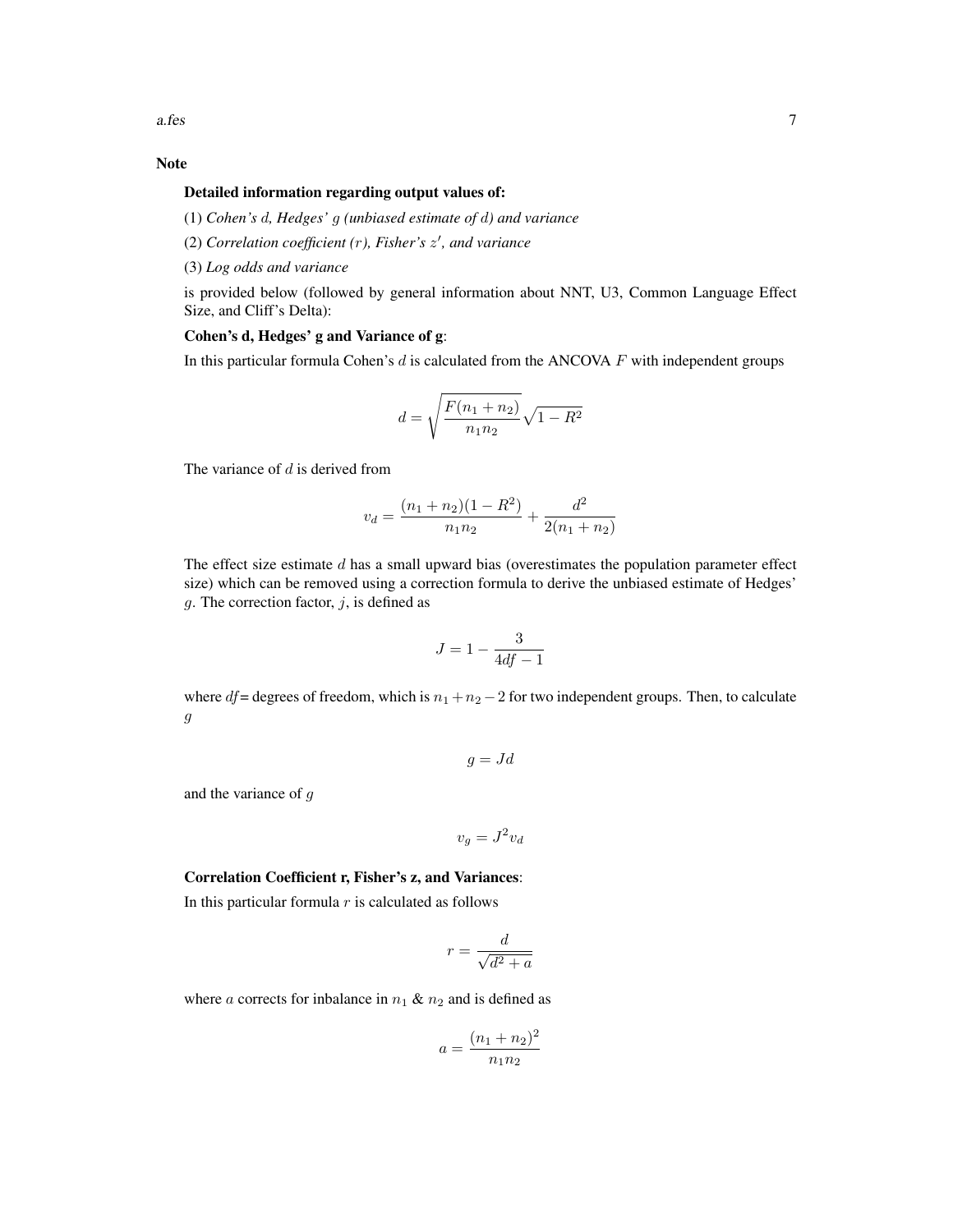The variance of  $r$  is then defined as

$$
v_r = \frac{a^2 v_d}{(d^2 + a)^3}
$$

Often researchers are interested in transforming  $r$  to  $z'$  (Fisher's  $z$ ) because  $r$  is not normally distributed, particularly at large values of  $r$ . Therefore, converting to  $z'$  will help to normally distribute the estimate. Converting from  $r$  to  $z'$  is defined as

$$
z = .5^* log(\frac{1+r}{1-r})
$$

and the variance of z

$$
v_z = \frac{1}{n-3}
$$

where  $n$  is the total sample size for groups 1 and 2.

#### Log Odds Ratio & Variance of Log Odds:

In this particular formula, log odds is calculated as follows

$$
\log(o) = \frac{\pi d}{\sqrt{3}}
$$

where  $pi = 3.1459$ . The variance of log odds is defined as

$$
v_{log(o)} = \frac{\pi^2 v_d}{3}
$$

#### General information about NNT, U3, Common Language Effect Size, and Cliff's Delta:

*Number needed to treat (NNT).* NNT is interpreted as the number of participants that would need to be treated in one group (e.g., intervention group) in order to have one additional positive outcome over that of the outcome of a randomly selected participant in the other group (e.g., control group). In the compute.es package, NNT is calculated directly from d (Furukawa & Leucht, 2011), assuming relative normality of distribution and equal variances across groups, as follows:

$$
NNT = \frac{1}{\Phi(d - \Psi(CER)) - CER}
$$

*U3.* Cohen (1988) proposed a method for characterizing effect sizes by expressing them in terms of (normal) distribution overlap, called U3. This statistic describes the percentage of scores in one group that are exceeded by the mean score in another group. If the population means are equal then half of the scores in the treatment group exceed half the scores in the comparison group, and U3  $= 50\%$ . As the population mean difference increases, U3 approaches 100% (Valentine & Cooper, 2003).

*Common Language Effect Size (CLES).* CLES (McGraw & Wong, 1992) expresses the probability that a randomly selected score from one population will be greater than a randomly sampled score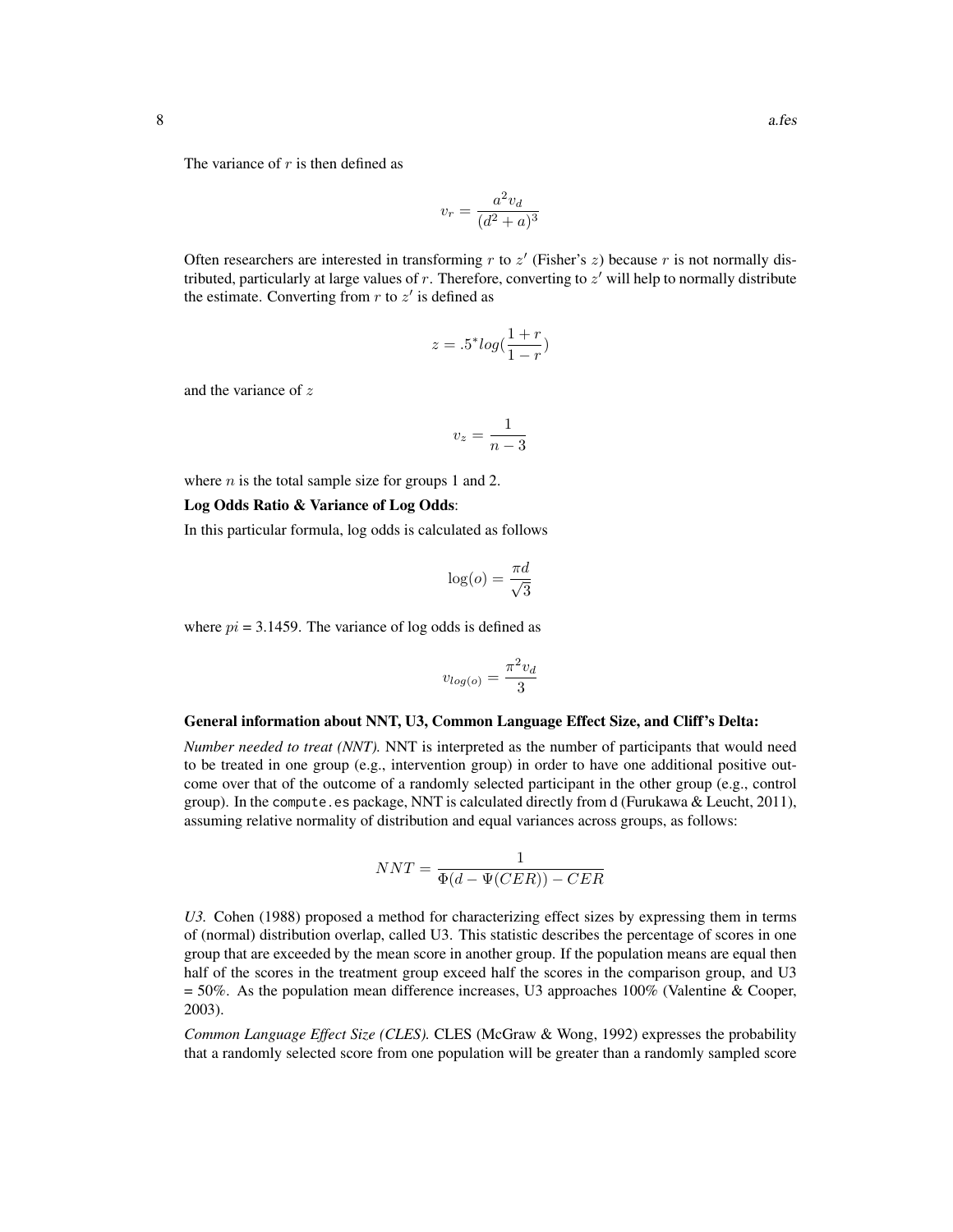from another population. CLES is computed as the percentage of the normal curve that falls between negative infinity and the effect size (Valentine & Cooper, 2003).

*Cliff 's Delta/success rate difference.* Cliff's delta (or success rate difference; Furukawa & Leucht (2011)) is a robust alternative to Cohen's d, when data are either non-normal or ordinal (with truncated/reduced variance). Cliff's Delta is a non-parametric procedure that provides the probability that individual observations in one group are likely to be greater than the observations in another group. It is the probability that a randomly selected participant of one population has a better outcome than a randomly selected participant of the second population (minus the reverse probability). Cliff's Delta of negative 1 or positive 1 indicates no overlap between the two groups, whereas a value of 0 indicates complete overlap and equal group distributions.

$$
\delta=2*\Phi(\frac{d}{\sqrt{2}})-1
$$

#### Author(s)

# AC Del Re

Much appreciation to Dr. Jeffrey C. Valentine for his contributions in implementing  $U3$  and  $CLES$ procedures and related documentation.

Maintainer: AC Del Re <acdelre@gmail.com>

#### References

Borenstein (2009). Effect sizes for continuous data. In H. Cooper, L. V. Hedges, & J. C. Valentine (Eds.), *The handbook of research synthesis and meta analysis* (pp. 279-293). New York: Russell Sage Foundation.

Cohen, J. (1988). *Statistical power for the behavioral sciences (2nd ed.)*. Hillsdale, NJ: Erlbaum.

Furukawa, T. A., & Leucht, S. (2011). How to obtain NNT from Cohen's d: comparison of two methods. *PloS one, 6*(4), e19070.

McGraw, K. O. & Wong, S. P. (1992). A common language effect size statistic. *Psychological Bulletin, 111,* 361-365.

Valentine, J. C. & Cooper, H. (2003). *Effect size substantive interpretation guidelines: Issues in the interpretation of effect sizes.* Washington, DC: What Works Clearinghouse.

# See Also

[fes](#page-44-1)

#### Examples

# CALCULATE SEVERAL EFFECT SIZES BASED ON F-STATISTIC FROM ANCOVA:

a.fes(3, 30, 30, .4, 2)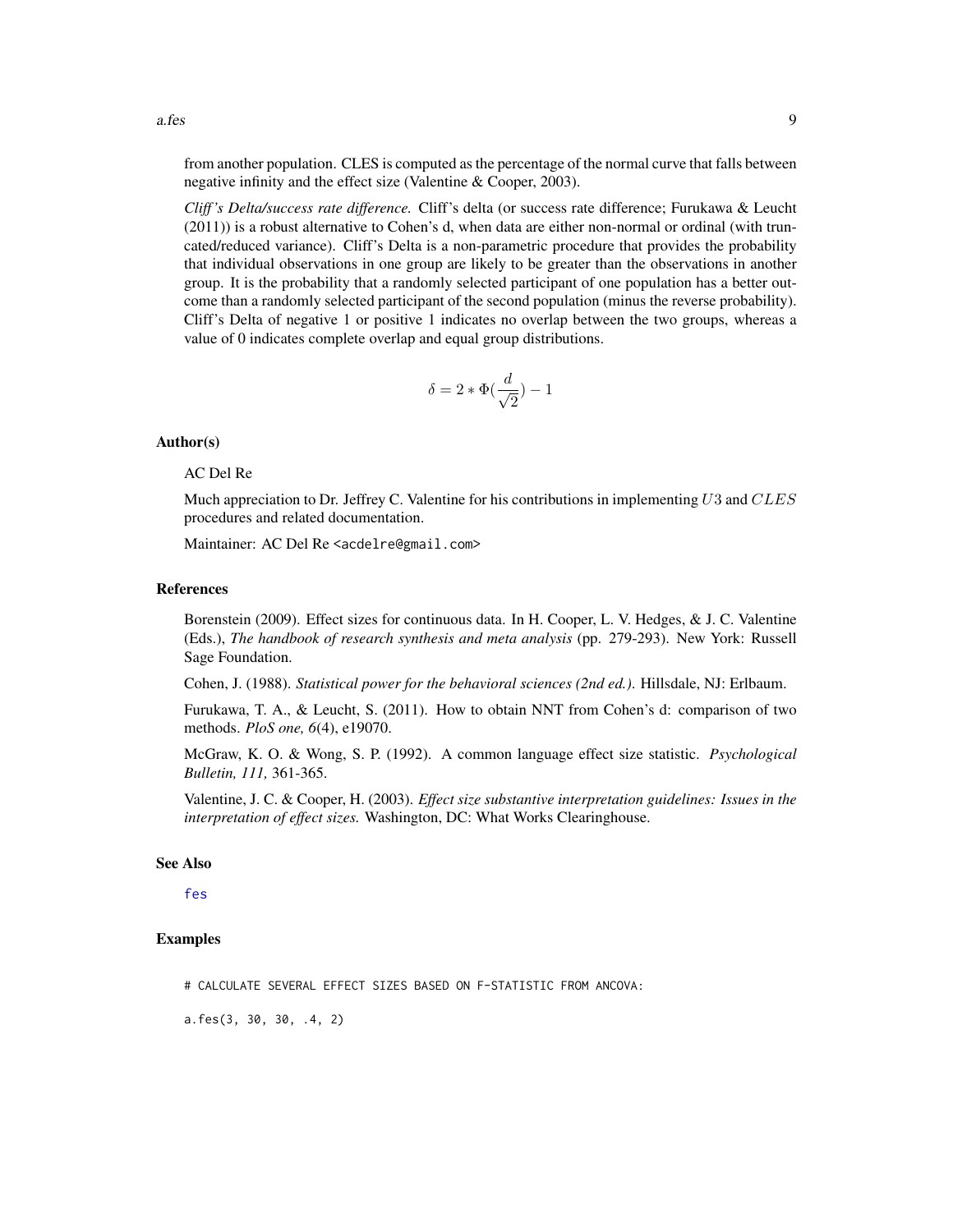<span id="page-9-1"></span><span id="page-9-0"></span>

# Description

Converts an ANCOVA F-statistic to an effect size of  $d$  (mean difference),  $g$  (unbiased estimate of d), r (correlation coefficient),  $z'$  (Fisher's  $z$ ), and log odds ratio. The variances, confidence intervals and p-values of these estimates are also computed, along with NNT (number needed to treat), U3 (Cohen's  $U(3)$  overlapping proportions of distributions), CLES (Common Language Effect Size) and Cliff's Delta.

# Usage

```
a.mes(m.1.adj, m.2.adj, sd.adj, n.1, n.2, R, q,
     level = 95, cer = 0.2, dig = 2, verbose = TRUE, id=NULL, data=NULL
```
# Arguments

| m.1.adj | Adjusted mean of treatment group from ANCOVA.                                                                                                                                                                                                                                                                                                                                                                                                                                                                                                              |
|---------|------------------------------------------------------------------------------------------------------------------------------------------------------------------------------------------------------------------------------------------------------------------------------------------------------------------------------------------------------------------------------------------------------------------------------------------------------------------------------------------------------------------------------------------------------------|
| m.2.adj | Adjusted mean of comparison group from ANCOVA.                                                                                                                                                                                                                                                                                                                                                                                                                                                                                                             |
| sd.adj  | Adjusted standard deviation.                                                                                                                                                                                                                                                                                                                                                                                                                                                                                                                               |
| n.1     | Treatment group sample size.                                                                                                                                                                                                                                                                                                                                                                                                                                                                                                                               |
| n.2     | Comparison group sample size.                                                                                                                                                                                                                                                                                                                                                                                                                                                                                                                              |
| R       | Covariate outcome correlation or multiple correlation.                                                                                                                                                                                                                                                                                                                                                                                                                                                                                                     |
| q       | Number of covariates.                                                                                                                                                                                                                                                                                                                                                                                                                                                                                                                                      |
| level   | Confidence level. Default is 95%.                                                                                                                                                                                                                                                                                                                                                                                                                                                                                                                          |
| cer     | Control group Event Rate (e.g., proportion of cases showing recovery). Default<br>is 0.2 (=20% of cases showing recovery). CER is used exclusively for NNT<br><b>output.</b> This argument can be ignored if input is not a mean difference effect<br>size. Note: NNT output (described below) will NOT be meaningful if based on<br>anything other than input from mean difference effect sizes (i.e., input of Co-<br>hen's d, Hedges' g will produce meaningful output, while correlation coefficient<br>input will NOT produce meaningful NNT output). |
| dig     | Number of digits to display. Default is 2 digits.                                                                                                                                                                                                                                                                                                                                                                                                                                                                                                          |
| verbose | Print output from scalar values? If yes, then verbose=TRUE; otherwise, ver-<br>bose=FALSE. Default is TRUE.                                                                                                                                                                                                                                                                                                                                                                                                                                                |
| id      | Study identifier. Default is NULL, assuming a scalar is used as input. If input is<br>a vector dataset (i.e., data. frame, with multiple values to be computed), enter<br>the name of the study identifier here.                                                                                                                                                                                                                                                                                                                                           |
| data    | name of data. frame. Default is NULL, assuming a scalar is used as input. If<br>input is a vector dataset (i.e., data. frame, with multiple values to be computed),<br>enter the name of the data. frame here.                                                                                                                                                                                                                                                                                                                                             |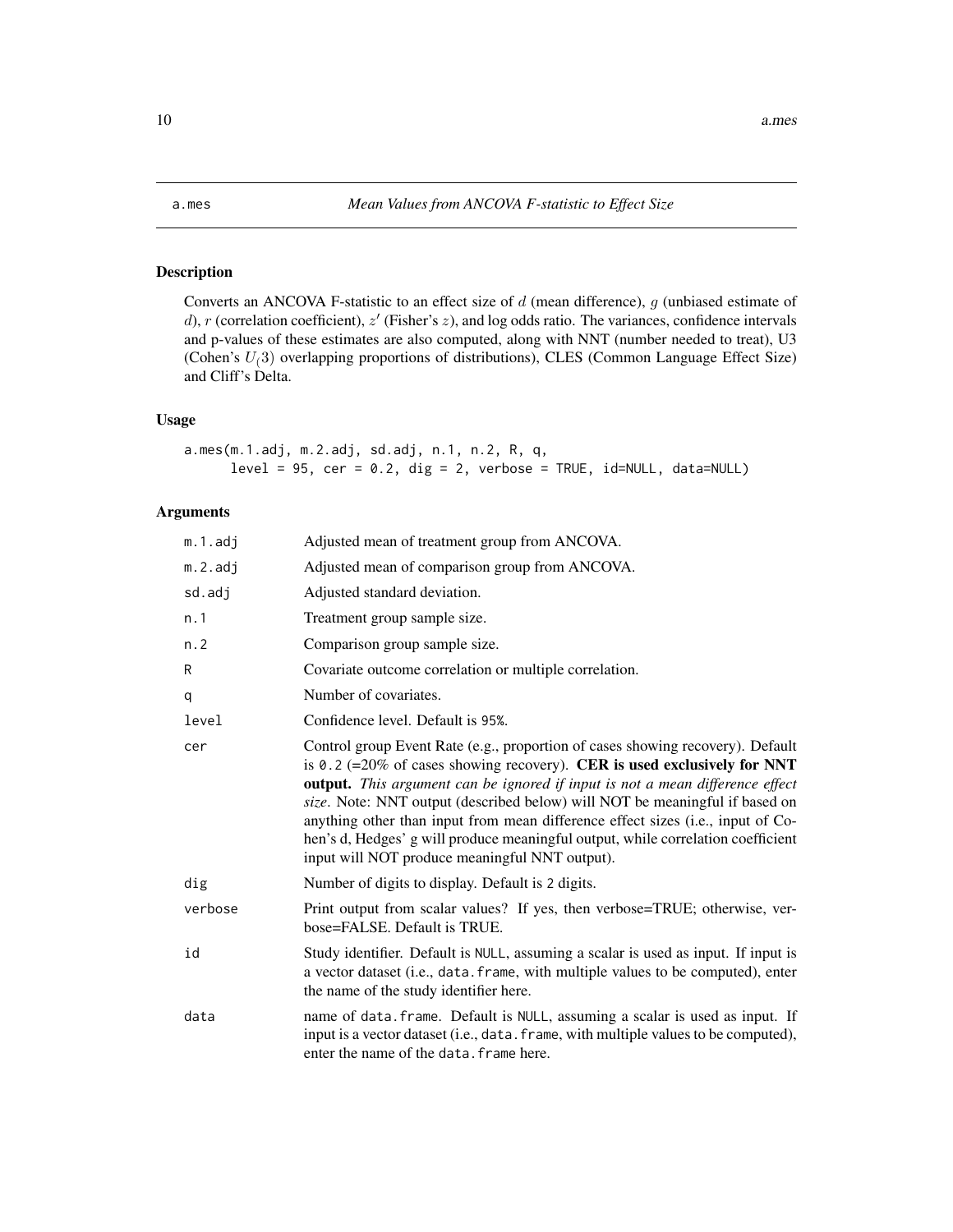#### a.mes and the set of the set of the set of the set of the set of the set of the set of the set of the set of the set of the set of the set of the set of the set of the set of the set of the set of the set of the set of the

# Value

| d           | Standardized mean difference (d).     |
|-------------|---------------------------------------|
| var.d       | Variance of d.                        |
| 1.d         | lower confidence limits for $d$ .     |
| u.d         | upper confidence limits for $d$ .     |
| U3.d        | Cohen's $U(3)$ , for d.               |
| cl.d        | Common Language Effect Size for d.    |
| cliffs.d    | Cliff's Delta for $d$ .               |
| p.d         | p-value for $d$ .                     |
| g           | Unbiased estimate of $d$ .            |
| var.g       | Variance of $g$ .                     |
| 1.g         | lower confidence limits for $g$ .     |
| u.g         | upper confidence limits for $g$ .     |
| U3.g        | Cohen's $U(3)$ , for g.               |
| cl.g        | Common Language Effect Size for $g$ . |
| p.g         | p-value for $q$ .                     |
| r           | Correlation coefficient.              |
| var.r       | Variance of $r$ .                     |
| l.r         | lower confidence limits for $r$ .     |
| u.r         | upper confidence limits for $r$ .     |
| p.r         | p-value for $r$ .                     |
| z           | Fisher's $z(z')$ .                    |
| var.z       | Variance of $z'$ .                    |
| l.z         | lower confidence limits for $z'$ .    |
| $u \cdot z$ | upper confidence limits for $z'$ .    |
| p.z         | p-value for $z'$ .                    |
| 0R          | Odds ratio.                           |
| l.or        | lower confidence limits for OR.       |
| u.or        | upper confidence limits for $OR$ .    |
| p.or        | p-value for $OR$ .                    |
| 10R         | Log odds ratio.                       |
| var.lor     | Variance of log odds ratio.           |
| 1.lor       | lower confidence limits for $lOR$ .   |
| u.lor       | upper confidence limits for $lOR$ .   |
| p.lor       | p-value for $lOR$ .                   |
| N.total     | Total sample size.                    |
| <b>NNT</b>  | Number needed to treat.               |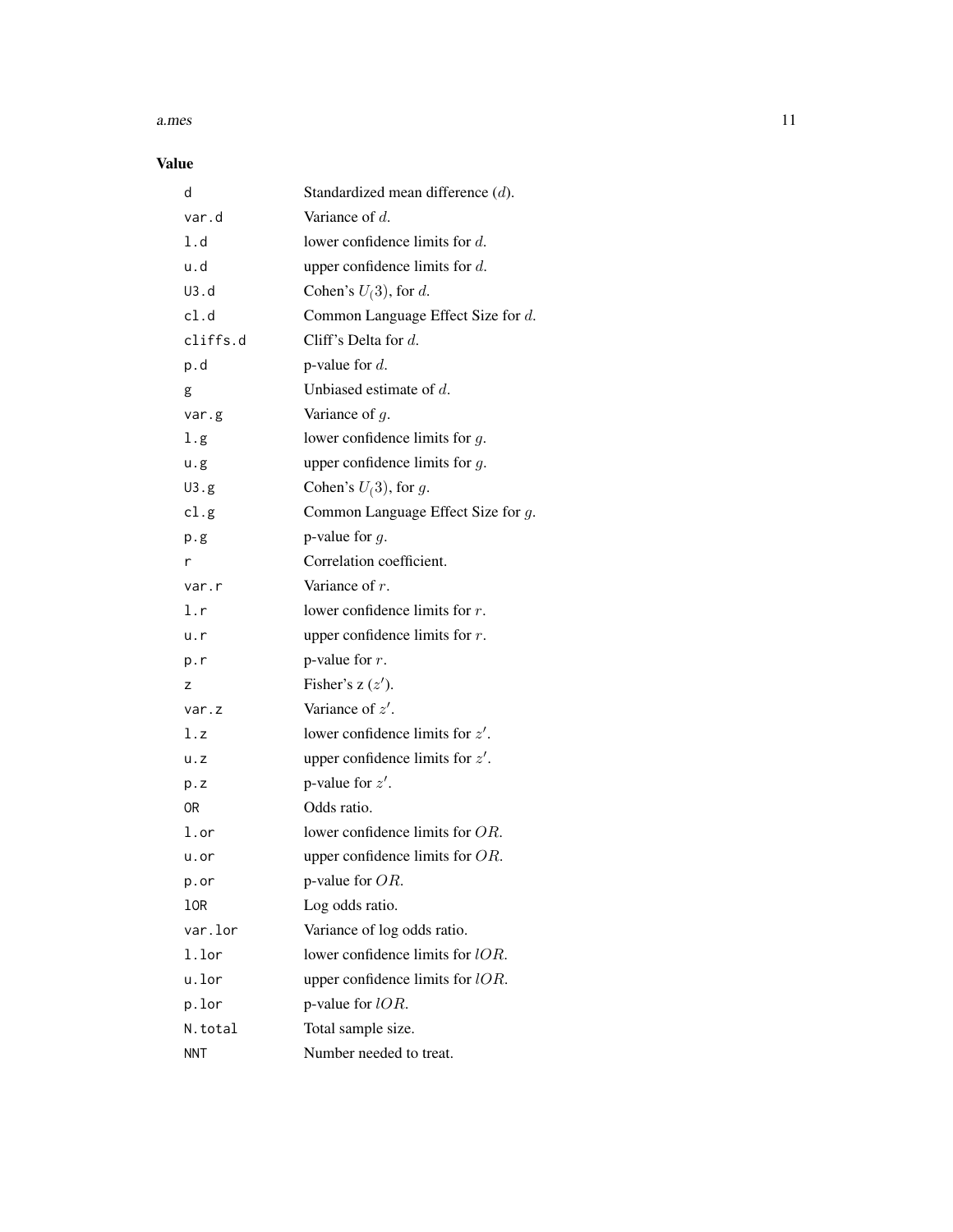# Note

#### Detailed information regarding output values of:

(1) *Cohen's* d*, Hedges'* g *(unbiased estimate of* d*) and variance*

- (2) *Correlation coefficient (*r*), Fisher's* z 0 *, and variance*
- (3) *Log odds and variance*

is provided below (followed by general information about NNT, U3, Common Language Effect Size, and Cliff's Delta):

# Cohen's d, Hedges' g and Variance of g:

This function will initially calculate Cohen's  $d$  from the independent groups adjusted mean AN-COVA values. Then, all other effect size estimates are derived from  $d$  and its variance. This parameter is calculated by

$$
d=\frac{\bar{Y}_1^A-\bar{Y}_2^A}{S_{within}}
$$

where  $\bar{Y}_1^A$  and  $\bar{Y}_2^A$  are the adjusted sample means in each group and  $S_{within}$  is the 'readjusted' standard deviation defined as

$$
S_{within} = \frac{S_A}{\sqrt{1 - R^2}}
$$

where  $S_A$ = adjusted standard deviation and  $R=$  correlation between outcome and covariate (or its estimate if none is provided).

The variance of  $d$  is derived from

$$
v_d = \frac{(n_1 + n_2)(1 - R^2)}{n_1 n_2} + \frac{d^2}{2(n_1 + n_2)}
$$

The effect size estimate  $d$  has a small upward bias (overestimates the population parameter effect size) which can be removed using a correction formula to derive the unbiased estimate of Hedges' g. The correction factor,  $j$ , is defined as

$$
J=1-\frac{3}{4df-1}
$$

where df = degrees of freedom, which is  $n_1 + n_2 - 2$  for two independent groups. Then, to calculate g

$$
g = Jd
$$

and the variance of g

$$
v_g = J^2 v_d
$$

Correlation Coefficient r, Fisher's z, and Variances: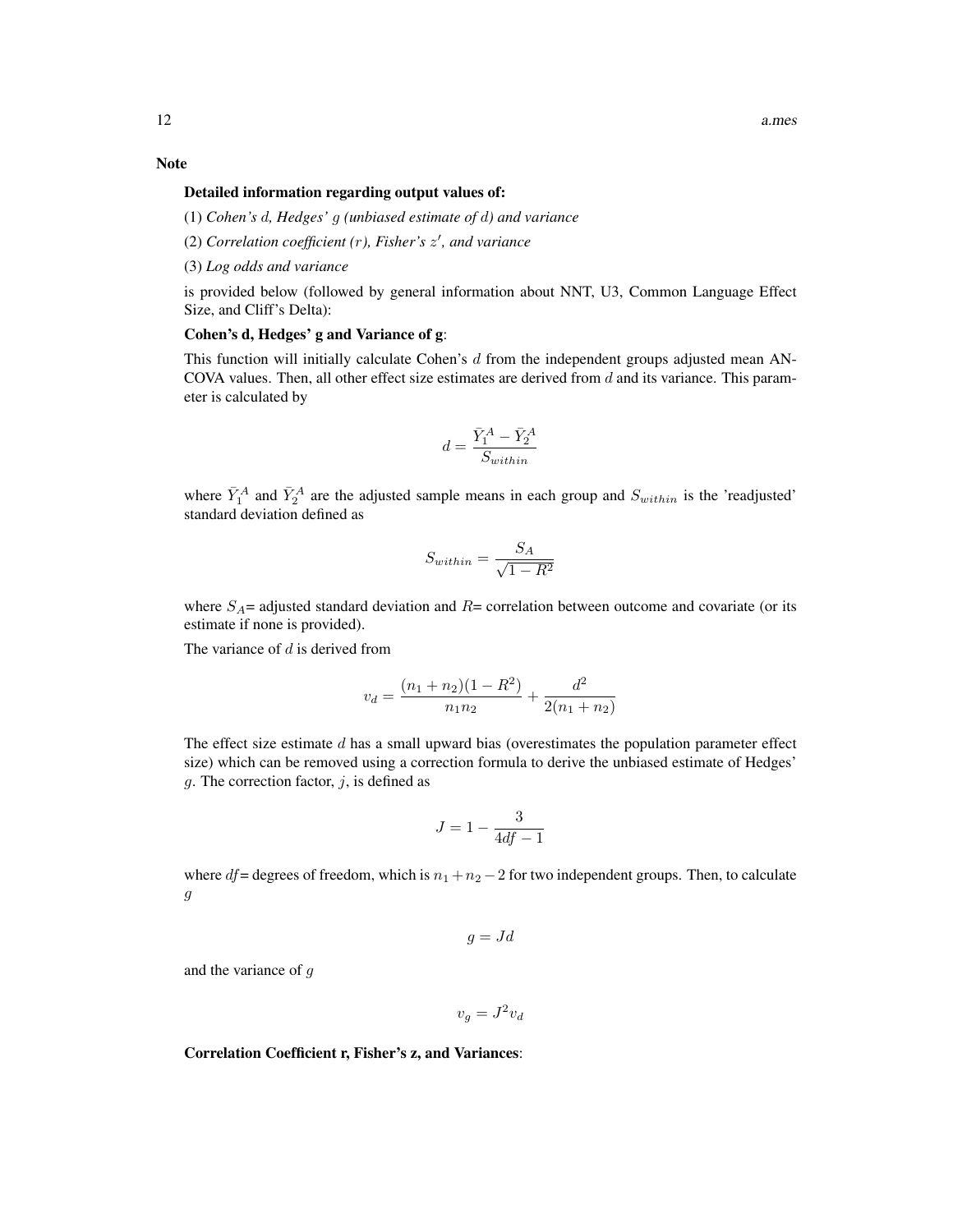In this particular formula  $r$  is calculated as follows

$$
r = \frac{d}{\sqrt{d^2 + a}}
$$

where a corrects for inbalance in  $n_1 \& n_2$  and is defined as

$$
a = \frac{(n_1 + n_2)^2}{n_1 n_2}
$$

The variance of  $r$  is then defined as

$$
v_r = \frac{a^2 v_d}{(d^2 + a)^3}
$$

Often researchers are interested in transforming  $r$  to  $z'$  (Fisher's  $z$ ) because  $r$  is not normally distributed, particularly at large values of  $r$ . Therefore, converting to  $z'$  will help to normally distribute the estimate. Converting from  $r$  to  $z'$  is defined as

$$
z = .5^* \log(\frac{1+r}{1-r})
$$

and the variance of z

$$
v_z = \frac{1}{n-3}
$$

where  $n$  is the total sample size for groups 1 and 2.

#### Log Odds Ratio & Variance of Log Odds:

In this particular formula, log odds is calculated as follows

$$
\log(o) = \frac{\pi d}{\sqrt{3}}
$$

where  $pi = 3.1459$ . The variance of log odds is defined as

$$
v_{log(o)} = \frac{\pi^2 v_d}{3}
$$

#### General information about NNT, U3, Common Language Effect Size, and Cliff's Delta:

*Number needed to treat (NNT).* NNT is interpreted as the number of participants that would need to be treated in one group (e.g., intervention group) in order to have one additional positive outcome over that of the outcome of a randomly selected participant in the other group (e.g., control group). In the compute.es package, NNT is calculated directly from d (Furukawa & Leucht, 2011), assuming relative normality of distribution and equal variances across groups, as follows:

$$
NNT = \frac{1}{\Phi(d - \Psi(CER)) - CER}
$$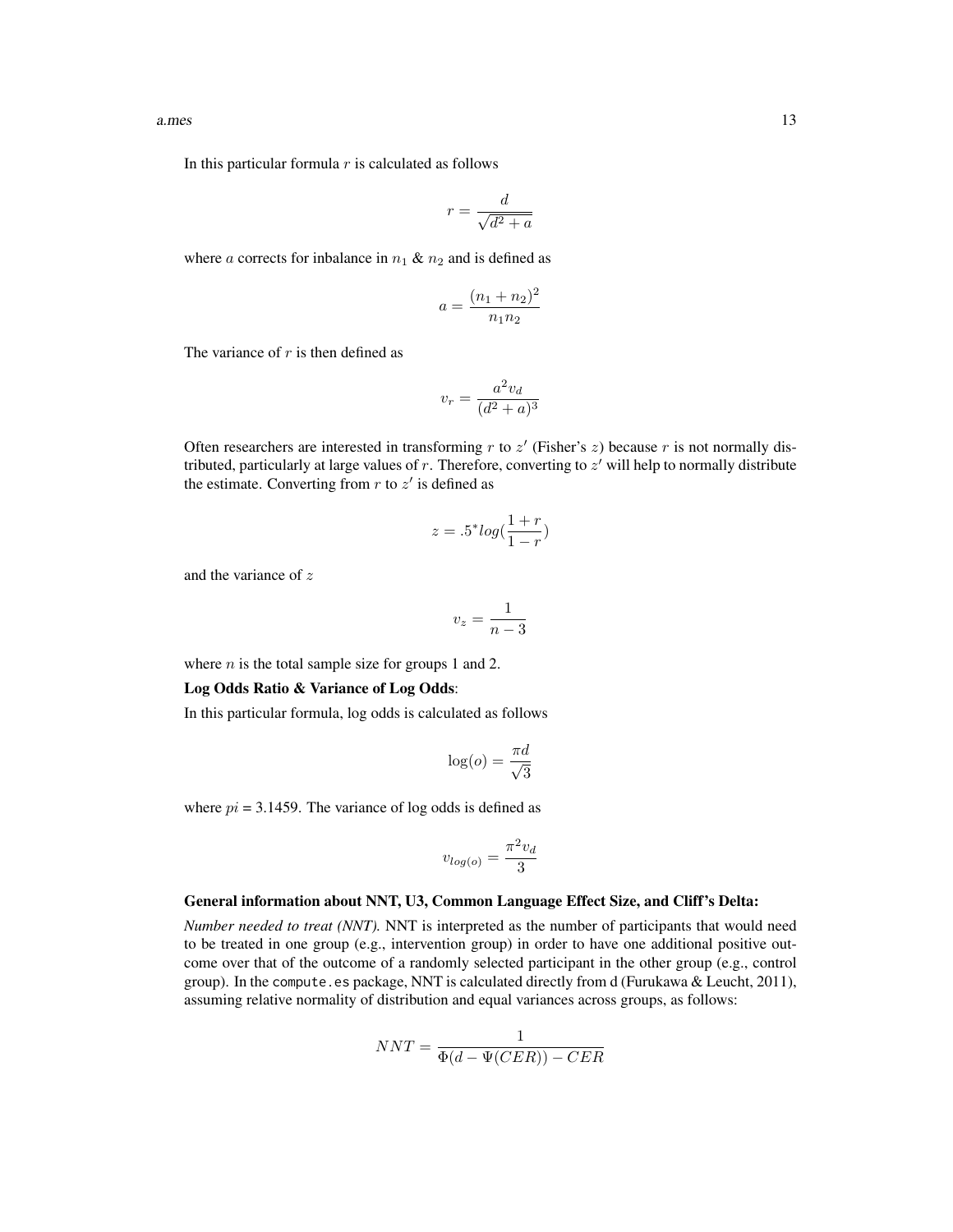*U3.* Cohen (1988) proposed a method for characterizing effect sizes by expressing them in terms of (normal) distribution overlap, called U3. This statistic describes the percentage of scores in one group that are exceeded by the mean score in another group. If the population means are equal then half of the scores in the treatment group exceed half the scores in the comparison group, and U3 = 50%. As the population mean difference increases, U3 approaches 100% (Valentine & Cooper, 2003).

*Common Language Effect Size (CLES).* CLES (McGraw & Wong, 1992) expresses the probability that a randomly selected score from one population will be greater than a randomly sampled score from another population. CLES is computed as the percentage of the normal curve that falls between negative infinity and the effect size (Valentine & Cooper, 2003).

*Cliff 's Delta/success rate difference.* Cliff's delta (or success rate difference; Furukawa & Leucht (2011)) is a robust alternative to Cohen's d, when data are either non-normal or ordinal (with truncated/reduced variance). Cliff's Delta is a non-parametric procedure that provides the probability that individual observations in one group are likely to be greater than the observations in another group. It is the probability that a randomly selected participant of one population has a better outcome than a randomly selected participant of the second population (minus the reverse probability). Cliff's Delta of negative 1 or positive 1 indicates no overlap between the two groups, whereas a value of 0 indicates complete overlap and equal group distributions.

$$
\delta = 2 * \Phi(\frac{d}{\sqrt{2}}) - 1
$$

#### Author(s)

#### AC Del Re

Much appreciation to Dr. Jeffrey C. Valentine for his contributions in implementing  $U3$  and  $CLES$ procedures and related documentation.

Maintainer: AC Del Re <acdelre@gmail.com>

#### References

Borenstein (2009). Effect sizes for continuous data. In H. Cooper, L. V. Hedges, & J. C. Valentine (Eds.), *The handbook of research synthesis and meta analysis* (pp. 279-293). New York: Russell Sage Foundation.

Cohen, J. (1988). *Statistical power for the behavioral sciences (2nd ed.)*. Hillsdale, NJ: Erlbaum.

Furukawa, T. A., & Leucht, S. (2011). How to obtain NNT from Cohen's d: comparison of two methods. *PloS one, 6*(4), e19070.

McGraw, K. O. & Wong, S. P. (1992). A common language effect size statistic. *Psychological Bulletin, 111,* 361-365.

Valentine, J. C. & Cooper, H. (2003). *Effect size substantive interpretation guidelines: Issues in the interpretation of effect sizes.* Washington, DC: What Works Clearinghouse.

#### See Also

[mes](#page-54-1), [mes2](#page-59-1), [a.mes2](#page-14-1)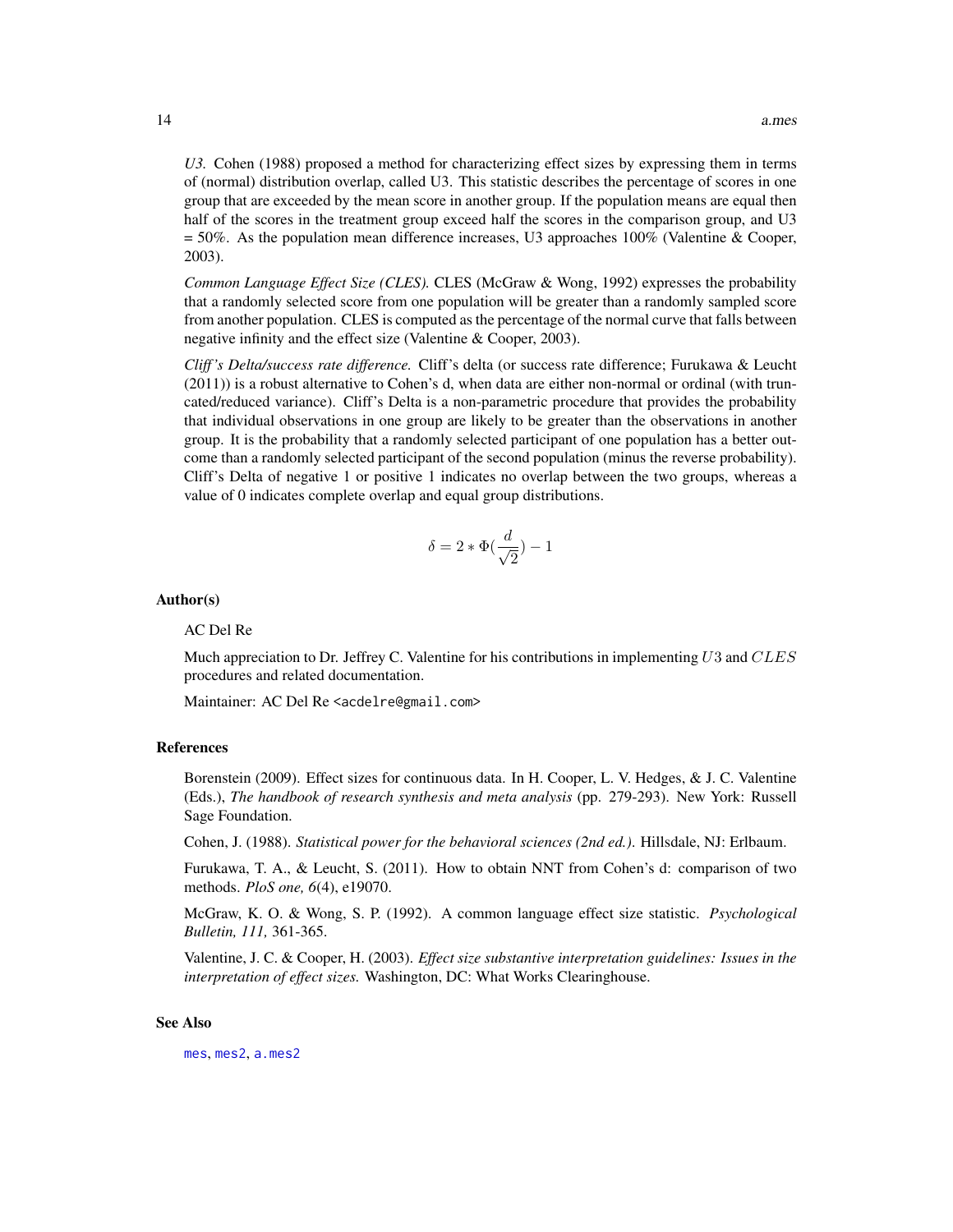#### <span id="page-14-0"></span>a.mes2  $15$

### Examples

# CALCULATE SEVERAL EFFECT SIZES BASED ON MEAN VALUES FROM ANCOVA F-STATISTIC:

```
a.mes(10, 12, 1, 30, 30, .2, 2)
```
<span id="page-14-1"></span>a.mes2 *Mean Values from ANCOVA F-statistic with Pooled SD to Effect Size*

# Description

Converts an ANCOVA F-statistic with a pooled standard deviation to an effect size of d (mean difference), g (unbiased estimate of d), r (correlation coefficient),  $z'$  (Fisher's  $z$ ), and log odds ratio. The variances, confidence intervals and p-values of these estimates are also computed, along with NNT (number needed to treat), U3 (Cohen's  $U(3)$  overlapping proportions of distributions), CLES (Common Language Effect Size) and Cliff's Delta.

# Usage

a.mes2(m.1.adj, m.2.adj, s.pooled, n.1, n.2, R, q,  $level = 95$ ,  $cer = 0.2$ ,  $dig = 2$ ,  $verbose = TRUE$ ,  $id=NULL$ ,  $data=NULL$ 

#### Arguments

| m.1.adj    | Adjusted mean of treatment group from ANCOVA.                                                                                                                                                                                                                                                                                                                                                                                                                                                                                                              |
|------------|------------------------------------------------------------------------------------------------------------------------------------------------------------------------------------------------------------------------------------------------------------------------------------------------------------------------------------------------------------------------------------------------------------------------------------------------------------------------------------------------------------------------------------------------------------|
| $m.2.$ adj | Adjusted mean of comparison group from ANCOVA.                                                                                                                                                                                                                                                                                                                                                                                                                                                                                                             |
| s.pooled   | Pooled standard deviation.                                                                                                                                                                                                                                                                                                                                                                                                                                                                                                                                 |
| n.1        | Treatment group sample size.                                                                                                                                                                                                                                                                                                                                                                                                                                                                                                                               |
| n.2        | Comparison group sample size.                                                                                                                                                                                                                                                                                                                                                                                                                                                                                                                              |
| R          | Covariate outcome correlation or multiple correlation.                                                                                                                                                                                                                                                                                                                                                                                                                                                                                                     |
| q          | Number of covariates                                                                                                                                                                                                                                                                                                                                                                                                                                                                                                                                       |
| level      | Confidence level. Default is 95%.                                                                                                                                                                                                                                                                                                                                                                                                                                                                                                                          |
| cer        | Control group Event Rate (e.g., proportion of cases showing recovery). Default<br>is 0.2 (=20% of cases showing recovery). CER is used exclusively for NNT<br><b>output.</b> This argument can be ignored if input is not a mean difference effect<br>size. Note: NNT output (described below) will NOT be meaningful if based on<br>anything other than input from mean difference effect sizes (i.e., input of Co-<br>hen's d, Hedges' g will produce meaningful output, while correlation coefficient<br>input will NOT produce meaningful NNT output). |
| dig        | Number of digits to display. Default is 2 digits.                                                                                                                                                                                                                                                                                                                                                                                                                                                                                                          |
| verbose    | Print output from scalar values? If yes, then verbose=TRUE; otherwise, ver-<br>bose=FALSE. Default is TRUE.                                                                                                                                                                                                                                                                                                                                                                                                                                                |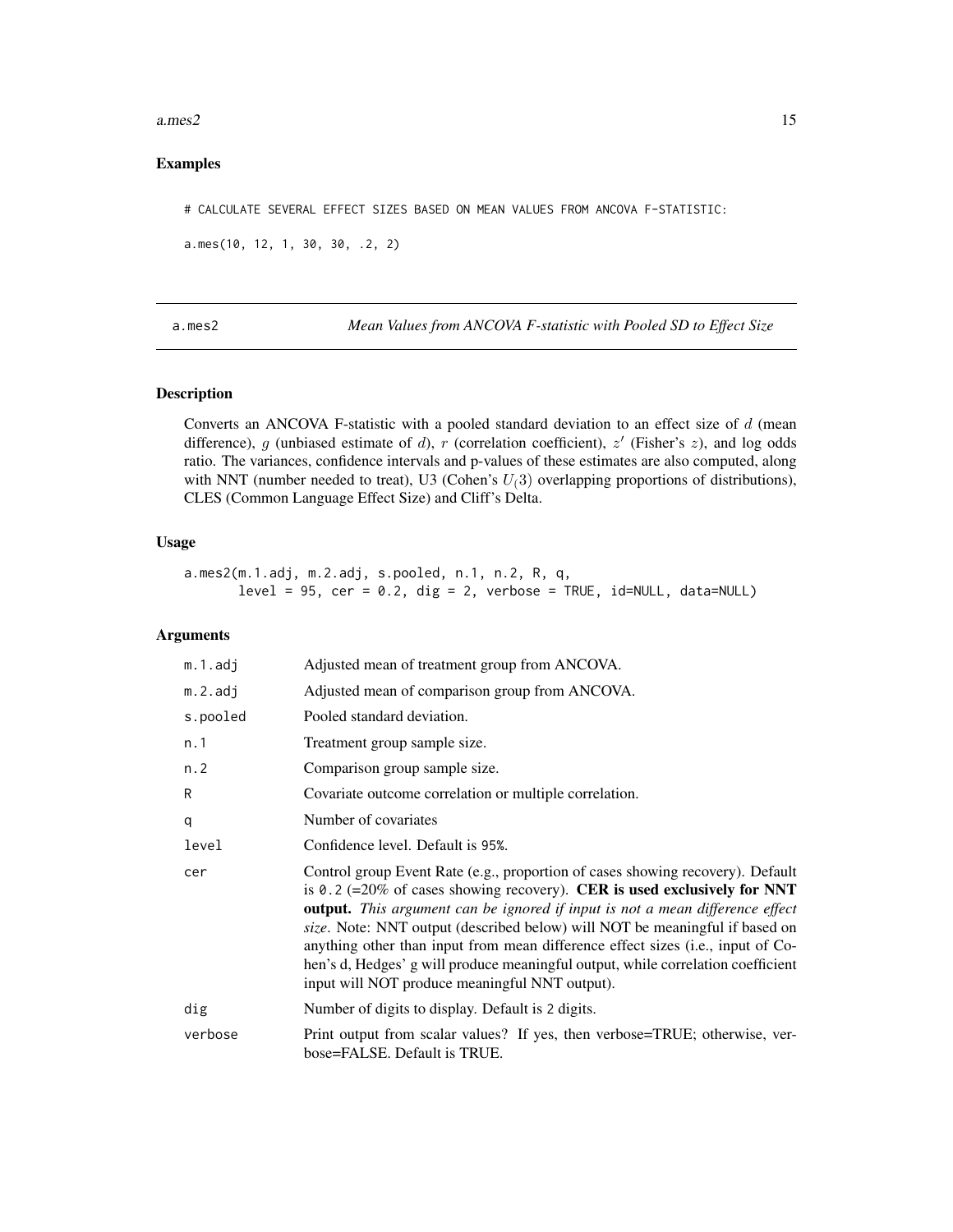| id   | Study identifier. Default is NULL, assuming a scalar is used as input. If input is                                                                                                                             |
|------|----------------------------------------------------------------------------------------------------------------------------------------------------------------------------------------------------------------|
|      | a vector dataset ( <i>i.e.</i> , data, frame, with multiple values to be computed), enter                                                                                                                      |
|      | the name of the study identifier here.                                                                                                                                                                         |
| data | name of data. frame. Default is NULL, assuming a scalar is used as input. If<br>input is a vector dataset (i.e., data, frame, with multiple values to be computed),<br>enter the name of the data. frame here. |

# Value

| d           | Standardized mean difference $(d)$ . |
|-------------|--------------------------------------|
| var.d       | Variance of $d$ .                    |
| 1.d         | lower confidence limits for $d$ .    |
| u.d         | upper confidence limits for $d$ .    |
| U3.d        | Cohen's $U(3)$ , for d.              |
| cl.d        | Common Language Effect Size for d.   |
| cliffs.d    | Cliff's Delta for $d$ .              |
| p.d         | p-value for $d$ .                    |
| g           | Unbiased estimate of $d$ .           |
| var.g       | Variance of $q$ .                    |
| 1.g.        | lower confidence limits for $q$ .    |
| u.g         | upper confidence limits for $g$ .    |
| U3.g        | Cohen's $U(3)$ , for g.              |
| cl.g        | Common Language Effect Size for g.   |
| p.g         | p-value for $q$ .                    |
| r           | Correlation coefficient.             |
| var.r       | Variance of $r$ .                    |
| l.r         | lower confidence limits for $r$ .    |
| u.r         | upper confidence limits for $r$ .    |
| p.r         | p-value for $r$ .                    |
| z           | Fisher's $z(z')$ .                   |
| var.z       | Variance of z'.                      |
| 1.7         | lower confidence limits for $z'$ .   |
| $u \cdot z$ | upper confidence limits for $z'$ .   |
| p. z        | p-value for $z'$ .                   |
| 0R          | Odds ratio.                          |
| l.or        | lower confidence limits for $OR$ .   |
| u.or        | upper confidence limits for $OR$ .   |
| p.or        | p-value for $OR$ .                   |
| lOR         | Log odds ratio.                      |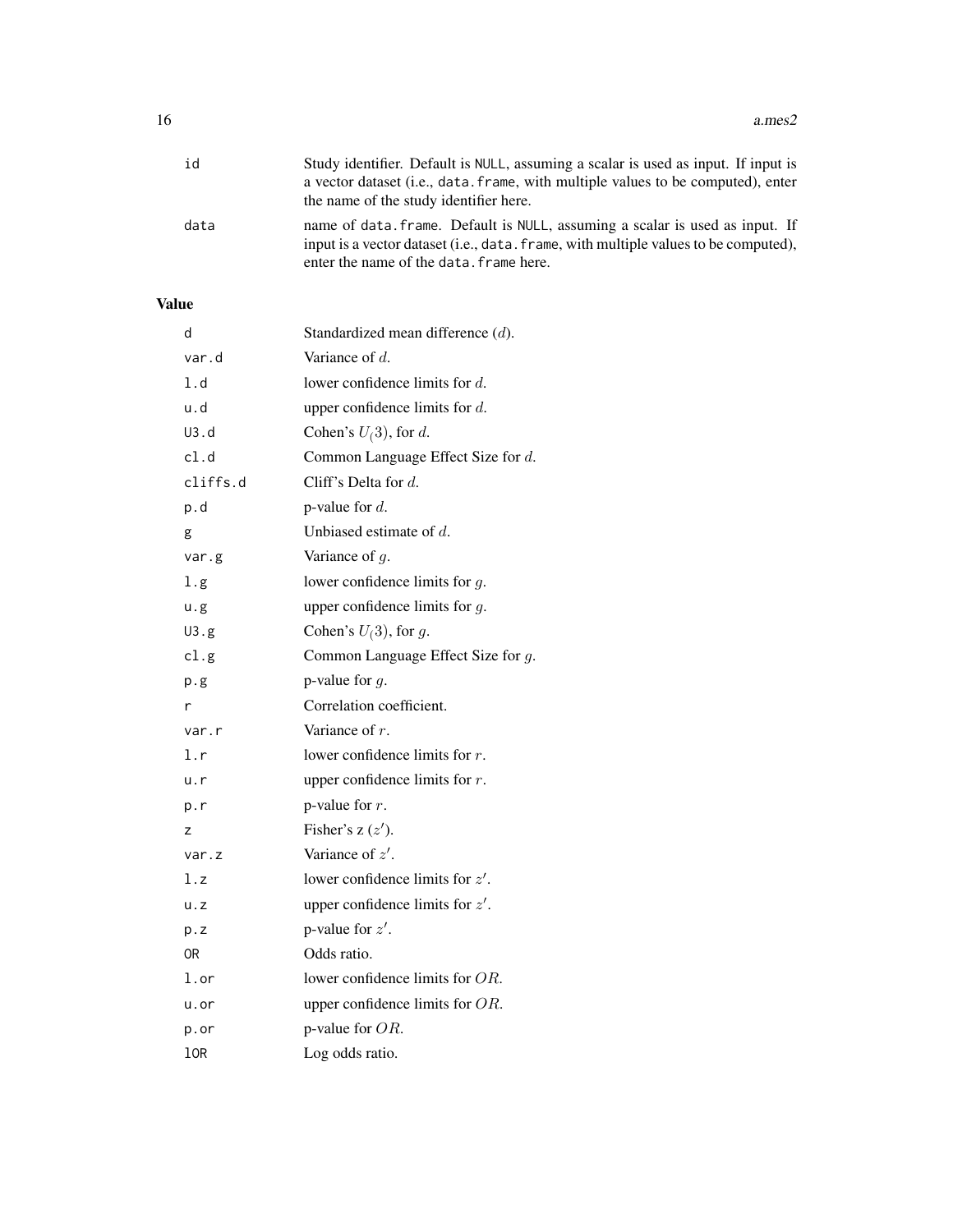a.mes2  $17$ 

| var.lor    | Variance of log odds ratio.         |
|------------|-------------------------------------|
| 1.lor      | lower confidence limits for $lOR$ . |
| u.lor      | upper confidence limits for $lOR$ . |
| p.lor      | p-value for $lOR$ .                 |
| N.total    | Total sample size.                  |
| <b>NNT</b> | Number needed to treat.             |

#### Note

#### Detailed information regarding output values of:

(1) *Cohen's* d*, Hedges'* g *(unbiased estimate of* d*) and variance*

(2) *Correlation coefficient (*r*), Fisher's* z 0 *, and variance*

(3) *Log odds and variance*

is provided below (followed by general information about NNT, U3, Common Language Effect Size, and Cliff's Delta):

#### Cohen's d, Hedges' g and Variance of g:

This function will initially calculate Cohen's  $d$  from the independent groups adjusted mean AN-COVA values. Then, all other effect size estimates are derived from  $d$  and its variance. This parameter is calculated by

$$
d = \frac{\bar{Y}_1^A - \bar{Y}_2^A}{S_{pooled}}
$$

where  $\bar{Y}_1^A$  and  $\bar{Y}_2^A$  are the adjusted sample means in each group and  $S_{pooled}$  is the pooled standard deviation for both groups.

The variance of  $d$  is derived from

$$
v_d = \frac{(n_1 + n_2)(1 - R^2)}{n_1 n_2} + \frac{d^2}{2(n_1 + n_2)}
$$

The effect size estimate  $d$  has a small upward bias (overestimates the population parameter effect size) which can be removed using a correction formula to derive the unbiased estimate of Hedges' g. The correction factor,  $j$ , is defined as

$$
J = 1 - \frac{3}{4df - 1}
$$

where  $df$  = degrees of freedom, which is  $n_1 + n_2 - 2$  for two independent groups. Then, to calculate  $\ensuremath{g}$ 

$$
g = Jd
$$

and the variance of g

 $v_g = J^2 v_d$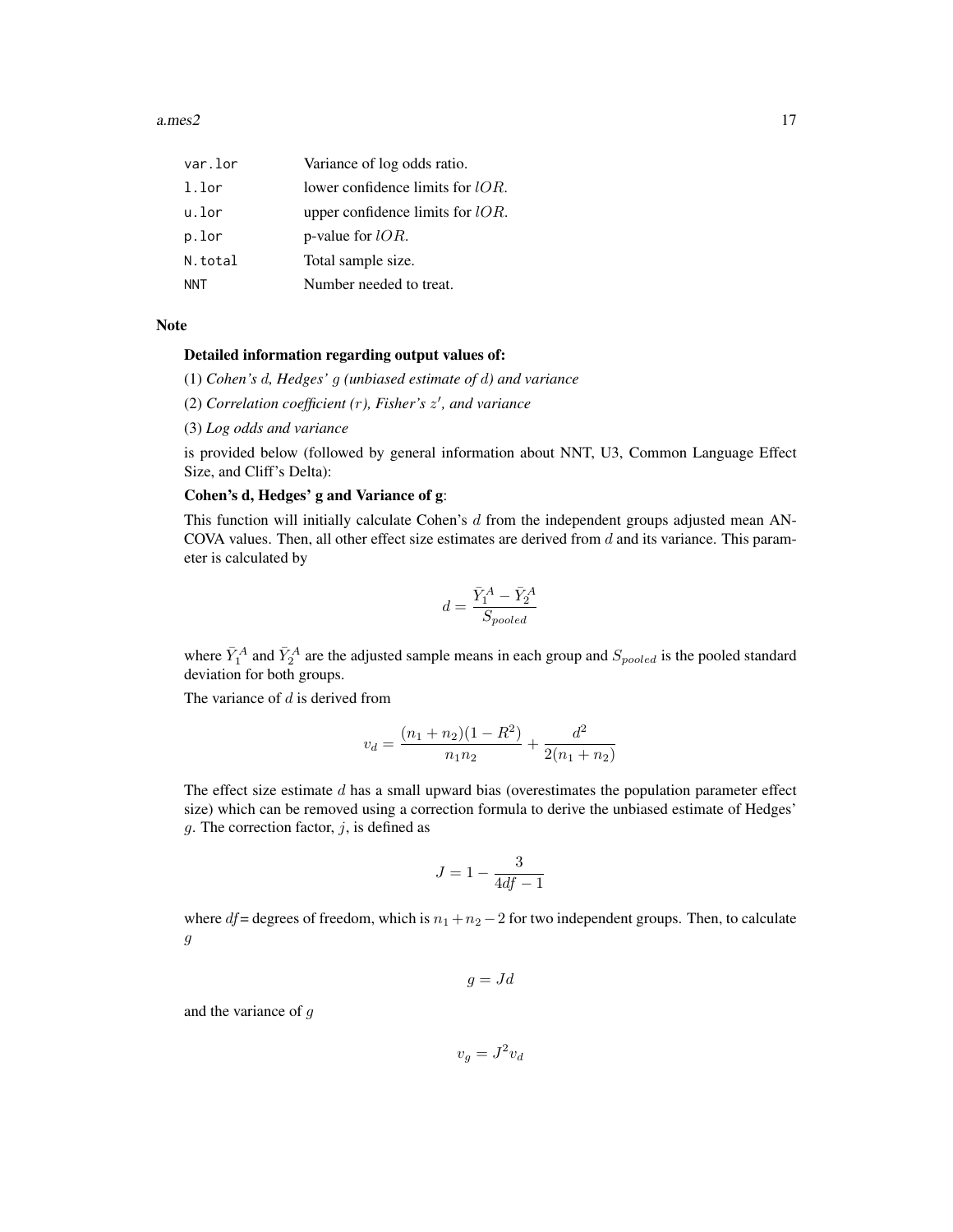#### Correlation Coefficient r, Fisher's z, and Variances:

In this particular formula  $r$  is calculated as follows

$$
r = \frac{d}{\sqrt{d^2 + a}}
$$

where a corrects for inbalance in  $n_1 \& n_2$  and is defined as

$$
a = \frac{(n_1 + n_2)^2}{n_1 n_2}
$$

The variance of  $r$  is then defined as

$$
v_r = \frac{a^2 v_d}{(d^2 + a)^3}
$$

Often researchers are interested in transforming  $r$  to  $z'$  (Fisher's  $z$ ) because  $r$  is not normally distributed, particularly at large values of  $r$ . Therefore, converting to  $z'$  will help to normally distribute the estimate. Converting from  $r$  to  $z'$  is defined as

$$
z = .5^* log(\frac{1+r}{1-r})
$$

and the variance of z

$$
v_z = \frac{1}{n-3}
$$

where  $n$  is the total sample size for groups 1 and 2.

#### Log Odds Ratio & Variance of Log Odds:

In this particular formula, log odds is calculated as follows

$$
\log(o) = \frac{\pi d}{\sqrt{3}}
$$

where  $pi = 3.1459$ . The variance of log odds is defined as

$$
v_{log(o)} = \frac{\pi^2 v_d}{3}
$$

#### General information about NNT, U3, Common Language Effect Size, and Cliff's Delta:

*Number needed to treat (NNT).* NNT is interpreted as the number of participants that would need to be treated in one group (e.g., intervention group) in order to have one additional positive outcome over that of the outcome of a randomly selected participant in the other group (e.g., control group). In the compute.es package, NNT is calculated directly from d (Furukawa & Leucht, 2011), assuming relative normality of distribution and equal variances across groups, as follows:

$$
NNT = \frac{1}{\Phi(d - \Psi(CER)) - CER}
$$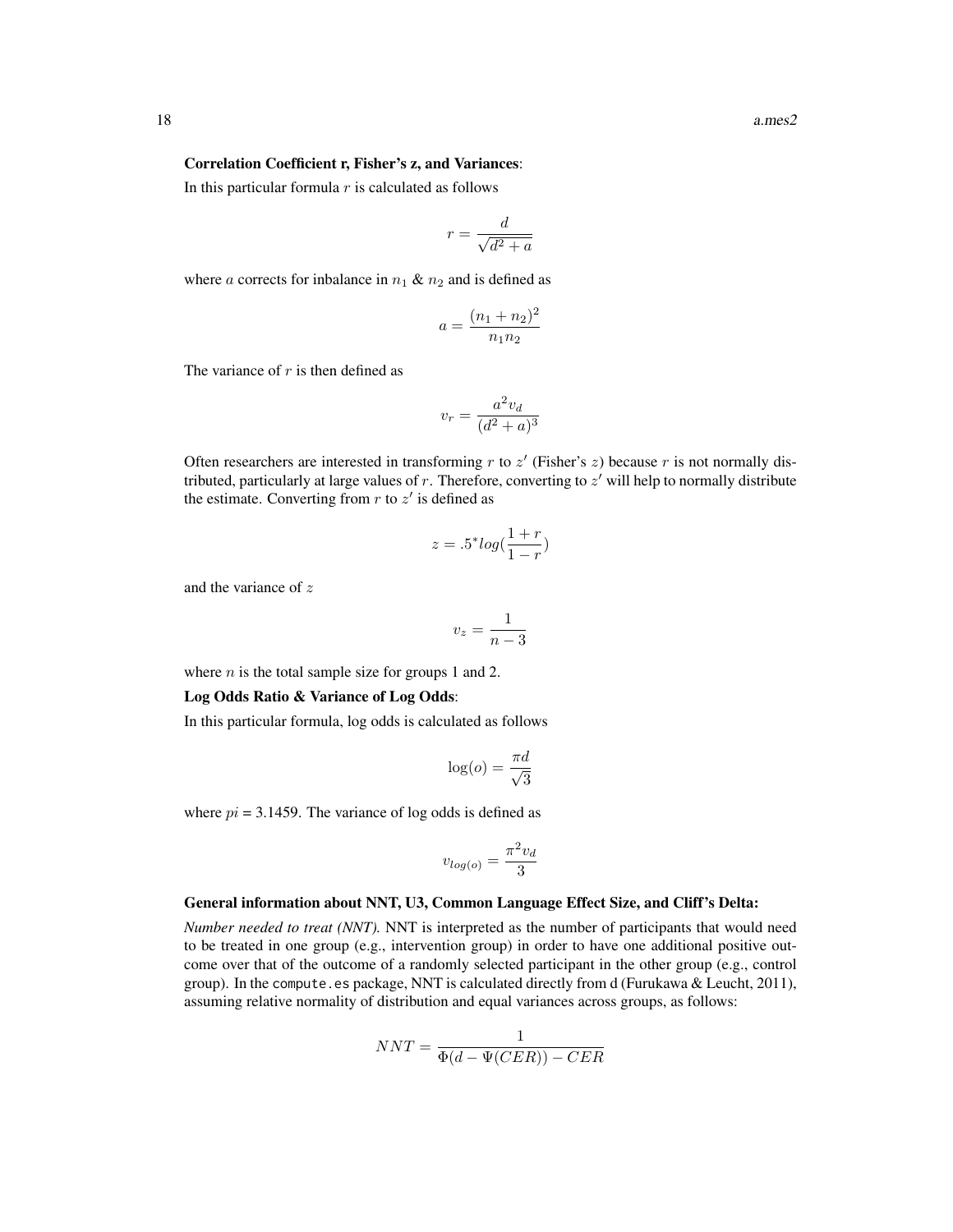#### a.mes2  $19$

*U3.* Cohen (1988) proposed a method for characterizing effect sizes by expressing them in terms of (normal) distribution overlap, called U3. This statistic describes the percentage of scores in one group that are exceeded by the mean score in another group. If the population means are equal then half of the scores in the treatment group exceed half the scores in the comparison group, and U3 = 50%. As the population mean difference increases, U3 approaches 100% (Valentine & Cooper, 2003).

*Common Language Effect Size (CLES).* CLES (McGraw & Wong, 1992) expresses the probability that a randomly selected score from one population will be greater than a randomly sampled score from another population. CLES is computed as the percentage of the normal curve that falls between negative infinity and the effect size (Valentine & Cooper, 2003).

*Cliff 's Delta/success rate difference.* Cliff's delta (or success rate difference; Furukawa & Leucht (2011)) is a robust alternative to Cohen's d, when data are either non-normal or ordinal (with truncated/reduced variance). Cliff's Delta is a non-parametric procedure that provides the probability that individual observations in one group are likely to be greater than the observations in another group. It is the probability that a randomly selected participant of one population has a better outcome than a randomly selected participant of the second population (minus the reverse probability). Cliff's Delta of negative 1 or positive 1 indicates no overlap between the two groups, whereas a value of 0 indicates complete overlap and equal group distributions.

$$
\delta = 2 * \Phi(\frac{d}{\sqrt{2}}) - 1
$$

#### Author(s)

#### AC Del Re

Much appreciation to Dr. Jeffrey C. Valentine for his contributions in implementing  $U3$  and  $CLES$ procedures and related documentation.

Maintainer: AC Del Re <acdelre@gmail.com>

#### References

Borenstein (2009). Effect sizes for continuous data. In H. Cooper, L. V. Hedges, & J. C. Valentine (Eds.), *The handbook of research synthesis and meta analysis* (pp. 279-293). New York: Russell Sage Foundation.

Cohen, J. (1988). *Statistical power for the behavioral sciences (2nd ed.)*. Hillsdale, NJ: Erlbaum.

Furukawa, T. A., & Leucht, S. (2011). How to obtain NNT from Cohen's d: comparison of two methods. *PloS one, 6*(4), e19070.

McGraw, K. O. & Wong, S. P. (1992). A common language effect size statistic. *Psychological Bulletin, 111,* 361-365.

Valentine, J. C. & Cooper, H. (2003). *Effect size substantive interpretation guidelines: Issues in the interpretation of effect sizes.* Washington, DC: What Works Clearinghouse.

#### See Also

[mes](#page-54-1), [a.mes2](#page-14-1), [a.mes](#page-9-1)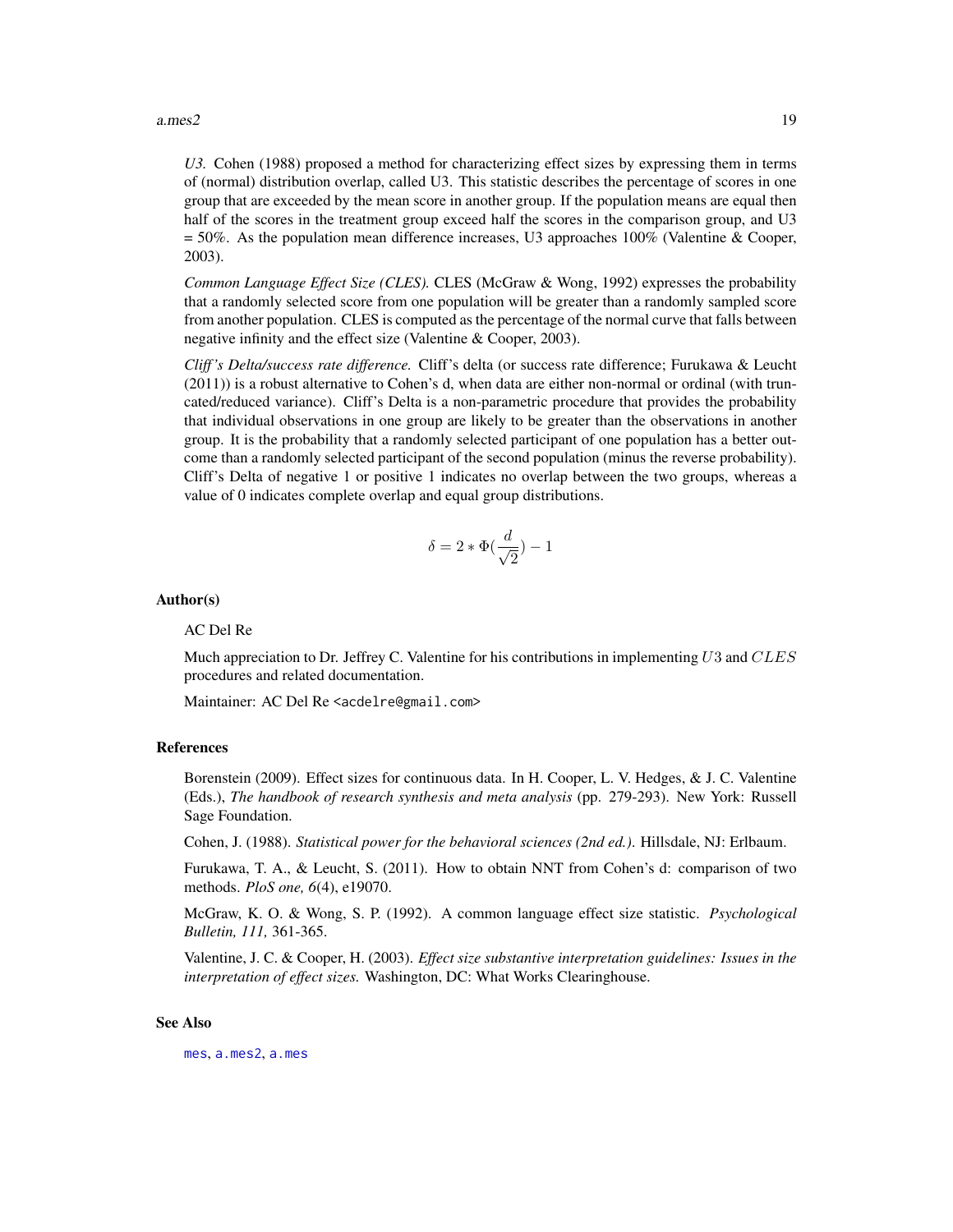#### <span id="page-19-0"></span>Examples

# CALCULATE SEVERAL EFFECT SIZES BASED ON MEAN VALUES FROM ANCOVA F-STAT (WITH POOLED SD):

a.mes2(10, 12, 1, 30, 30, .2, 2)

a.pes *One or Two-tailed p-value from ANCOVA to Effect Size*

# Description

Converts a one or two-tailed p-value from ANCOVA to an effect size of d (mean difference), g (unbiased estimate of d), r (correlation coefficient),  $z'$  (Fisher's  $z$ ), and log odds ratio. The variances, confidence intervals and p-values of these estimates are also computed, along with NNT (number needed to treat), U3 (Cohen's  $U(3)$  overlapping proportions of distributions), CLES (Common Language Effect Size) and Cliff's Delta.

# Usage

a.pes(p, n.1, n.2, R, q, tail = "two",  $level = 95$ ,  $cer = 0.2$ ,  $dig = 2$ , verbose = TRUE,  $id=NULL$ , data=NULL)

#### Arguments

| p       | One- or two-tailed p-value.                                                                                                                                                                                                                                                                                                                                                                                                                                                                                                                                |
|---------|------------------------------------------------------------------------------------------------------------------------------------------------------------------------------------------------------------------------------------------------------------------------------------------------------------------------------------------------------------------------------------------------------------------------------------------------------------------------------------------------------------------------------------------------------------|
| n.1     | Treatment group sample size.                                                                                                                                                                                                                                                                                                                                                                                                                                                                                                                               |
| n.2     | Comparison group sample size.                                                                                                                                                                                                                                                                                                                                                                                                                                                                                                                              |
| R       | Covariate outcome correlation or multiple correlation.                                                                                                                                                                                                                                                                                                                                                                                                                                                                                                     |
| q       | number of covariates.                                                                                                                                                                                                                                                                                                                                                                                                                                                                                                                                      |
| tail    | One or two-tailed p-value. The argument is scalar only-it can only take on a<br>single value of 'one' or 'two'. Default is two.                                                                                                                                                                                                                                                                                                                                                                                                                            |
| level   | Confidence level. Default is 95%.                                                                                                                                                                                                                                                                                                                                                                                                                                                                                                                          |
| cer     | Control group Event Rate (e.g., proportion of cases showing recovery). Default<br>is 0.2 (=20% of cases showing recovery). CER is used exclusively for NNT<br><b>output.</b> This argument can be ignored if input is not a mean difference effect<br>size. Note: NNT output (described below) will NOT be meaningful if based on<br>anything other than input from mean difference effect sizes (i.e., input of Co-<br>hen's d, Hedges' g will produce meaningful output, while correlation coefficient<br>input will NOT produce meaningful NNT output). |
| dig     | Number of digits to display. Default is 2 digits.                                                                                                                                                                                                                                                                                                                                                                                                                                                                                                          |
| verbose | Print output from scalar values? If yes, then verbose=TRUE; otherwise, ver-<br>bose=FALSE. Default is TRUE.                                                                                                                                                                                                                                                                                                                                                                                                                                                |
| id      | Study identifier. Default is NULL, assuming a scalar is used as input. If input is<br>a vector dataset (i.e., data. frame, with multiple values to be computed), enter<br>the name of the study identifier here.                                                                                                                                                                                                                                                                                                                                           |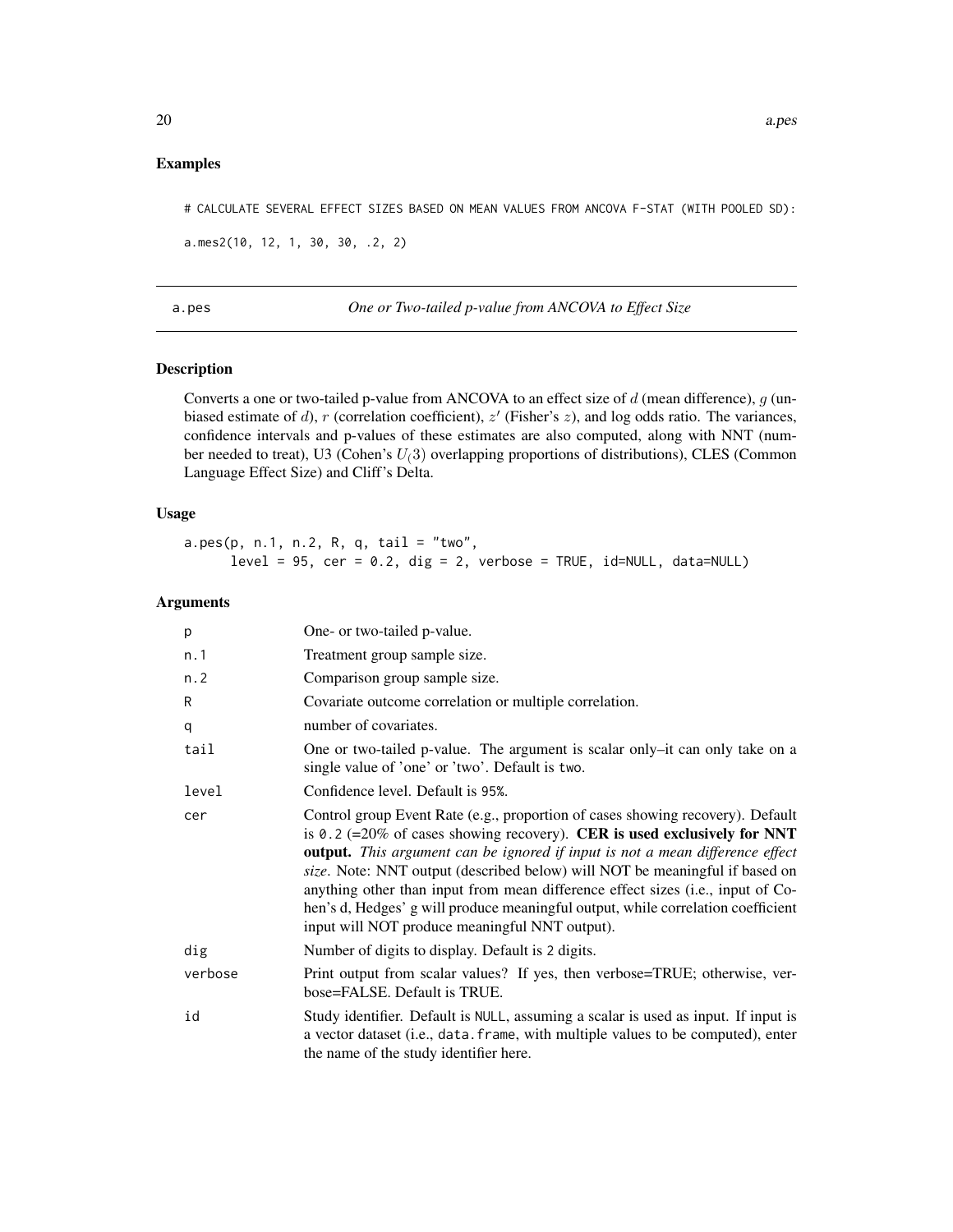# a.pes 21

| data | name of data. frame. Default is NULL, assuming a scalar is used as input. If        |
|------|-------------------------------------------------------------------------------------|
|      | input is a vector dataset (i.e., data. frame, with multiple values to be computed), |
|      | enter the name of the data. frame here.                                             |

# Value

| d           | Standardized mean difference $(d)$ . |
|-------------|--------------------------------------|
| var.d       | Variance of $d$ .                    |
| 1.d         | lower confidence limits for $d$ .    |
| u.d         | upper confidence limits for $d$ .    |
| U3.d        | Cohen's $U(3)$ , for d.              |
| cl.d        | Common Language Effect Size for d.   |
| cliffs.d    | Cliff's Delta for d.                 |
| p.d         | p-value for $d$ .                    |
| g           | Unbiased estimate of $d$ .           |
| var.g       | Variance of $g$ .                    |
| l.g.        | lower confidence limits for $g$ .    |
| u.g         | upper confidence limits for $q$ .    |
| U3.g        | Cohen's $U(3)$ , for g.              |
| cl.g        | Common Language Effect Size for g.   |
| p.g         | p-value for $g$ .                    |
| r           | Correlation coefficient.             |
| var.r       | Variance of $r$ .                    |
| l.r         | lower confidence limits for $r$ .    |
| u.r         | upper confidence limits for $r$ .    |
| p.r         | p-value for $r$ .                    |
| Z           | Fisher's $z(z')$ .                   |
| var.z       | Variance of $z'$ .                   |
| 1.z         | lower confidence limits for $z'$ .   |
| $u \cdot z$ | upper confidence limits for $z'$ .   |
| p. z        | p-value for $z'$ .                   |
| 0R          | Odds ratio.                          |
| l.or        | lower confidence limits for $OR$ .   |
| u.or        | upper confidence limits for $OR$ .   |
| p.or        | p-value for $OR$ .                   |
| lOR         | Log odds ratio.                      |
| var.lor     | Variance of log odds ratio.          |
| l.lor       | lower confidence limits for $lOR$ .  |
| u.lor       | upper confidence limits for $lOR$ .  |
| p.lor       | p-value for $lOR$ .                  |
| N.total     | Total sample size.                   |
| NNT         | Number needed to treat.              |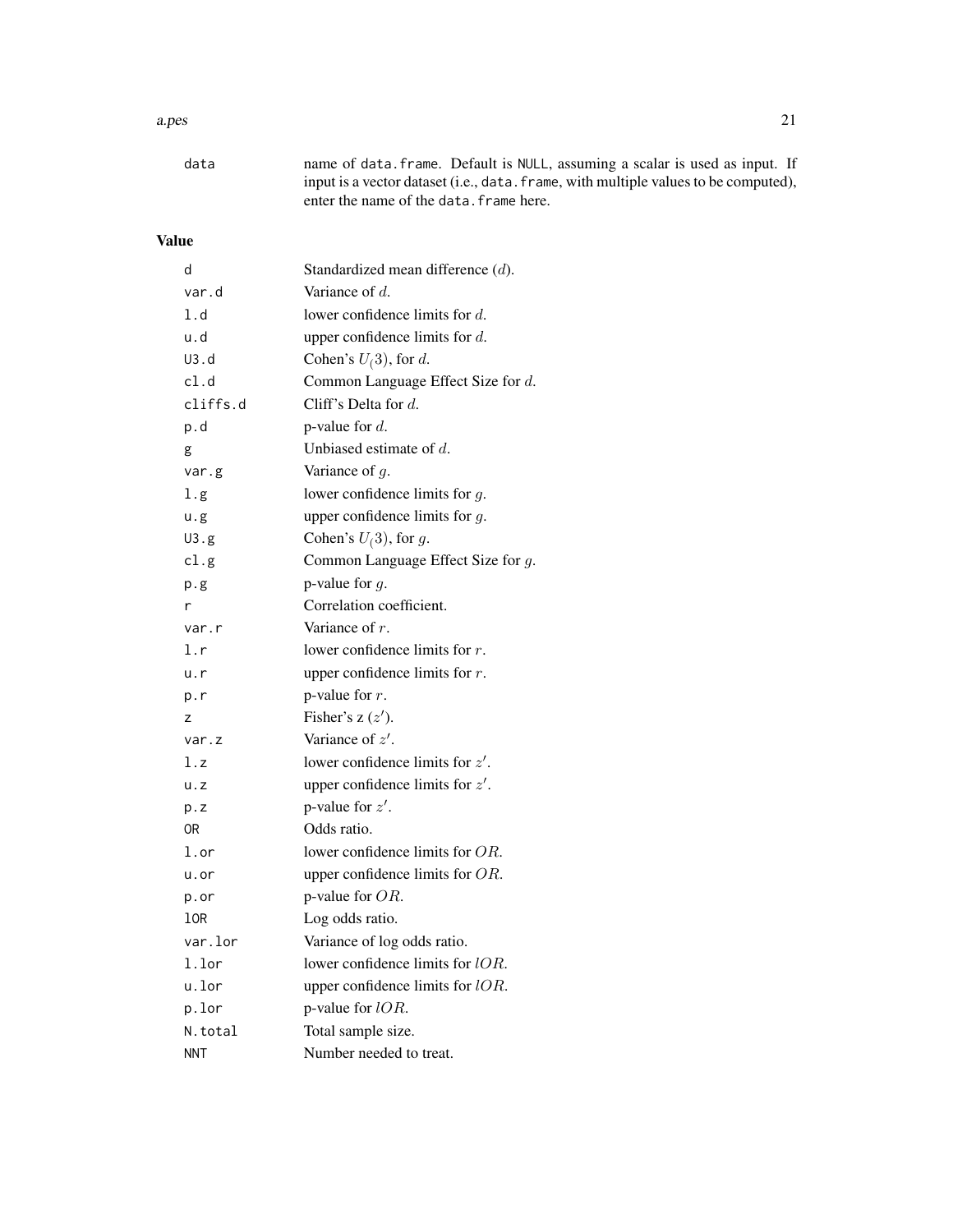# Note

#### Detailed information regarding output values of:

(1) *Cohen's* d*, Hedges'* g *(unbiased estimate of* d*) and variance*

- (2) *Correlation coefficient (*r*), Fisher's* z 0 *, and variance*
- (3) *Log odds and variance*

is provided below (followed by general information about NNT, U3, Common Language Effect Size, and Cliff's Delta):

# Cohen's d, Hedges' g and Variance of g:

This function will initially calculate Cohen's d from a one or two-tailed p-value from ANCOVA. Then, all other effect size estimates are derived from  $d$  and its variance. This parameter estimate is calculated from a one-tailed  $p$  by

$$
d = t^{-1}(p)\sqrt{\frac{n_1 + n_2}{n_1 n_2}}\sqrt{1 - R^2}
$$

where  $t^{-1}$  is the inverse of t-distribution with  $n-1$  degrees of freedom and p is the one-tailed p-value from ANCOVA. The two-tailed parameter estimate is calculated from

$$
d = t^{-1} \left(\frac{p}{2}\right) \sqrt{\frac{n_1 + n_2}{n_1 n_2}} \sqrt{1 - R^2}
$$

p is the two-tailed p-value.

The variance of d from either a one or two-tailed p-value from ANCOVA is defined as

$$
v_d = \frac{(n_1 + n_2)(1 - R^2)}{n_1 n_2} + \frac{d^2}{2(n_1 + n_2)}
$$

The effect size estimate  $d$  has a small upward bias (overestimates the population parameter effect size) which can be removed using a correction formula to derive the unbiased estimate of Hedges' q. The correction factor,  $i$ , is defined as

$$
J = 1 - \frac{3}{4df - 1}
$$

where  $df$  = degrees of freedom, which is  $n_1 + n_2 - 2$  for two independent groups. Then, to calculate g

$$
g = Jd
$$

and the variance of g

 $v_g = J^2 v_d$ 

#### Correlation Coefficient r, Fisher's z, and Variances:

In this particular formula  $r$  is calculated as follows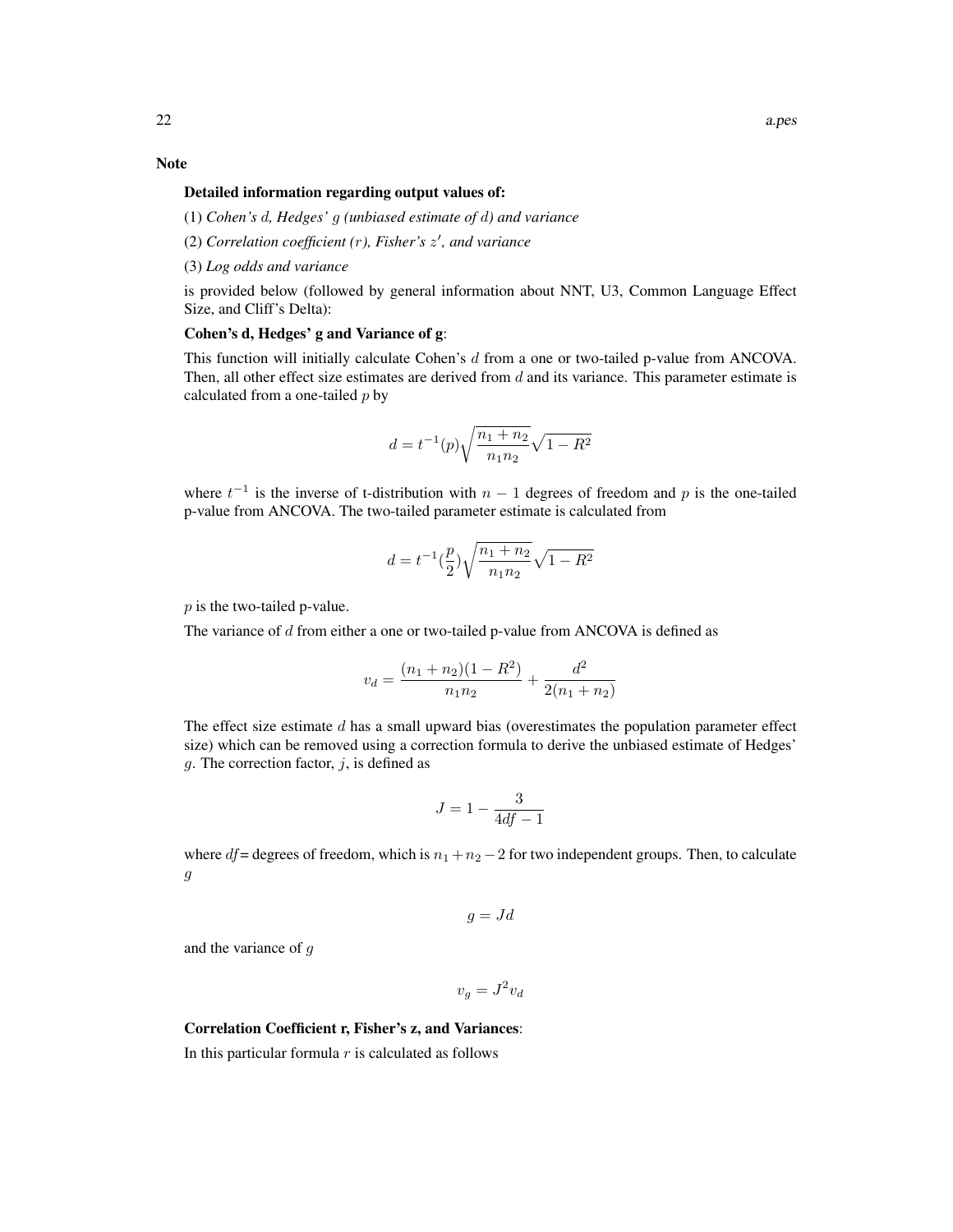$$
r = \frac{d}{\sqrt{d^2 + a}}
$$

where a corrects for inbalance in  $n_1 \& n_2$  and is defined as

$$
a = \frac{(n_1 + n_2)^2}{n_1 n_2}
$$

The variance of  $r$  is then defined as

$$
v_r = \frac{a^2 v_d}{(d^2 + a)^3}
$$

Often researchers are interested in transforming  $r$  to  $z'$  (Fisher's  $z$ ) because  $r$  is not normally distributed, particularly at large values of  $r$ . Therefore, converting to  $z'$  will help to normally distribute the estimate. Converting from  $r$  to  $z'$  is defined as

$$
z = .5^* \log(\frac{1+r}{1-r})
$$

and the variance of z

$$
v_z = \frac{1}{n-3}
$$

where  $n$  is the total sample size for groups 1 and 2.

#### Log Odds Ratio & Variance of Log Odds:

In this particular formula, log odds is calculated as follows

$$
\log(o) = \frac{\pi d}{\sqrt{3}}
$$

where  $pi = 3.1459$ . The variance of log odds is defined as

$$
v_{log(o)} = \frac{\pi^2 v_d}{3}
$$

#### General information about NNT, U3, Common Language Effect Size, and Cliff's Delta:

*Number needed to treat (NNT).* NNT is interpreted as the number of participants that would need to be treated in one group (e.g., intervention group) in order to have one additional positive outcome over that of the outcome of a randomly selected participant in the other group (e.g., control group). In the compute.es package, NNT is calculated directly from d (Furukawa & Leucht, 2011), assuming relative normality of distribution and equal variances across groups, as follows:

$$
NNT = \frac{1}{\Phi(d - \Psi(CER)) - CER}
$$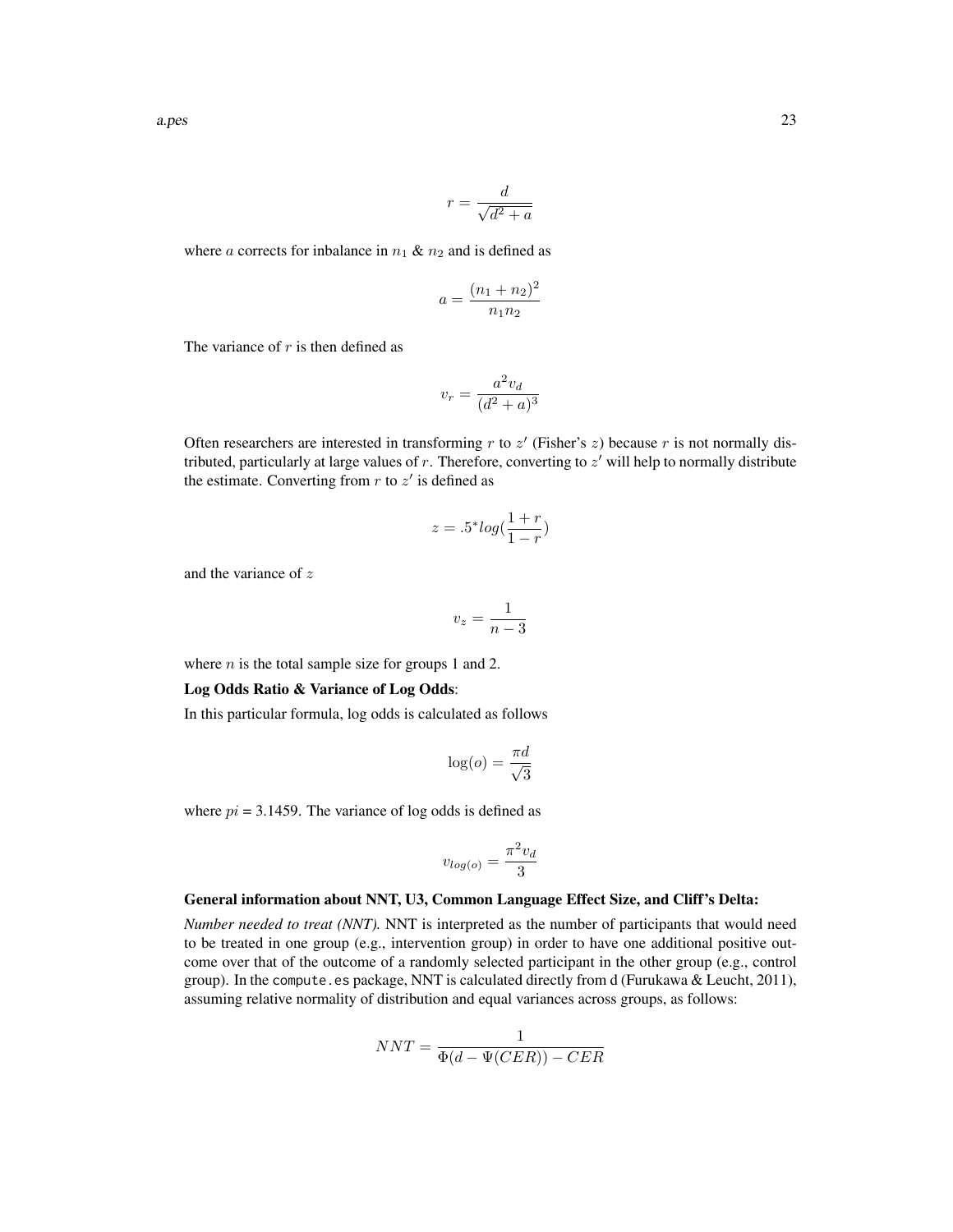*U3.* Cohen (1988) proposed a method for characterizing effect sizes by expressing them in terms of (normal) distribution overlap, called U3. This statistic describes the percentage of scores in one group that are exceeded by the mean score in another group. If the population means are equal then half of the scores in the treatment group exceed half the scores in the comparison group, and U3 = 50%. As the population mean difference increases, U3 approaches 100% (Valentine & Cooper, 2003).

*Common Language Effect Size (CLES).* CLES (McGraw & Wong, 1992) expresses the probability that a randomly selected score from one population will be greater than a randomly sampled score from another population. CLES is computed as the percentage of the normal curve that falls between negative infinity and the effect size (Valentine & Cooper, 2003).

*Cliff 's Delta/success rate difference.* Cliff's delta (or success rate difference; Furukawa & Leucht (2011)) is a robust alternative to Cohen's d, when data are either non-normal or ordinal (with truncated/reduced variance). Cliff's Delta is a non-parametric procedure that provides the probability that individual observations in one group are likely to be greater than the observations in another group. It is the probability that a randomly selected participant of one population has a better outcome than a randomly selected participant of the second population (minus the reverse probability). Cliff's Delta of negative 1 or positive 1 indicates no overlap between the two groups, whereas a value of 0 indicates complete overlap and equal group distributions.

$$
\delta = 2 * \Phi(\frac{d}{\sqrt{2}}) - 1
$$

#### Author(s)

#### AC Del Re

Much appreciation to Dr. Jeffrey C. Valentine for his contributions in implementing  $U3$  and  $CLES$ procedures and related documentation.

Maintainer: AC Del Re <acdelre@gmail.com>

#### References

Borenstein (2009). Effect sizes for continuous data. In H. Cooper, L. V. Hedges, & J. C. Valentine (Eds.), *The handbook of research synthesis and meta analysis* (pp. 279-293). New York: Russell Sage Foundation.

Cohen, J. (1988). *Statistical power for the behavioral sciences (2nd ed.)*. Hillsdale, NJ: Erlbaum.

Furukawa, T. A., & Leucht, S. (2011). How to obtain NNT from Cohen's d: comparison of two methods. *PloS one, 6*(4), e19070.

McGraw, K. O. & Wong, S. P. (1992). A common language effect size statistic. *Psychological Bulletin, 111,* 361-365.

Valentine, J. C. & Cooper, H. (2003). *Effect size substantive interpretation guidelines: Issues in the interpretation of effect sizes.* Washington, DC: What Works Clearinghouse.

#### See Also

[pes](#page-64-1)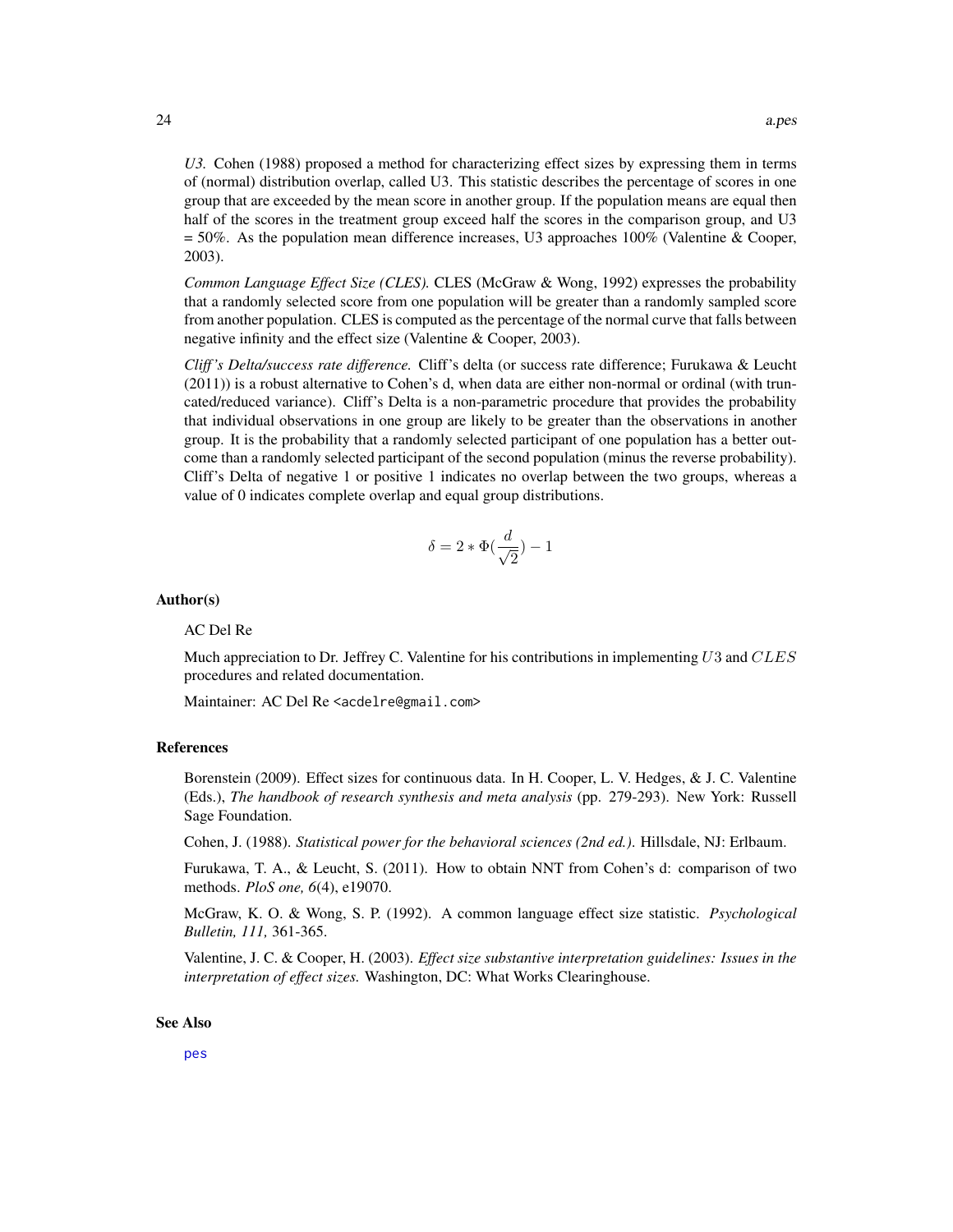<span id="page-24-0"></span>a.tes 25

# Examples

# CALCULATE SEVERAL EFFECT SIZES BASED ON P-VALUE FROM ANCOVA STATISTIC:

a.pes(.3, 30, 30, .2, 3)

a.tes *t-test Value from ANCOVA to Effect Size*

# Description

Converts a t-test value from ANCOVA to an effect size of  $d$  (mean difference),  $g$  (unbiased estimate of d), r (correlation coefficient),  $z'$  (Fisher's  $z$ ), and log odds ratio. The variances, confidence intervals and p-values of these estimates are also computed, along with NNT (number needed to treat), U3 (Cohen's  $U(3)$  overlapping proportions of distributions), CLES (Common Language Effect Size) and Cliff's Delta.

# Usage

a.tes(t, n.1, n.2, R, q,  $level = 95$ ,  $cer = 0.2$ ,  $dig = 2$ ,  $verbose = TRUE$ ,  $id=NULL$ ,  $data=NULL$ 

# Arguments

| t       | t-test value reported in primary study.                                                                                                                                                                                                                                                                                                                                                                                                                                                                                                             |
|---------|-----------------------------------------------------------------------------------------------------------------------------------------------------------------------------------------------------------------------------------------------------------------------------------------------------------------------------------------------------------------------------------------------------------------------------------------------------------------------------------------------------------------------------------------------------|
| n.1     | Treatment group sample size.                                                                                                                                                                                                                                                                                                                                                                                                                                                                                                                        |
| n.2     | Comparison group sample size.                                                                                                                                                                                                                                                                                                                                                                                                                                                                                                                       |
| R       | Covariate outcome correlation or multiple correlation.                                                                                                                                                                                                                                                                                                                                                                                                                                                                                              |
| q       | number of covariates.                                                                                                                                                                                                                                                                                                                                                                                                                                                                                                                               |
| level   | Confidence level. Default is 95%.                                                                                                                                                                                                                                                                                                                                                                                                                                                                                                                   |
| cer     | Control group Event Rate (e.g., proportion of cases showing recovery). Default<br>is 0.2 (=20% of cases showing recovery). CER is used exclusively for NNT<br>output. This argument can be ignored if input is not a mean difference effect<br>size. Note: NNT output (described below) will NOT be meaningful if based on<br>anything other than input from mean difference effect sizes (i.e., input of Co-<br>hen's d, Hedges' g will produce meaningful output, while correlation coefficient<br>input will NOT produce meaningful NNT output). |
| dig     | Number of digits to display. Default is 2 digits.                                                                                                                                                                                                                                                                                                                                                                                                                                                                                                   |
| verbose | Print output from scalar values? If yes, then verbose=TRUE; otherwise, ver-<br>bose=FALSE. Default is TRUE.                                                                                                                                                                                                                                                                                                                                                                                                                                         |
| id      | Study identifier. Default is NULL, assuming a scalar is used as input. If input is<br>a vector dataset (i.e., data. frame, with multiple values to be computed), enter<br>the name of the study identifier here.                                                                                                                                                                                                                                                                                                                                    |
| data    | name of data. frame. Default is NULL, assuming a scalar is used as input. If<br>input is a vector dataset (i.e., data. frame, with multiple values to be computed),<br>enter the name of the data. frame here.                                                                                                                                                                                                                                                                                                                                      |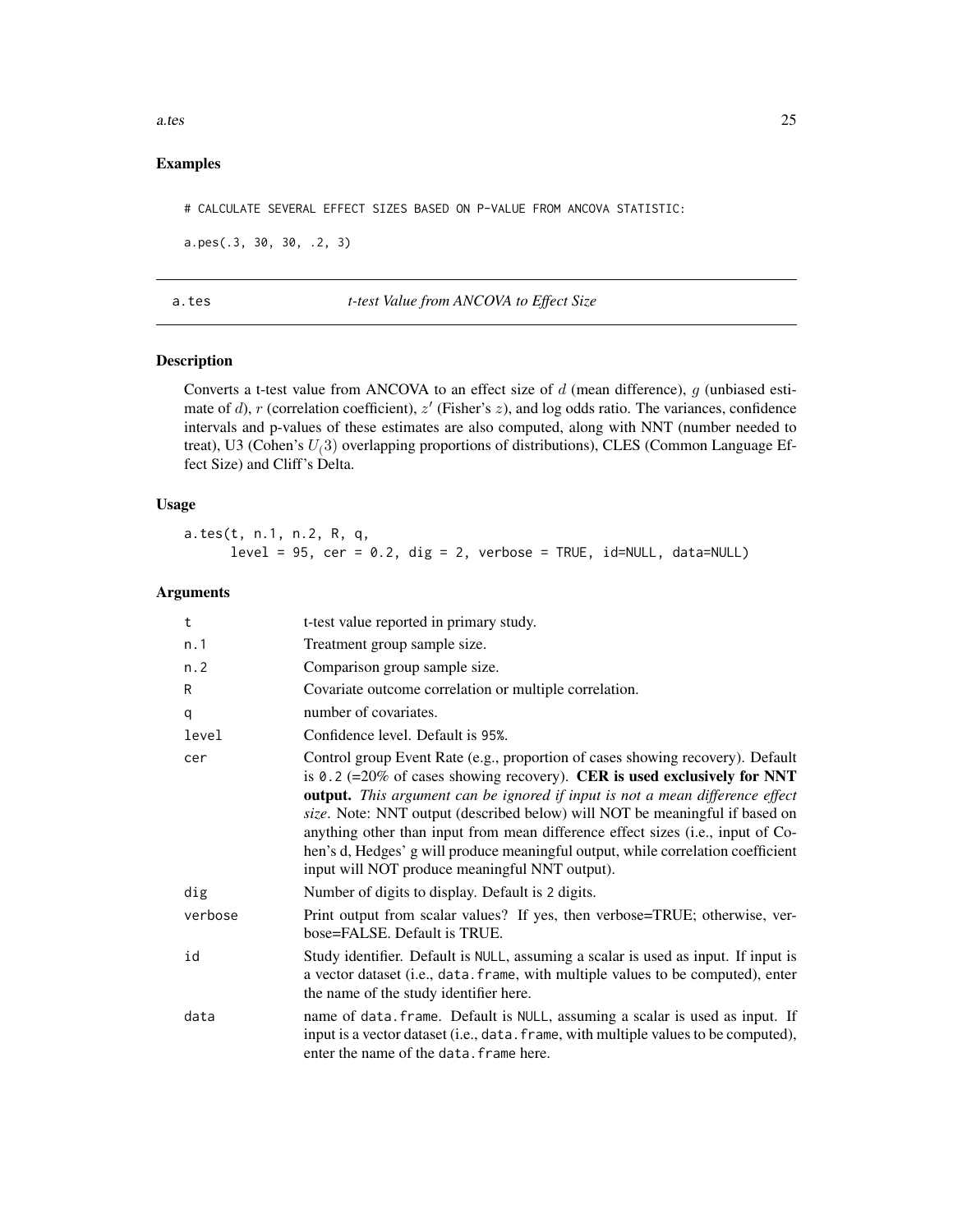# Value

| d                 | Standardized mean difference $(d)$ . |
|-------------------|--------------------------------------|
| var.d             | Variance of $d$ .                    |
| 1.d               | lower confidence limits for $d$ .    |
| u.d               | upper confidence limits for $d$ .    |
| U3.d              | Cohen's $U(3)$ , for d.              |
| cl.d              | Common Language Effect Size for d.   |
| cliffs.d          | Cliff's Delta for $d$ .              |
| p.d               | p-value for $d$ .                    |
| g                 | Unbiased estimate of $d$ .           |
| var.g             | Variance of $g$ .                    |
| 1.g               | lower confidence limits for $g$ .    |
| u.g               | upper confidence limits for $g$ .    |
| U3.g              | Cohen's $U(3)$ , for g.              |
| cl.g              | Common Language Effect Size for g.   |
| p.g               | p-value for $q$ .                    |
| r                 | Correlation coefficient.             |
| var.r             | Variance of $r$ .                    |
| l.r               | lower confidence limits for $r$ .    |
| u.r               | upper confidence limits for $r$ .    |
| p.r               | p-value for $r$ .                    |
| z                 | Fisher's $z(z')$ .                   |
| var.z             | Variance of $z'$ .                   |
| l.z               | lower confidence limits for $z'$ .   |
| u. z              | upper confidence limits for $z'$ .   |
| p.z               | p-value for $z'$ .                   |
| 0R                | Odds ratio.                          |
| $1.\,\mathrm{or}$ | lower confidence limits for $OR$ .   |
| u.or              | upper confidence limits for $OR$ .   |
| p.or              | p-value for OR.                      |
| 10R               | Log odds ratio.                      |
| var.lor           | Variance of log odds ratio.          |
| 1.lor             | lower confidence limits for lOR.     |
| u.lor             | upper confidence limits for $lOR$ .  |
| p.lor             | p-value for $lOR$ .                  |
| N.total           | Total sample size.                   |
| <b>NNT</b>        | Number needed to treat.              |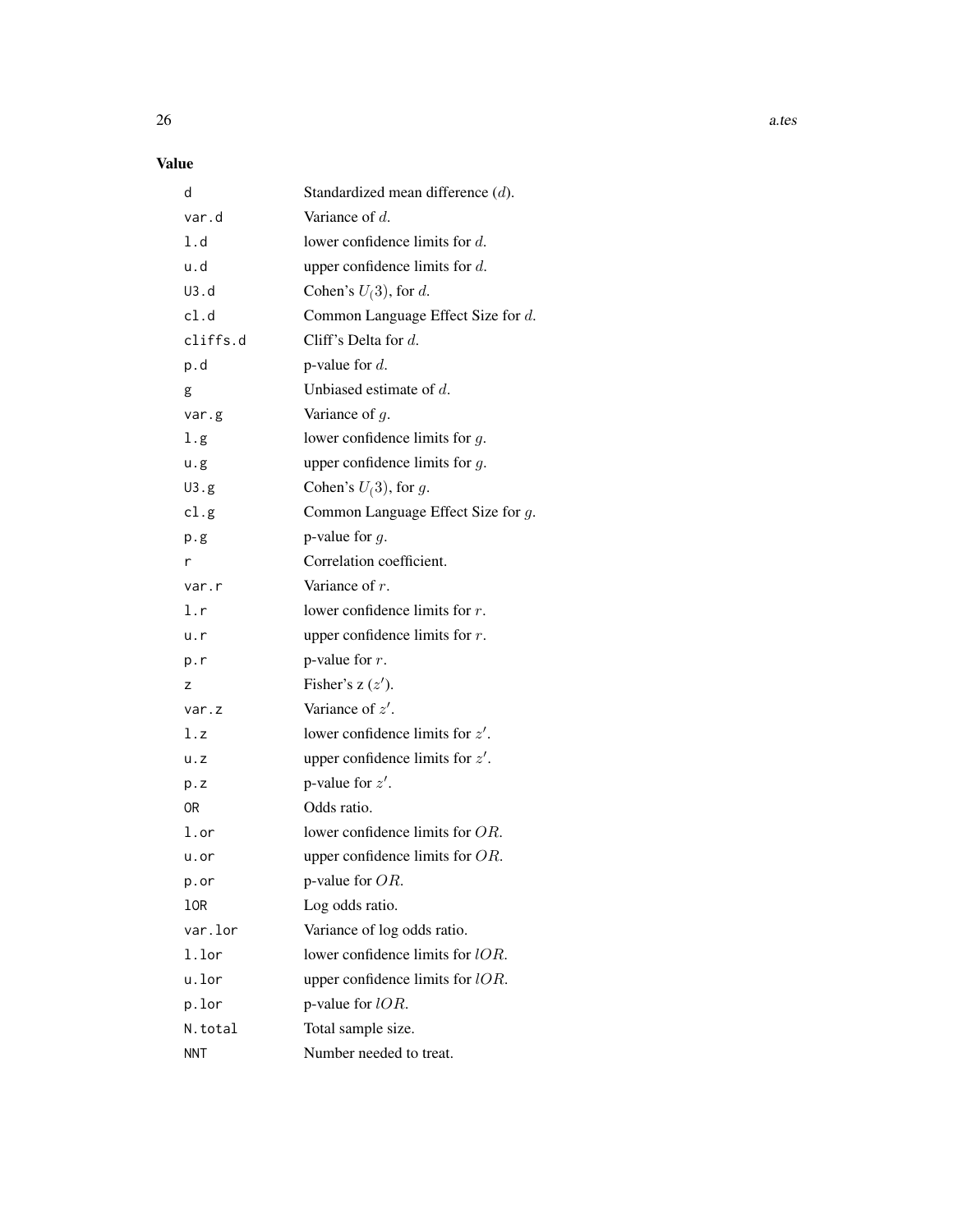# Note

#### Detailed information regarding output values of:

(1) *Cohen's* d*, Hedges'* g *(unbiased estimate of* d*) and variance*

(2) *Correlation coefficient (*r*), Fisher's* z 0 *, and variance*

(3) *Log odds and variance*

is provided below (followed by general information about NNT, U3, Common Language Effect Size, and Cliff's Delta):

# Cohen's d, Hedges' g and Variance of g:

In this particular formula Cohen's  $d$  is calculated from the ANCOVA  $t$  with independent groups

$$
d = t\sqrt{\frac{n_1 + n_2}{n_1 n_2}}\sqrt{1 - R^2}
$$

where  $R$  is the correlation between the outcome and covariate.

The variance of  $d$  is derived from

$$
v_d = \frac{(n_1 + n_2)(1 - R^2)}{n_1 n_2} + \frac{d^2}{2(n_1 + n_2)}
$$

The effect size estimate  $d$  has a small upward bias (overestimates the population parameter effect size) which can be removed using a correction formula to derive the unbiased estimate of Hedges' g. The correction factor,  $j$ , is defined as

$$
J = 1 - \frac{3}{4df - 1}
$$

where  $df$  = degrees of freedom, which is  $n_1 + n_2 - 2$  for two independent groups. Then, to calculate g

$$
g = Jd
$$

and the variance of g

 $v_g = J^2 v_d$ 

# Correlation Coefficient r, Fisher's z, and Variances:

In this particular formula  $r$  is calculated as follows

$$
r = \frac{d}{\sqrt{d^2 + a}}
$$

where a corrects for inbalance in  $n_1 \& n_2$  and is defined as

$$
a = \frac{(n_1 + n_2)^2}{n_1 n_2}
$$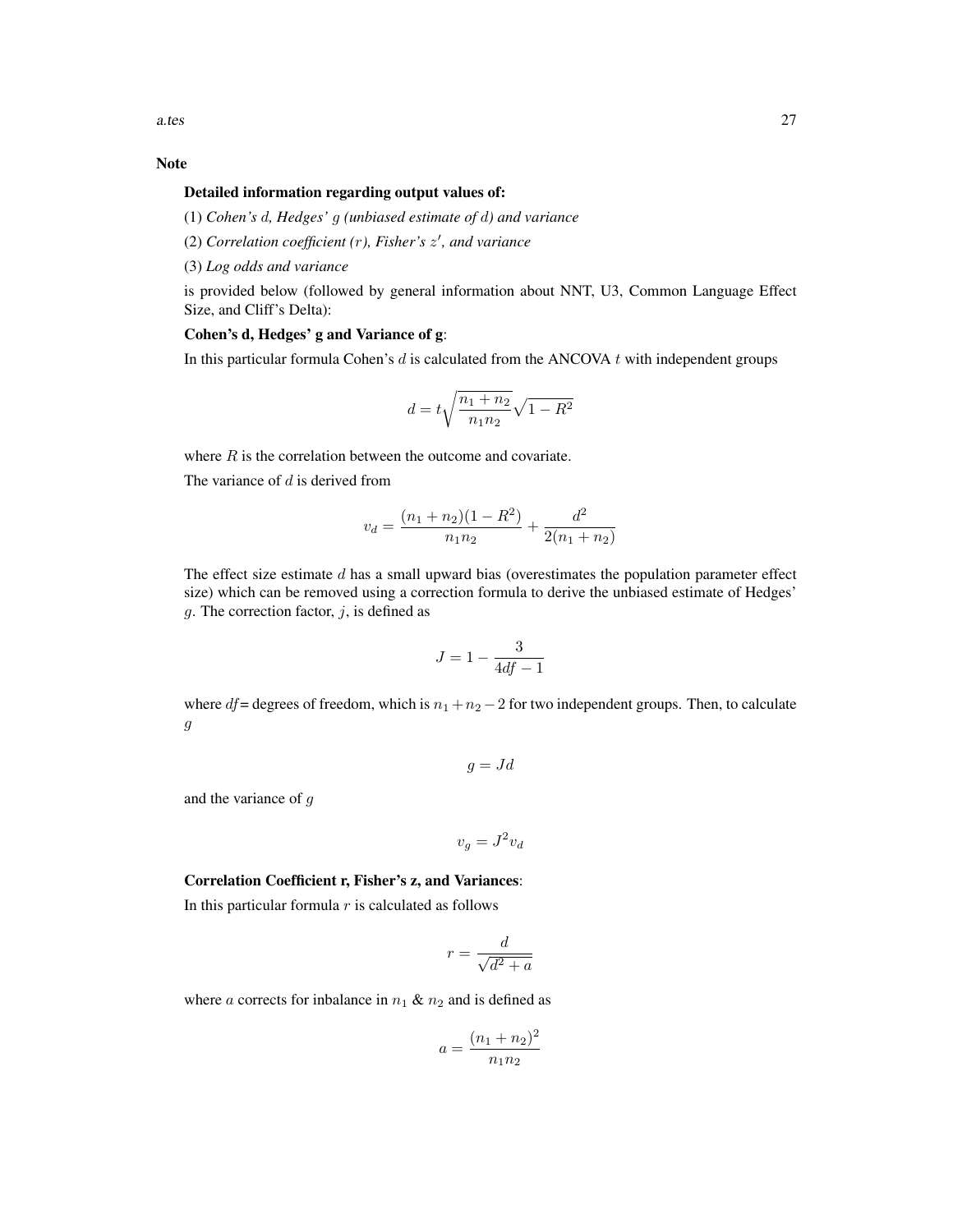The variance of  $r$  is then defined as

$$
v_r = \frac{a^2 v_d}{(d^2 + a)^3}
$$

Often researchers are interested in transforming  $r$  to  $z'$  (Fisher's  $z$ ) because  $r$  is not normally distributed, particularly at large values of  $r$ . Therefore, converting to  $z'$  will help to normally distribute the estimate. Converting from  $r$  to  $z'$  is defined as

$$
z = .5^* log(\frac{1+r}{1-r})
$$

and the variance of z

$$
v_z = \frac{1}{n-3}
$$

where  $n$  is the total sample size for groups 1 and 2.

#### Log Odds Ratio & Variance of Log Odds:

In this particular formula, log odds is calculated as follows

$$
\log(o) = \frac{\pi d}{\sqrt{3}}
$$

where  $pi = 3.1459$ . The variance of log odds is defined as

$$
v_{log(o)} = \frac{\pi^2 v_d}{3}
$$

#### General information about NNT, U3, Common Language Effect Size, and Cliff's Delta:

*Number needed to treat (NNT).* NNT is interpreted as the number of participants that would need to be treated in one group (e.g., intervention group) in order to have one additional positive outcome over that of the outcome of a randomly selected participant in the other group (e.g., control group). In the compute.es package, NNT is calculated directly from d (Furukawa & Leucht, 2011), assuming relative normality of distribution and equal variances across groups, as follows:

$$
NNT = \frac{1}{\Phi(d - \Psi(CER)) - CER}
$$

*U3.* Cohen (1988) proposed a method for characterizing effect sizes by expressing them in terms of (normal) distribution overlap, called U3. This statistic describes the percentage of scores in one group that are exceeded by the mean score in another group. If the population means are equal then half of the scores in the treatment group exceed half the scores in the comparison group, and U3  $= 50\%$ . As the population mean difference increases, U3 approaches 100% (Valentine & Cooper, 2003).

*Common Language Effect Size (CLES).* CLES (McGraw & Wong, 1992) expresses the probability that a randomly selected score from one population will be greater than a randomly sampled score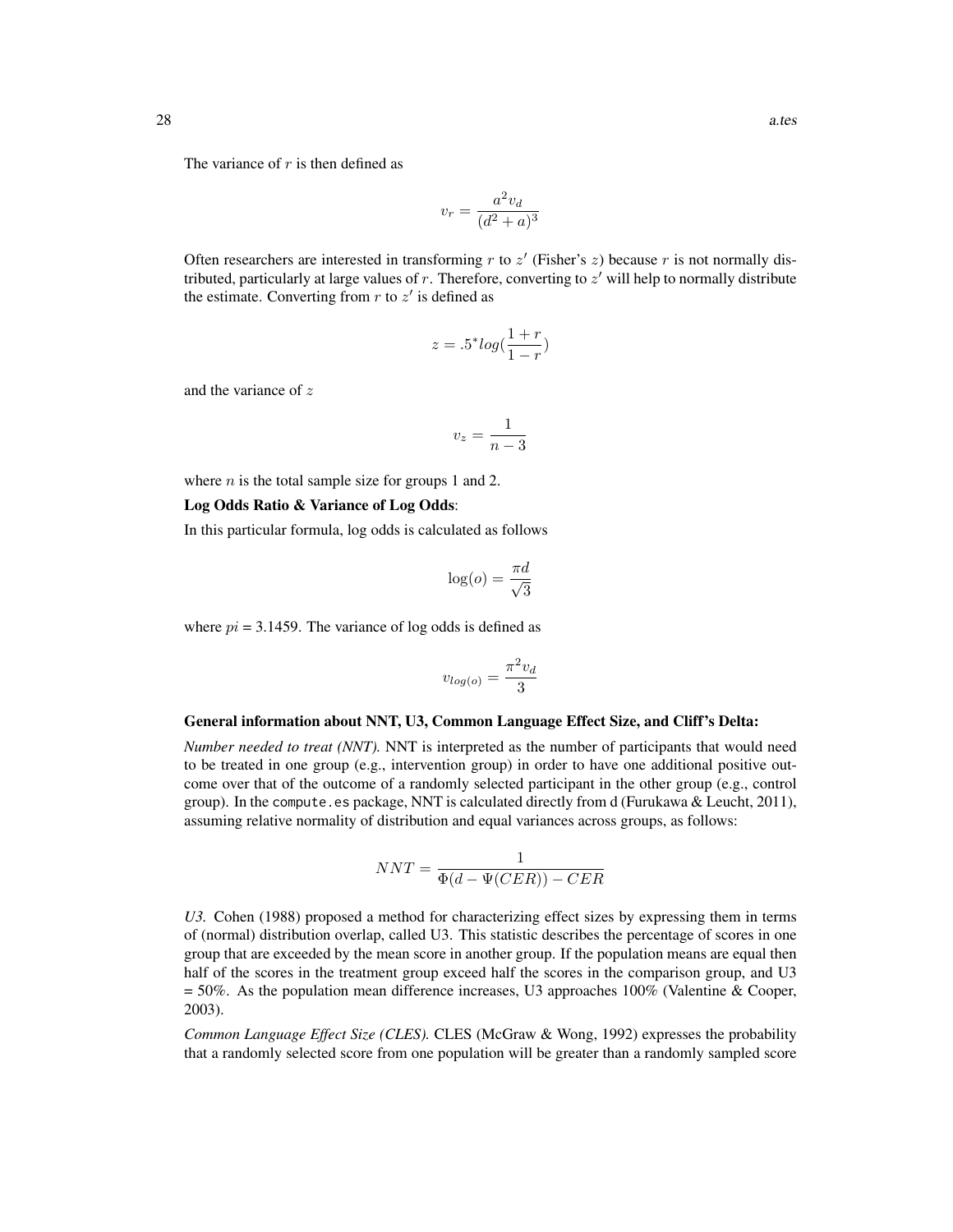from another population. CLES is computed as the percentage of the normal curve that falls between negative infinity and the effect size (Valentine & Cooper, 2003).

*Cliff 's Delta/success rate difference.* Cliff's delta (or success rate difference; Furukawa & Leucht (2011)) is a robust alternative to Cohen's d, when data are either non-normal or ordinal (with truncated/reduced variance). Cliff's Delta is a non-parametric procedure that provides the probability that individual observations in one group are likely to be greater than the observations in another group. It is the probability that a randomly selected participant of one population has a better outcome than a randomly selected participant of the second population (minus the reverse probability). Cliff's Delta of negative 1 or positive 1 indicates no overlap between the two groups, whereas a value of 0 indicates complete overlap and equal group distributions.

$$
\delta=2*\Phi(\frac{d}{\sqrt{2}})-1
$$

#### Author(s)

# AC Del Re

Much appreciation to Dr. Jeffrey C. Valentine for his contributions in implementing  $U3$  and  $CLES$ procedures and related documentation.

Maintainer: AC Del Re <acdelre@gmail.com>

#### References

Borenstein (2009). Effect sizes for continuous data. In H. Cooper, L. V. Hedges, & J. C. Valentine (Eds.), *The handbook of research synthesis and meta analysis* (pp. 279-293). New York: Russell Sage Foundation.

Cohen, J. (1988). *Statistical power for the behavioral sciences (2nd ed.)*. Hillsdale, NJ: Erlbaum.

Furukawa, T. A., & Leucht, S. (2011). How to obtain NNT from Cohen's d: comparison of two methods. *PloS one, 6*(4), e19070.

McGraw, K. O. & Wong, S. P. (1992). A common language effect size statistic. *Psychological Bulletin, 111,* 361-365.

Valentine, J. C. & Cooper, H. (2003). *Effect size substantive interpretation guidelines: Issues in the interpretation of effect sizes.* Washington, DC: What Works Clearinghouse.

# See Also

[tes](#page-78-1)

#### Examples

# CALCULATE SEVERAL EFFECT SIZES BASED ON T STATISTIC (FROM ANCOVA):

a.tes(3, 30, 30, .3, 2)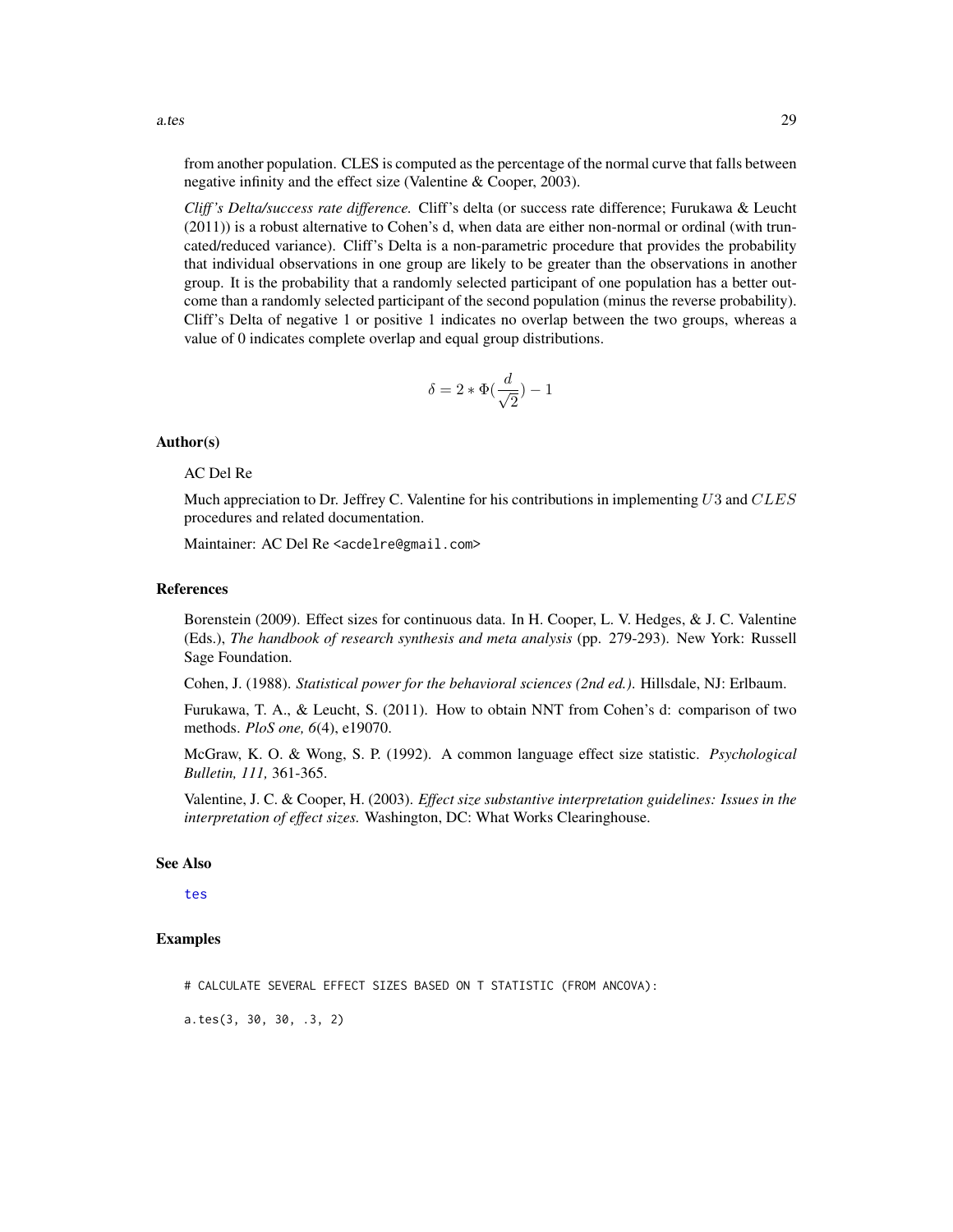#### <span id="page-29-0"></span>Description

Converting Chi-squared  $(\chi^2)$  statistic with 1 degree of freedom to to an effect size of d (mean difference), g (unbiased estimate of d), r (correlation coefficient),  $z'$  (Fisher's  $z'$ ), and log odds ratio. The variances, confidence intervals and p-values of these estimates are also computed, along with NNT (number needed to treat), U3 (Cohen's  $U(3)$  overlapping proportions of distributions), CLES (Common Language Effect Size) and Cliff's Delta.

# Usage

chies(chi.sq, n, level = 95, cer = 0.2, dig = 2, verbose = TRUE, id=NULL, data=NULL)

#### Arguments

| chi.sq  | Chi squared statistic from primary study.                                                                                                                                                                                                                                                                                                                                                                                                                                                                                                                  |
|---------|------------------------------------------------------------------------------------------------------------------------------------------------------------------------------------------------------------------------------------------------------------------------------------------------------------------------------------------------------------------------------------------------------------------------------------------------------------------------------------------------------------------------------------------------------------|
| n       | Sample size in primary study.                                                                                                                                                                                                                                                                                                                                                                                                                                                                                                                              |
| level   | Confidence level. Default is 95%.                                                                                                                                                                                                                                                                                                                                                                                                                                                                                                                          |
| cer     | Control group Event Rate (e.g., proportion of cases showing recovery). Default<br>is 0.2 (=20% of cases showing recovery). CER is used exclusively for NNT<br><b>output.</b> This argument can be ignored if input is not a mean difference effect<br>size. Note: NNT output (described below) will NOT be meaningful if based on<br>anything other than input from mean difference effect sizes (i.e., input of Co-<br>hen's d, Hedges' g will produce meaningful output, while correlation coefficient<br>input will NOT produce meaningful NNT output). |
| dig     | Number of digits to display. Default is 2 digits.                                                                                                                                                                                                                                                                                                                                                                                                                                                                                                          |
| verbose | Print output from scalar values? If yes, then verbose=TRUE; otherwise, ver-<br>bose=FALSE. Default is TRUE.                                                                                                                                                                                                                                                                                                                                                                                                                                                |
| id      | Study identifier. Default is NULL, assuming a scalar is used as input. If input is<br>a vector dataset (i.e., data. frame, with multiple values to be computed), enter<br>the name of the study identifier here.                                                                                                                                                                                                                                                                                                                                           |
| data    | name of data. frame. Default is NULL, assuming a scalar is used as input. If<br>input is a vector dataset (i.e., data. frame, with multiple values to be computed),<br>enter the name of the data. frame here.                                                                                                                                                                                                                                                                                                                                             |

### Details

The chi-squared statistic  $(\chi^2)$  is defined as

$$
\chi^2 = \sum \frac{(o-e)^2}{e}
$$

where *o* is the observed value and *e* is the expected value. NOTE: This function requires the  $\chi^2$ value to have been derived with 1 degree of freedom (indicating 2 independent groups are used in the calculation).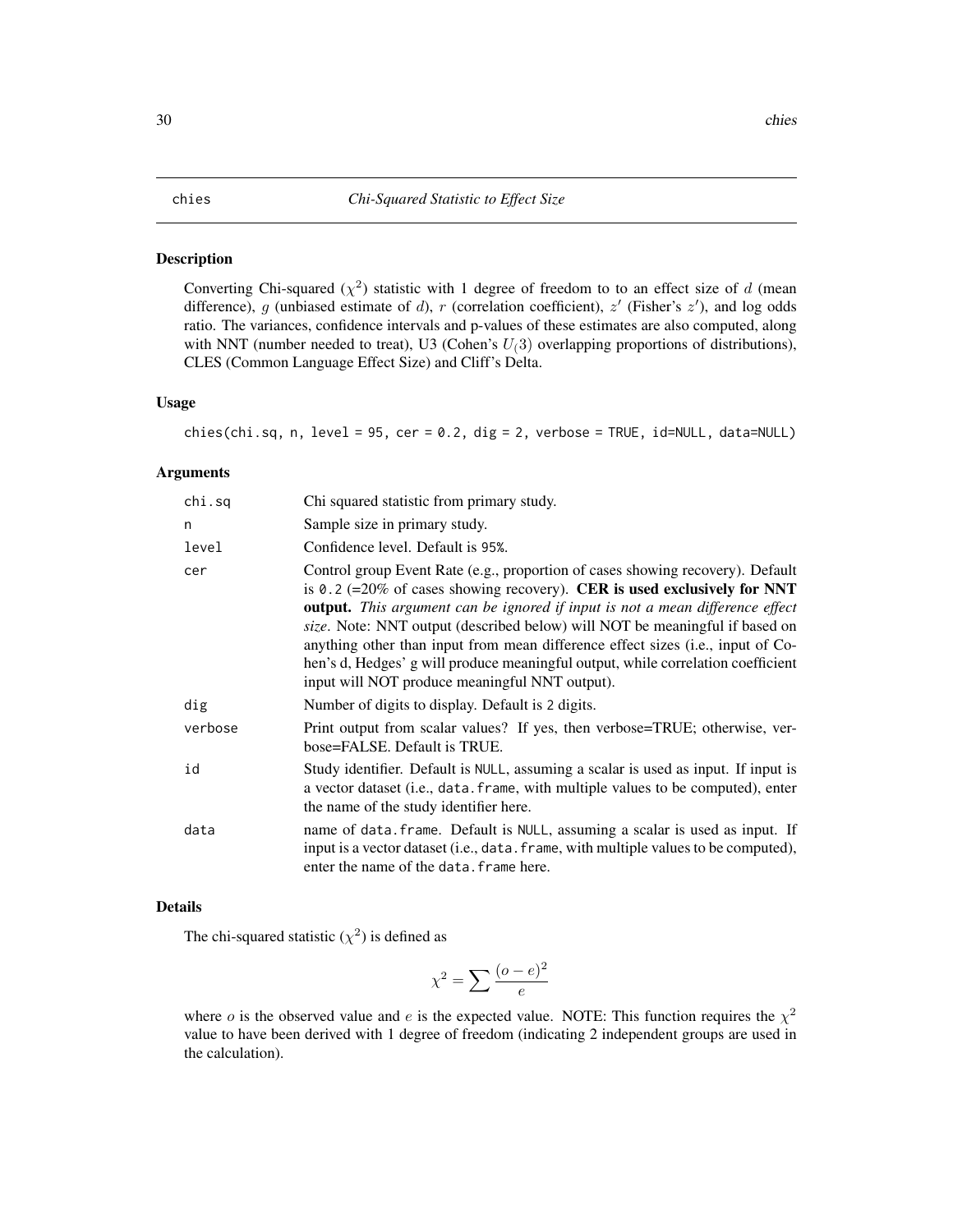#### chies 31

# Value

| d           | Standardized mean difference (d).     |
|-------------|---------------------------------------|
| var.d       | Variance of d.                        |
| 1.d         | lower confidence limits for $d$ .     |
| u.d         | upper confidence limits for $d$ .     |
| U3.d        | Cohen's $U(3)$ , for d.               |
| cl.d        | Common Language Effect Size for d.    |
| cliffs.d    | Cliff's Delta for $d$ .               |
| p.d         | p-value for $d$ .                     |
| g           | Unbiased estimate of $d$ .            |
| var.g       | Variance of $g$ .                     |
| l.g         | lower confidence limits for $g$ .     |
| u.g         | upper confidence limits for $g$ .     |
| U3.g        | Cohen's $U(3)$ , for g.               |
| cl.g        | Common Language Effect Size for $g$ . |
| p.g         | p-value for $q$ .                     |
| r           | Correlation coefficient.              |
| var.r       | Variance of $r$ .                     |
| l.r         | lower confidence limits for $r$ .     |
| u.r         | upper confidence limits for $r$ .     |
| p.r         | p-value for $r$ .                     |
| z           | Fisher's $z(z')$ .                    |
| var.z       | Variance of $z'$ .                    |
| l.z         | lower confidence limits for $z'$ .    |
| $u \cdot z$ | upper confidence limits for $z'$ .    |
| p.z         | p-value for $z'$ .                    |
| 0R          | Odds ratio.                           |
| l.or        | lower confidence limits for OR.       |
| u.or        | upper confidence limits for $OR$ .    |
| p.or        | p-value for $OR$ .                    |
| 10R         | Log odds ratio.                       |
| var.lor     | Variance of log odds ratio.           |
| 1.lor       | lower confidence limits for lOR.      |
| u.lor       | upper confidence limits for $lOR$ .   |
| p.lor       | p-value for $lOR$ .                   |
| N.total     | Total sample size.                    |
| <b>NNT</b>  | Number needed to treat.               |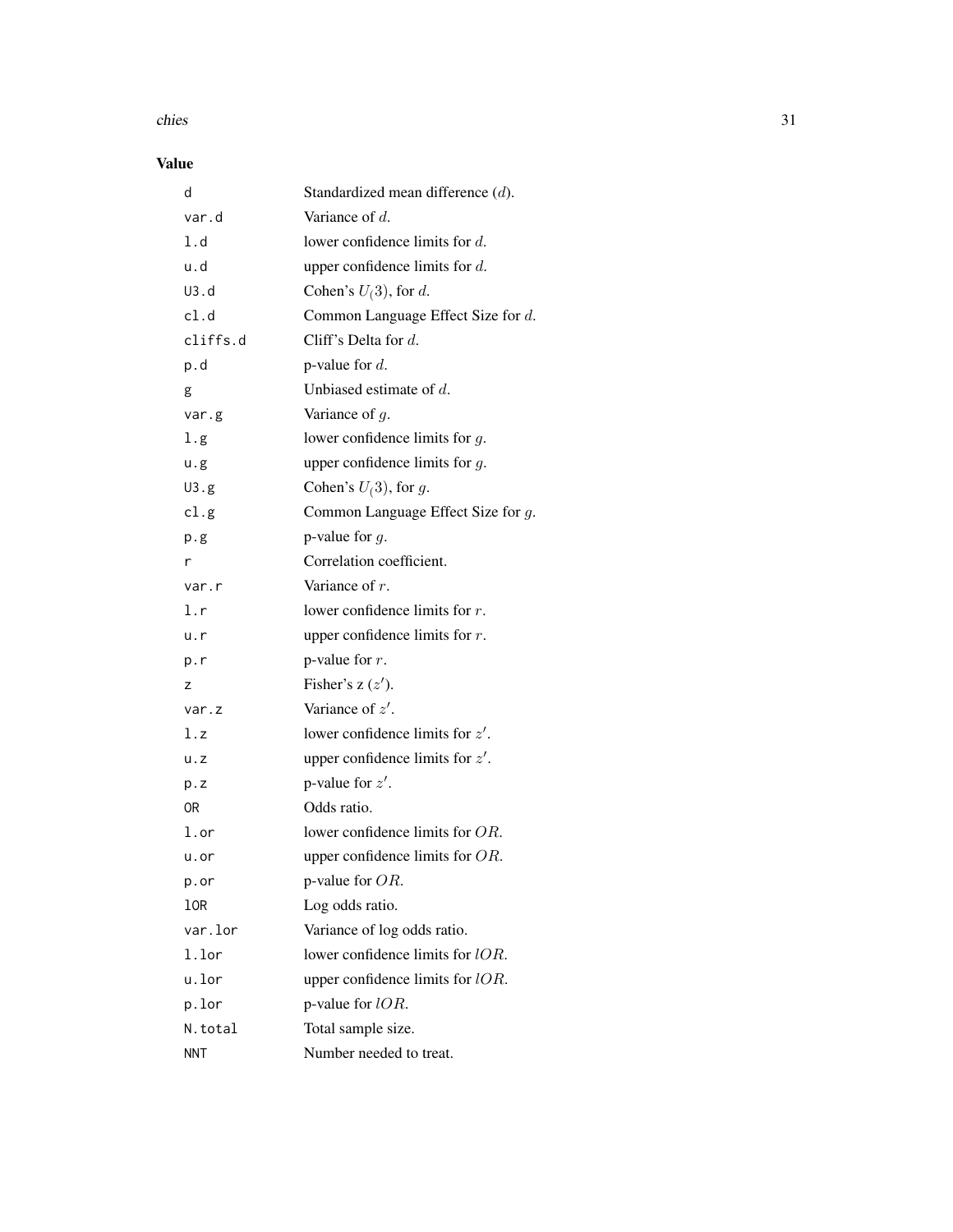### Note

#### Detailed information regarding output values of:

(1) *Cohen's* d*, Hedges'* g *(unbiased estimate of* d*) and variance*

(2) *Correlation coefficient (*r*), Fisher's* z 0 *, and variance*

(3) *Log odds and variance*

is provided below (followed by general information about NNT, U3, Common Language Effect Size, and Cliff's Delta):

# Cohen's d, Hedges' g and Variance of g:

In this particular formula Cohen's  $d$  is calculated after  $r$  is computed and then derived from it

$$
d = \frac{2r}{\sqrt{1 - r^2}}
$$

The variance of  $d$  is derived from

$$
v_d = \frac{4v}{(1 - r^2)^3}
$$

The effect size estimate  $d$  has a small upward bias (overestimates the population parameter effect size) which can be removed using a correction formula to derive the unbiased estimate of Hedges' g. The correction factor,  $j$ , is defined as

$$
J = 1 - \frac{3}{4df - 1}
$$

where  $df =$  degrees of freedom, which is equal to 1 since the  $\chi^2$  degree of freedom = 1. Then, to calculate g

$$
g = Jd
$$

and the variance of g

$$
v_g = J^2 v_d
$$

# Correlation Coefficient r, Fisher's z, and Variances:

In this particular formula  $r$  is calculated as follows

$$
r = \sqrt{\frac{\chi^2}{n}}
$$

where  $\chi^2$  is the chi-squared value with 1 degree of freedom and n is the total sample size. The variance of  $r$  is then defined as

$$
v_r = \frac{(1 - r^2)^2}{n - 1}
$$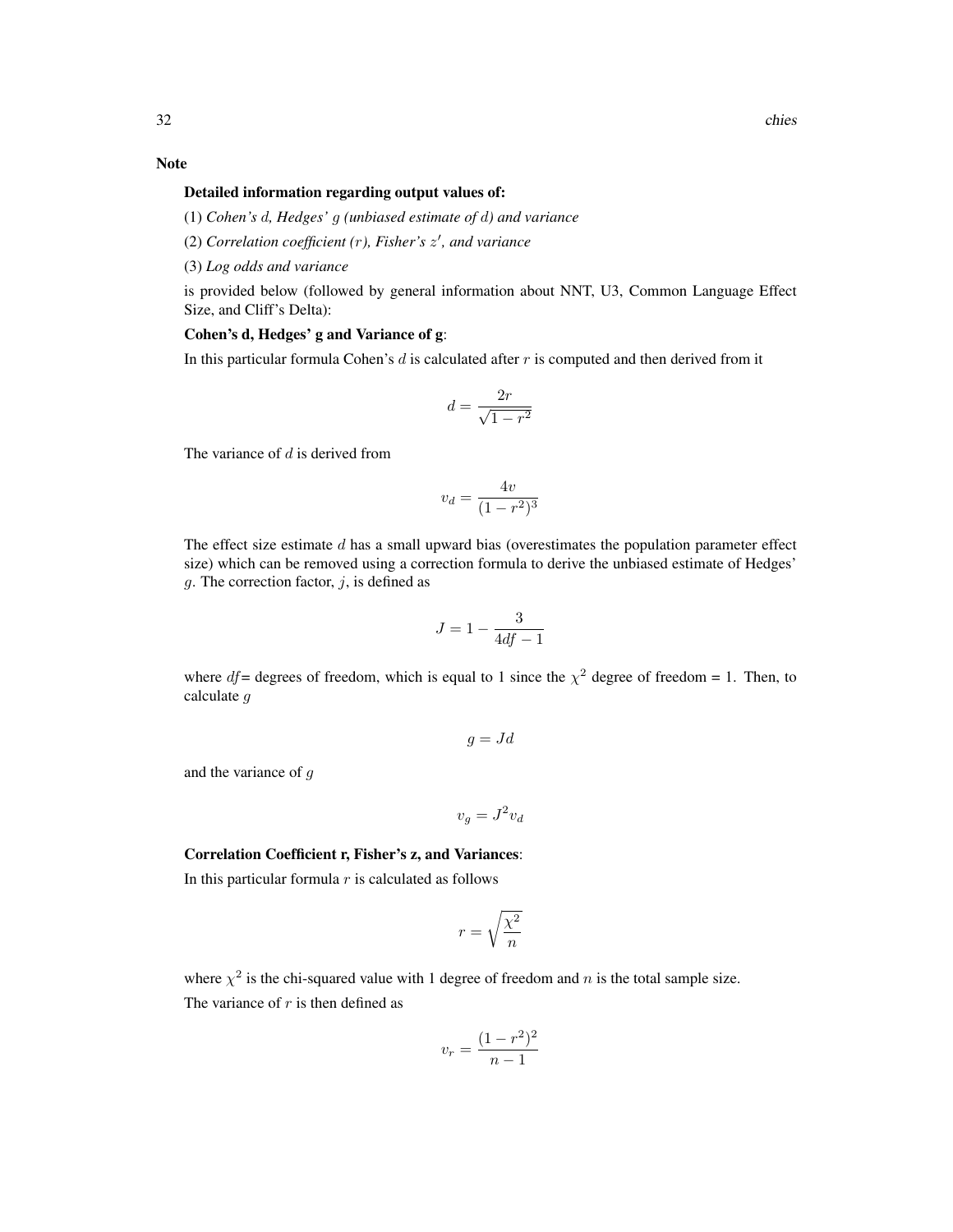Often researchers are interested in transforming  $r$  to  $z'$  (Fisher's  $z$ ) because  $r$  is not normally distributed, particularly at large values of  $r$ . Therefore, converting to  $z'$  will help to normally distribute the estimate. Converting from  $r$  to  $z'$  is defined as

$$
z = .5^* log(\frac{1+r}{1-r})
$$

and the variance of z

$$
v_z = \frac{1}{n-3}
$$

where  $n$  is the total sample size for groups 1 and 2.

# Log Odds Ratio & Variance of Log Odds:

In this particular formula, log odds is calculated as follows

$$
\log(o) = \frac{\pi d}{\sqrt{3}}
$$

where  $pi = 3.1459$ . The variance of log odds is defined as

$$
v_{log(o)} = \frac{\pi^2 v_d}{3}
$$

#### General information about NNT, U3, Common Language Effect Size, and Cliff's Delta:

*Number needed to treat (NNT).* NNT is interpreted as the number of participants that would need to be treated in one group (e.g., intervention group) in order to have one additional positive outcome over that of the outcome of a randomly selected participant in the other group (e.g., control group). In the compute.es package, NNT is calculated directly from d (Furukawa & Leucht, 2011), assuming relative normality of distribution and equal variances across groups, as follows:

$$
NNT = \frac{1}{\Phi(d - \Psi(CER)) - CER}
$$

*U3.* Cohen (1988) proposed a method for characterizing effect sizes by expressing them in terms of (normal) distribution overlap, called U3. This statistic describes the percentage of scores in one group that are exceeded by the mean score in another group. If the population means are equal then half of the scores in the treatment group exceed half the scores in the comparison group, and U3 = 50%. As the population mean difference increases, U3 approaches 100% (Valentine & Cooper, 2003).

*Common Language Effect Size (CLES).* CLES (McGraw & Wong, 1992) expresses the probability that a randomly selected score from one population will be greater than a randomly sampled score from another population. CLES is computed as the percentage of the normal curve that falls between negative infinity and the effect size (Valentine & Cooper, 2003).

*Cliff 's Delta/success rate difference.* Cliff's delta (or success rate difference; Furukawa & Leucht (2011)) is a robust alternative to Cohen's d, when data are either non-normal or ordinal (with truncated/reduced variance). Cliff's Delta is a non-parametric procedure that provides the probability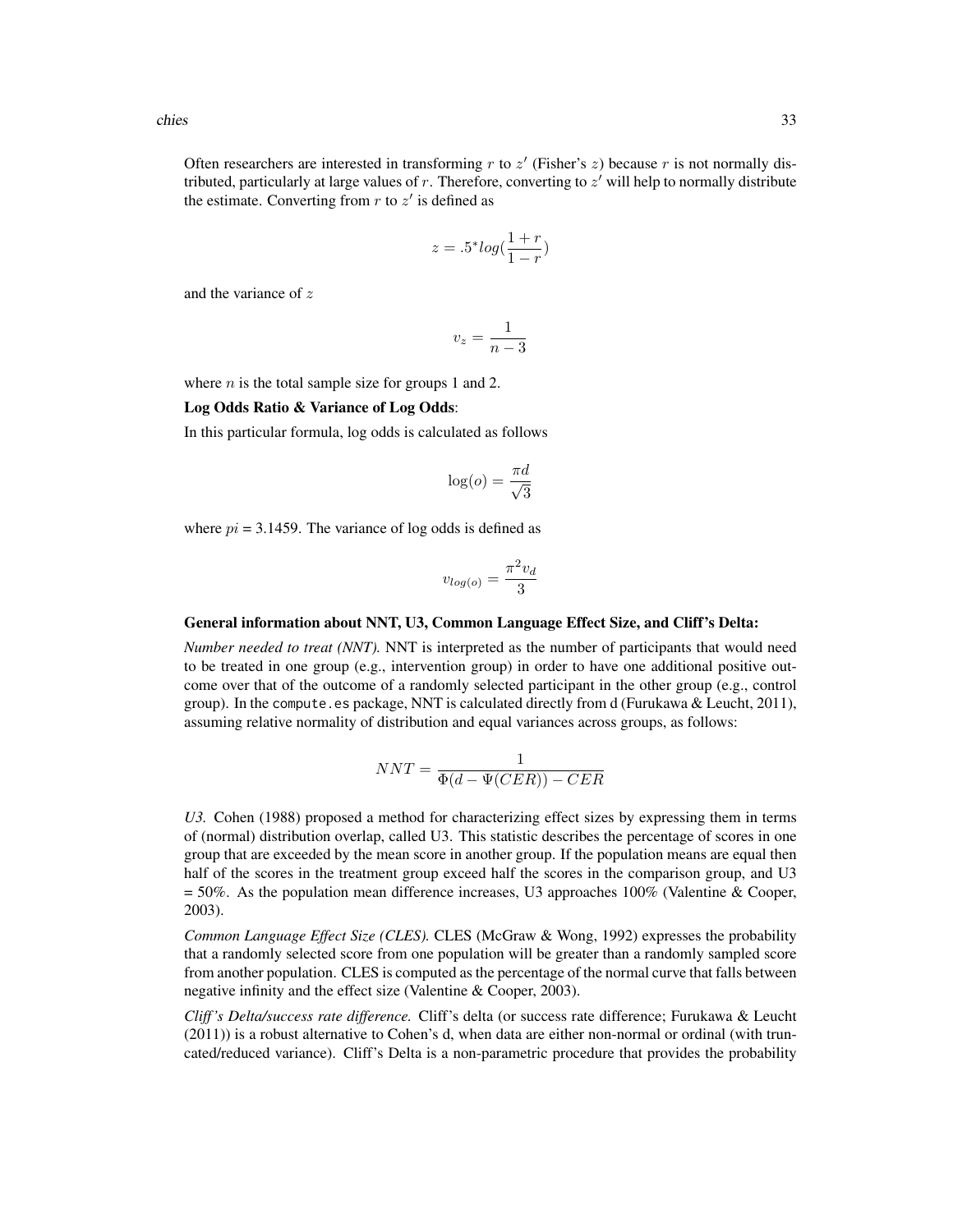<span id="page-33-0"></span>that individual observations in one group are likely to be greater than the observations in another group. It is the probability that a randomly selected participant of one population has a better outcome than a randomly selected participant of the second population (minus the reverse probability). Cliff's Delta of negative 1 or positive 1 indicates no overlap between the two groups, whereas a value of 0 indicates complete overlap and equal group distributions.

$$
\delta = 2*\Phi(\frac{d}{\sqrt{2}}) - 1
$$

#### Author(s)

### AC Del Re

Much appreciation to Dr. Jeffrey C. Valentine for his contributions in implementing  $U3$  and  $CLES$ procedures and related documentation.

Maintainer: AC Del Re <acdelre@gmail.com>

# References

Borenstein (2009). Effect sizes for continuous data. In H. Cooper, L. V. Hedges, & J. C. Valentine (Eds.), *The handbook of research synthesis and meta analysis* (pp. 279-293). New York: Russell Sage Foundation.

Cohen, J. (1988). *Statistical power for the behavioral sciences (2nd ed.)*. Hillsdale, NJ: Erlbaum.

Furukawa, T. A., & Leucht, S. (2011). How to obtain NNT from Cohen's d: comparison of two methods. *PloS one, 6*(4), e19070.

McGraw, K. O. & Wong, S. P. (1992). A common language effect size statistic. *Psychological Bulletin, 111,* 361-365.

Valentine, J. C. & Cooper, H. (2003). *Effect size substantive interpretation guidelines: Issues in the interpretation of effect sizes.* Washington, DC: What Works Clearinghouse.

#### Examples

# CALCULATE SEVERAL EFFECT SIZES BASED ON CHI^2 STATISTIC:

chies(4, 30)

des *Mean Difference (d) to Effect size*

#### Description

Converts d (mean difference) to an effect size of q (unbiased estimate of d), r (correlation coefficient),  $z'$  (Fisher's  $z$ ), and log odds ratio. The variances, confidence intervals and p-values of these estimates are also computed, along with NNT (number needed to treat), U3 (Cohen's  $U(3)$ overlapping proportions of distributions), CLES (Common Language Effect Size) and Cliff's Delta.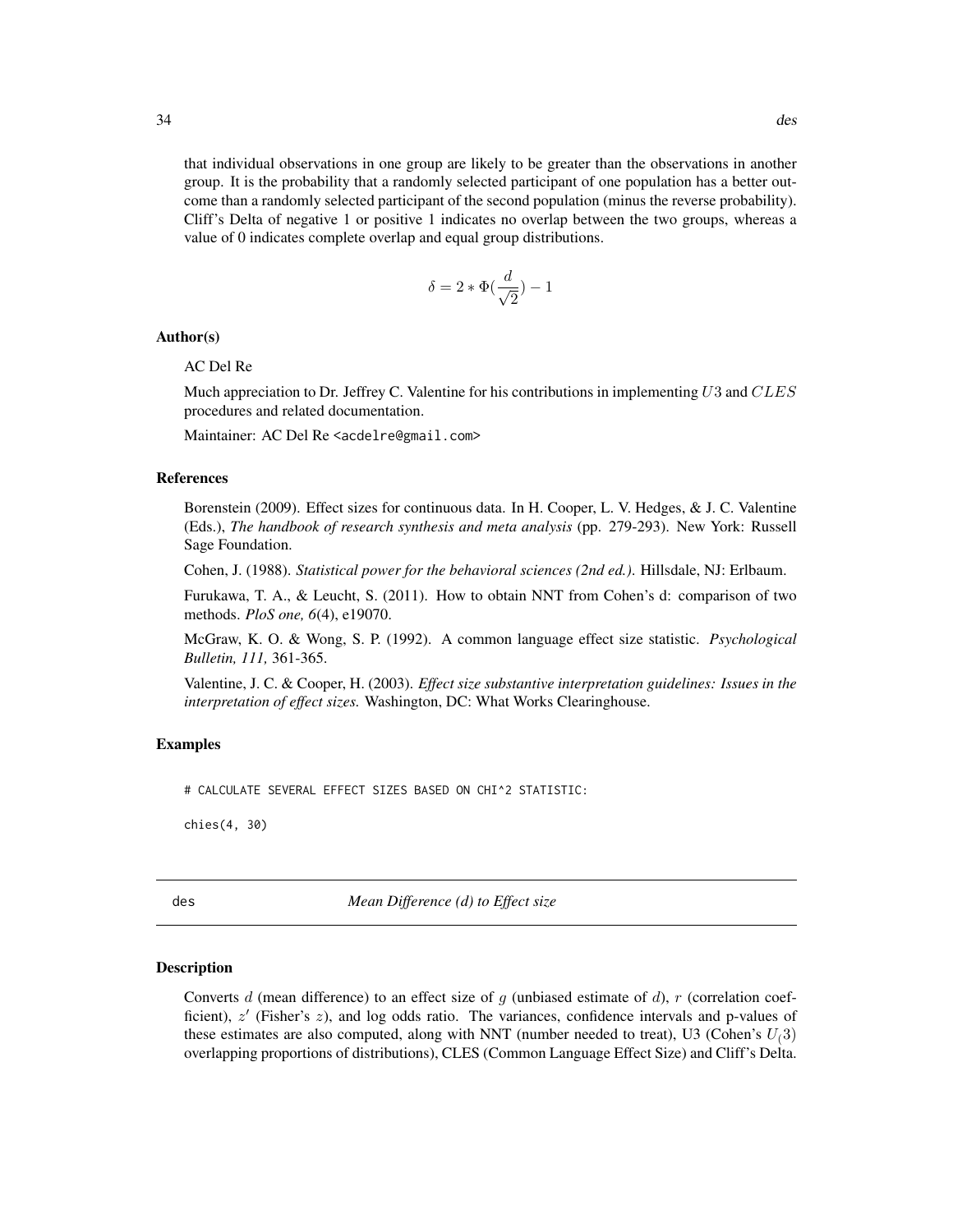# Usage

 $des(d, n.1, n.2, level = 95, cer = 0.2, dig = 2, verbose = TRUE, id=NULL, data=NULL)$ 

# Arguments

| d       | Mean difference statistic $(d)$ .                                                                                                                                                                                                                                                                                                                                                                                                                                                                                                                          |
|---------|------------------------------------------------------------------------------------------------------------------------------------------------------------------------------------------------------------------------------------------------------------------------------------------------------------------------------------------------------------------------------------------------------------------------------------------------------------------------------------------------------------------------------------------------------------|
| n.1     | Sample size of group one.                                                                                                                                                                                                                                                                                                                                                                                                                                                                                                                                  |
| n.2     | Sample size of group one.                                                                                                                                                                                                                                                                                                                                                                                                                                                                                                                                  |
| level   | Confidence level. Default is 95%.                                                                                                                                                                                                                                                                                                                                                                                                                                                                                                                          |
| cer     | Control group Event Rate (e.g., proportion of cases showing recovery). Default<br>is 0.2 (=20% of cases showing recovery). CER is used exclusively for NNT<br><b>output.</b> This argument can be ignored if input is not a mean difference effect<br>size. Note: NNT output (described below) will NOT be meaningful if based on<br>anything other than input from mean difference effect sizes (i.e., input of Co-<br>hen's d, Hedges' g will produce meaningful output, while correlation coefficient<br>input will NOT produce meaningful NNT output). |
| dig     | Number of digits to display. Default is 2 digits.                                                                                                                                                                                                                                                                                                                                                                                                                                                                                                          |
| verbose | Print output from scalar values? If yes, then verbose=TRUE; otherwise, ver-<br>bose=FALSE. Default is TRUE.                                                                                                                                                                                                                                                                                                                                                                                                                                                |
| id      | Study identifier. Default is NULL, assuming a scalar is used as input. If input is<br>a vector dataset (i.e., data. frame, with multiple values to be computed), enter<br>the name of the study identifier here.                                                                                                                                                                                                                                                                                                                                           |
| data    | name of data. frame. Default is NULL, assuming a scalar is used as input. If<br>input is a vector dataset (i.e., data. frame, with multiple values to be computed),<br>enter the name of the data. frame here.                                                                                                                                                                                                                                                                                                                                             |

# Details

# Information regarding input (d):

In a study comparing means from independent groups, the population standardized mean difference is defined as

$$
\delta = \frac{\mu_2 - \mu_1}{\sigma}
$$

where  $\mu_2$  is the population mean of the second group,  $\mu_1$  is the population mean of the first group, and  $\sigma$  is the population standard deviation (assuming  $\sigma_2 = \sigma_1$ ).

The estimate of  $\delta$  from independent groups is defined as

$$
d=\frac{\bar{Y}_2-\bar{Y}_1}{S_{within}}
$$

where  $\bar{Y}_2$  and  $\bar{Y}_1$  are the sample means in each group and  $S_{within}$  is the standard deviation pooled across both groups and is defined as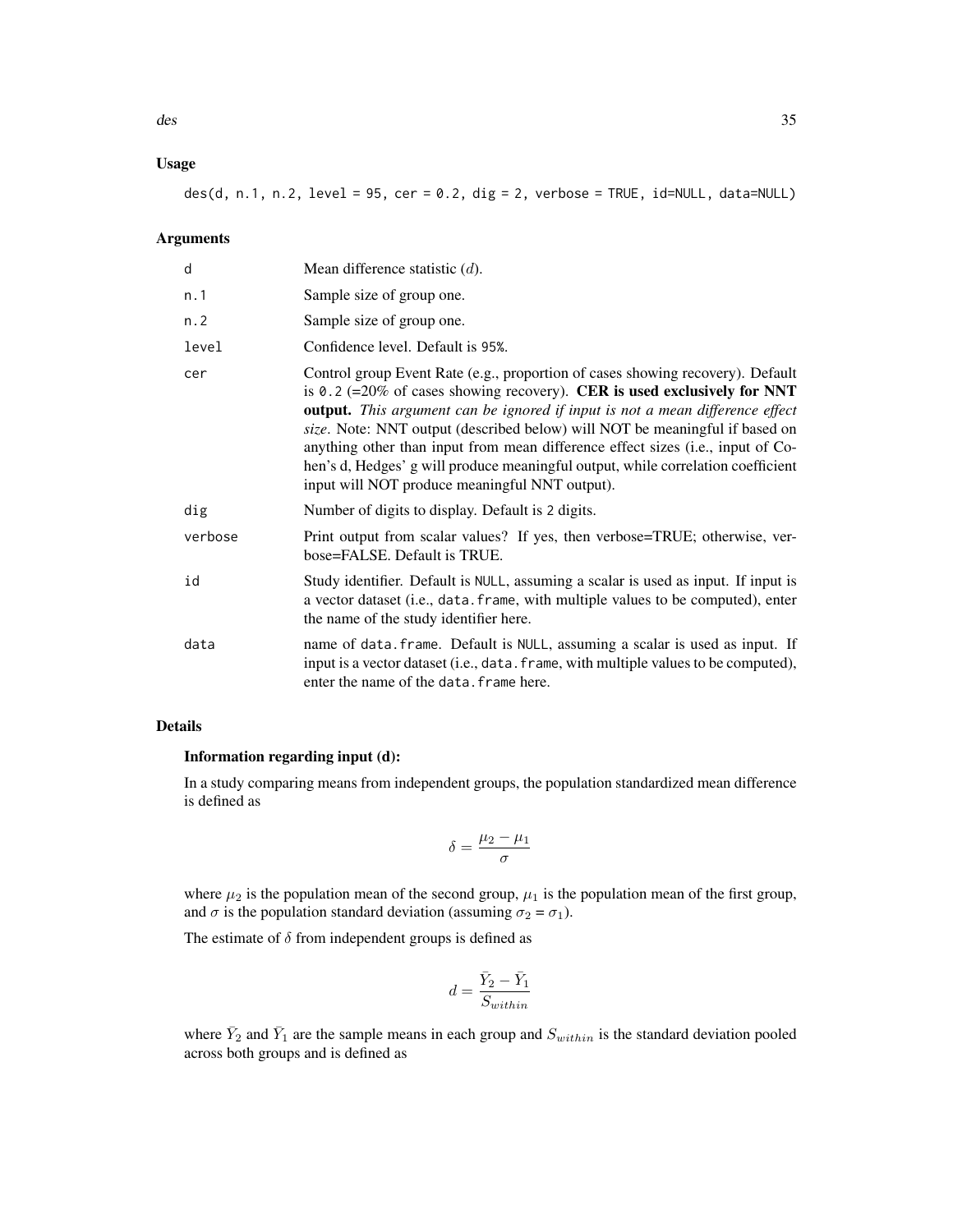$$
S_{within} = \sqrt{\frac{(n_1 - 1)S_1^2 + (n_2 - 1)S_2^2}{n_1 + n_2 - 2}}
$$

where  $n_1$  and  $n_2$  are the sample sizes of group 1 and 2 respectively and  $S_1^2$  and  $S_2^2$  are the standard deviations of each group. The variance of  $d$  is then defined as

$$
v_d = \frac{n_1 + n_2}{n_1 n_2} + \frac{d^2}{2(n_1 n_2)}
$$

Value

| d        | Standardized mean difference $(d)$ . |
|----------|--------------------------------------|
| var.d    | Variance of $d$ .                    |
| 1.d      | lower confidence limits for $d$ .    |
| u.d      | upper confidence limits for $d$ .    |
| U3.d     | Cohen's $U(3)$ , for d.              |
| cl.d     | Common Language Effect Size for d.   |
| cliffs.d | Cliff's Delta for d.                 |
| p.d      | p-value for $d$ .                    |
| g        | Unbiased estimate of $d$ .           |
| var.g    | Variance of $g$ .                    |
| 1.g      | lower confidence limits for $g$ .    |
| u.g      | upper confidence limits for $g$ .    |
| U3.g     | Cohen's $U(3)$ , for g.              |
| cl.g     | Common Language Effect Size for g.   |
| p.g      | p-value for $g$ .                    |
| r        | Correlation coefficient.             |
| var.r    | Variance of $r$ .                    |
| l.r      | lower confidence limits for $r$ .    |
| u.r      | upper confidence limits for $r$ .    |
| p.r      | p-value for $r$ .                    |
| z        | Fisher's $z(z')$ .                   |
| var.z    | Variance of $z'$ .                   |
| 1.z      | lower confidence limits for $z'$ .   |
| u. z     | upper confidence limits for $z'$ .   |
| p.z      | p-value for $z'$ .                   |
| 0R       | Odds ratio.                          |
| l.or     | lower confidence limits for $OR$ .   |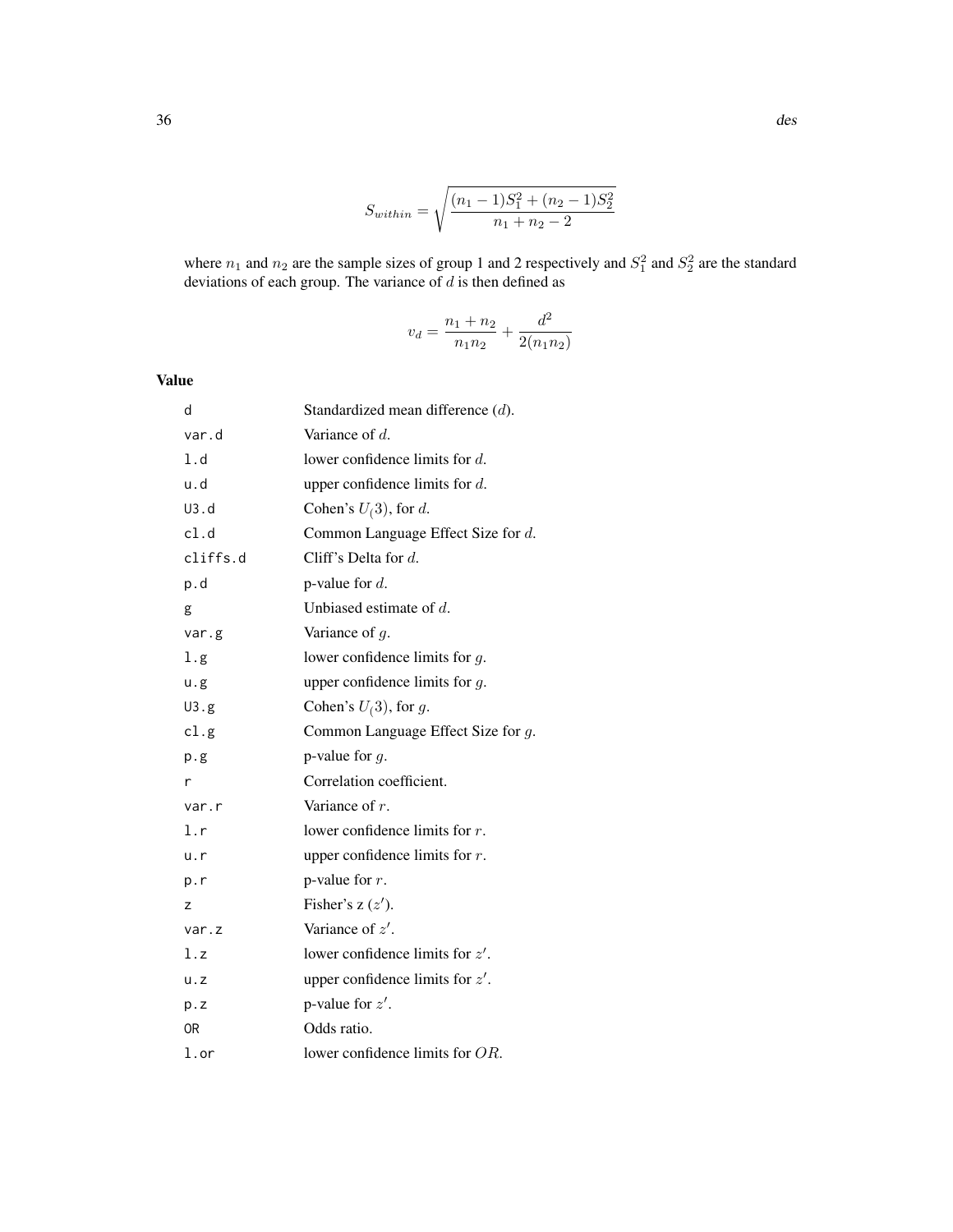| u.or     | upper confidence limits for $OR$ .  |
|----------|-------------------------------------|
| p.or     | p-value for $OR$ .                  |
| 10R      | Log odds ratio.                     |
| var.lor  | Variance of log odds ratio.         |
| $1.1$ or | lower confidence limits for $IOR$ . |
| u.lor    | upper confidence limits for $lOR$ . |
| p.lor    | p-value for $lOR$ .                 |
| N.total  | Total sample size.                  |
| NNT      | Number needed to treat.             |

### Note

#### Detailed information regarding output values of:

(1) *Cohen's* d*, Hedges'* g *(unbiased estimate of* d*) and variance*

(2) *Correlation coefficient (*r*), Fisher's* z 0 *, and variance*

(3) *Log odds and variance*

is provided below (followed by general information about NNT, U3, Common Language Effect Size, and Cliff's Delta):

#### Hedges' g and Variance of g:

The effect size estimate  $d$  has a small upward bias (overestimates the population parameter effect size) which can be removed using a correction formula to derive the unbiased estimate of Hedges' g. The correction factor,  $j$ , is defined as

$$
J = 1 - \frac{3}{4df - 1}
$$

where  $df$  = degrees of freedom, which is  $n_1 + n_2 - 2$  for two independent groups. Then, to calculate g

$$
g = Jd
$$

and the variance of g

$$
v_g = J^2 v_d
$$

#### Correlation Coefficient r, Fisher's z, and Variances:

In this particular formula  $r$  is calculated as follows

$$
r = \frac{d}{\sqrt{d^2 + a}}
$$

where a corrects for inbalance in  $n_1 \& n_2$  and is defined as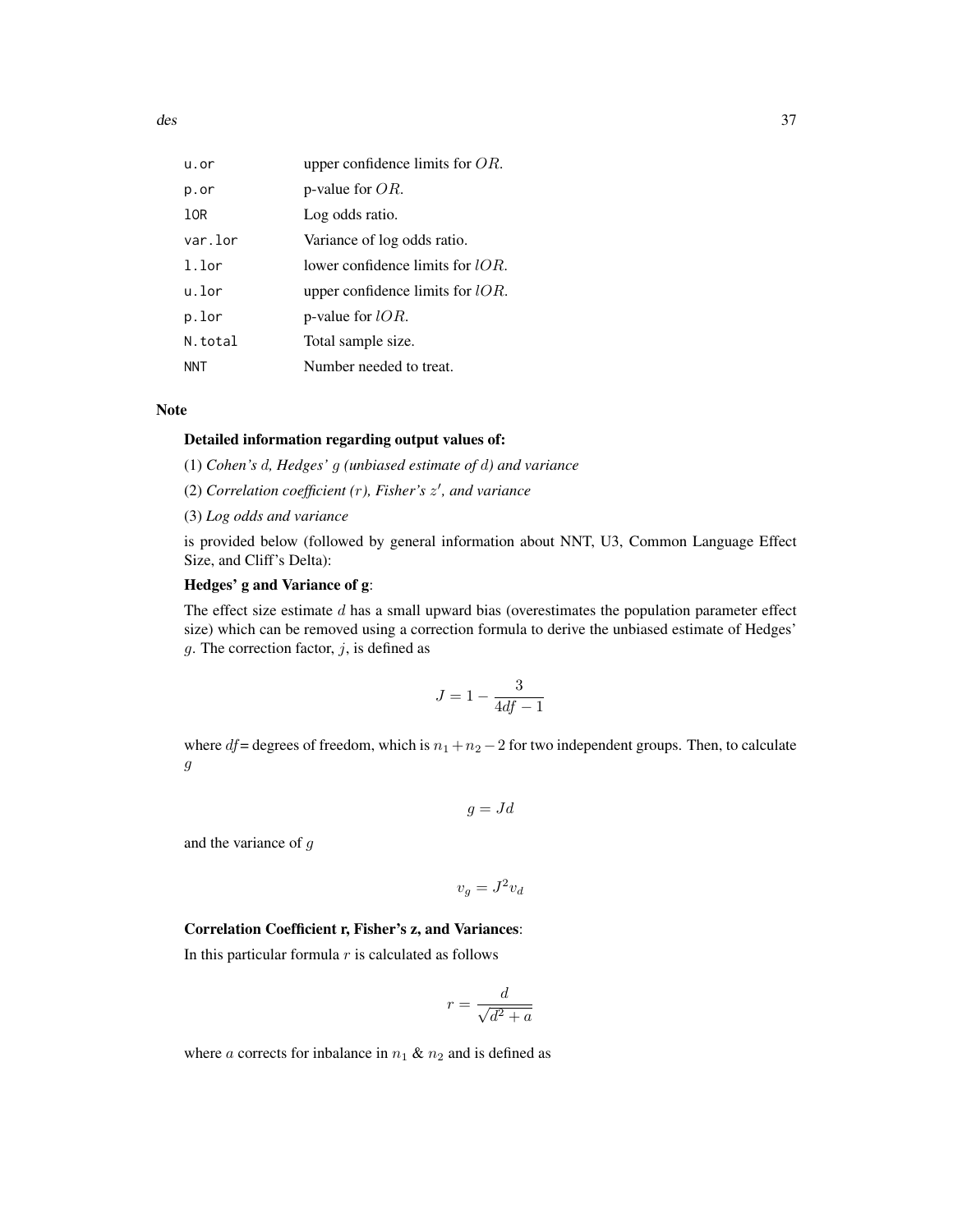$$
a = \frac{(n_1 + n_2)^2}{n_1 n_2}
$$

The variance of  $r$  is then defined as

$$
v_r = \frac{a^2 v_d}{(d^2 + a)^3}
$$

Often researchers are interested in transforming  $r$  to  $z'$  (Fisher's  $z$ ) because  $r$  is not normally distributed, particularly at large values of  $r$ . Therefore, converting to  $z'$  will help to normally distribute the estimate. Converting from  $r$  to  $z'$  is defined as

$$
z = .5^* log(\frac{1+r}{1-r})
$$

and the variance of z

$$
v_z = \frac{1}{n-3}
$$

where  $n$  is the total sample size for groups 1 and 2.

### Log Odds Ratio & Variance of Log Odds:

In this particular formula, log odds is calculated as follows

$$
\log(o) = \frac{\pi d}{\sqrt{3}}
$$

where  $pi = 3.1459$ . The variance of log odds is defined as

$$
v_{log(o)} = \frac{\pi^2 v_d}{3}
$$

#### General information about NNT, U3, Common Language Effect Size, and Cliff's Delta:

*Number needed to treat (NNT).* NNT is interpreted as the number of participants that would need to be treated in one group (e.g., intervention group) in order to have one additional positive outcome over that of the outcome of a randomly selected participant in the other group (e.g., control group). In the compute.es package, NNT is calculated directly from  $d$  (Furukawa & Leucht, 2011), assuming relative normality of distribution and equal variances across groups, as follows:

$$
NNT = \frac{1}{\Phi(d - \Psi(CER)) - CER}
$$

*U3.* Cohen (1988) proposed a method for characterizing effect sizes by expressing them in terms of (normal) distribution overlap, called U3. This statistic describes the percentage of scores in one group that are exceeded by the mean score in another group. If the population means are equal then half of the scores in the treatment group exceed half the scores in the comparison group, and U3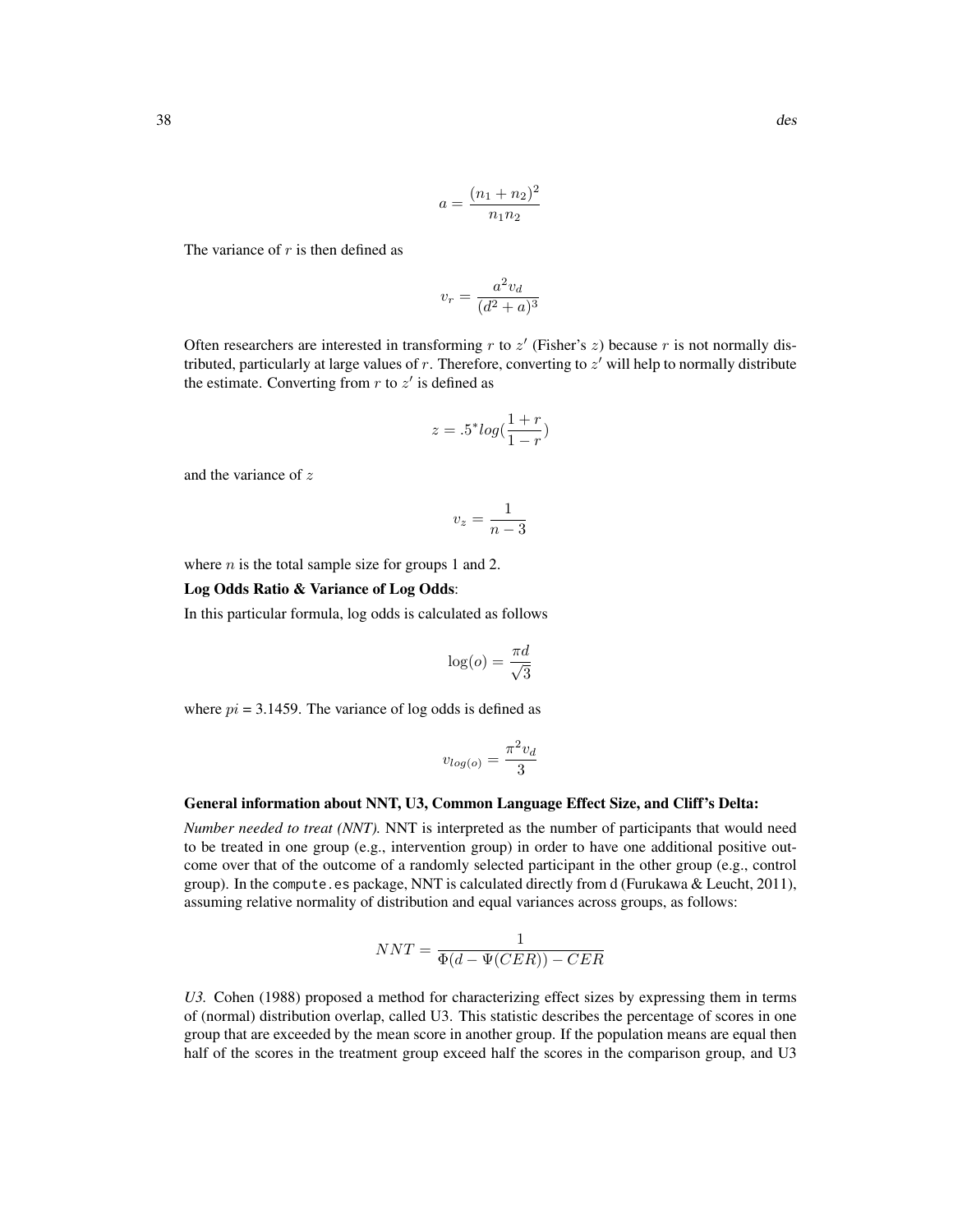*Common Language Effect Size (CLES).* CLES (McGraw & Wong, 1992) expresses the probability that a randomly selected score from one population will be greater than a randomly sampled score from another population. CLES is computed as the percentage of the normal curve that falls between negative infinity and the effect size (Valentine & Cooper, 2003).

*Cliff 's Delta/success rate difference.* Cliff's delta (or success rate difference; Furukawa & Leucht (2011)) is a robust alternative to Cohen's d, when data are either non-normal or ordinal (with truncated/reduced variance). Cliff's Delta is a non-parametric procedure that provides the probability that individual observations in one group are likely to be greater than the observations in another group. It is the probability that a randomly selected participant of one population has a better outcome than a randomly selected participant of the second population (minus the reverse probability). Cliff's Delta of negative 1 or positive 1 indicates no overlap between the two groups, whereas a value of 0 indicates complete overlap and equal group distributions.

$$
\delta = 2*\Phi(\frac{d}{\sqrt{2}}) - 1
$$

### Author(s)

### AC Del Re

Much appreciation to Dr. Jeffrey C. Valentine for his contributions in implementing  $U3$  and  $CLES$ procedures and related documentation.

Maintainer: AC Del Re <acdelre@gmail.com>

# References

Borenstein (2009). Effect sizes for continuous data. In H. Cooper, L. V. Hedges, & J. C. Valentine (Eds.), *The handbook of research synthesis and meta analysis* (pp. 279-293). New York: Russell Sage Foundation.

Cohen, J. (1988). *Statistical power for the behavioral sciences (2nd ed.)*. Hillsdale, NJ: Erlbaum.

Furukawa, T. A., & Leucht, S. (2011). How to obtain NNT from Cohen's d: comparison of two methods. *PloS one, 6*(4), e19070.

McGraw, K. O. & Wong, S. P. (1992). A common language effect size statistic. *Psychological Bulletin, 111,* 361-365.

Valentine, J. C. & Cooper, H. (2003). *Effect size substantive interpretation guidelines: Issues in the interpretation of effect sizes.* Washington, DC: What Works Clearinghouse.

### Examples

# CALCULATE SEVERAL EFFECT SIZES BASED ON d STATISTIC:

library(compute.es)

args(des) # d STAT TO OTHER ES (INCLUDING HEDGES g)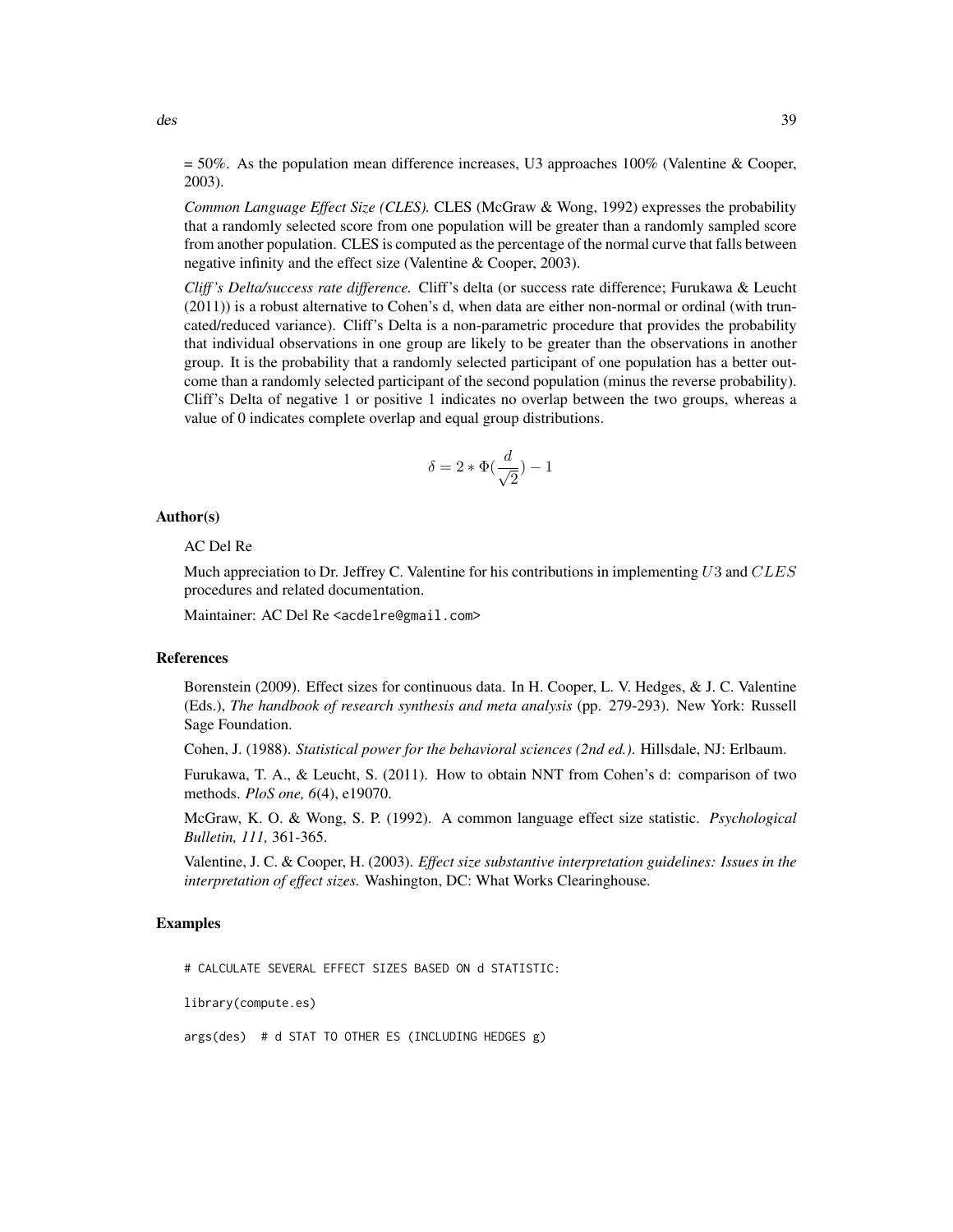```
# SCALAR
des(d=0.8, n.1=30, n.2=30)
## VECTOR OF d VALUES
# SAMPLE DATA
dat <- data.frame(id=1:30,
                  d=rnorm(30, 0.8, 0.1),
                  nT=round(rnorm(30, 30, 5), 0),
                  nC=round(rnorm(30, 30, 5), 0)
                  )
des(d=d, n.1=nT, n.2=nC, id=id, data=dat)
# TO EXTRACT JUST g AND var(g)
des(d=d, n.1=nT, n.2=nC, id=id, data=dat)[,13:14]
```
<span id="page-39-0"></span>failes *Failure groups to Effect Size*

### Description

Converts binary data, that only reported the number of 'failures' in a group, to  $d$  (mean difference), g (unbiased estimate of d), r (correlation coefficient),  $z'$  (Fisher's  $z$ ), and log odds ratio. The variances, confidence intervals and p-values of these estimates are also computed, along with NNT (number needed to treat), U3 (Cohen's  $U(3)$  overlapping proportions of distributions), CLES (Common Language Effect Size) and Cliff's Delta.

### Usage

failes(B, D, n.1, n.0, level =  $95$ , cer =  $0.2$ , dig =  $2$ , verbose = TRUE, id=NULL, data=NULL)

#### Arguments

| B     | Treatment failure.                                                                                                                                                                                                                                                                                                                                                                                                                                                                                                                                                |
|-------|-------------------------------------------------------------------------------------------------------------------------------------------------------------------------------------------------------------------------------------------------------------------------------------------------------------------------------------------------------------------------------------------------------------------------------------------------------------------------------------------------------------------------------------------------------------------|
| D     | Non-treatment failure.                                                                                                                                                                                                                                                                                                                                                                                                                                                                                                                                            |
| n. 1  | Treatment sample size.                                                                                                                                                                                                                                                                                                                                                                                                                                                                                                                                            |
| n.0   | Control/comparison sample size.                                                                                                                                                                                                                                                                                                                                                                                                                                                                                                                                   |
| level | Confidence level. Default is 95%.                                                                                                                                                                                                                                                                                                                                                                                                                                                                                                                                 |
| cer   | Control group Event Rate (e.g., proportion of cases showing recovery). Default<br>is 0.2 (=20% of cases showing recovery). CER is used exclusively for NNT<br><b>output.</b> This argument can be ignored if input is not a mean difference effect<br><i>size.</i> Note: NNT output (described below) will NOT be meaningful if based on<br>anything other than input from mean difference effect sizes (i.e., input of Co-<br>hen's d, Hedges' g will produce meaningful output, while correlation coefficient<br>input will NOT produce meaningful NNT output). |
| dig   | Number of digits to display. Default is 2 digits.                                                                                                                                                                                                                                                                                                                                                                                                                                                                                                                 |
|       |                                                                                                                                                                                                                                                                                                                                                                                                                                                                                                                                                                   |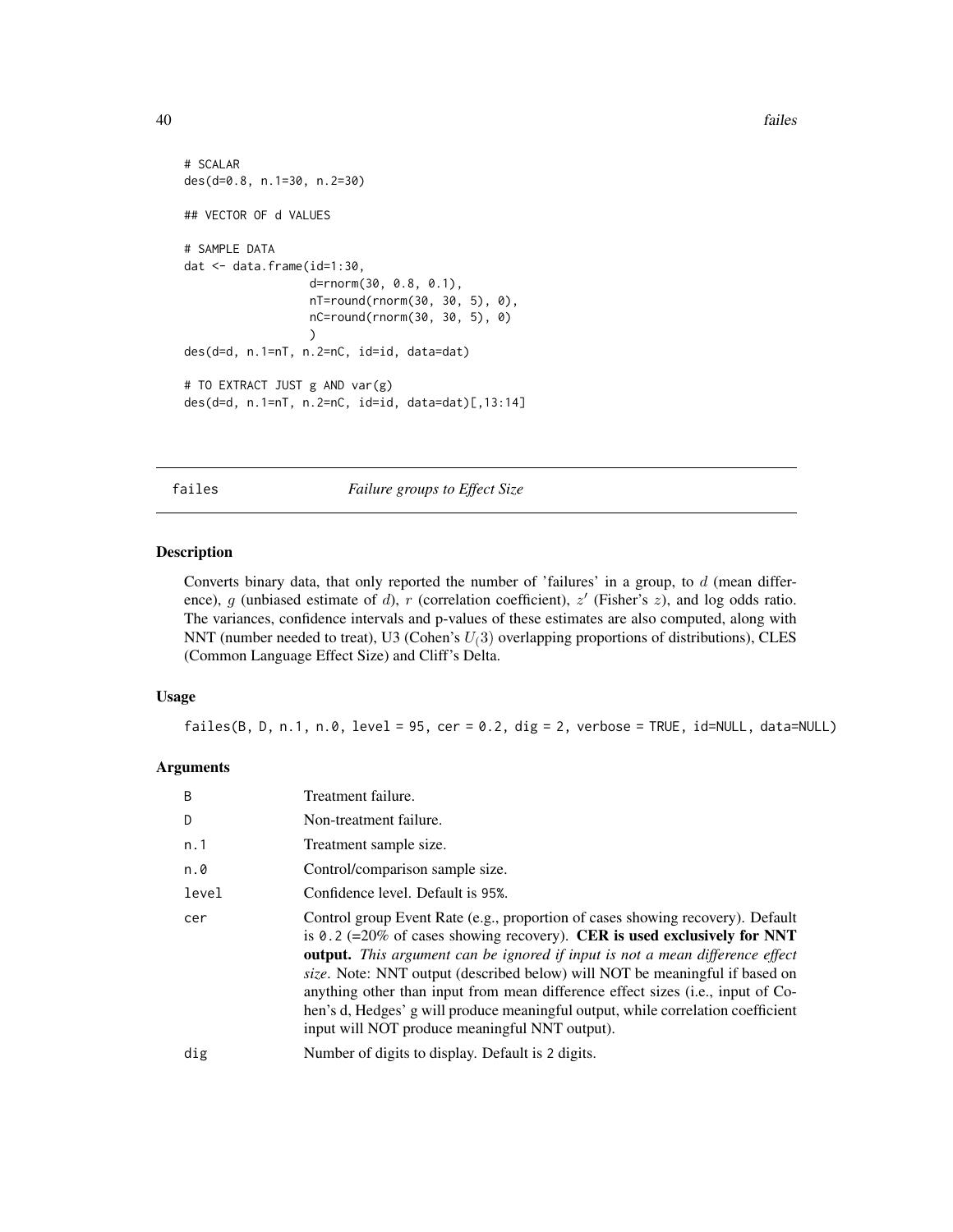| verbose | Print output from scalar values? If yes, then verbose=TRUE; otherwise, ver-<br>bose=FALSE. Default is TRUE.                                                                                                               |
|---------|---------------------------------------------------------------------------------------------------------------------------------------------------------------------------------------------------------------------------|
| id      | Study identifier. Default is NULL, assuming a scalar is used as input. If input is<br>a vector dataset ( <i>i.e.</i> , data, frame, with multiple values to be computed), enter<br>the name of the study identifier here. |
| data    | name of data. frame. Default is NULL, assuming a scalar is used as input. If<br>input is a vector dataset (i.e., data, frame, with multiple values to be computed),<br>enter the name of the data. frame here.            |

### Details

This formula will first compute an odds ratio and then a log odds and its variance. From there, Cohen's  $d$  is computed and the remaining effect size estimates are then derived from  $d$ . Computing the odds ratio involves

$$
or = \frac{p_1(1 - p_2)}{p_2(1 - p_1)}
$$

The conversion to a log odds and its variance is defined as

$$
ln(o) = log(or)
$$

$$
v_{ln(o)} = \frac{1}{A} + \frac{1}{B} + \frac{1}{C} + \frac{1}{D}
$$

Value

| d        | Standardized mean difference $(d)$ . |
|----------|--------------------------------------|
| var.d    | Variance of $d$ .                    |
| 1.d      | lower confidence limits for $d$ .    |
| u.d      | upper confidence limits for $d$ .    |
| U3.d     | Cohen's $U(3)$ , for d.              |
| cl.d     | Common Language Effect Size for d.   |
| cliffs.d | Cliff's Delta for $d$ .              |
| p.d      | p-value for $d$ .                    |
| g        | Unbiased estimate of $d$ .           |
| var.g    | Variance of $g$ .                    |
| 1.g      | lower confidence limits for $q$ .    |
| u.g      | upper confidence limits for $g$ .    |
| U3.g     | Cohen's $U(3)$ , for g.              |
| cl.g     | Common Language Effect Size for g.   |
| p.g      | p-value for $q$ .                    |
| r        | Correlation coefficient.             |
| var.r    | Variance of $r$ .                    |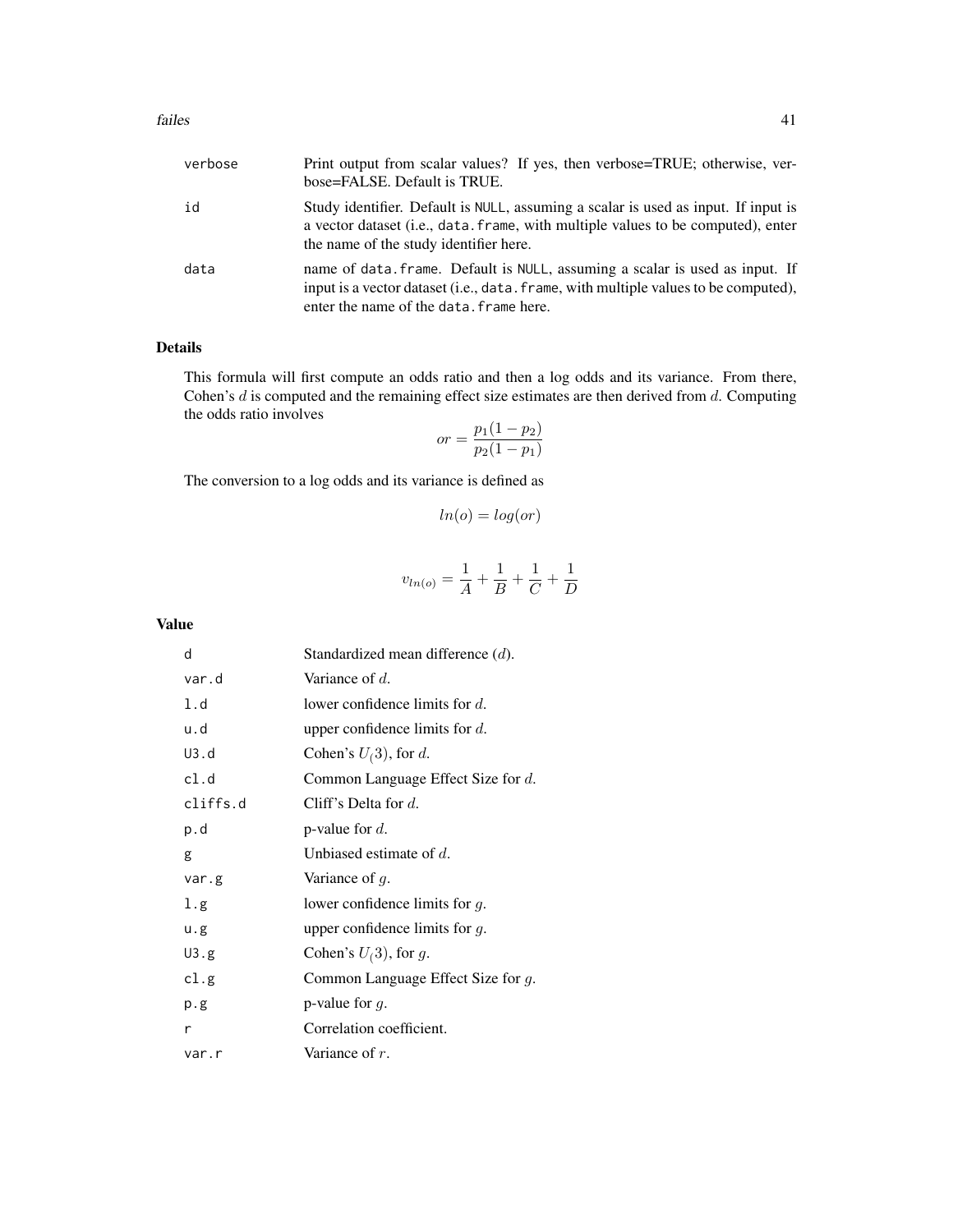| 1.r        | lower confidence limits for $r$ .   |
|------------|-------------------------------------|
| u.r        | upper confidence limits for $r$ .   |
| p.r        | p-value for $r$ .                   |
| Z          | Fisher's $z(z')$ .                  |
| var.z      | Variance of $z'$ .                  |
| l.z        | lower confidence limits for $z'$ .  |
| u.z        | upper confidence limits for $z'$ .  |
| p.Z        | p-value for $z'$ .                  |
| 0R         | Odds ratio.                         |
| l.or       | lower confidence limits for $OR$ .  |
| u.or       | upper confidence limits for $OR$ .  |
| p.or       | p-value for $OR$ .                  |
| 10R        | Log odds ratio.                     |
| var.lor    | Variance of log odds ratio.         |
| l.lor      | lower confidence limits for $lOR$ . |
| u.lor      | upper confidence limits for $IOR$ . |
| p.lor      | p-value for $lOR$ .                 |
| N.total    | Total sample size.                  |
| <b>NNT</b> | Number needed to treat.             |

### Note

## Detailed information regarding output values of:

(1) *Cohen's* d*, Hedges'* g *(unbiased estimate of* d*) and variance*

(2) *Correlation coefficient (*r*), Fisher's* z 0 *, and variance*

(3) *Log odds and variance*

is provided below (followed by general information about NNT, U3, Common Language Effect Size, and Cliff's Delta):

# Cohen's d, Hedges' g and Variance of g:

In this particular formula Cohen's  $d$  is calculated after  $r$  is computed and is also derived from it

$$
d = \frac{\ln(o)\sqrt{3}}{\pi}
$$

The variance of  $d$  is derived from

$$
v_d = \frac{3v_{ln(o)}}{\pi^2}
$$

The effect size estimate  $d$  has a small upward bias (overestimates the population parameter effect size) which can be removed using a correction formula to derive the unbiased estimate of Hedges' g. The correction factor,  $j$ , is defined as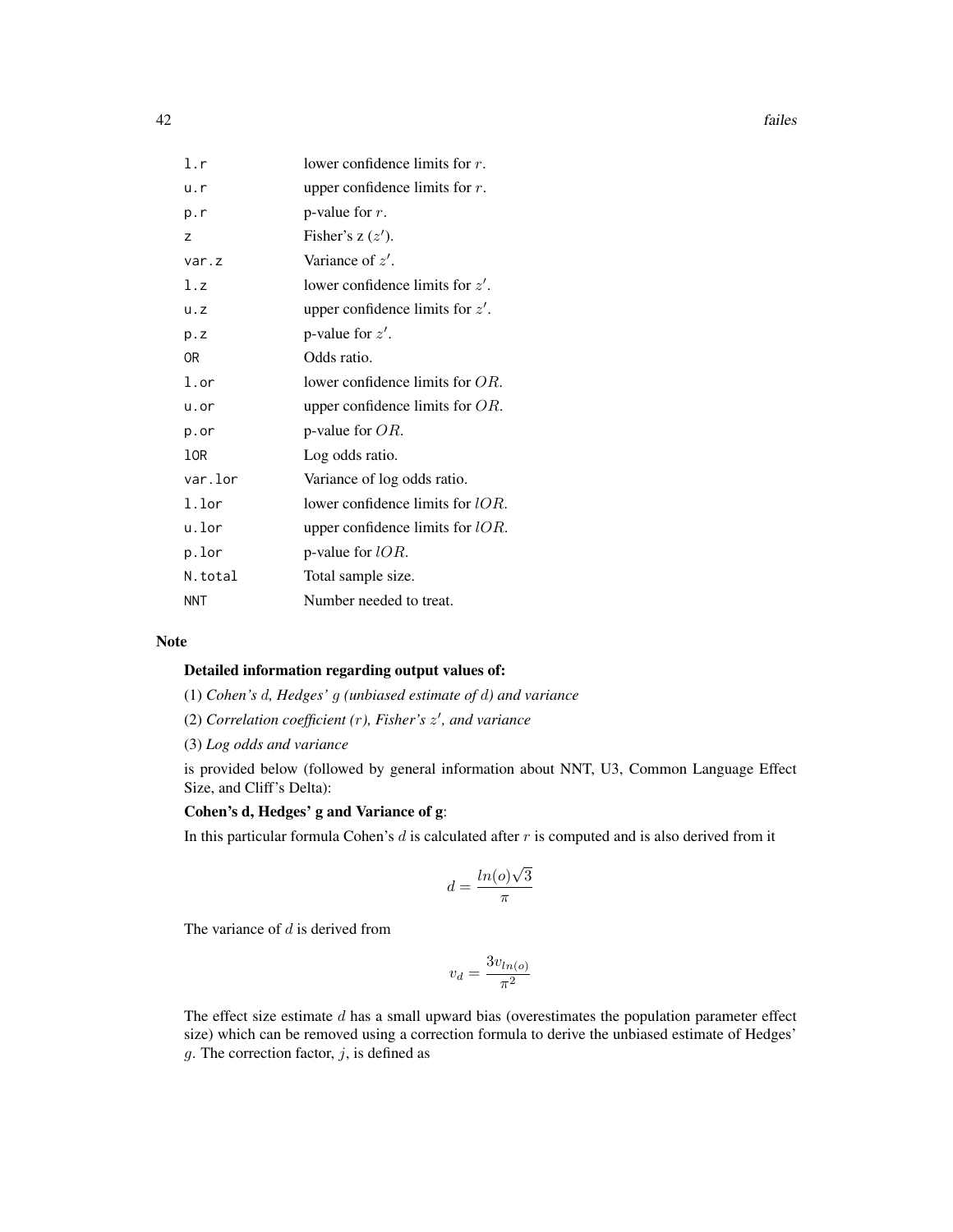$$
J = 1 - \frac{3}{4df - 1}
$$

where  $df =$  degrees of freedom, which is  $n_1 + n_2 - 2$  for two independent groups. Then, to calculate g

$$
g = Jd
$$

and the variance of g

 $v_g = J^2 v_d$ 

#### Correlation Coefficient r, Fisher's z, and Variances:

In this particular formula  $r$  is calculated as follows

$$
r = \frac{d}{\sqrt{d^2 + a}}
$$

where a corrects for inbalance in  $n_1 \& n_2$  and is defined as

$$
a = \frac{(n_1 + n_2)^2}{n_1 n_2}
$$

The variance of  $r$  is then defined as

$$
v_r = \frac{a^2 v_d}{(d^2 + a)^3}
$$

Often researchers are interested in transforming  $r$  to  $z'$  (Fisher's  $z$ ) because  $r$  is not normally distributed, particularly at large values of  $r$ . Therefore, converting to  $z'$  will help to normally distribute the estimate. Converting from  $r$  to  $z'$  is defined as

$$
z = .5^* \log(\frac{1+r}{1-r})
$$

and the variance of z

$$
v_z = \frac{1}{n-3}
$$

where  $n$  is the total sample size for groups 1 and 2.

# General information about NNT, U3, Common Language Effect Size, and Cliff's Delta:

*Number needed to treat (NNT).* NNT is interpreted as the number of participants that would need to be treated in one group (e.g., intervention group) in order to have one additional positive outcome over that of the outcome of a randomly selected participant in the other group (e.g., control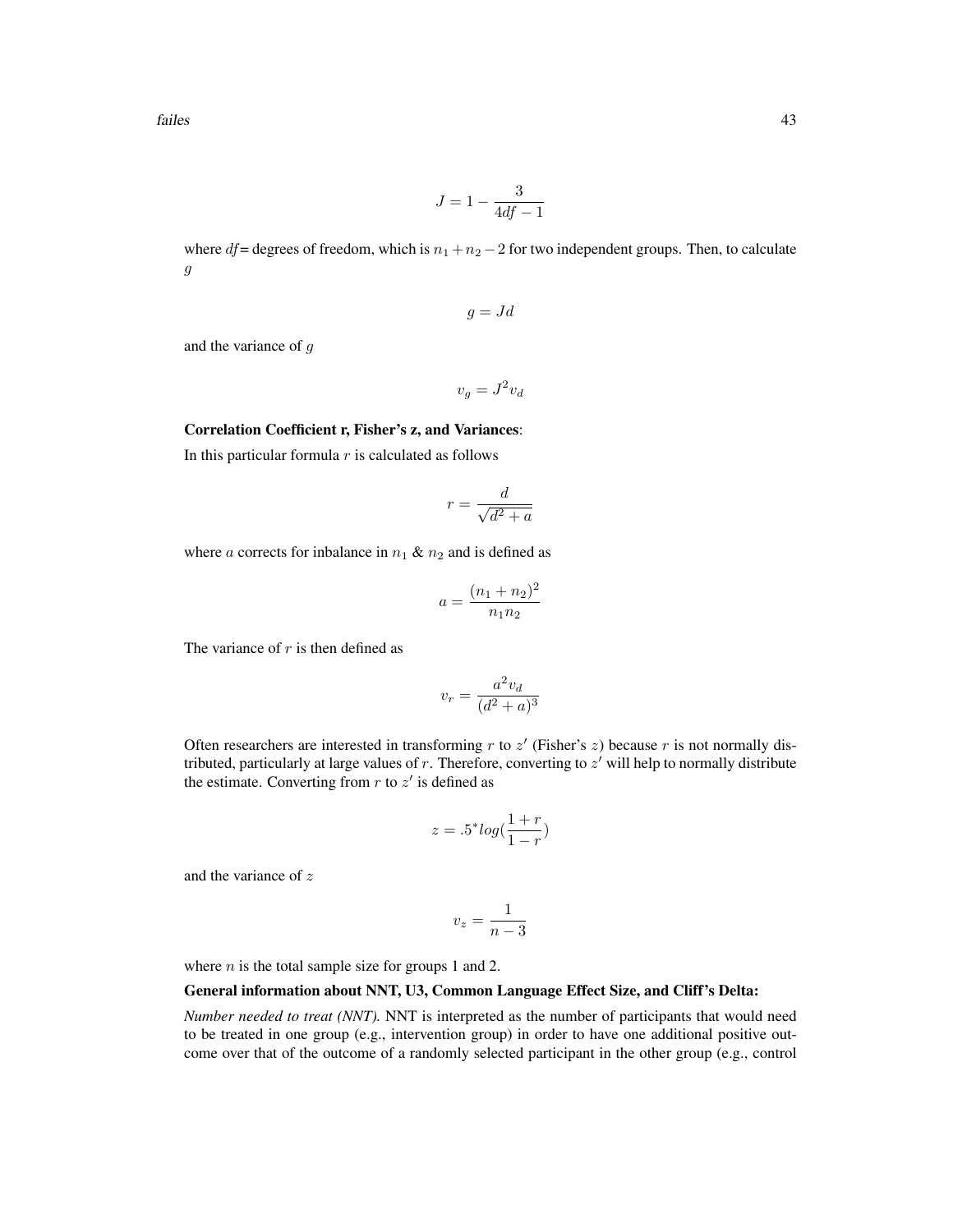group). In the compute.es package, NNT is calculated directly from d (Furukawa & Leucht, 2011), assuming relative normality of distribution and equal variances across groups, as follows:

$$
NNT = \frac{1}{\Phi(d - \Psi(CER)) - CER}
$$

*U3.* Cohen (1988) proposed a method for characterizing effect sizes by expressing them in terms of (normal) distribution overlap, called U3. This statistic describes the percentage of scores in one group that are exceeded by the mean score in another group. If the population means are equal then half of the scores in the treatment group exceed half the scores in the comparison group, and U3  $= 50\%$ . As the population mean difference increases, U3 approaches 100% (Valentine & Cooper, 2003).

*Common Language Effect Size (CLES).* CLES (McGraw & Wong, 1992) expresses the probability that a randomly selected score from one population will be greater than a randomly sampled score from another population. CLES is computed as the percentage of the normal curve that falls between negative infinity and the effect size (Valentine & Cooper, 2003).

*Cliff 's Delta/success rate difference.* Cliff's delta (or success rate difference; Furukawa & Leucht (2011)) is a robust alternative to Cohen's d, when data are either non-normal or ordinal (with truncated/reduced variance). Cliff's Delta is a non-parametric procedure that provides the probability that individual observations in one group are likely to be greater than the observations in another group. It is the probability that a randomly selected participant of one population has a better outcome than a randomly selected participant of the second population (minus the reverse probability). Cliff's Delta of negative 1 or positive 1 indicates no overlap between the two groups, whereas a value of 0 indicates complete overlap and equal group distributions.

$$
\delta=2*\Phi(\frac{d}{\sqrt{2}})-1
$$

#### Author(s)

#### AC Del Re

Much appreciation to Dr. Jeffrey C. Valentine for his contributions in implementing U3 and  $CLES$ procedures and related documentation.

Maintainer: AC Del Re <acdelre@gmail.com>

#### References

Borenstein (2009). Effect sizes for continuous data. In H. Cooper, L. V. Hedges, & J. C. Valentine (Eds.), *The handbook of research synthesis and meta analysis* (pp. 279-293). New York: Russell Sage Foundation.

Cohen, J. (1988). *Statistical power for the behavioral sciences (2nd ed.)*. Hillsdale, NJ: Erlbaum.

Furukawa, T. A., & Leucht, S. (2011). How to obtain NNT from Cohen's d: comparison of two methods. *PloS one, 6*(4), e19070.

McGraw, K. O. & Wong, S. P. (1992). A common language effect size statistic. *Psychological Bulletin, 111,* 361-365.

Valentine, J. C. & Cooper, H. (2003). *Effect size substantive interpretation guidelines: Issues in the interpretation of effect sizes.* Washington, DC: What Works Clearinghouse.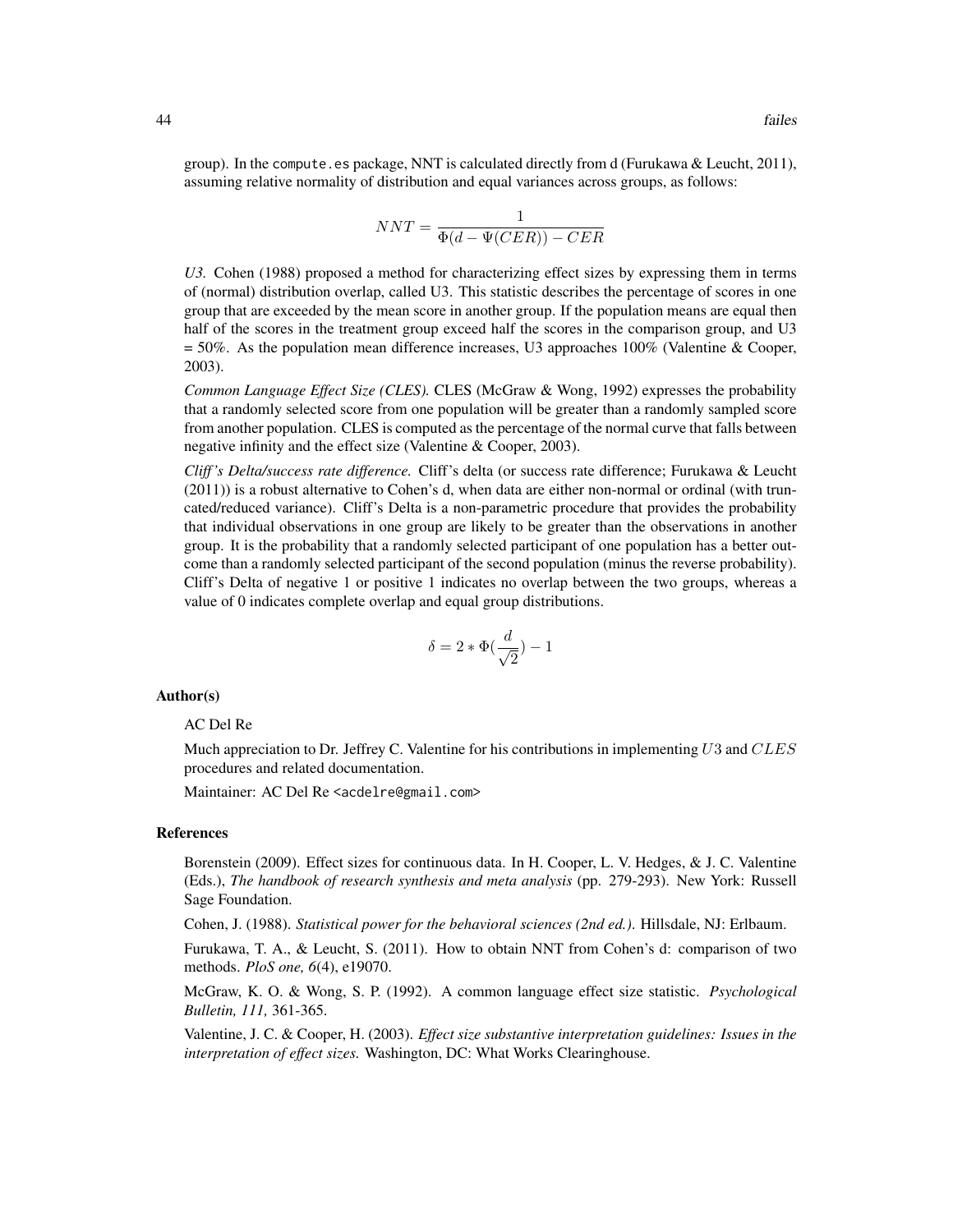fes 45

# See Also

[lores](#page-49-0), [propes](#page-69-0)

# Examples

# CALCULATE SEVERAL EFFECT SIZES BASED ON NUMBER OF 'FAILURES' IN GROUP:

failes(5, 10, 30, 30)

fes *F-test to Effect Size*

# Description

Converts F-test value to an effect size of d (mean difference), g (unbiased estimate of d), r (correlation coefficient),  $z'$  (Fisher's  $z$ ), and log odds ratio. The variances, confidence intervals and p-values of these estimates are also computed, along with NNT (number needed to treat), U3 (Cohen's  $U(3)$ overlapping proportions of distributions), CLES (Common Language Effect Size) and Cliff's Delta.

# Usage

fes(f, n.1, n.2, level =  $95$ , cer =  $0.2$ , dig = 2, verbose = TRUE, id=NULL, data=NULL)

# Arguments

| $\mathsf f$ | F-value reported in primary study.                                                                                                                                                                                                                                                                                                                                                                                                                                                                                                                         |
|-------------|------------------------------------------------------------------------------------------------------------------------------------------------------------------------------------------------------------------------------------------------------------------------------------------------------------------------------------------------------------------------------------------------------------------------------------------------------------------------------------------------------------------------------------------------------------|
| n.1         | Sample size of treatment group.                                                                                                                                                                                                                                                                                                                                                                                                                                                                                                                            |
| n.2         | Sample size of comparison group.                                                                                                                                                                                                                                                                                                                                                                                                                                                                                                                           |
| level       | Confidence level. Default is 95%.                                                                                                                                                                                                                                                                                                                                                                                                                                                                                                                          |
| cer         | Control group Event Rate (e.g., proportion of cases showing recovery). Default<br>is 0.2 (=20% of cases showing recovery). CER is used exclusively for NNT<br><b>output.</b> This argument can be ignored if input is not a mean difference effect<br>size. Note: NNT output (described below) will NOT be meaningful if based on<br>anything other than input from mean difference effect sizes (i.e., input of Co-<br>hen's d, Hedges' g will produce meaningful output, while correlation coefficient<br>input will NOT produce meaningful NNT output). |
| dig         | Number of digits to display. Default is 2 digits.                                                                                                                                                                                                                                                                                                                                                                                                                                                                                                          |
| verbose     | Print output from scalar values? If yes, then verbose=TRUE; otherwise, ver-<br>bose=FALSE. Default is TRUE.                                                                                                                                                                                                                                                                                                                                                                                                                                                |
| id          | Study identifier. Default is NULL, assuming a scalar is used as input. If input is<br>a vector dataset (i.e., data. frame, with multiple values to be computed), enter<br>the name of the study identifier here.                                                                                                                                                                                                                                                                                                                                           |
| data        | name of data. frame. Default is NULL, assuming a scalar is used as input. If<br>input is a vector dataset (i.e., data. frame, with multiple values to be computed),<br>enter the name of the data. frame here.                                                                                                                                                                                                                                                                                                                                             |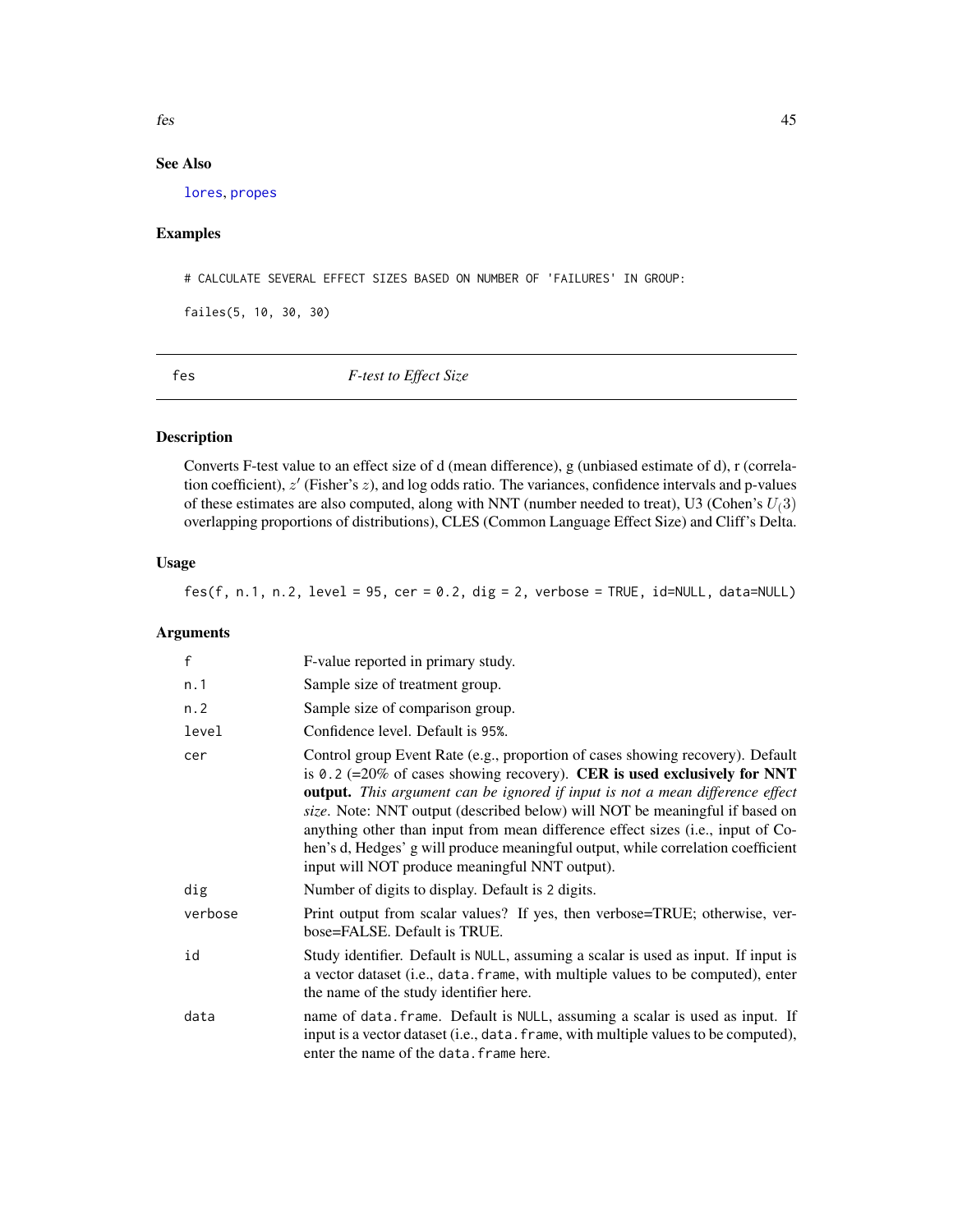# Value

| d          | Standardized mean difference $(d)$ . |
|------------|--------------------------------------|
| var.d      | Variance of $d$ .                    |
| 1.d        | lower confidence limits for $d$ .    |
| u.d        | upper confidence limits for $d$ .    |
| U3.d       | Cohen's $U(3)$ , for d.              |
| cl.d       | Common Language Effect Size for d.   |
| cliffs.d   | Cliff's Delta for $d$ .              |
| p.d        | p-value for $d$ .                    |
| g          | Unbiased estimate of $d$ .           |
| var.g      | Variance of $g$ .                    |
| l.g        | lower confidence limits for $g$ .    |
| u.g        | upper confidence limits for $g$ .    |
| U3.g       | Cohen's $U(3)$ , for g.              |
| cl.g       | Common Language Effect Size for g.   |
| p.g        | p-value for $g$ .                    |
| r          | Correlation coefficient.             |
| var.r      | Variance of $r$ .                    |
| l.r        | lower confidence limits for $r$ .    |
| u.r        | upper confidence limits for $r$ .    |
| p.r        | p-value for $r$ .                    |
| z          | Fisher's $z(z')$ .                   |
| var.z      | Variance of $z'$ .                   |
| l.z        | lower confidence limits for $z'$ .   |
| u. z       | upper confidence limits for $z'$ .   |
| p.z        | p-value for $z'$ .                   |
| 0R         | Odds ratio.                          |
| l.or       | lower confidence limits for OR.      |
| u.or       | upper confidence limits for $OR$ .   |
| p.or       | p-value for OR.                      |
| lOR        | Log odds ratio.                      |
| var.lor    | Variance of log odds ratio.          |
| 1.lor      | lower confidence limits for lOR.     |
| u.lor      | upper confidence limits for lOR.     |
| p.lor      | p-value for $lOR$ .                  |
| N.total    | Total sample size.                   |
| <b>NNT</b> | Number needed to treat.              |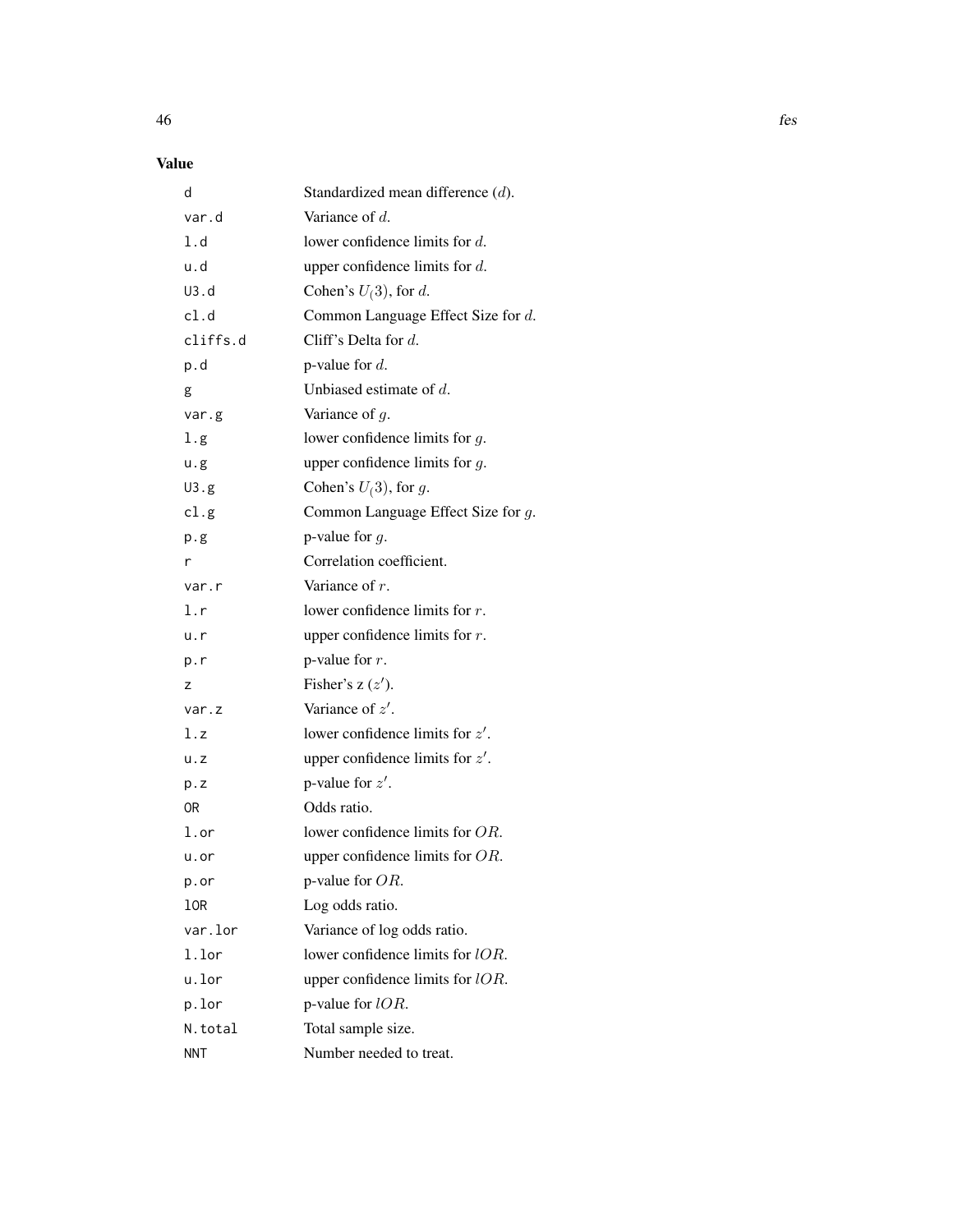# Note

### Detailed information regarding output values of:

(1) *Cohen's* d*, Hedges'* g *(unbiased estimate of* d*) and variance*

- (2) *Correlation coefficient (*r*), Fisher's* z 0 *, and variance*
- (3) *Log odds and variance*

is provided below (followed by general information about NNT, U3, Common Language Effect Size, and Cliff's Delta):

# Cohen's d, Hedges' g and Variance of g:

This function will initially calculate Cohen's  $d$ , from the F-test values, and then all other effect size estimates are derived from  $d$  and its variance. This parameter is calculated by

$$
d = \sqrt{\frac{F(n_1 + n_2)}{n_1 n_2}}
$$

The variance of  $d$  is derived from

$$
v_d = \frac{n_1 + n_2}{n_1 n_2} + \frac{d^2}{2(n_1 + n_2)}
$$

The effect size estimate  $d$  has a small upward bias (overestimates the population parameter effect size) which can be removed using a correction formula to derive the unbiased estimate of Hedges'  $g$ . The correction factor,  $j$ , is defined as

$$
J = 1 - \frac{3}{4df - 1}
$$

where  $df$  = degrees of freedom, which is  $n_1 + n_2 - 2$  for two independent groups. Then, to calculate g

$$
g = Jd
$$

and the variance of g

$$
v_g = J^2 v_d
$$

## Correlation Coefficient r, Fisher's z, and Variances:

In this particular formula  $r$  is calculated as follows

$$
r = \frac{d}{\sqrt{d^2 + a}}
$$

where a corrects for inbalance in  $n_1 \& n_2$  and is defined as

$$
a = \frac{(n_1 + n_2)^2}{n_1 n_2}
$$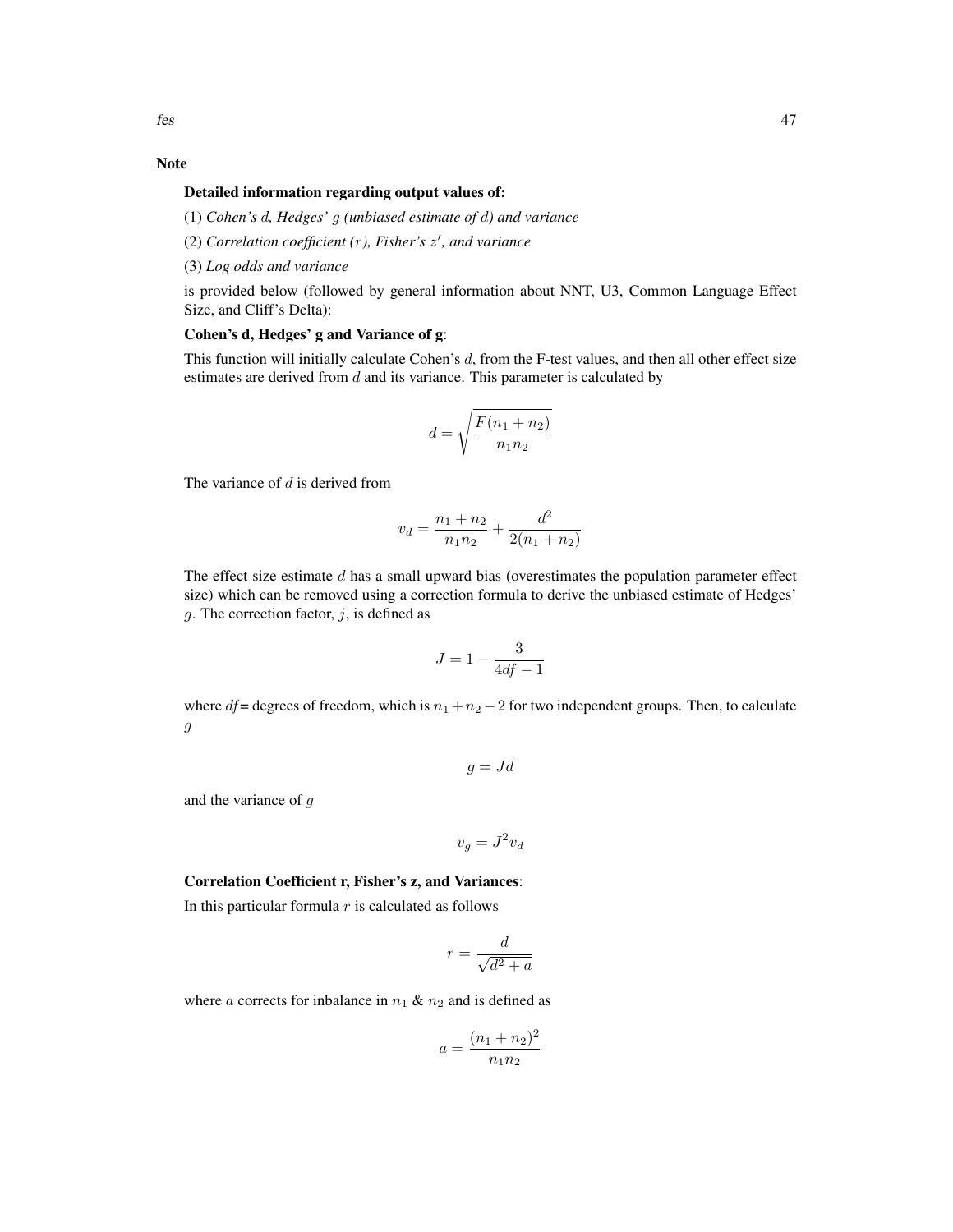The variance of  $r$  is then defined as

$$
v_r = \frac{a^2 v_d}{(d^2 + a)^3}
$$

Often researchers are interested in transforming  $r$  to  $z'$  (Fisher's  $z$ ) because  $r$  is not normally distributed, particularly at large values of  $r$ . Therefore, converting to  $z'$  will help to normally distribute the estimate. Converting from  $r$  to  $z'$  is defined as

$$
z = .5^* log(\frac{1+r}{1-r})
$$

and the variance of z

$$
v_z = \frac{1}{n-3}
$$

where  $n$  is the total sample size for groups 1 and 2.

#### Log Odds Ratio & Variance of Log Odds:

In this particular formula, log odds is calculated as follows

$$
\log(o) = \frac{\pi d}{\sqrt{3}}
$$

where  $pi = 3.1459$ . The variance of log odds is defined as

$$
v_{log(o)} = \frac{\pi^2 v_d}{3}
$$

#### General information about NNT, U3, Common Language Effect Size, and Cliff's Delta:

*Number needed to treat (NNT).* NNT is interpreted as the number of participants that would need to be treated in one group (e.g., intervention group) in order to have one additional positive outcome over that of the outcome of a randomly selected participant in the other group (e.g., control group). In the compute.es package, NNT is calculated directly from d (Furukawa & Leucht, 2011), assuming relative normality of distribution and equal variances across groups, as follows:

$$
NNT = \frac{1}{\Phi(d - \Psi(CER)) - CER}
$$

*U3.* Cohen (1988) proposed a method for characterizing effect sizes by expressing them in terms of (normal) distribution overlap, called U3. This statistic describes the percentage of scores in one group that are exceeded by the mean score in another group. If the population means are equal then half of the scores in the treatment group exceed half the scores in the comparison group, and U3  $= 50\%$ . As the population mean difference increases, U3 approaches 100% (Valentine & Cooper, 2003).

*Common Language Effect Size (CLES).* CLES (McGraw & Wong, 1992) expresses the probability that a randomly selected score from one population will be greater than a randomly sampled score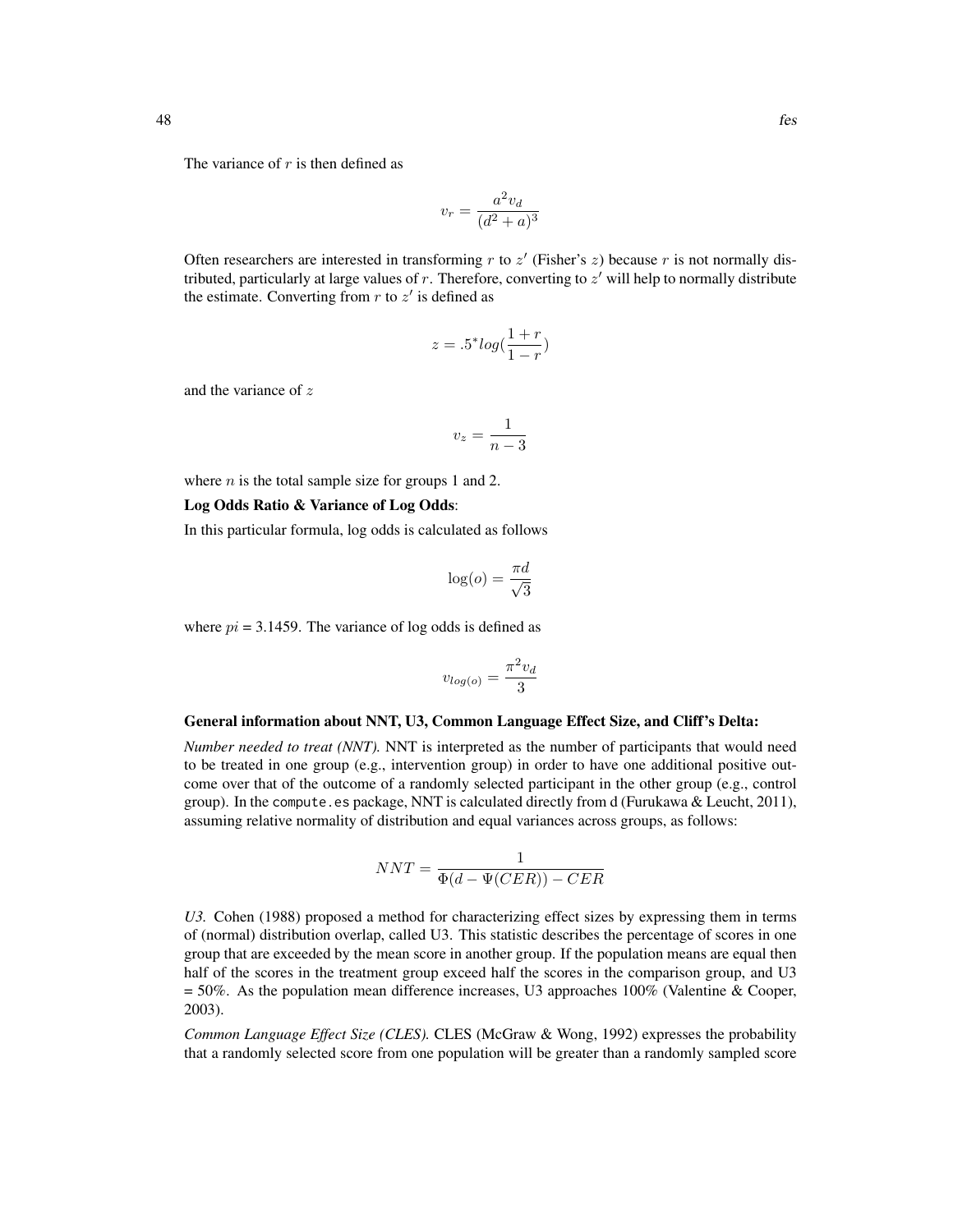from another population. CLES is computed as the percentage of the normal curve that falls between negative infinity and the effect size (Valentine & Cooper, 2003).

*Cliff 's Delta/success rate difference.* Cliff's delta (or success rate difference; Furukawa & Leucht (2011)) is a robust alternative to Cohen's d, when data are either non-normal or ordinal (with truncated/reduced variance). Cliff's Delta is a non-parametric procedure that provides the probability that individual observations in one group are likely to be greater than the observations in another group. It is the probability that a randomly selected participant of one population has a better outcome than a randomly selected participant of the second population (minus the reverse probability). Cliff's Delta of negative 1 or positive 1 indicates no overlap between the two groups, whereas a value of 0 indicates complete overlap and equal group distributions.

$$
\delta=2*\Phi(\frac{d}{\sqrt{2}})-1
$$

### Author(s)

# AC Del Re

Much appreciation to Dr. Jeffrey C. Valentine for his contributions in implementing  $U3$  and  $CLES$ procedures and related documentation.

Maintainer: AC Del Re <acdelre@gmail.com>

#### References

Borenstein (2009). Effect sizes for continuous data. In H. Cooper, L. V. Hedges, & J. C. Valentine (Eds.), *The handbook of research synthesis and meta analysis* (pp. 279-293). New York: Russell Sage Foundation.

Cohen, J. (1988). *Statistical power for the behavioral sciences (2nd ed.)*. Hillsdale, NJ: Erlbaum.

Furukawa, T. A., & Leucht, S. (2011). How to obtain NNT from Cohen's d: comparison of two methods. *PloS one, 6*(4), e19070.

McGraw, K. O. & Wong, S. P. (1992). A common language effect size statistic. *Psychological Bulletin, 111,* 361-365.

Valentine, J. C. & Cooper, H. (2003). *Effect size substantive interpretation guidelines: Issues in the interpretation of effect sizes.* Washington, DC: What Works Clearinghouse.

# See Also

#### [a.fes](#page-4-0)

### Examples

# CALCULATE SEVERAL EFFECT SIZES BASED ON F-STATISTIC:

fes(3, 30, 30)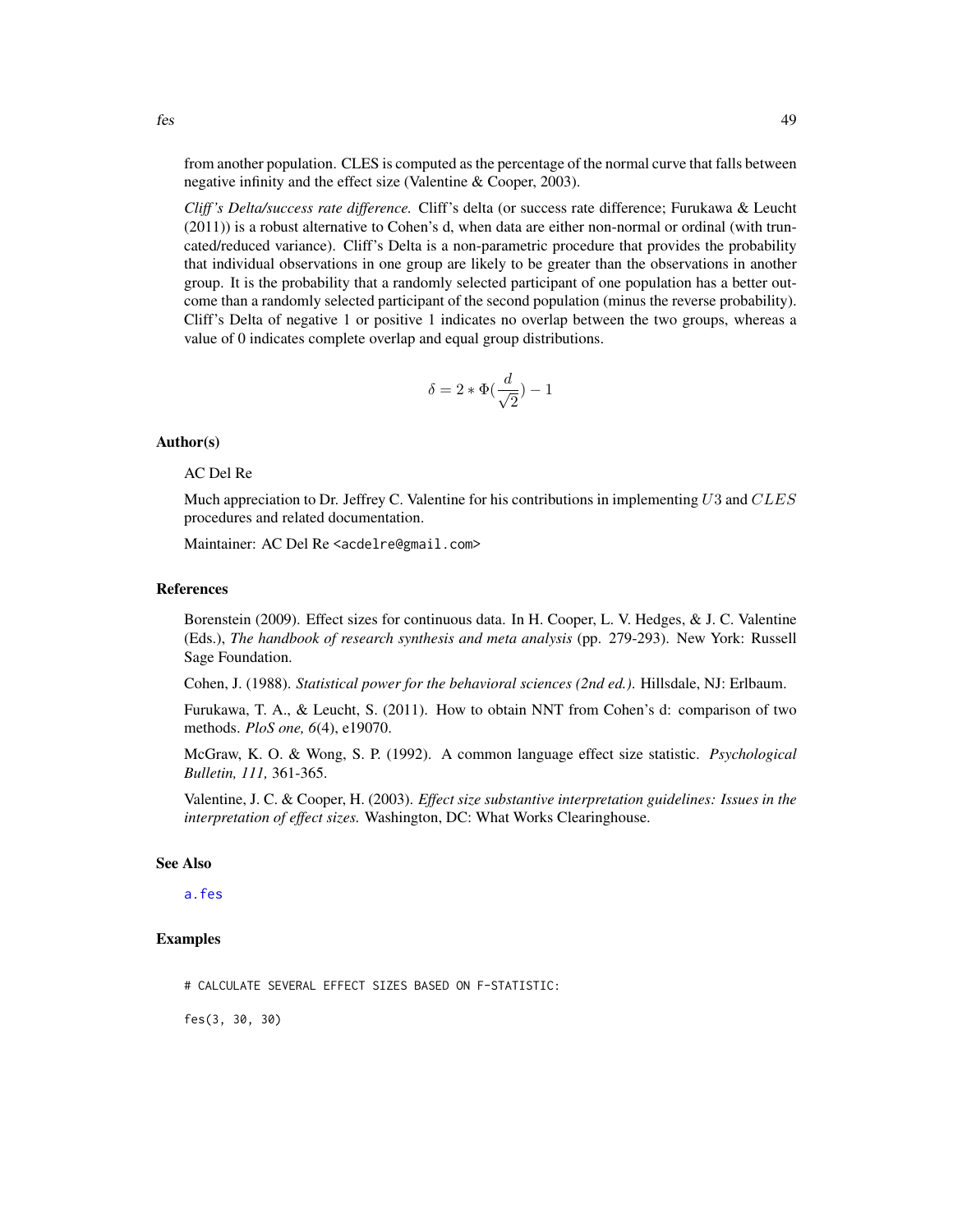<span id="page-49-0"></span>

# Description

Converts a log odds ratio to an effect size of  $d$  (mean difference),  $g$  (unbiased estimate of  $d$ ),  $r$ (correlation coefficient),  $z'$  (Fisher's  $z$ ), and log odds ratio. The variances, confidence intervals and p-values of these estimates are also computed, along with NNT (number needed to treat), U3 (Cohen's  $U(3)$  overlapping proportions of distributions), CLES (Common Language Effect Size) and Cliff's Delta.

### Usage

lores(lor, var.lor, n.1, n.2,  $level = 95$ ,  $cer = 0.2$ ,  $dig = 2$ ,  $verbose = TRUE$ ,  $id=NULL$ ,  $data=NULL$ 

# Arguments

| lor     | Log odds ratio reported in the primary study.                                                                                                                                                                                                                                                                                                                                                                                                                                                                                                       |
|---------|-----------------------------------------------------------------------------------------------------------------------------------------------------------------------------------------------------------------------------------------------------------------------------------------------------------------------------------------------------------------------------------------------------------------------------------------------------------------------------------------------------------------------------------------------------|
| var.lor | Variance of the log odds ratio.                                                                                                                                                                                                                                                                                                                                                                                                                                                                                                                     |
| n.1     | Sample size of treatment group.                                                                                                                                                                                                                                                                                                                                                                                                                                                                                                                     |
| n.2     | Sample size of comparison group.                                                                                                                                                                                                                                                                                                                                                                                                                                                                                                                    |
| level   | Confidence level. Default is 95%.                                                                                                                                                                                                                                                                                                                                                                                                                                                                                                                   |
| cer     | Control group Event Rate (e.g., proportion of cases showing recovery). Default<br>is 0.2 (=20% of cases showing recovery). CER is used exclusively for NNT<br>output. This argument can be ignored if input is not a mean difference effect<br>size. Note: NNT output (described below) will NOT be meaningful if based on<br>anything other than input from mean difference effect sizes (i.e., input of Co-<br>hen's d, Hedges' g will produce meaningful output, while correlation coefficient<br>input will NOT produce meaningful NNT output). |
| dig     | Number of digits to display. Default is 2 digits.                                                                                                                                                                                                                                                                                                                                                                                                                                                                                                   |
| verbose | Print output from scalar values? If yes, then verbose=TRUE; otherwise, ver-<br>bose=FALSE. Default is TRUE.                                                                                                                                                                                                                                                                                                                                                                                                                                         |
| id      | Study identifier. Default is NULL, assuming a scalar is used as input. If input is<br>a vector dataset (i.e., data. frame, with multiple values to be computed), enter<br>the name of the study identifier here.                                                                                                                                                                                                                                                                                                                                    |
| data    | name of data. frame. Default is NULL, assuming a scalar is used as input. If<br>input is a vector dataset (i.e., data. frame, with multiple values to be computed),<br>enter the name of the data. frame here.                                                                                                                                                                                                                                                                                                                                      |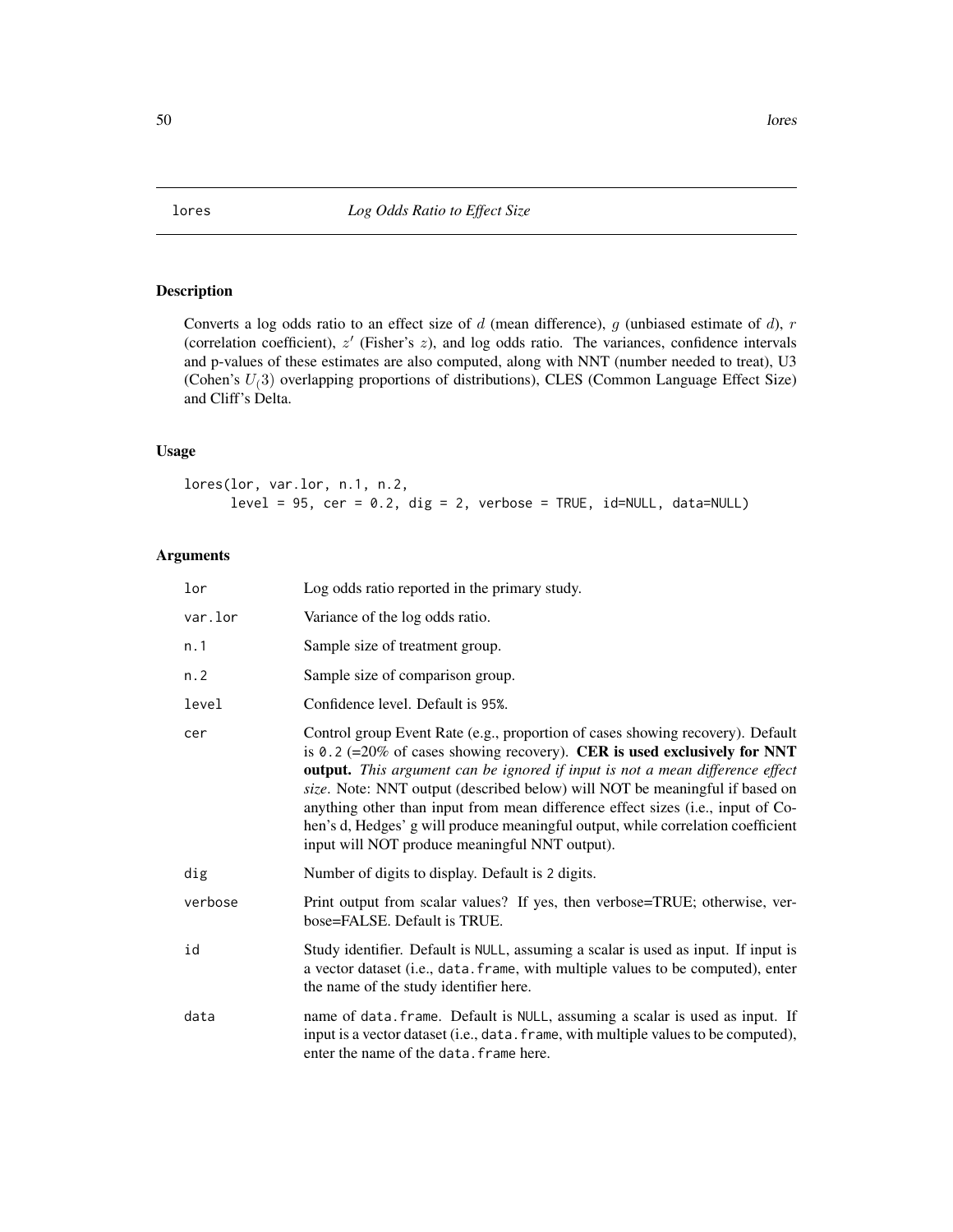# Details

This formula will first convert a log odds and its variance to Cohen's d. This value will then be used to compute the remaining effect size estimates. One method for deriving the odds ratio involves

$$
or = \frac{p_1(1 - p_2)}{p_2(1 - p_1)}
$$

The conversion to a log odds and its variance is defined as

$$
ln(o) = log(or)
$$

$$
v_{ln(o)} = \frac{1}{A} + \frac{1}{B} + \frac{1}{C} + \frac{1}{D}
$$

### Value

| d        | Standardized mean difference $(d)$ .  |
|----------|---------------------------------------|
| var.d    | Variance of $d$ .                     |
| 1.d      | lower confidence limits for $d$ .     |
| u.d      | upper confidence limits for $d$ .     |
| U3.d     | Cohen's $U(3)$ , for d.               |
| cl.d     | Common Language Effect Size for $d$ . |
| cliffs.d | Cliff's Delta for $d$ .               |
| p.d      | p-value for $d$ .                     |
| g        | Unbiased estimate of $d$ .            |
| var.g    | Variance of $g$ .                     |
| 1.g      | lower confidence limits for $g$ .     |
| u.g      | upper confidence limits for $q$ .     |
| U3.g     | Cohen's $U(3)$ , for g.               |
| cl.g     | Common Language Effect Size for $q$ . |
| p.g.     | p-value for $q$ .                     |
| r        | Correlation coefficient.              |
| var.r    | Variance of $r$ .                     |
| 1.r      | lower confidence limits for $r$ .     |
| u.r      | upper confidence limits for $r$ .     |
| p.r      | p-value for $r$ .                     |
| z        | Fisher's $z(z')$ .                    |
| var.z    | Variance of $z'$ .                    |
| l.z      | lower confidence limits for $z'$ .    |
| u.z      | upper confidence limits for $z'$ .    |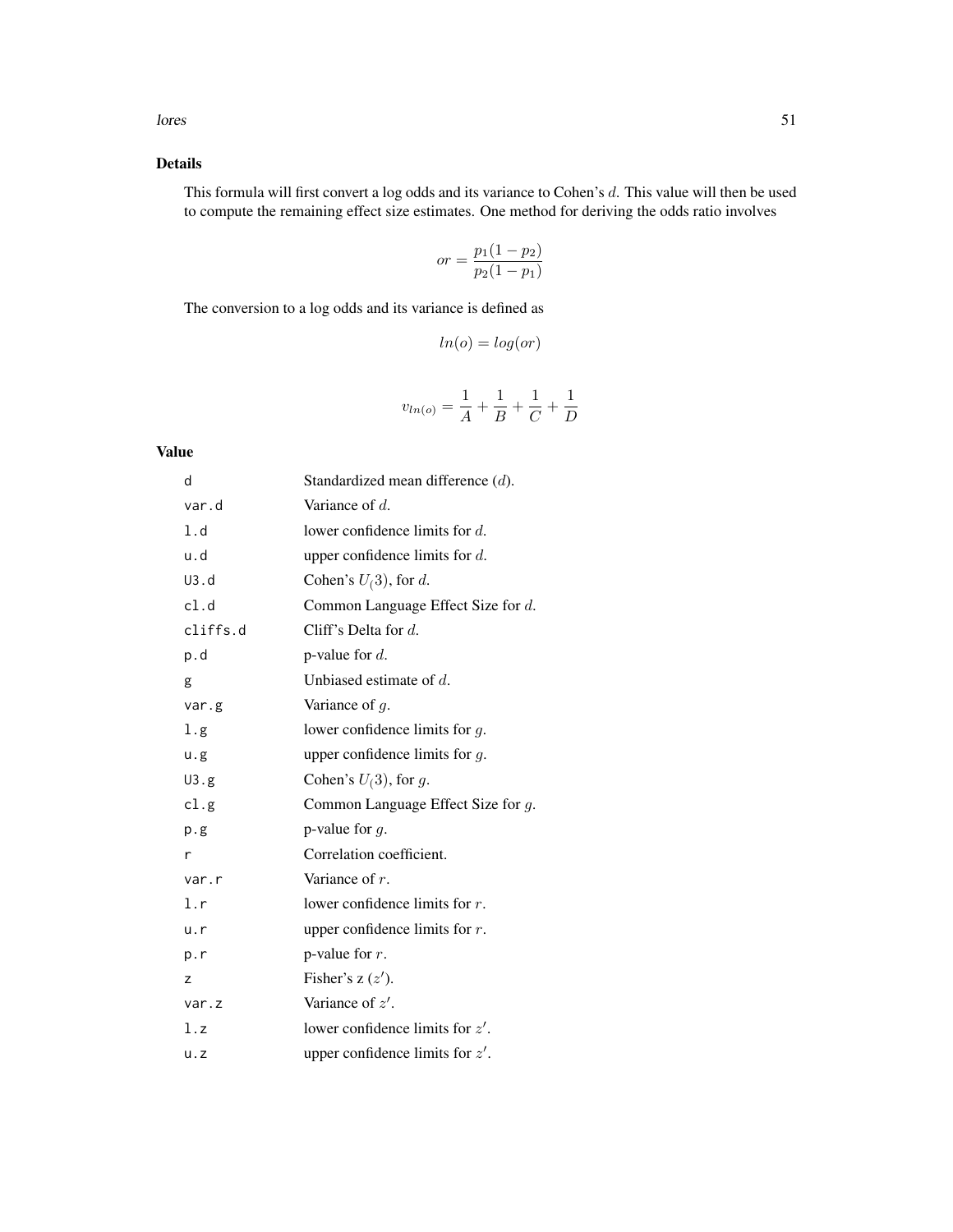| p. z         | p-value for $z'$ .                  |
|--------------|-------------------------------------|
| 0R           | Odds ratio.                         |
| $1.\sigma r$ | lower confidence limits for $OR$ .  |
| u.or         | upper confidence limits for $OR$ .  |
| p.or         | p-value for $OR$ .                  |
| 10R          | Log odds ratio.                     |
| var.lor      | Variance of log odds ratio.         |
| $1.1$ or     | lower confidence limits for $IOR$ . |
| u.lor        | upper confidence limits for $lOR$ . |
| p.lor        | p-value for $lOR$ .                 |
| N.total      | Total sample size.                  |
| NNT          | Number needed to treat.             |

#### Note

## Detailed information regarding output values of:

(1) *Cohen's* d*, Hedges'* g *(unbiased estimate of* d*) and variance*

(2) *Correlation coefficient (*r*), Fisher's* z 0 *, and variance*

(3) *Log odds and variance*

is provided below (followed by general information about NNT, U3, Common Language Effect Size, and Cliff's Delta):

# Cohen's d, Hedges' g and Variance of g:

In this particular formula Cohen's  $d$  is calculated from the log odds as follows

$$
d = \frac{\ln(o)\sqrt{3}}{\pi}
$$

The variance of  $d$  is derived from

$$
v_d = \frac{3v_{ln(o)}}{\pi^2}
$$

The effect size estimate  $d$  has a small upward bias (overestimates the population parameter effect size) which can be removed using a correction formula to derive the unbiased estimate of Hedges'  $g$ . The correction factor,  $j$ , is defined as

$$
J = 1 - \frac{3}{4df - 1}
$$

where  $df$  = degrees of freedom, which is  $n_1 + n_2 - 2$  for two independent groups. Then, to calculate g

 $g = Jd$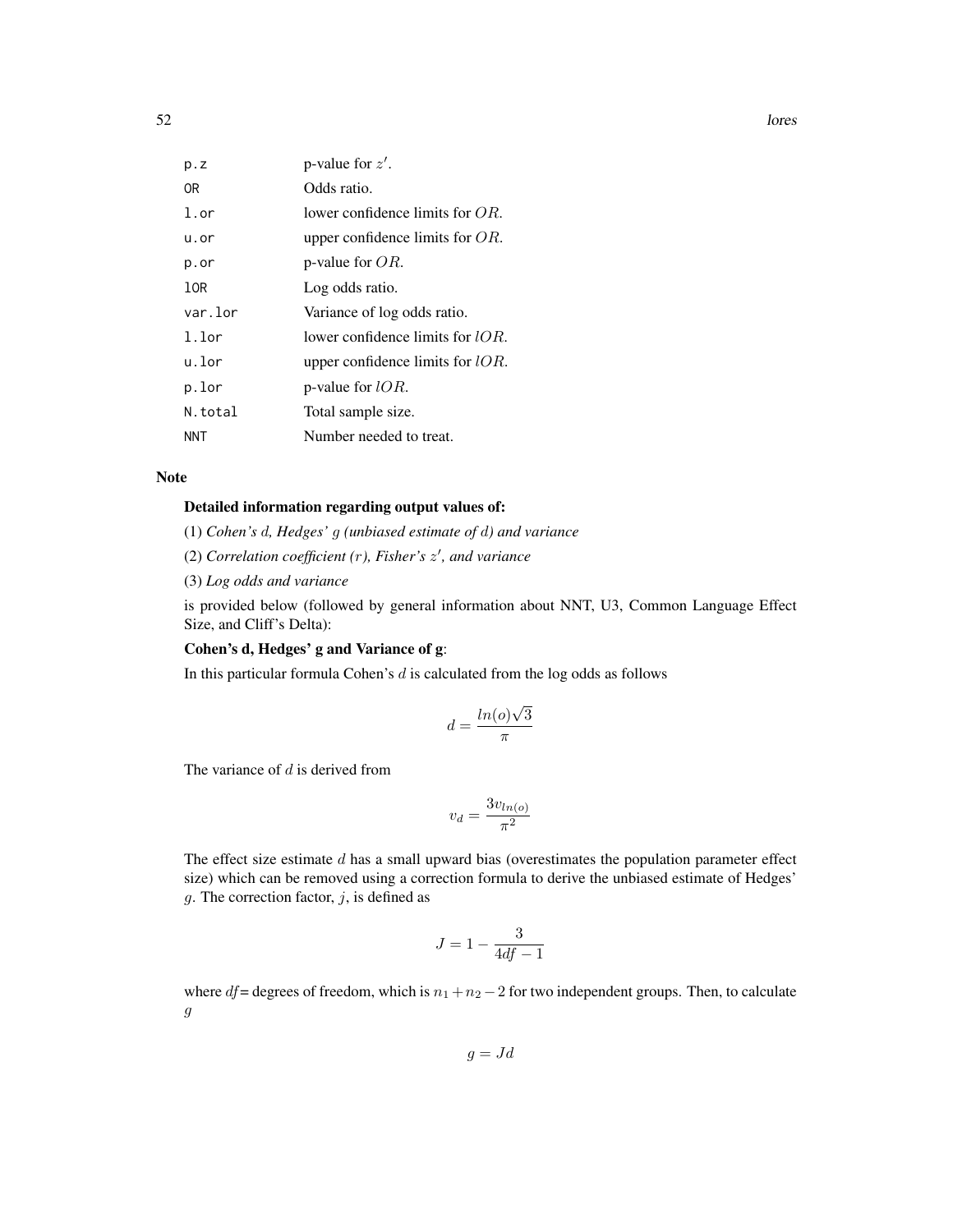and the variance of g

$$
v_g = J^2 v_d
$$

# Correlation Coefficient r, Fisher's z, and Variances:

In this particular formula  $r$  is calculated as follows

$$
r = \frac{d}{\sqrt{d^2 + a}}
$$

where a corrects for inbalance in  $n_1 \& n_2$  and is defined as

$$
a = \frac{(n_1 + n_2)^2}{n_1 n_2}
$$

The variance of  $r$  is then defined as

$$
v_r = \frac{a^2 v_d}{(d^2 + a)^3}
$$

Often researchers are interested in transforming  $r$  to  $z'$  (Fisher's  $z$ ) because  $r$  is not normally distributed, particularly at large values of  $r$ . Therefore, converting to  $z'$  will help to normally distribute the estimate. Converting from  $r$  to  $z'$  is defined as

$$
z = .5^* log(\frac{1+r}{1-r})
$$

and the variance of z

$$
v_z = \frac{1}{n-3}
$$

where  $n$  is the total sample size for groups 1 and 2.

#### General information about NNT, U3, Common Language Effect Size, and Cliff's Delta:

*Number needed to treat (NNT).* NNT is interpreted as the number of participants that would need to be treated in one group (e.g., intervention group) in order to have one additional positive outcome over that of the outcome of a randomly selected participant in the other group (e.g., control group). In the compute.es package, NNT is calculated directly from d (Furukawa & Leucht, 2011), assuming relative normality of distribution and equal variances across groups, as follows:

$$
NNT = \frac{1}{\Phi(d - \Psi(CER)) - CER}
$$

*U3.* Cohen (1988) proposed a method for characterizing effect sizes by expressing them in terms of (normal) distribution overlap, called U3. This statistic describes the percentage of scores in one group that are exceeded by the mean score in another group. If the population means are equal then half of the scores in the treatment group exceed half the scores in the comparison group, and U3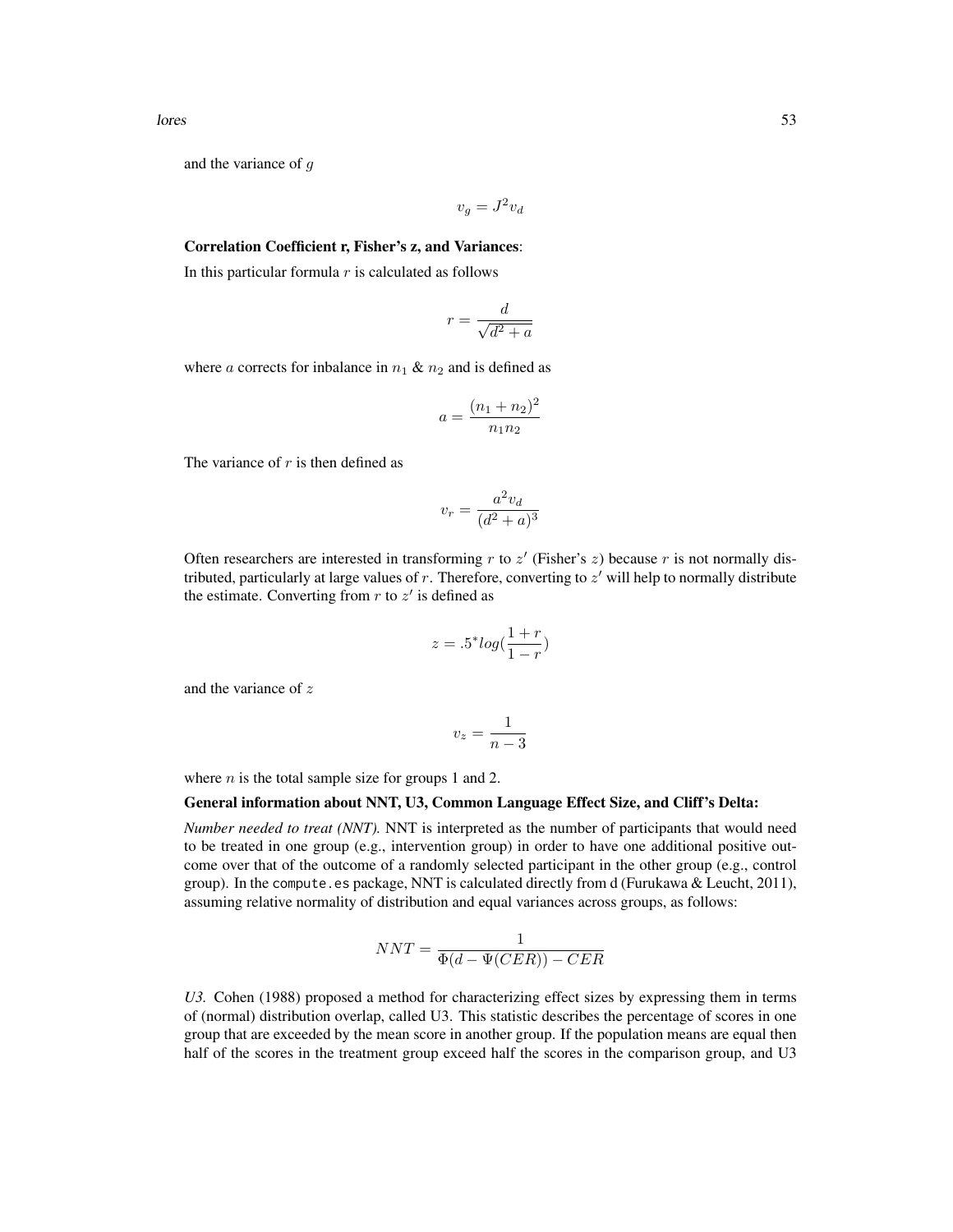$= 50\%$ . As the population mean difference increases, U3 approaches 100% (Valentine & Cooper, 2003).

*Common Language Effect Size (CLES).* CLES (McGraw & Wong, 1992) expresses the probability that a randomly selected score from one population will be greater than a randomly sampled score from another population. CLES is computed as the percentage of the normal curve that falls between negative infinity and the effect size (Valentine & Cooper, 2003).

*Cliff 's Delta/success rate difference.* Cliff's delta (or success rate difference; Furukawa & Leucht (2011)) is a robust alternative to Cohen's d, when data are either non-normal or ordinal (with truncated/reduced variance). Cliff's Delta is a non-parametric procedure that provides the probability that individual observations in one group are likely to be greater than the observations in another group. It is the probability that a randomly selected participant of one population has a better outcome than a randomly selected participant of the second population (minus the reverse probability). Cliff's Delta of negative 1 or positive 1 indicates no overlap between the two groups, whereas a value of 0 indicates complete overlap and equal group distributions.

$$
\delta = 2 * \Phi(\frac{d}{\sqrt{2}}) - 1
$$

#### Author(s)

#### AC Del Re

Much appreciation to Dr. Jeffrey C. Valentine for his contributions in implementing  $U3$  and  $CLES$ procedures and related documentation.

Maintainer: AC Del Re <acdelre@gmail.com>

### References

Borenstein (2009). Effect sizes for continuous data. In H. Cooper, L. V. Hedges, & J. C. Valentine (Eds.), *The handbook of research synthesis and meta analysis* (pp. 279-293). New York: Russell Sage Foundation.

Cohen, J. (1988). *Statistical power for the behavioral sciences (2nd ed.)*. Hillsdale, NJ: Erlbaum.

Furukawa, T. A., & Leucht, S. (2011). How to obtain NNT from Cohen's d: comparison of two methods. *PloS one, 6*(4), e19070.

McGraw, K. O. & Wong, S. P. (1992). A common language effect size statistic. *Psychological Bulletin, 111,* 361-365.

Valentine, J. C. & Cooper, H. (2003). *Effect size substantive interpretation guidelines: Issues in the interpretation of effect sizes.* Washington, DC: What Works Clearinghouse.

#### See Also

### [propes](#page-69-0), [failes](#page-39-0)

### Examples

# CALCULATE SEVERAL EFFECT SIZES BASED ON LOG ODDS RATIO STATISTIC:

lores(2, .3, 30, 30)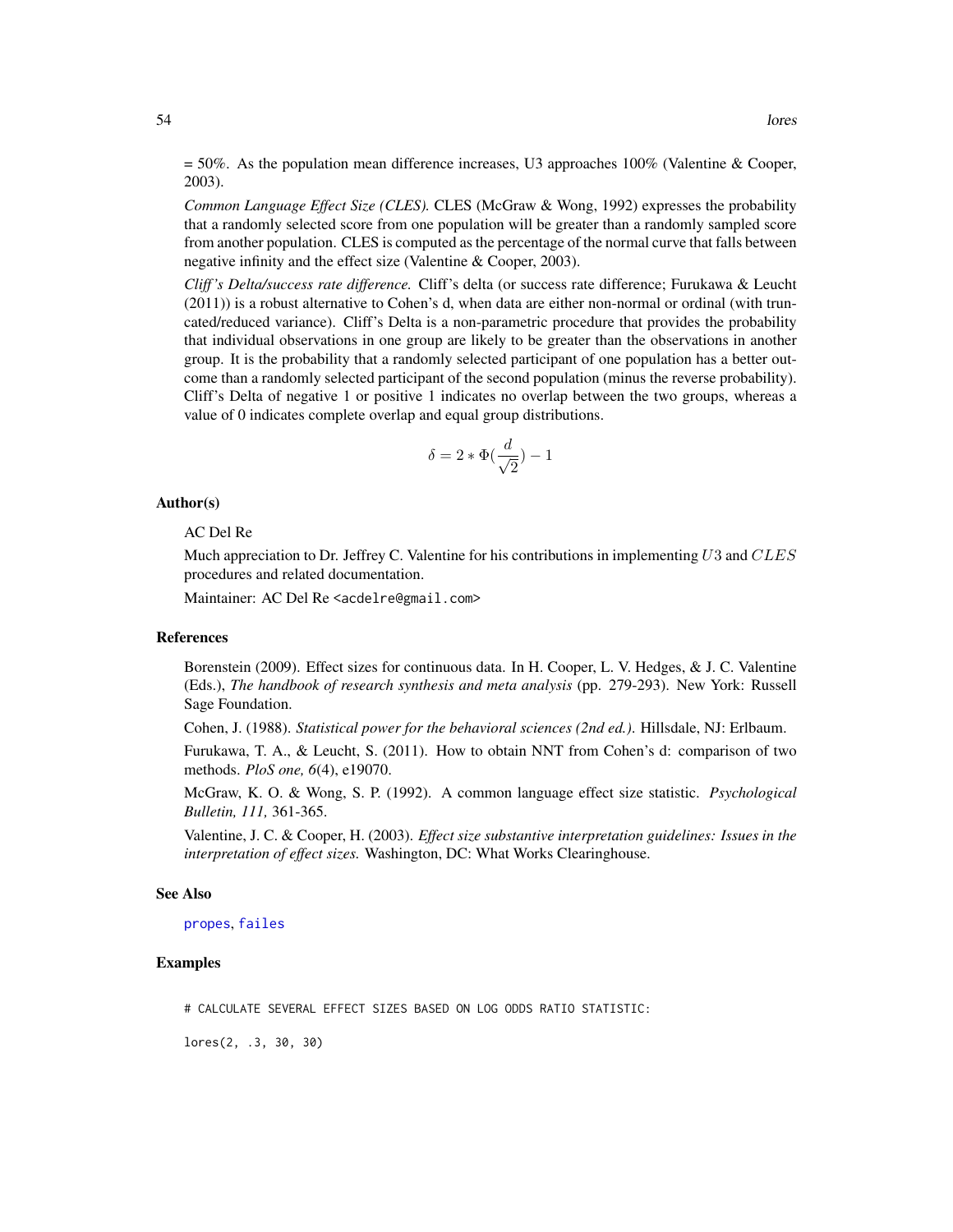# Description

Converts raw mean scores to an effect size of  $d$  (mean difference),  $g$  (unbiased estimate of  $d$ ),  $r$ (correlation coefficient),  $z'$  (Fisher's  $z$ ), and log odds ratio. The variances, confidence intervals and p-values of these estimates are also computed, along with NNT (number needed to treat), U3 (Cohen's  $U(3)$  overlapping proportions of distributions), CLES (Common Language Effect Size) and Cliff's Delta.

# Usage

mes(m.1, m.2, sd.1, sd.2, n.1, n.2,  $level = 95$ ,  $cer = 0.2$ ,  $dig = 2$ ,  $verbose = TRUE$ ,  $id=NULL$ ,  $data=NULL$ 

# Arguments

| m.1     | Mean of group one.                                                                                                                                                                                                                                                                                                                                                                                                                                                                                                                                  |
|---------|-----------------------------------------------------------------------------------------------------------------------------------------------------------------------------------------------------------------------------------------------------------------------------------------------------------------------------------------------------------------------------------------------------------------------------------------------------------------------------------------------------------------------------------------------------|
| m.2     | Mean of group two.                                                                                                                                                                                                                                                                                                                                                                                                                                                                                                                                  |
| sd.1    | Standard deviation of group one.                                                                                                                                                                                                                                                                                                                                                                                                                                                                                                                    |
| sd.2    | Standard deviation of group two.                                                                                                                                                                                                                                                                                                                                                                                                                                                                                                                    |
| n.1     | Sample size of group one.                                                                                                                                                                                                                                                                                                                                                                                                                                                                                                                           |
| n. 2    | Sample size of group two.                                                                                                                                                                                                                                                                                                                                                                                                                                                                                                                           |
| level   | Confidence level. Default is 95%.                                                                                                                                                                                                                                                                                                                                                                                                                                                                                                                   |
| cer     | Control group Event Rate (e.g., proportion of cases showing recovery). Default<br>is 0.2 (=20% of cases showing recovery). CER is used exclusively for NNT<br>output. This argument can be ignored if input is not a mean difference effect<br>size. Note: NNT output (described below) will NOT be meaningful if based on<br>anything other than input from mean difference effect sizes (i.e., input of Co-<br>hen's d, Hedges' g will produce meaningful output, while correlation coefficient<br>input will NOT produce meaningful NNT output). |
| dig     | Number of digits to display. Default is 2 digits.                                                                                                                                                                                                                                                                                                                                                                                                                                                                                                   |
| verbose | Print output from scalar values? If yes, then verbose=TRUE; otherwise, ver-<br>bose=FALSE. Default is TRUE.                                                                                                                                                                                                                                                                                                                                                                                                                                         |
| id      | Study identifier. Default is NULL, assuming a scalar is used as input. If input is<br>a vector dataset (i.e., data. frame, with multiple values to be computed), enter<br>the name of the study identifier here.                                                                                                                                                                                                                                                                                                                                    |
| data    | name of data. frame. Default is NULL, assuming a scalar is used as input. If<br>input is a vector dataset (i.e., data. frame, with multiple values to be computed),<br>enter the name of the data. frame here.                                                                                                                                                                                                                                                                                                                                      |

<span id="page-54-0"></span>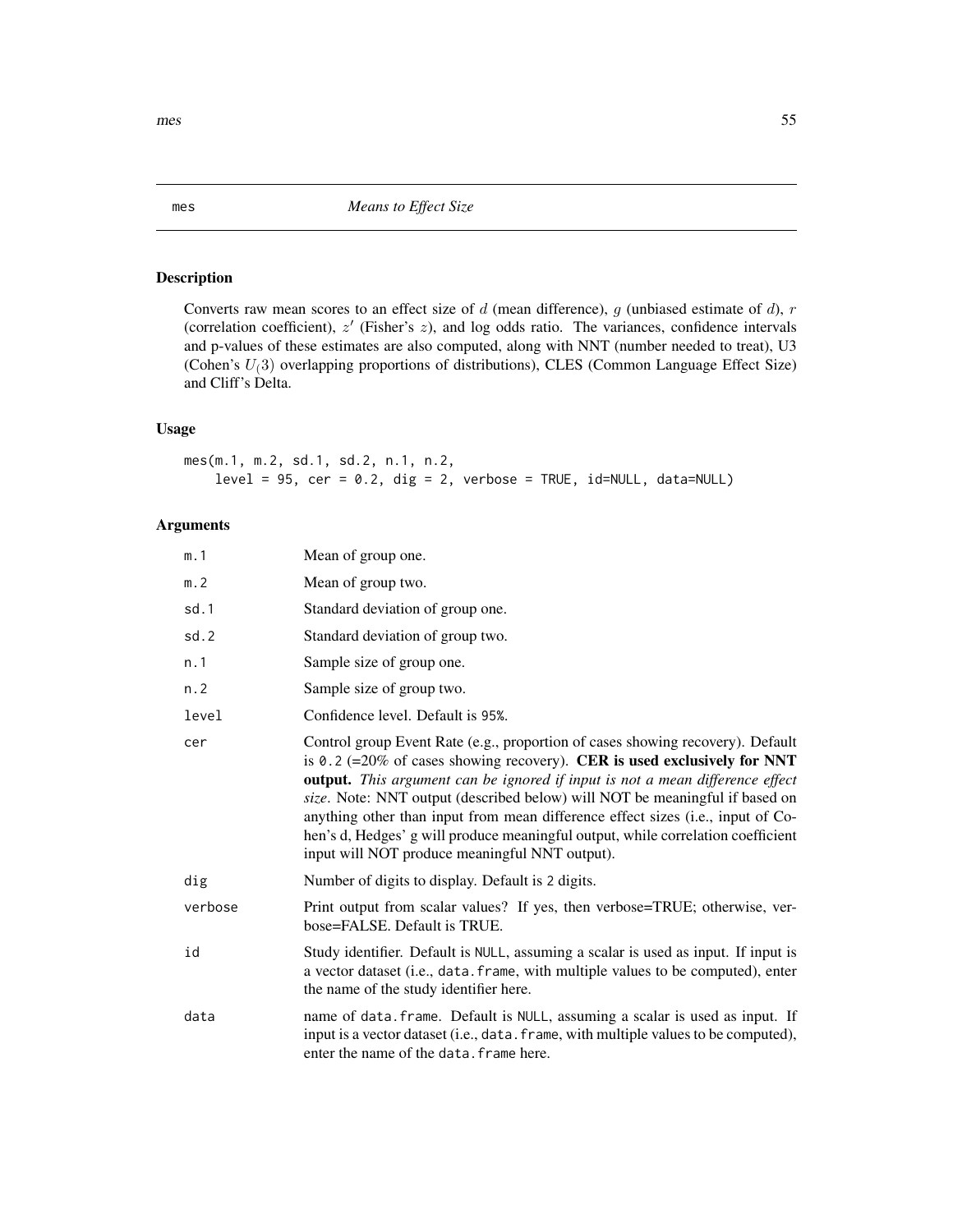# Value

| d                 | Standardized mean difference $(d)$ . |
|-------------------|--------------------------------------|
| var.d             | Variance of $d$ .                    |
| 1.d               | lower confidence limits for $d$ .    |
| u.d               | upper confidence limits for $d$ .    |
| U3.d              | Cohen's $U(3)$ , for d.              |
| cl.d              | Common Language Effect Size for d.   |
| cliffs.d          | Cliff's Delta for $d$ .              |
| p.d               | p-value for $d$ .                    |
| g                 | Unbiased estimate of $d$ .           |
| var.g             | Variance of $g$ .                    |
| 1.g               | lower confidence limits for $g$ .    |
| u.g               | upper confidence limits for $g$ .    |
| U3.g              | Cohen's $U(3)$ , for g.              |
| cl.g              | Common Language Effect Size for g.   |
| p.g               | p-value for $q$ .                    |
| r                 | Correlation coefficient.             |
| var.r             | Variance of $r$ .                    |
| l.r               | lower confidence limits for $r$ .    |
| u.r               | upper confidence limits for $r$ .    |
| p.r               | p-value for $r$ .                    |
| z                 | Fisher's $z(z')$ .                   |
| var.z             | Variance of $z'$ .                   |
| l.z               | lower confidence limits for $z'$ .   |
| u. z              | upper confidence limits for $z'$ .   |
| p.z               | p-value for $z'$ .                   |
| 0R                | Odds ratio.                          |
| $1.\,\mathrm{or}$ | lower confidence limits for $OR$ .   |
| u.or              | upper confidence limits for $OR$ .   |
| p.or              | p-value for OR.                      |
| 10R               | Log odds ratio.                      |
| var.lor           | Variance of log odds ratio.          |
| 1.lor             | lower confidence limits for lOR.     |
| u.lor             | upper confidence limits for $lOR$ .  |
| p.lor             | p-value for $lOR$ .                  |
| N.total           | Total sample size.                   |
| <b>NNT</b>        | Number needed to treat.              |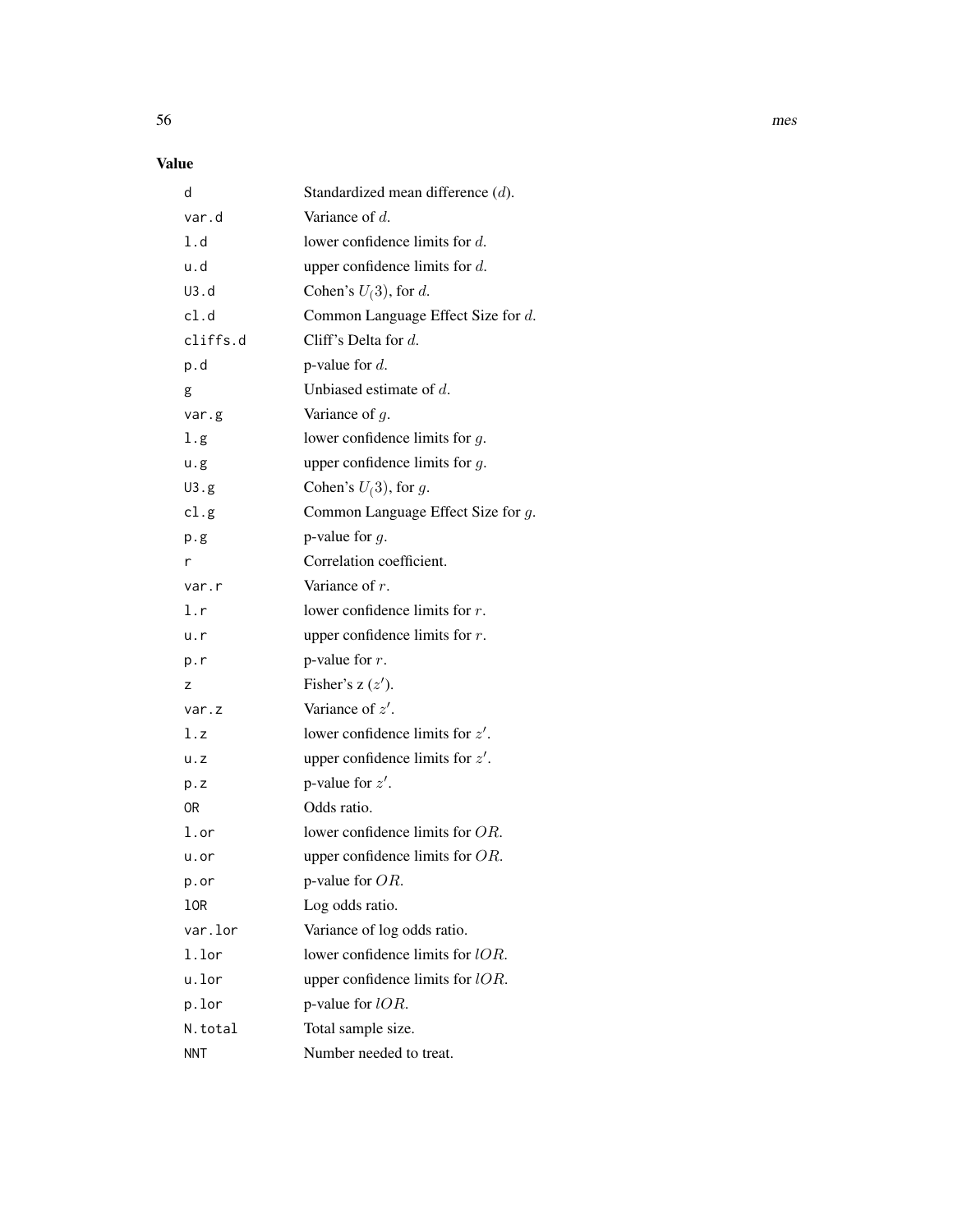$\frac{1}{57}$ 

### Note

# Detailed information regarding output values of:

(1) *Cohen's* d*, Hedges'* g *(unbiased estimate of* d*) and variance*

(2) *Correlation coefficient (*r*), Fisher's* z 0 *, and variance*

(3) *Log odds and variance*

is provided below (followed by general information about NNT, U3, Common Language Effect Size, and Cliff's Delta):

### Cohen's d, Hedges' g and Variance of g:

This function will initially calculate Cohen's d, from the raw mean values. Then, all other effect size estimates are derived from  $d$  and its variance. This parameter is calculated by

$$
d=\frac{\bar{Y}_1-\bar{Y}_2}{S_{within}}
$$

where  $\bar{Y}_1$  and  $\bar{Y}_2$  are the adjusted sample means in each group and  $S_{within}$  is the 'readjusted' standard deviation defined as

$$
S_{within} = \sqrt{\frac{(n_1 - 1)S_1^2 + (n_2 - 1)S_2^2}{n_1 + n_2 - 2}}
$$

where  $S_1$  and  $S_2$  = standard deviation of groups one and two.

The variance of  $d$  is derived from

$$
v_d = \frac{n_1 + n_2}{n_1 n_2} + \frac{d^2}{2(n_1 + n_2)}
$$

The effect size estimate  $d$  has a small upward bias (overestimates the population parameter effect size) which can be removed using a correction formula to derive the unbiased estimate of Hedges' g. The correction factor,  $j$ , is defined as

$$
J = 1 - \frac{3}{4df - 1}
$$

where df = degrees of freedom, which is  $n_1 + n_2 - 2$  for two independent groups. Then, to calculate  $\ensuremath{g}$ 

$$
g = Jd
$$

and the variance of g

 $v_g = J^2 v_d$ 

### Correlation Coefficient r, Fisher's z, and Variances:

In this particular formula  $r$  is calculated as follows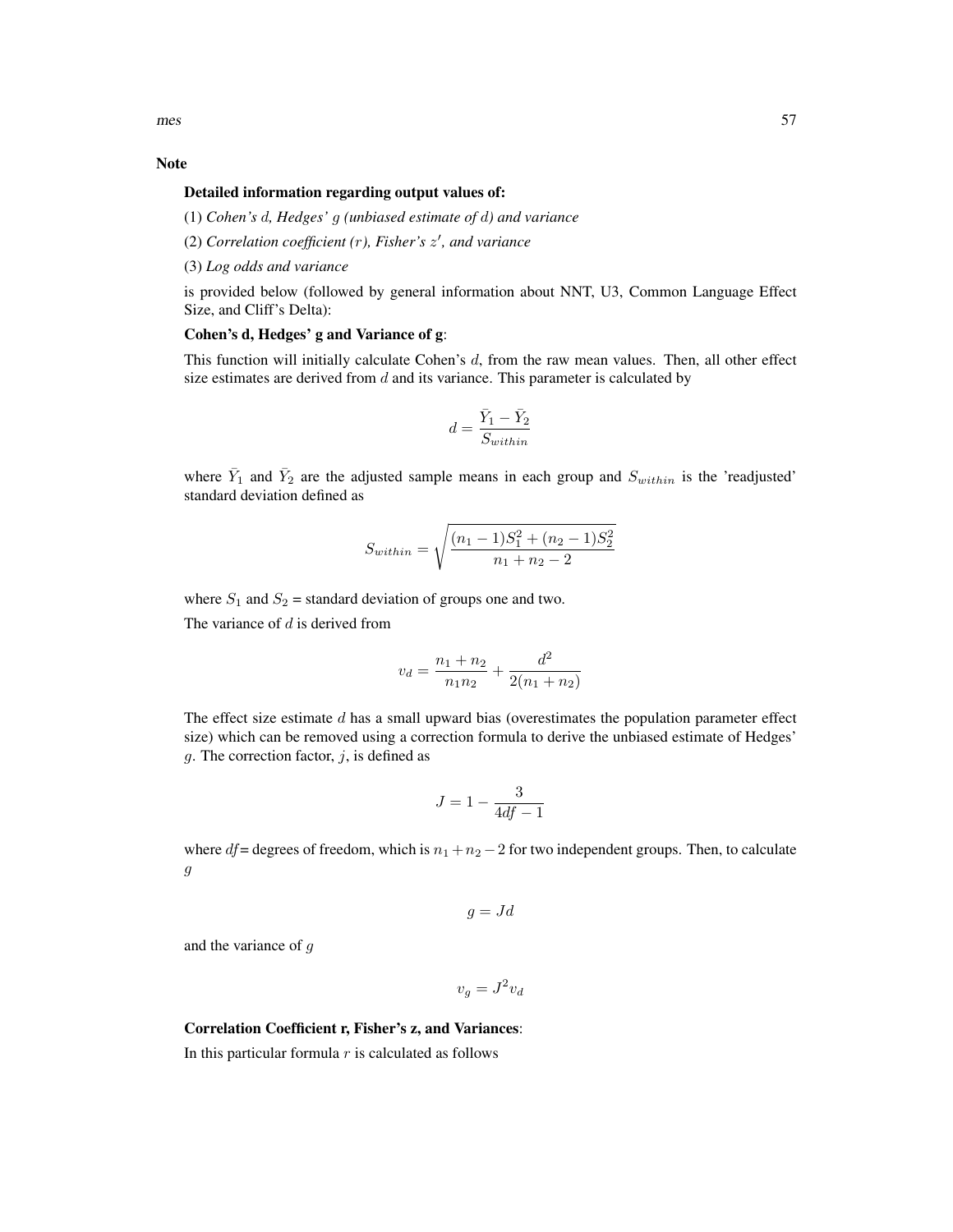$$
r = \frac{d}{\sqrt{d^2 + a}}
$$

where a corrects for inbalance in  $n_1 \& n_2$  and is defined as

$$
a = \frac{(n_1 + n_2)^2}{n_1 n_2}
$$

The variance of  $r$  is then defined as

$$
v_r = \frac{a^2 v_d}{(d^2 + a)^3}
$$

Often researchers are interested in transforming  $r$  to  $z'$  (Fisher's  $z$ ) because  $r$  is not normally distributed, particularly at large values of  $r$ . Therefore, converting to  $z'$  will help to normally distribute the estimate. Converting from  $r$  to  $z'$  is defined as

$$
z = .5^* \log(\frac{1+r}{1-r})
$$

and the variance of z

$$
v_z = \frac{1}{n-3}
$$

where  $n$  is the total sample size for groups 1 and 2.

#### Log Odds Ratio & Variance of Log Odds:

In this particular formula, log odds is calculated as follows

$$
\log(o) = \frac{\pi d}{\sqrt{3}}
$$

where  $pi = 3.1459$ . The variance of log odds is defined as

$$
v_{log(o)} = \frac{\pi^2 v_d}{3}
$$

### General information about NNT, U3, Common Language Effect Size, and Cliff's Delta:

*Number needed to treat (NNT).* NNT is interpreted as the number of participants that would need to be treated in one group (e.g., intervention group) in order to have one additional positive outcome over that of the outcome of a randomly selected participant in the other group (e.g., control group). In the compute.es package, NNT is calculated directly from d (Furukawa & Leucht, 2011), assuming relative normality of distribution and equal variances across groups, as follows:

$$
NNT = \frac{1}{\Phi(d - \Psi(CER)) - CER}
$$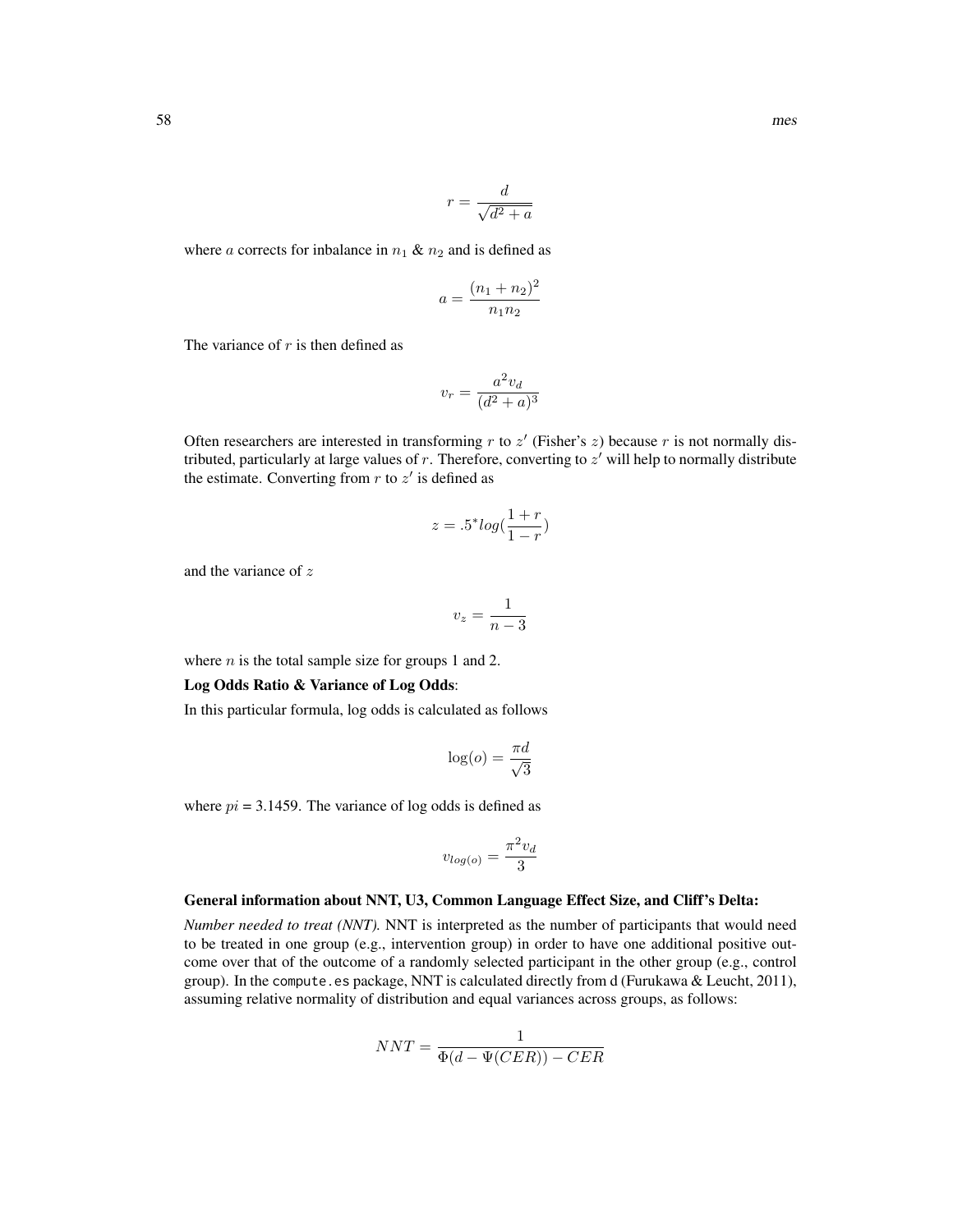*U3.* Cohen (1988) proposed a method for characterizing effect sizes by expressing them in terms of (normal) distribution overlap, called U3. This statistic describes the percentage of scores in one group that are exceeded by the mean score in another group. If the population means are equal then half of the scores in the treatment group exceed half the scores in the comparison group, and U3 = 50%. As the population mean difference increases, U3 approaches 100% (Valentine & Cooper, 2003).

*Common Language Effect Size (CLES).* CLES (McGraw & Wong, 1992) expresses the probability that a randomly selected score from one population will be greater than a randomly sampled score from another population. CLES is computed as the percentage of the normal curve that falls between negative infinity and the effect size (Valentine & Cooper, 2003).

*Cliff 's Delta/success rate difference.* Cliff's delta (or success rate difference; Furukawa & Leucht (2011)) is a robust alternative to Cohen's d, when data are either non-normal or ordinal (with truncated/reduced variance). Cliff's Delta is a non-parametric procedure that provides the probability that individual observations in one group are likely to be greater than the observations in another group. It is the probability that a randomly selected participant of one population has a better outcome than a randomly selected participant of the second population (minus the reverse probability). Cliff's Delta of negative 1 or positive 1 indicates no overlap between the two groups, whereas a value of 0 indicates complete overlap and equal group distributions.

$$
\delta = 2 * \Phi(\frac{d}{\sqrt{2}}) - 1
$$

#### Author(s)

#### AC Del Re

Much appreciation to Dr. Jeffrey C. Valentine for his contributions in implementing  $U3$  and  $CLES$ procedures and related documentation.

Maintainer: AC Del Re <acdelre@gmail.com>

#### References

Borenstein (2009). Effect sizes for continuous data. In H. Cooper, L. V. Hedges, & J. C. Valentine (Eds.), *The handbook of research synthesis and meta analysis* (pp. 279-293). New York: Russell Sage Foundation.

Cohen, J. (1988). *Statistical power for the behavioral sciences (2nd ed.)*. Hillsdale, NJ: Erlbaum.

Furukawa, T. A., & Leucht, S. (2011). How to obtain NNT from Cohen's d: comparison of two methods. *PloS one, 6*(4), e19070.

McGraw, K. O. & Wong, S. P. (1992). A common language effect size statistic. *Psychological Bulletin, 111,* 361-365.

Valentine, J. C. & Cooper, H. (2003). *Effect size substantive interpretation guidelines: Issues in the interpretation of effect sizes.* Washington, DC: What Works Clearinghouse.

### See Also

[mes2](#page-59-0), [a.mes](#page-9-0), [a.mes2](#page-14-0)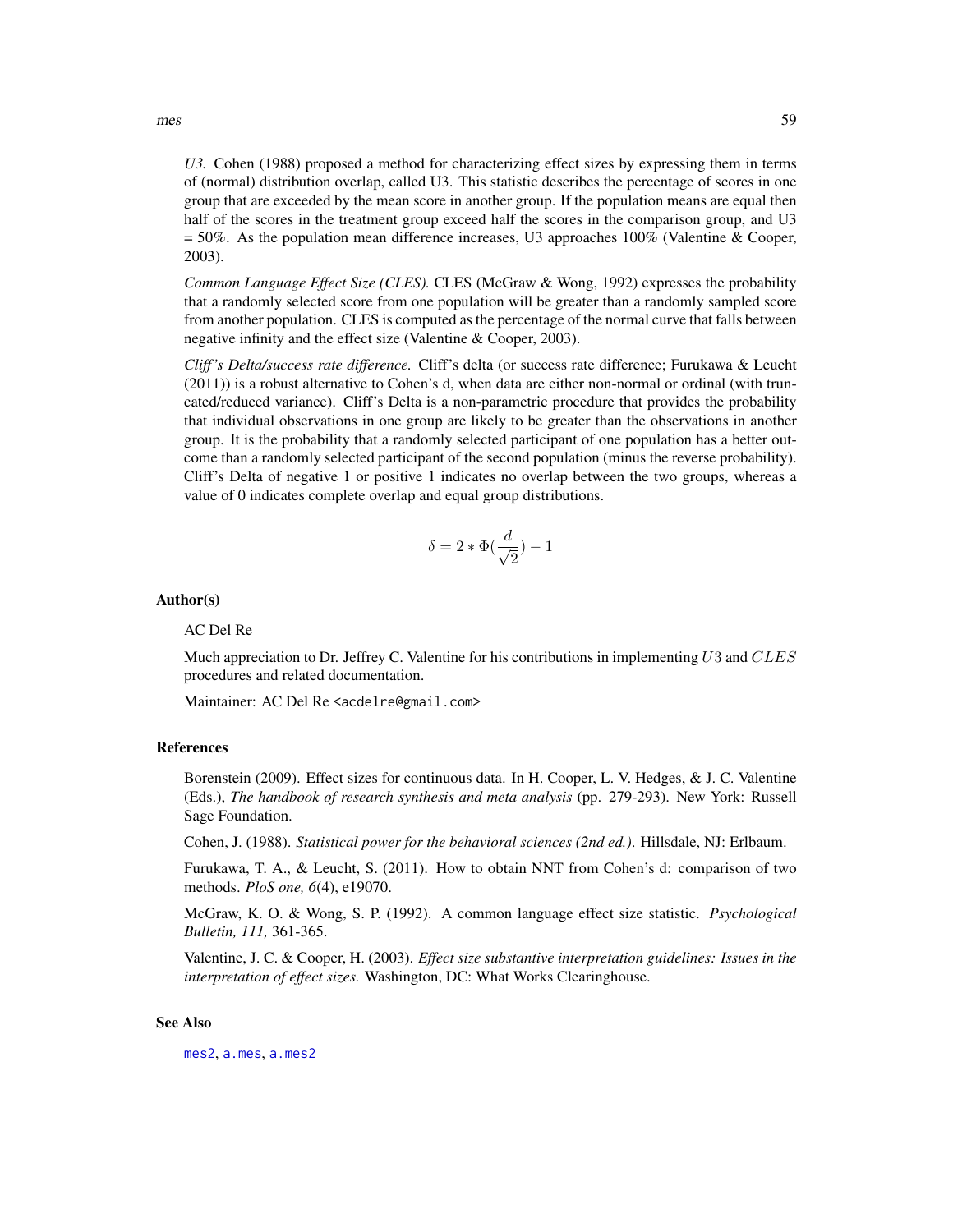## Examples

# CALCULATE SEVERAL EFFECT SIZES BASED ON GROUP MEANS:

mes(10, 12, 1, 1.3, 30, 30)

<span id="page-59-0"></span>mes2 *Means with Pooled SD to Effect Size*

# Description

Converts raw mean scores (with pooled standard deviation reported) to an effect size of  $d$  (mean difference), g (unbiased estimate of d), r (correlation coefficient),  $z'$  (Fisher's  $z$ ), and log odds ratio. The variances, confidence intervals and p-values of these estimates are also computed, along with NNT (number needed to treat), U3 (Cohen's  $U(3)$  overlapping proportions of distributions), CLES (Common Language Effect Size) and Cliff's Delta.

### Usage

mes2(m.1, m.2, s.pooled, n.1, n.2,  $level = 95$ ,  $cer = 0.2$ ,  $dig = 2$ ,  $verbose = TRUE$ ,  $id=NULL$ ,  $data=NULL$ 

# Arguments

| m.1      | Mean of group one.                                                                                                                                                                                                                                                                                                                                                                                                                                                                                                                                  |
|----------|-----------------------------------------------------------------------------------------------------------------------------------------------------------------------------------------------------------------------------------------------------------------------------------------------------------------------------------------------------------------------------------------------------------------------------------------------------------------------------------------------------------------------------------------------------|
| m. 2     | Mean of group two.                                                                                                                                                                                                                                                                                                                                                                                                                                                                                                                                  |
| s.pooled | Pooled standard deviation.                                                                                                                                                                                                                                                                                                                                                                                                                                                                                                                          |
| n.1      | Sample size of group one.                                                                                                                                                                                                                                                                                                                                                                                                                                                                                                                           |
| n. 2     | Sample size of group two.                                                                                                                                                                                                                                                                                                                                                                                                                                                                                                                           |
| level    | Confidence level. Default is 95%.                                                                                                                                                                                                                                                                                                                                                                                                                                                                                                                   |
| cer      | Control group Event Rate (e.g., proportion of cases showing recovery). Default<br>is 0.2 (=20% of cases showing recovery). CER is used exclusively for NNT<br>output. This argument can be ignored if input is not a mean difference effect<br>size. Note: NNT output (described below) will NOT be meaningful if based on<br>anything other than input from mean difference effect sizes (i.e., input of Co-<br>hen's d, Hedges' g will produce meaningful output, while correlation coefficient<br>input will NOT produce meaningful NNT output). |
| dig      | Number of digits to display. Default is 2 digits.                                                                                                                                                                                                                                                                                                                                                                                                                                                                                                   |
| verbose  | Print output from scalar values? If yes, then verbose=TRUE; otherwise, ver-<br>bose=FALSE. Default is TRUE.                                                                                                                                                                                                                                                                                                                                                                                                                                         |
| id       | Study identifier. Default is NULL, assuming a scalar is used as input. If input is<br>a vector dataset (i.e., data. frame, with multiple values to be computed), enter<br>the name of the study identifier here.                                                                                                                                                                                                                                                                                                                                    |
| data     | name of data. frame. Default is NULL, assuming a scalar is used as input. If<br>input is a vector dataset (i.e., data. frame, with multiple values to be computed),<br>enter the name of the data. frame here.                                                                                                                                                                                                                                                                                                                                      |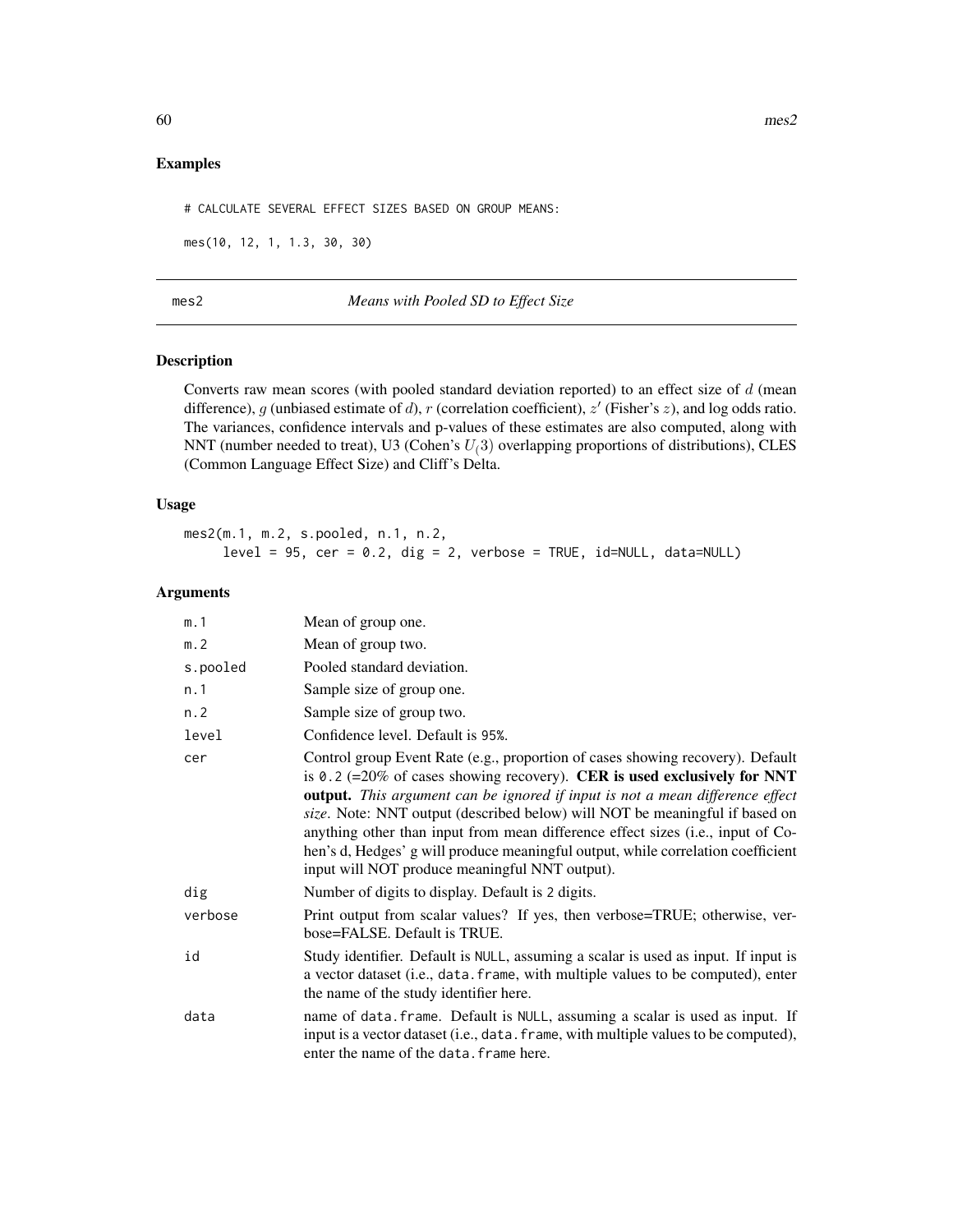#### $\text{mes2}$  61

# Value

| d           | Standardized mean difference (d).     |
|-------------|---------------------------------------|
| var.d       | Variance of d.                        |
| 1.d         | lower confidence limits for $d$ .     |
| u.d         | upper confidence limits for $d$ .     |
| U3.d        | Cohen's $U(3)$ , for d.               |
| cl.d        | Common Language Effect Size for d.    |
| cliffs.d    | Cliff's Delta for $d$ .               |
| p.d         | p-value for $d$ .                     |
| g           | Unbiased estimate of $d$ .            |
| var.g       | Variance of $g$ .                     |
| l.g         | lower confidence limits for $g$ .     |
| u.g         | upper confidence limits for $g$ .     |
| U3.g        | Cohen's $U(3)$ , for g.               |
| cl.g        | Common Language Effect Size for $g$ . |
| p.g         | p-value for $q$ .                     |
| r           | Correlation coefficient.              |
| var.r       | Variance of $r$ .                     |
| l.r         | lower confidence limits for $r$ .     |
| u.r         | upper confidence limits for $r$ .     |
| p.r         | p-value for $r$ .                     |
| z           | Fisher's $z(z')$ .                    |
| var.z       | Variance of $z'$ .                    |
| l.z         | lower confidence limits for $z'$ .    |
| $u \cdot z$ | upper confidence limits for $z'$ .    |
| p.z         | p-value for $z'$ .                    |
| 0R          | Odds ratio.                           |
| l.or        | lower confidence limits for OR.       |
| u.or        | upper confidence limits for $OR$ .    |
| p.or        | p-value for $OR$ .                    |
| 10R         | Log odds ratio.                       |
| var.lor     | Variance of log odds ratio.           |
| 1.lor       | lower confidence limits for lOR.      |
| u.lor       | upper confidence limits for $lOR$ .   |
| p.lor       | p-value for $lOR$ .                   |
| N.total     | Total sample size.                    |
| <b>NNT</b>  | Number needed to treat.               |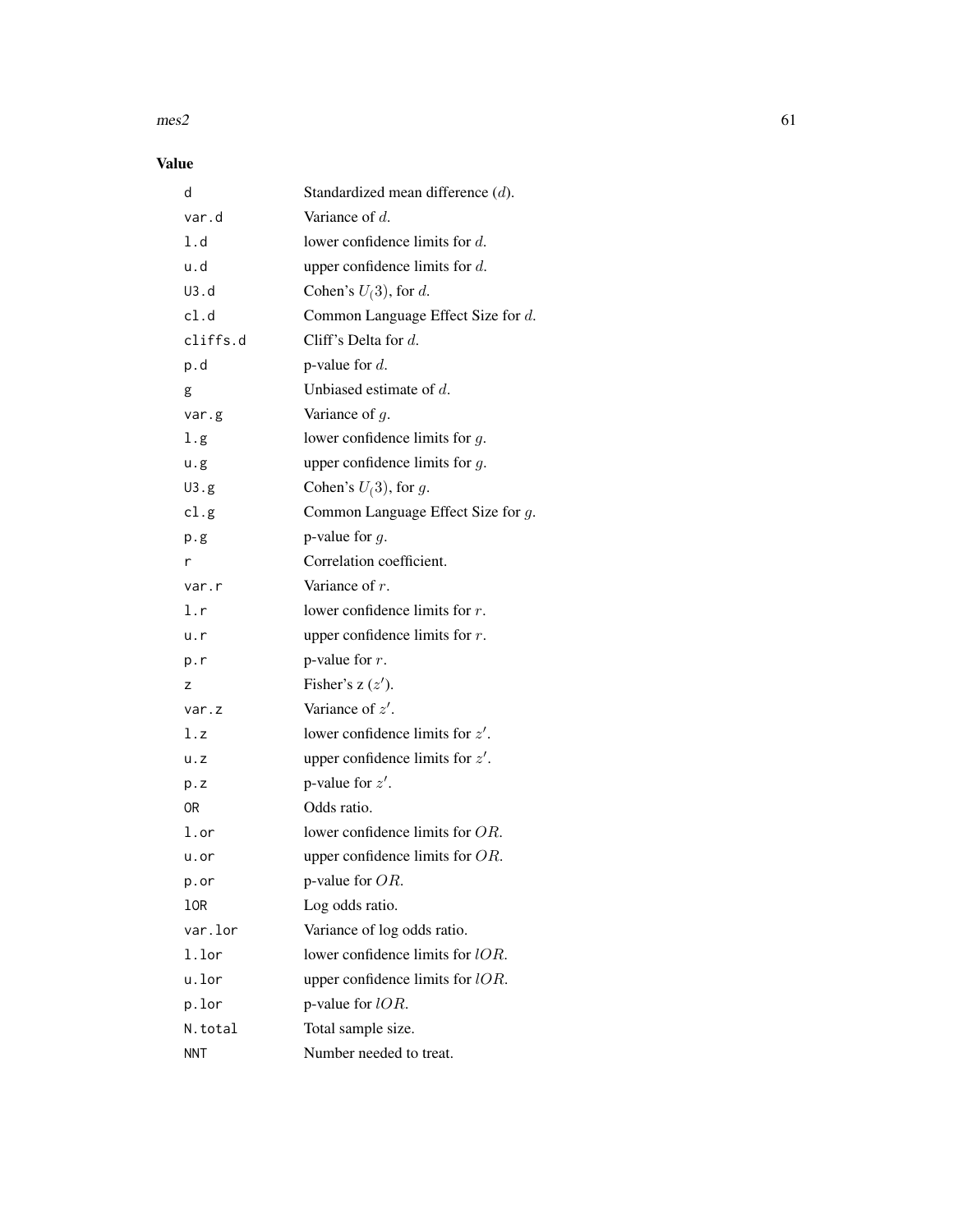#### Note

# Detailed information regarding output values of:

(1) *Cohen's* d*, Hedges'* g *(unbiased estimate of* d*) and variance*

- (2) *Correlation coefficient (*r*), Fisher's* z 0 *, and variance*
- (3) *Log odds and variance*

is provided below (followed by general information about NNT, U3, Common Language Effect Size, and Cliff's Delta):

### Cohen's d, Hedges' g and Variance of g:

This function will initially calculate Cohen's d from the independent groups raw mean values and pooled standard deviation. Then, all other effect size estimates are derived from  $d$  and its variance. This parameter is calculated by

$$
d=\frac{\bar{Y}_1-\bar{Y}_2}{S_{pooled}}
$$

where  $\bar{Y}_1$  and  $\bar{Y}_2$  are the sample means in each group and  $S_{pooled}$  is the pooled standard deviation for both groups.

The variance of  $d$  is derived from

$$
v_d = \frac{n_1 + n_2}{n_1 n_2} + \frac{d^2}{2(n_1 + n_2)}
$$

The effect size estimate  $d$  has a small upward bias (overestimates the population parameter effect size) which can be removed using a correction formula to derive the unbiased estimate of Hedges' g. The correction factor,  $j$ , is defined as

$$
J = 1 - \frac{3}{4df - 1}
$$

where df = degrees of freedom, which is  $n_1 + n_2 - 2$  for two independent groups. Then, to calculate g

$$
g = Jd
$$

and the variance of g

$$
v_g = J^2 v_d
$$

### Correlation Coefficient r, Fisher's z, and Variances:

In this particular formula  $r$  is calculated as follows

$$
r = \frac{d}{\sqrt{d^2 + a}}
$$

where a corrects for inbalance in  $n_1 \& n_2$  and is defined as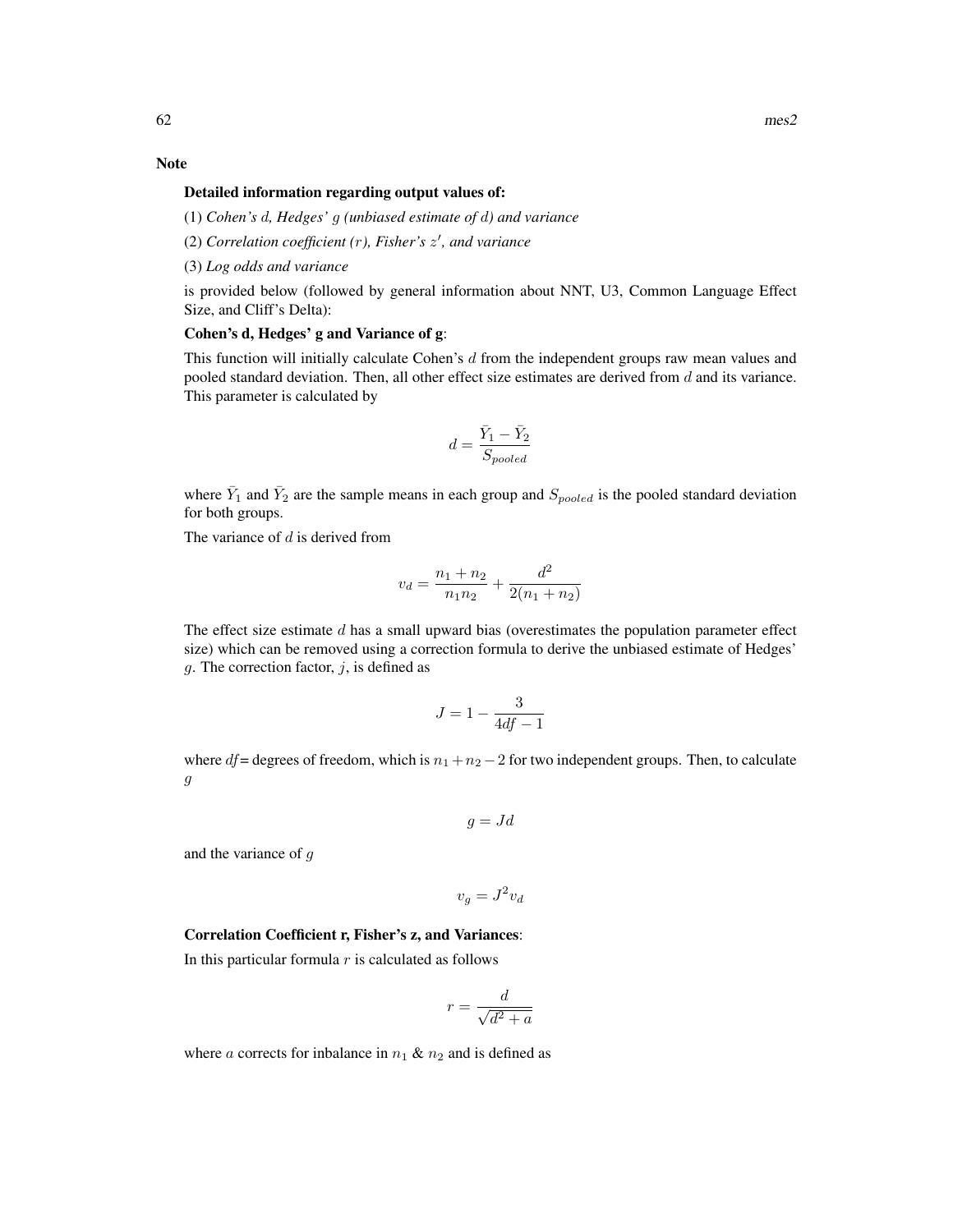$$
a = \frac{(n_1 + n_2)^2}{n_1 n_2}
$$

The variance of  $r$  is then defined as

$$
v_r = \frac{a^2 v_d}{(d^2 + a)^3}
$$

Often researchers are interested in transforming  $r$  to  $z'$  (Fisher's  $z$ ) because  $r$  is not normally distributed, particularly at large values of  $r$ . Therefore, converting to  $z'$  will help to normally distribute the estimate. Converting from  $r$  to  $z'$  is defined as

$$
z = .5^* log(\frac{1+r}{1-r})
$$

and the variance of z

$$
v_z = \frac{1}{n-3}
$$

where  $n$  is the total sample size for groups 1 and 2.

### Log Odds Ratio & Variance of Log Odds:

In this particular formula, log odds is calculated as follows

$$
\log(o) = \frac{\pi d}{\sqrt{3}}
$$

where  $pi = 3.1459$ . The variance of log odds is defined as

$$
v_{log(o)} = \frac{\pi^2 v_d}{3}
$$

#### General information about NNT, U3, Common Language Effect Size, and Cliff's Delta:

*Number needed to treat (NNT).* NNT is interpreted as the number of participants that would need to be treated in one group (e.g., intervention group) in order to have one additional positive outcome over that of the outcome of a randomly selected participant in the other group (e.g., control group). In the compute.es package, NNT is calculated directly from d (Furukawa & Leucht, 2011), assuming relative normality of distribution and equal variances across groups, as follows:

$$
NNT = \frac{1}{\Phi(d - \Psi(CER)) - CER}
$$

*U3.* Cohen (1988) proposed a method for characterizing effect sizes by expressing them in terms of (normal) distribution overlap, called U3. This statistic describes the percentage of scores in one group that are exceeded by the mean score in another group. If the population means are equal then half of the scores in the treatment group exceed half the scores in the comparison group, and U3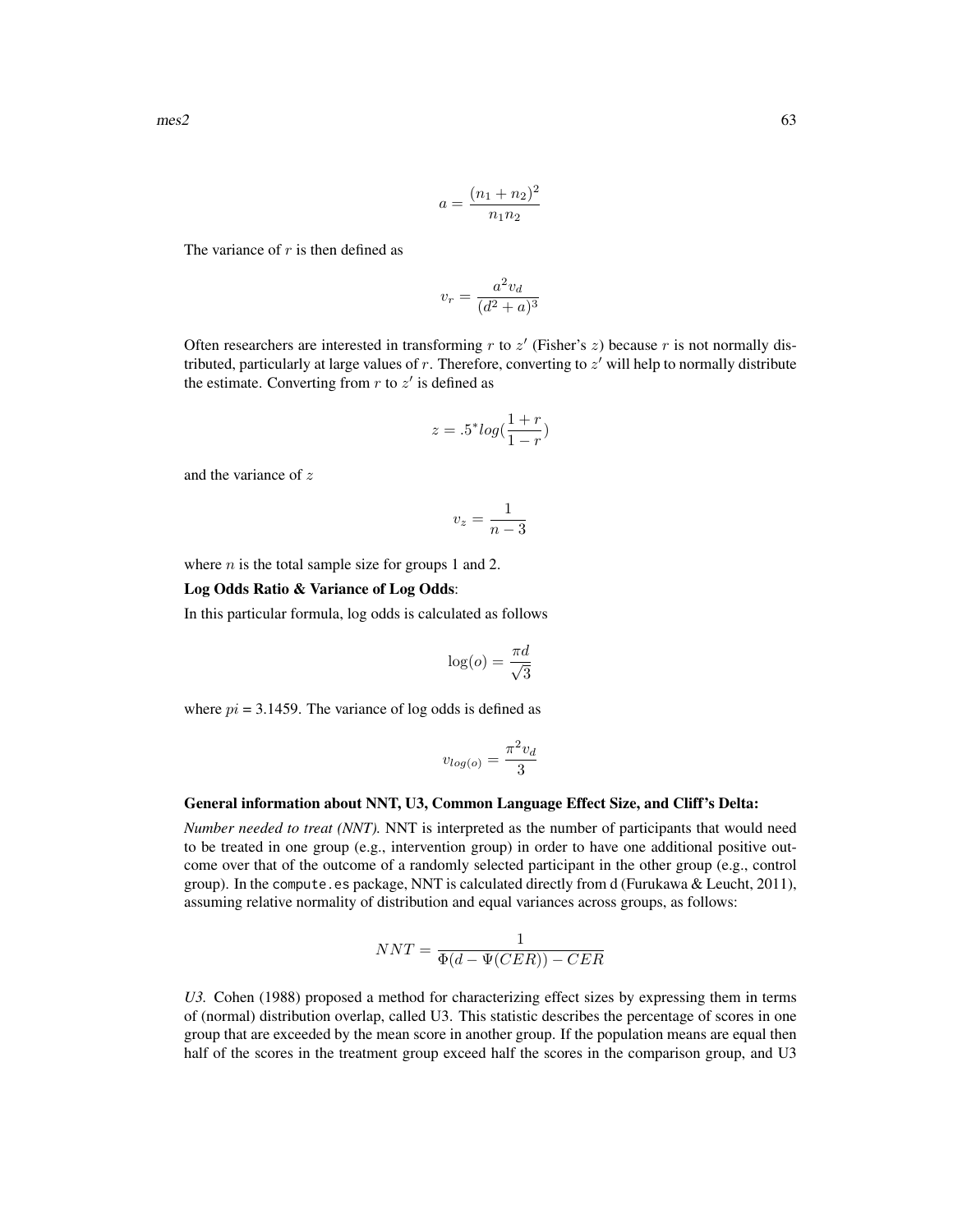$= 50\%$ . As the population mean difference increases, U3 approaches 100% (Valentine & Cooper, 2003).

*Common Language Effect Size (CLES).* CLES (McGraw & Wong, 1992) expresses the probability that a randomly selected score from one population will be greater than a randomly sampled score from another population. CLES is computed as the percentage of the normal curve that falls between negative infinity and the effect size (Valentine & Cooper, 2003).

*Cliff 's Delta/success rate difference.* Cliff's delta (or success rate difference; Furukawa & Leucht (2011)) is a robust alternative to Cohen's d, when data are either non-normal or ordinal (with truncated/reduced variance). Cliff's Delta is a non-parametric procedure that provides the probability that individual observations in one group are likely to be greater than the observations in another group. It is the probability that a randomly selected participant of one population has a better outcome than a randomly selected participant of the second population (minus the reverse probability). Cliff's Delta of negative 1 or positive 1 indicates no overlap between the two groups, whereas a value of 0 indicates complete overlap and equal group distributions.

$$
\delta = 2 * \Phi(\frac{d}{\sqrt{2}}) - 1
$$

#### Author(s)

#### AC Del Re

Much appreciation to Dr. Jeffrey C. Valentine for his contributions in implementing  $U3$  and  $CLES$ procedures and related documentation.

Maintainer: AC Del Re <acdelre@gmail.com>

### References

Borenstein (2009). Effect sizes for continuous data. In H. Cooper, L. V. Hedges, & J. C. Valentine (Eds.), *The handbook of research synthesis and meta analysis* (pp. 279-293). New York: Russell Sage Foundation.

Cohen, J. (1988). *Statistical power for the behavioral sciences (2nd ed.)*. Hillsdale, NJ: Erlbaum.

Furukawa, T. A., & Leucht, S. (2011). How to obtain NNT from Cohen's d: comparison of two methods. *PloS one, 6*(4), e19070.

McGraw, K. O. & Wong, S. P. (1992). A common language effect size statistic. *Psychological Bulletin, 111,* 361-365.

Valentine, J. C. & Cooper, H. (2003). *Effect size substantive interpretation guidelines: Issues in the interpretation of effect sizes.* Washington, DC: What Works Clearinghouse.

#### See Also

[mes](#page-54-0), [a.mes](#page-9-0), [a.mes2](#page-14-0)

#### Examples

# CALCULATE SEVERAL EFFECT SIZES BASED ON MEANS (WITH POOLED SD) STATISTIC:

mes2(10, 12, 1, 30, 30)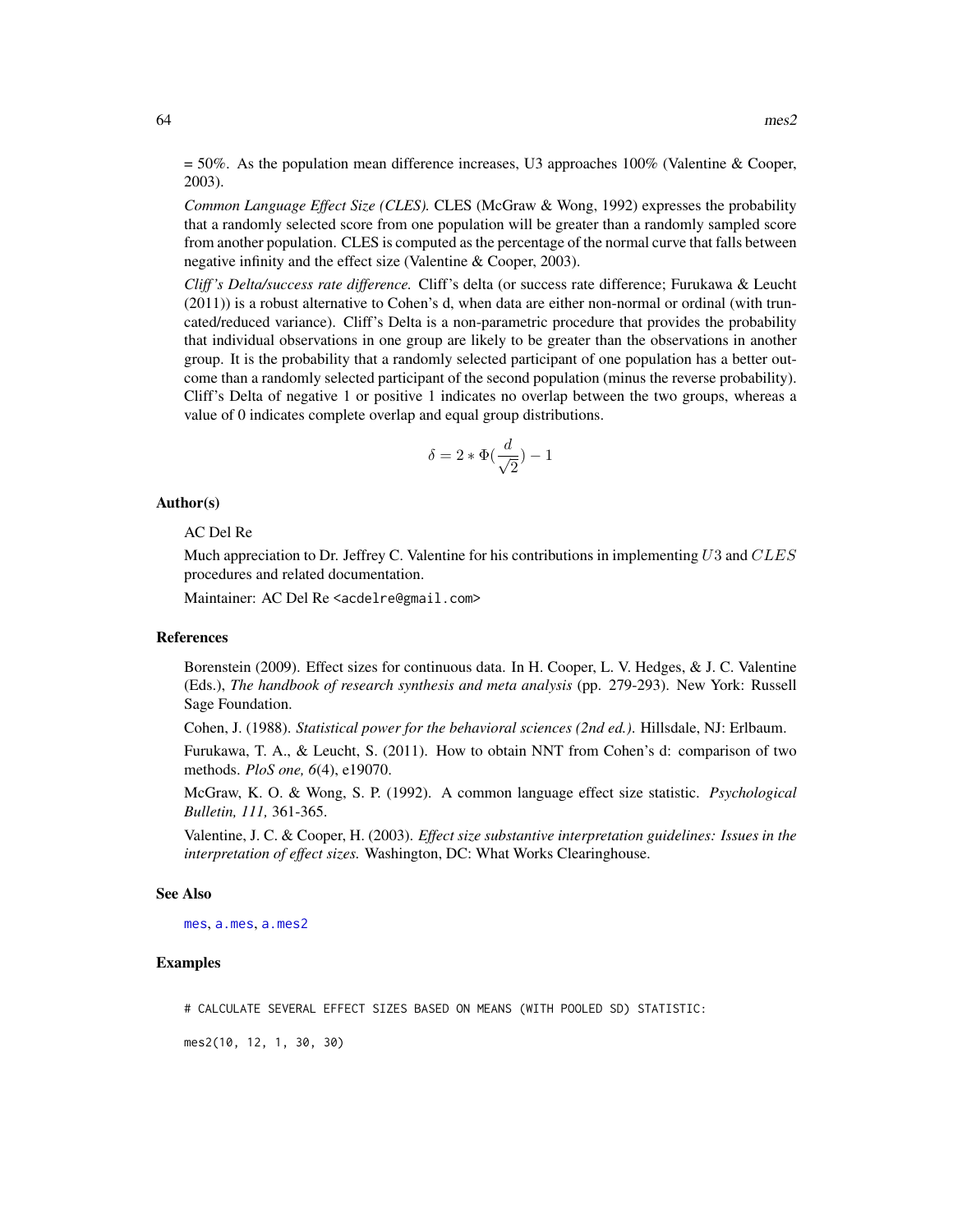# Description

One or two tailed p-value from independent groups to an effect size of  $d$  (mean difference),  $g$  (unbiased estimate of d), r (correlation coefficient),  $z'$  (Fisher's  $z$ ), and log odds ratio. The variances, confidence intervals and p-values of these estimates are also computed, along with NNT (number needed to treat), U3 (Cohen's  $U(3)$  overlapping proportions of distributions), CLES (Common Language Effect Size) and Cliff's Delta.

# Usage

pes(p, n.1, n.2, tail = "two",  $level = 95$ ,  $cer = 0.2$ ,  $dig = 2$ ,  $verbose = TRUE$ ,  $id=NULL$ ,  $data=NULL$ )

# Arguments

| p       | p-value.                                                                                                                                                                                                                                                                                                                                                                                                                                                                                                                                            |
|---------|-----------------------------------------------------------------------------------------------------------------------------------------------------------------------------------------------------------------------------------------------------------------------------------------------------------------------------------------------------------------------------------------------------------------------------------------------------------------------------------------------------------------------------------------------------|
| n.1     | Sample size of treatment group.                                                                                                                                                                                                                                                                                                                                                                                                                                                                                                                     |
| n.2     | Sample size of comparison group.                                                                                                                                                                                                                                                                                                                                                                                                                                                                                                                    |
| tail    | One or two-tailed p-value. The argument is scalar only-it can only take on a<br>single value of 'one' or 'two'. Default is two.                                                                                                                                                                                                                                                                                                                                                                                                                     |
| level   | Confidence level. Default is 95%.                                                                                                                                                                                                                                                                                                                                                                                                                                                                                                                   |
| cer     | Control group Event Rate (e.g., proportion of cases showing recovery). Default<br>is 0.2 (=20% of cases showing recovery). CER is used exclusively for NNT<br>output. This argument can be ignored if input is not a mean difference effect<br>size. Note: NNT output (described below) will NOT be meaningful if based on<br>anything other than input from mean difference effect sizes (i.e., input of Co-<br>hen's d, Hedges' g will produce meaningful output, while correlation coefficient<br>input will NOT produce meaningful NNT output). |
| dig     | Number of digits to display. Default is 2 digits.                                                                                                                                                                                                                                                                                                                                                                                                                                                                                                   |
| verbose | Print output from scalar values? If yes, then verbose=TRUE; otherwise, ver-<br>bose=FALSE. Default is TRUE.                                                                                                                                                                                                                                                                                                                                                                                                                                         |
| id      | Study identifier. Default is NULL, assuming a scalar is used as input. If input is<br>a vector dataset (i.e., data. frame, with multiple values to be computed), enter<br>the name of the study identifier here.                                                                                                                                                                                                                                                                                                                                    |
| data    | name of data. frame. Default is NULL, assuming a scalar is used as input. If<br>input is a vector dataset (i.e., data. frame, with multiple values to be computed),<br>enter the name of the data. frame here.                                                                                                                                                                                                                                                                                                                                      |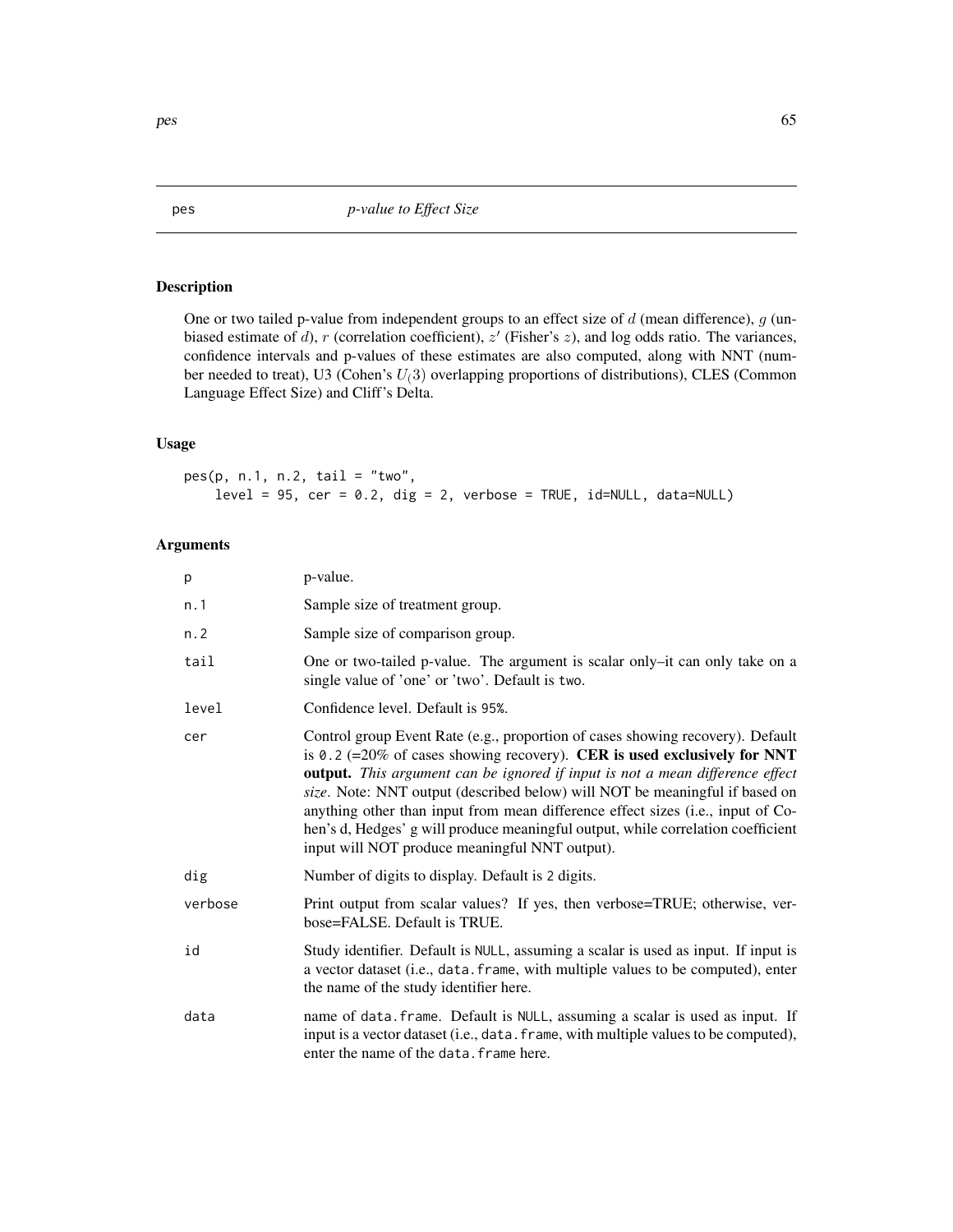# Value

| d          | Standardized mean difference (d).     |
|------------|---------------------------------------|
| var.d      | Variance of $d$ .                     |
| 1.d        | lower confidence limits for $d$ .     |
| u.d        | upper confidence limits for $d$ .     |
| U3.d       | Cohen's $U(3)$ , for d.               |
| cl.d       | Common Language Effect Size for d.    |
| cliffs.d   | Cliff's Delta for $d$ .               |
| p.d        | p-value for $d$ .                     |
| g          | Unbiased estimate of $d$ .            |
| var.g      | Variance of $g$ .                     |
| 1.g        | lower confidence limits for $g$ .     |
| u.g        | upper confidence limits for $g$ .     |
| U3.g       | Cohen's $U(3)$ , for g.               |
| cl.g       | Common Language Effect Size for $g$ . |
| p.g        | p-value for $q$ .                     |
| r          | Correlation coefficient.              |
| var.r      | Variance of $r$ .                     |
| 1.r        | lower confidence limits for $r$ .     |
| u.r        | upper confidence limits for $r$ .     |
| p.r        | p-value for $r$ .                     |
| z          | Fisher's $z(z')$ .                    |
| var.z      | Variance of $z'$ .                    |
| l.z        | lower confidence limits for $z'$ .    |
| u. z       | upper confidence limits for $z'$ .    |
| p.z        | p-value for $z'$ .                    |
| 0R         | Odds ratio.                           |
| 1.or       | lower confidence limits for OR.       |
| u.or       | upper confidence limits for $OR$ .    |
| p.or       | p-value for OR.                       |
| 10R        | Log odds ratio.                       |
| var.lor    | Variance of log odds ratio.           |
| 1.lor      | lower confidence limits for lOR.      |
| u.lor      | upper confidence limits for $lOR$ .   |
| p.lor      | p-value for $lOR$ .                   |
| N.total    | Total sample size.                    |
| <b>NNT</b> | Number needed to treat.               |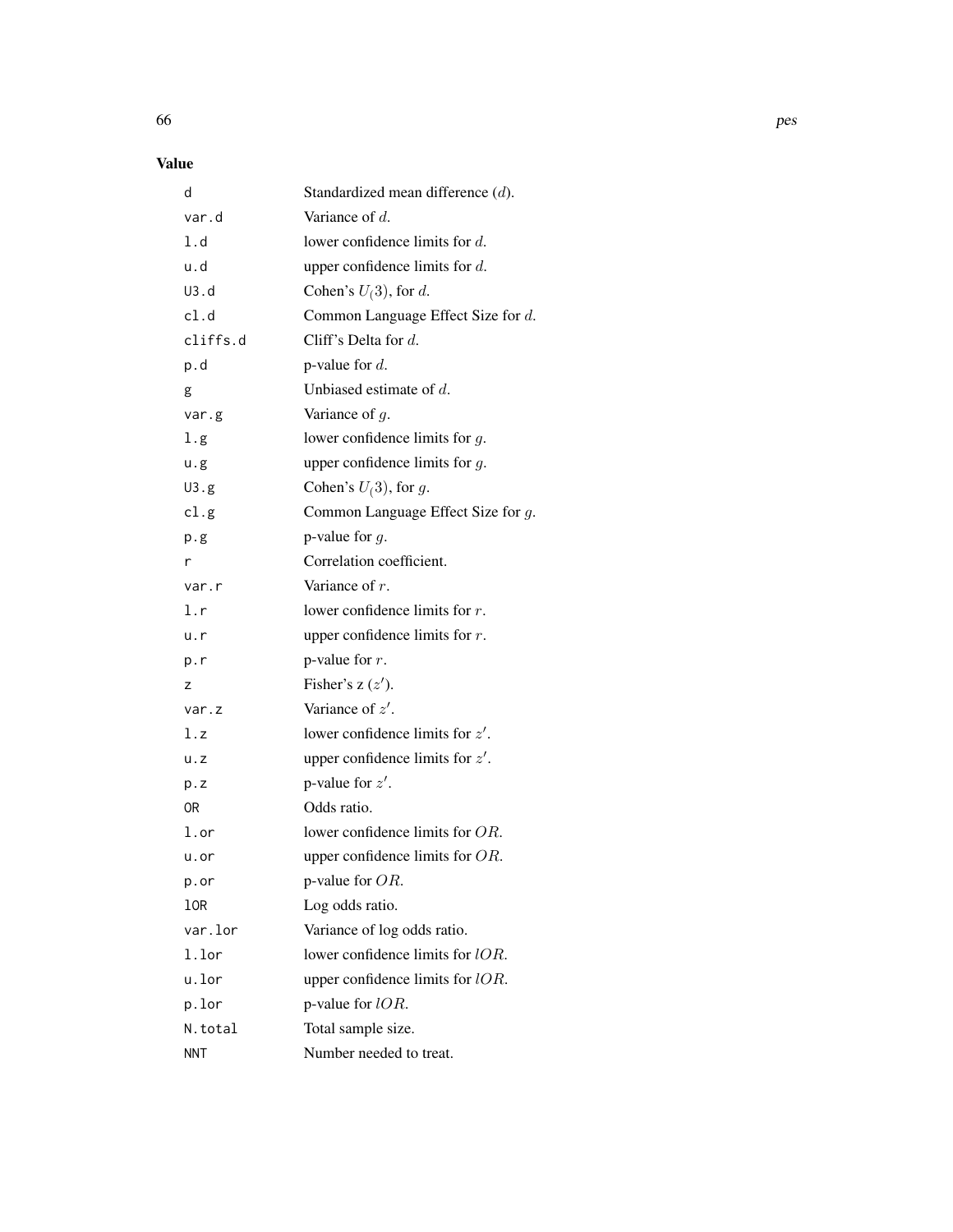### Note

### Detailed information regarding output values of:

(1) *Cohen's* d*, Hedges'* g *(unbiased estimate of* d*) and variance*

- (2) *Correlation coefficient (*r*), Fisher's* z 0 *, and variance*
- (3) *Log odds and variance*

is provided below (followed by general information about NNT, U3, Common Language Effect Size, and Cliff's Delta):

# Cohen's d, Hedges' g and Variance of g:

This function will initially calculate Cohen's d, from a one or two-tailed p-value, and then all other effect size estimates are derived from  $d$  and its variance. This parameter estimate is calculated from a one-tailed  $p$  by

$$
d = t^{-1}(p)\sqrt{\frac{n_1 + n_2}{n_1 n_2}}
$$

where  $t^{-1}$  is the inverse of t-distribution with  $n-1$  degrees of freedom and p is the one-tailed p-value. The two-tailed parameter estimate is calculated from

$$
d = t^{-1} \left(\frac{p}{2}\right) \sqrt{\frac{n_1 + n_2}{n_1 n_2}}
$$

p is the two-tailed p-value.

The variance of  $d$  from either a one or two-tailed p-value is defined as

$$
v_d = \frac{n_1 + n_2}{n_1 n_2} + \frac{d^2}{2(n_1 + n_2)}
$$

The effect size estimate  $d$  has a small upward bias (overestimates the population parameter effect size) which can be removed using a correction formula to derive the unbiased estimate of Hedges' q. The correction factor,  $i$ , is defined as

$$
J=1-\frac{3}{4df-1}
$$

where  $df$  = degrees of freedom, which is  $n_1 + n_2 - 2$  for two independent groups. Then, to calculate g

$$
g = Jd
$$

and the variance of g

 $v_g = J^2 v_d$ 

### Correlation Coefficient r, Fisher's z, and Variances:

In this particular formula  $r$  is calculated as follows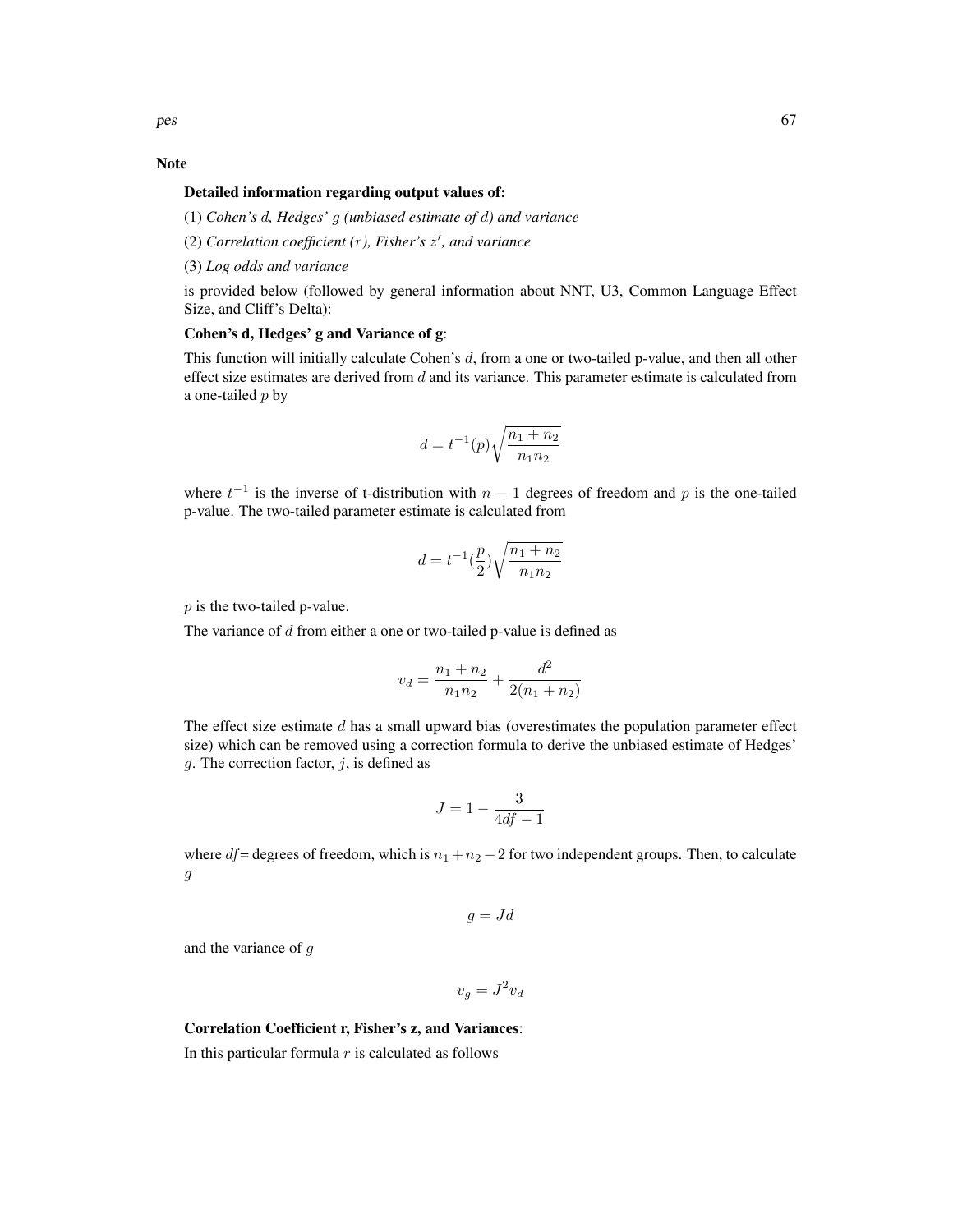$$
r = \frac{d}{\sqrt{d^2 + a}}
$$

where a corrects for inbalance in  $n_1 \& n_2$  and is defined as

$$
a = \frac{(n_1 + n_2)^2}{n_1 n_2}
$$

The variance of  $r$  is then defined as

$$
v_r = \frac{a^2 v_d}{(d^2 + a)^3}
$$

Often researchers are interested in transforming  $r$  to  $z'$  (Fisher's  $z$ ) because  $r$  is not normally distributed, particularly at large values of  $r$ . Therefore, converting to  $z'$  will help to normally distribute the estimate. Converting from  $r$  to  $z'$  is defined as

$$
z = .5^* \log(\frac{1+r}{1-r})
$$

and the variance of z

$$
v_z = \frac{1}{n-3}
$$

where  $n$  is the total sample size for groups 1 and 2.

#### Log Odds Ratio & Variance of Log Odds:

In this particular formula, log odds is calculated as follows

$$
\log(o) = \frac{\pi d}{\sqrt{3}}
$$

where  $pi = 3.1459$ . The variance of log odds is defined as

$$
v_{log(o)} = \frac{\pi^2 v_d}{3}
$$

#### General information about NNT, U3, Common Language Effect Size, and Cliff's Delta:

*Number needed to treat (NNT).* NNT is interpreted as the number of participants that would need to be treated in one group (e.g., intervention group) in order to have one additional positive outcome over that of the outcome of a randomly selected participant in the other group (e.g., control group). In the compute.es package, NNT is calculated directly from d (Furukawa & Leucht, 2011), assuming relative normality of distribution and equal variances across groups, as follows:

$$
NNT = \frac{1}{\Phi(d - \Psi(CER)) - CER}
$$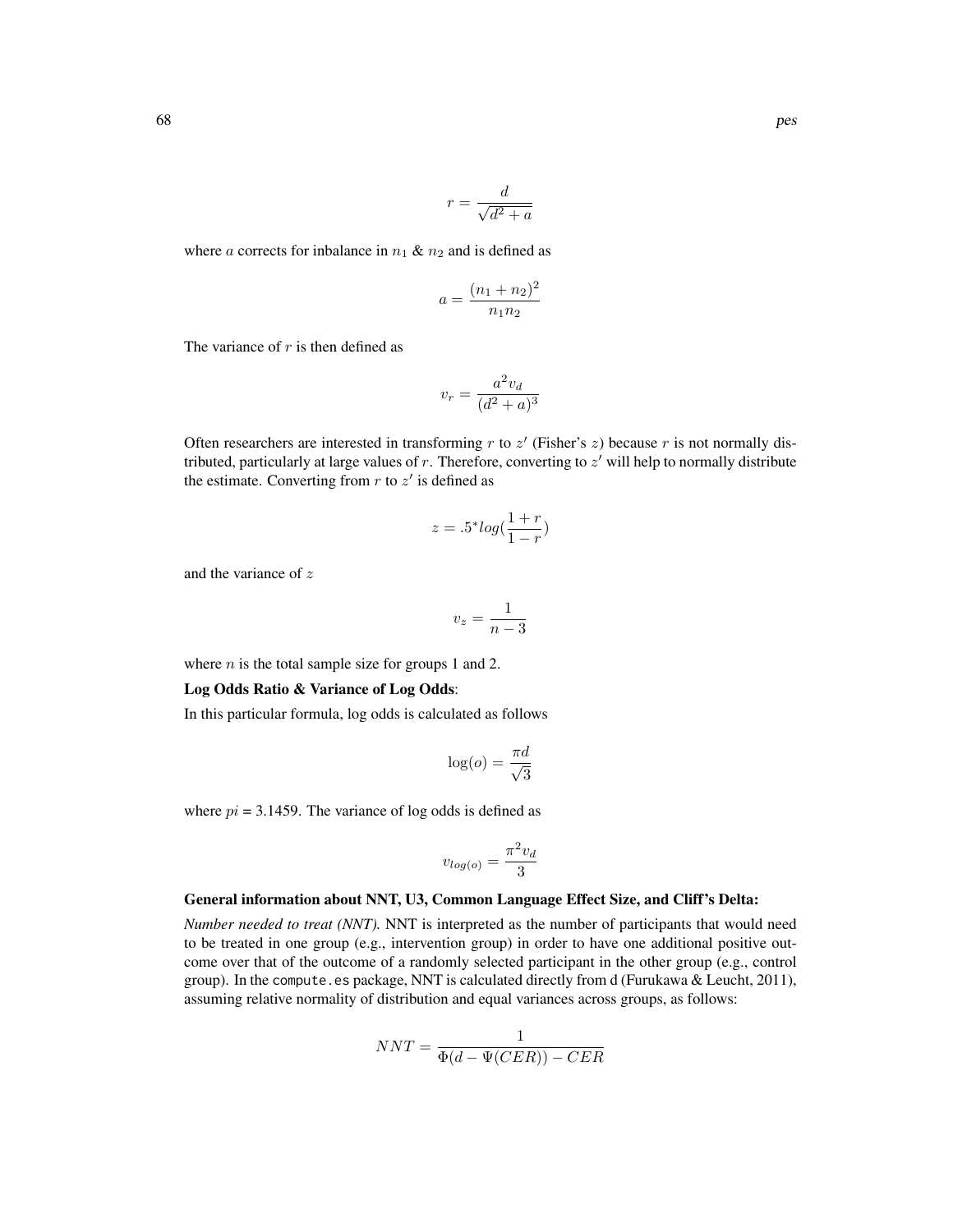*U3.* Cohen (1988) proposed a method for characterizing effect sizes by expressing them in terms of (normal) distribution overlap, called U3. This statistic describes the percentage of scores in one group that are exceeded by the mean score in another group. If the population means are equal then half of the scores in the treatment group exceed half the scores in the comparison group, and U3 = 50%. As the population mean difference increases, U3 approaches 100% (Valentine & Cooper, 2003).

*Common Language Effect Size (CLES).* CLES (McGraw & Wong, 1992) expresses the probability that a randomly selected score from one population will be greater than a randomly sampled score from another population. CLES is computed as the percentage of the normal curve that falls between negative infinity and the effect size (Valentine & Cooper, 2003).

*Cliff 's Delta/success rate difference.* Cliff's delta (or success rate difference; Furukawa & Leucht (2011)) is a robust alternative to Cohen's d, when data are either non-normal or ordinal (with truncated/reduced variance). Cliff's Delta is a non-parametric procedure that provides the probability that individual observations in one group are likely to be greater than the observations in another group. It is the probability that a randomly selected participant of one population has a better outcome than a randomly selected participant of the second population (minus the reverse probability). Cliff's Delta of negative 1 or positive 1 indicates no overlap between the two groups, whereas a value of 0 indicates complete overlap and equal group distributions.

$$
\delta = 2 * \Phi(\frac{d}{\sqrt{2}}) - 1
$$

#### Author(s)

#### AC Del Re

Much appreciation to Dr. Jeffrey C. Valentine for his contributions in implementing  $U3$  and  $CLES$ procedures and related documentation.

Maintainer: AC Del Re <acdelre@gmail.com>

#### References

Borenstein (2009). Effect sizes for continuous data. In H. Cooper, L. V. Hedges, & J. C. Valentine (Eds.), *The handbook of research synthesis and meta analysis* (pp. 279-293). New York: Russell Sage Foundation.

Cohen, J. (1988). *Statistical power for the behavioral sciences (2nd ed.)*. Hillsdale, NJ: Erlbaum.

Furukawa, T. A., & Leucht, S. (2011). How to obtain NNT from Cohen's d: comparison of two methods. *PloS one, 6*(4), e19070.

McGraw, K. O. & Wong, S. P. (1992). A common language effect size statistic. *Psychological Bulletin, 111,* 361-365.

Valentine, J. C. & Cooper, H. (2003). *Effect size substantive interpretation guidelines: Issues in the interpretation of effect sizes.* Washington, DC: What Works Clearinghouse.

### See Also

[a.pes](#page-19-0)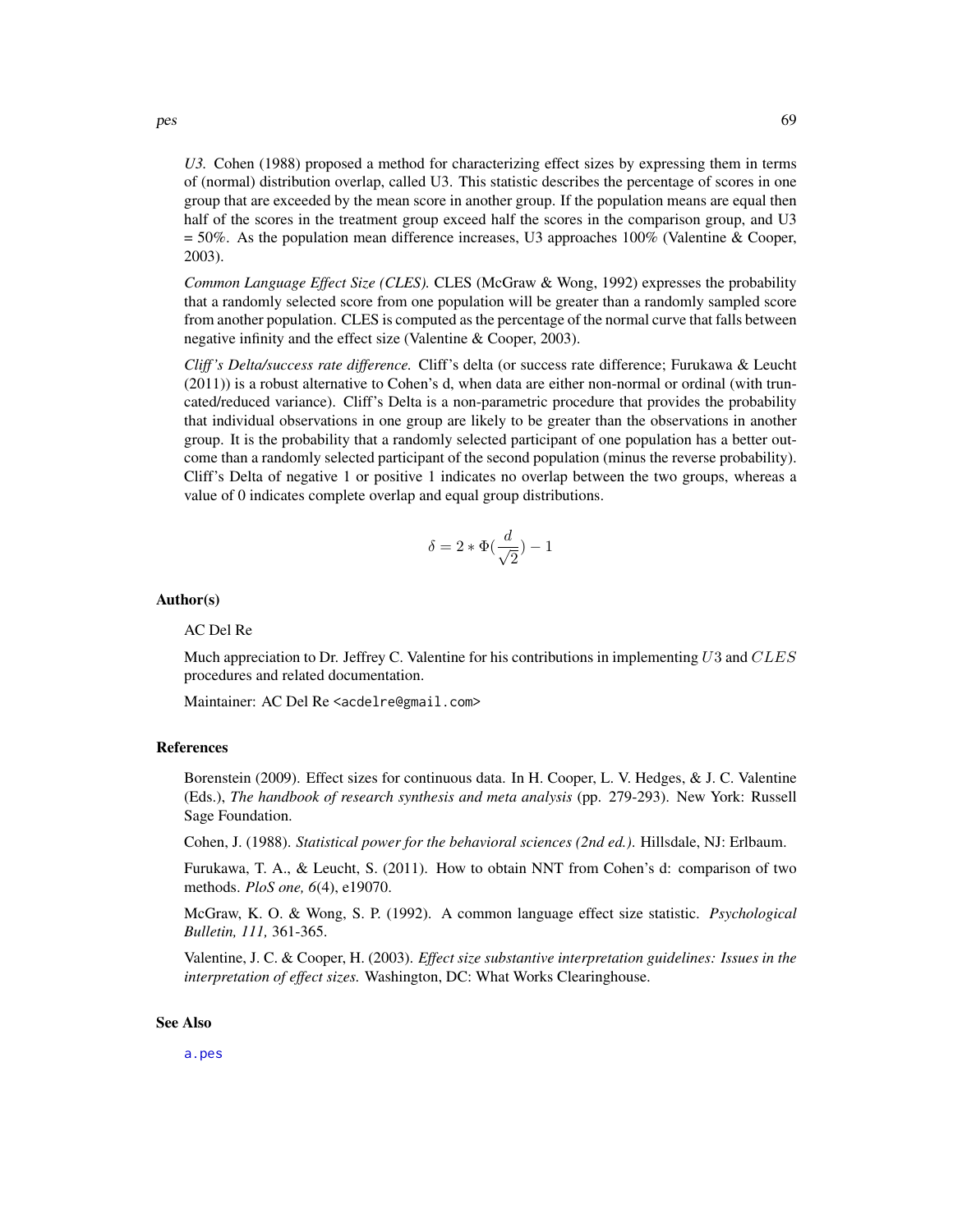70 propes

# Examples

# CALCULATE SEVERAL EFFECT SIZES BASED ON P-VALUE:

pes(.045,30,30)

# <span id="page-69-0"></span>propes *Proportions to Effect Size*

# Description

Converts proportions (typically seen in studies reporting odds ratios) to an effect size of  $d$  (mean difference), g (unbiased estimate of d), r (correlation coefficient),  $z'$  (Fisher's  $z$ ), and log odds ratio. The variances, confidence intervals and p-values of these estimates are also computed, along with NNT (number needed to treat), U3 (Cohen's  $U(3)$  overlapping proportions of distributions), CLES (Common Language Effect Size) and Cliff's Delta.

### Usage

propes(p1, p2, n.ab, n.cd,  $level = 95$ ,  $cer = 0.2$ ,  $dig = 2$ ,  $verbose = TRUE$ ,  $id=NULL$ ,  $data=NULL$ 

# Arguments

| p1      | Proportion one.                                                                                                                                                                                                                                                                                                                                                                                                                                                                                                                                            |
|---------|------------------------------------------------------------------------------------------------------------------------------------------------------------------------------------------------------------------------------------------------------------------------------------------------------------------------------------------------------------------------------------------------------------------------------------------------------------------------------------------------------------------------------------------------------------|
| p2      | Proportion two.                                                                                                                                                                                                                                                                                                                                                                                                                                                                                                                                            |
| n.ab    | Total sample size for group A and B.                                                                                                                                                                                                                                                                                                                                                                                                                                                                                                                       |
| n.cd    | Total sample size for group C and D.                                                                                                                                                                                                                                                                                                                                                                                                                                                                                                                       |
| level   | Confidence level. Default is 95%.                                                                                                                                                                                                                                                                                                                                                                                                                                                                                                                          |
| cer     | Control group Event Rate (e.g., proportion of cases showing recovery). Default<br>is 0.2 (=20% of cases showing recovery). CER is used exclusively for NNT<br><b>output.</b> This argument can be ignored if input is not a mean difference effect<br>size. Note: NNT output (described below) will NOT be meaningful if based on<br>anything other than input from mean difference effect sizes (i.e., input of Co-<br>hen's d, Hedges' g will produce meaningful output, while correlation coefficient<br>input will NOT produce meaningful NNT output). |
| dig     | Number of digits to display. Default is 2 digits.                                                                                                                                                                                                                                                                                                                                                                                                                                                                                                          |
| verbose | Print output from scalar values? If yes, then verbose=TRUE; otherwise, ver-<br>bose=FALSE. Default is TRUE.                                                                                                                                                                                                                                                                                                                                                                                                                                                |
| id      | Study identifier. Default is NULL, assuming a scalar is used as input. If input is<br>a vector dataset (i.e., data. frame, with multiple values to be computed), enter<br>the name of the study identifier here.                                                                                                                                                                                                                                                                                                                                           |
| data    | name of data. frame. Default is NULL, assuming a scalar is used as input. If<br>input is a vector dataset (i.e., data. frame, with multiple values to be computed),<br>enter the name of the data. frame here.                                                                                                                                                                                                                                                                                                                                             |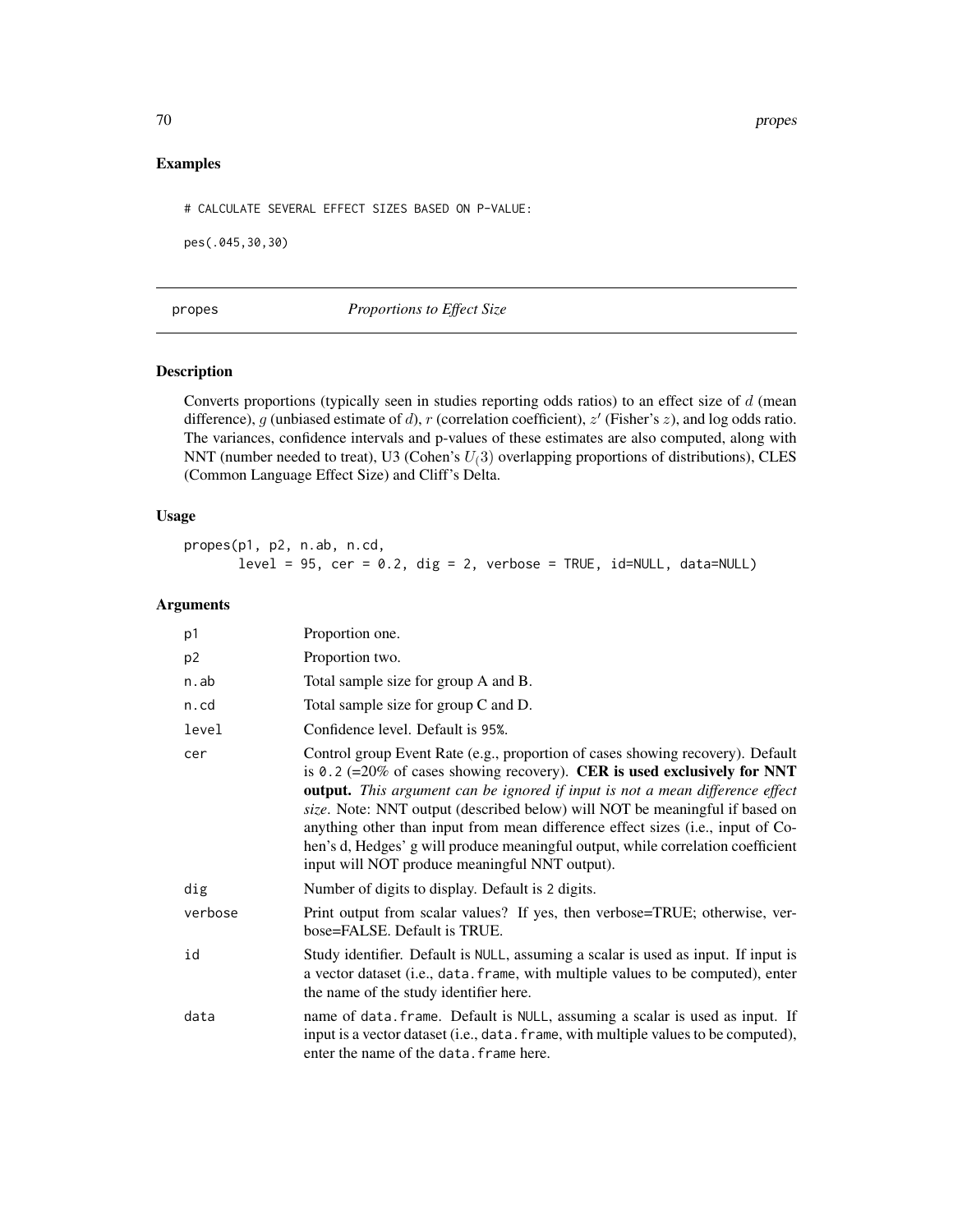#### propes 71

# Details

This formula will first compute an odds ratio and then transform to log odds and its variance. Then, Cohen's  $d$  will be calculated and this value will then be used to compute the remaining effect size estimates. The odds ratio is derived as follows

$$
or = \frac{p_1(1 - p_2)}{p_2(1 - p_1)}
$$

The conversion to a log odds and its variance is defined as

$$
ln(o) = log(or)
$$

$$
v_{ln(o)} = \frac{1}{n_{AB}p_1(1-p_1)} + \frac{1}{n_{CD}p_2(1-p_2)}
$$

where  $n_{AB}$  is the sum of group A and B sample size,  $n_{CD}$  is the sum of group C and D sample size,  $p_1$  is the proportion for group 1 and  $p_2$  is the proportion for group 2.

## Value

| d        | Standardized mean difference $(d)$ . |
|----------|--------------------------------------|
| var.d    | Variance of $d$ .                    |
| 1.d      | lower confidence limits for $d$ .    |
| u.d      | upper confidence limits for $d$ .    |
| U3.d     | Cohen's $U(3)$ , for d.              |
| cl.d     | Common Language Effect Size for d.   |
| cliffs.d | Cliff's Delta for $d$ .              |
| p.d      | p-value for $d$ .                    |
| g        | Unbiased estimate of $d$ .           |
| var.g    | Variance of $g$ .                    |
| 1.g      | lower confidence limits for $g$ .    |
| u.g.     | upper confidence limits for $g$ .    |
| U3.g     | Cohen's $U(3)$ , for g.              |
| cl.g     | Common Language Effect Size for g.   |
| p.g      | p-value for $q$ .                    |
| r        | Correlation coefficient.             |
| var.r    | Variance of $r$ .                    |
| 1.r      | lower confidence limits for $r$ .    |
| u.r      | upper confidence limits for $r$ .    |
| p.r      | p-value for $r$ .                    |
| z        | Fisher's $z(z')$ .                   |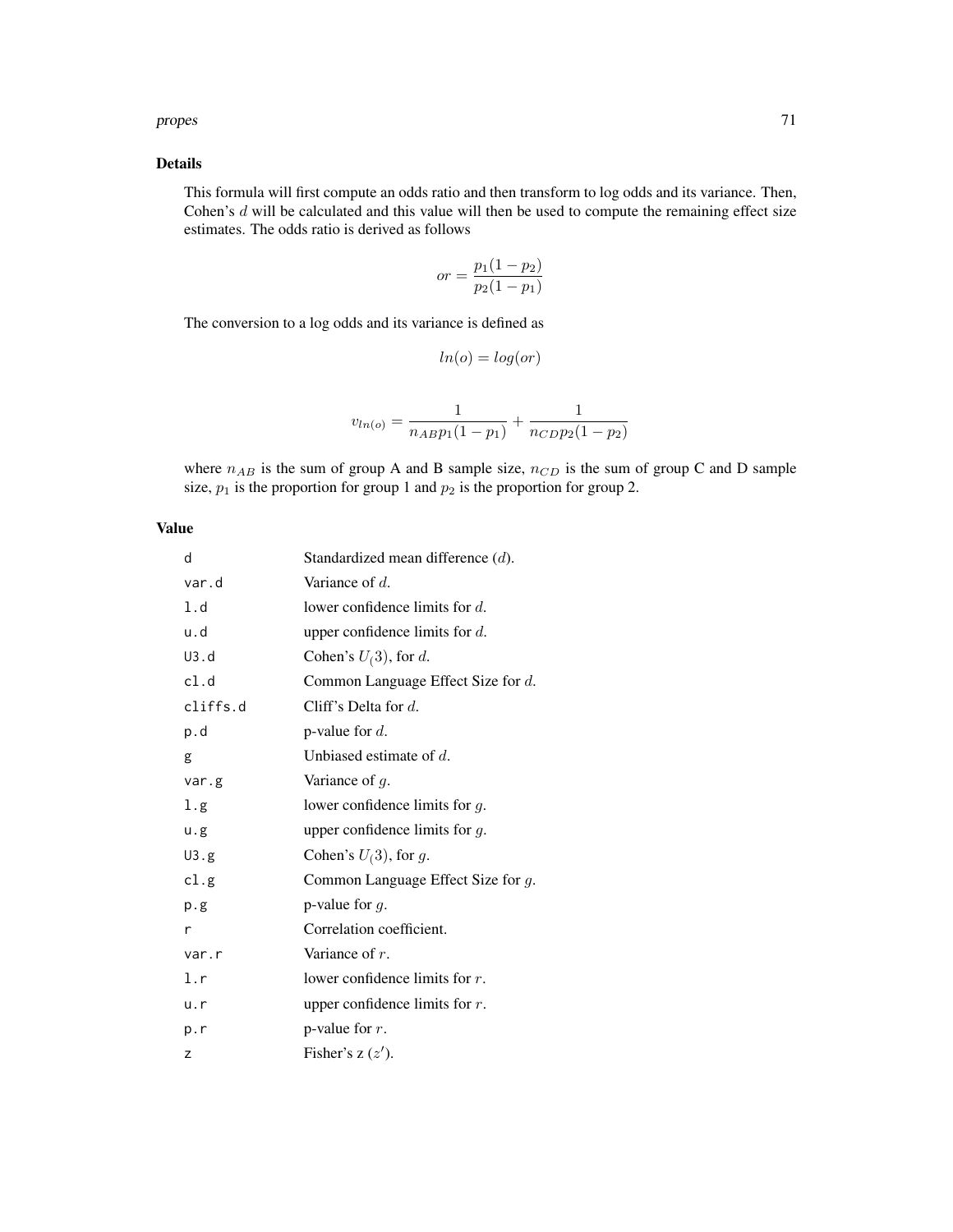72 propes

| var.z        | Variance of z'.                     |
|--------------|-------------------------------------|
| 1.7          | lower confidence limits for $z'$ .  |
| u.z          | upper confidence limits for $z'$ .  |
| p. z         | p-value for $z'$ .                  |
| 0R           | Odds ratio.                         |
| $1.\sigma r$ | lower confidence limits for $OR$ .  |
| u.or         | upper confidence limits for $OR$ .  |
| p.or         | p-value for $OR$ .                  |
| 10R          | Log odds ratio.                     |
| var.lor      | Variance of log odds ratio.         |
| $1.1$ or     | lower confidence limits for $lOR$ . |
| u.lor        | upper confidence limits for $lOR$ . |
| p.lor        | p-value for $lOR$ .                 |
| N.total      | Total sample size.                  |
| <b>NNT</b>   | Number needed to treat.             |

# Note

# Detailed information regarding output values of:

(1) *Cohen's* d*, Hedges'* g *(unbiased estimate of* d*) and variance*

(2) *Correlation coefficient (*r*), Fisher's* z 0 *, and variance*

(3) *Log odds and variance*

is provided below (followed by general information about NNT, U3, Common Language Effect Size, and Cliff's Delta):

# Cohen's d, Hedges' g and Variance of g:

In this particular formula Cohen's  $d$  is calculated from the log odds as follows

$$
d = \frac{\ln(o)\sqrt{3}}{\pi}
$$

The variance of  $d$  is derived from

$$
v_d = \frac{3v_{ln(o)}}{\pi^2}
$$

The effect size estimate  $d$  has a small upward bias (overestimates the population parameter effect size) which can be removed using a correction formula to derive the unbiased estimate of Hedges'  $g$ . The correction factor,  $j$ , is defined as

$$
J = 1 - \frac{3}{4df - 1}
$$

where  $df$  = degrees of freedom, which is  $n_1 + n_2 - 2$  for two independent groups. Then, to calculate g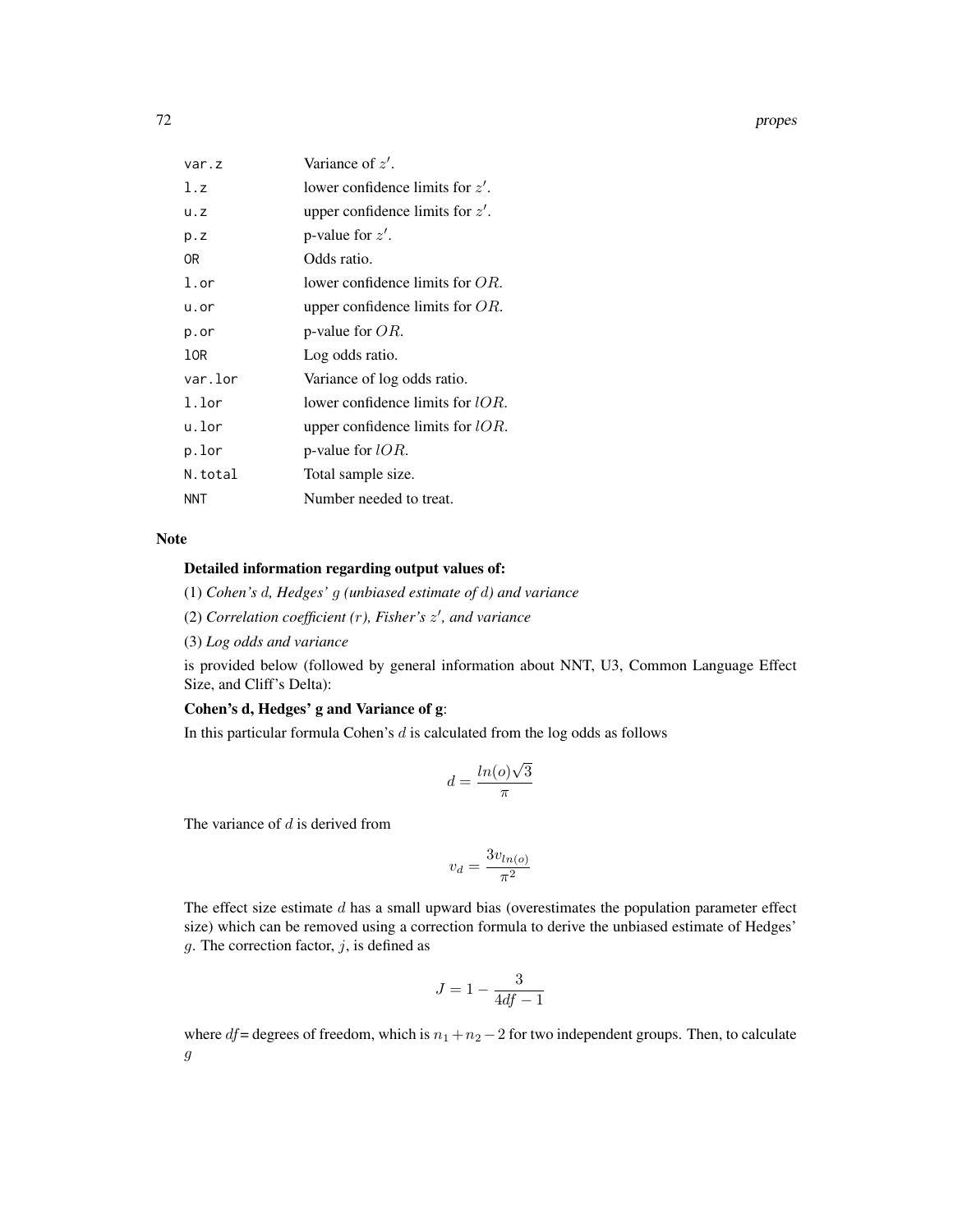$$
g = Jd
$$

and the variance of g

$$
v_g = J^2 v_d
$$

#### Correlation Coefficient r, Fisher's z, and Variances:

In this particular formula  $r$  is calculated as follows

$$
r = \frac{d}{\sqrt{d^2 + a}}
$$

where a corrects for inbalance in  $n_1 \& n_2$  and is defined as

$$
a = \frac{(n_1 + n_2)^2}{n_1 n_2}
$$

The variance of  $r$  is then defined as

$$
v_r = \frac{a^2 v_d}{(d^2 + a)^3}
$$

Often researchers are interested in transforming  $r$  to  $z'$  (Fisher's  $z$ ) because  $r$  is not normally distributed, particularly at large values of  $r$ . Therefore, converting to  $z'$  will help to normally distribute the estimate. Converting from  $r$  to  $z'$  is defined as

$$
z = .5^* \log(\frac{1+r}{1-r})
$$

and the variance of z

$$
v_z = \frac{1}{n-3}
$$

where  $n$  is the total sample size for groups 1 and 2.

## General information about NNT, U3, Common Language Effect Size, and Cliff's Delta:

*Number needed to treat (NNT).* NNT is interpreted as the number of participants that would need to be treated in one group (e.g., intervention group) in order to have one additional positive outcome over that of the outcome of a randomly selected participant in the other group (e.g., control group). In the compute.es package, NNT is calculated directly from d (Furukawa & Leucht, 2011), assuming relative normality of distribution and equal variances across groups, as follows:

$$
NNT = \frac{1}{\Phi(d - \Psi(CER)) - CER}
$$

*U3.* Cohen (1988) proposed a method for characterizing effect sizes by expressing them in terms of (normal) distribution overlap, called U3. This statistic describes the percentage of scores in one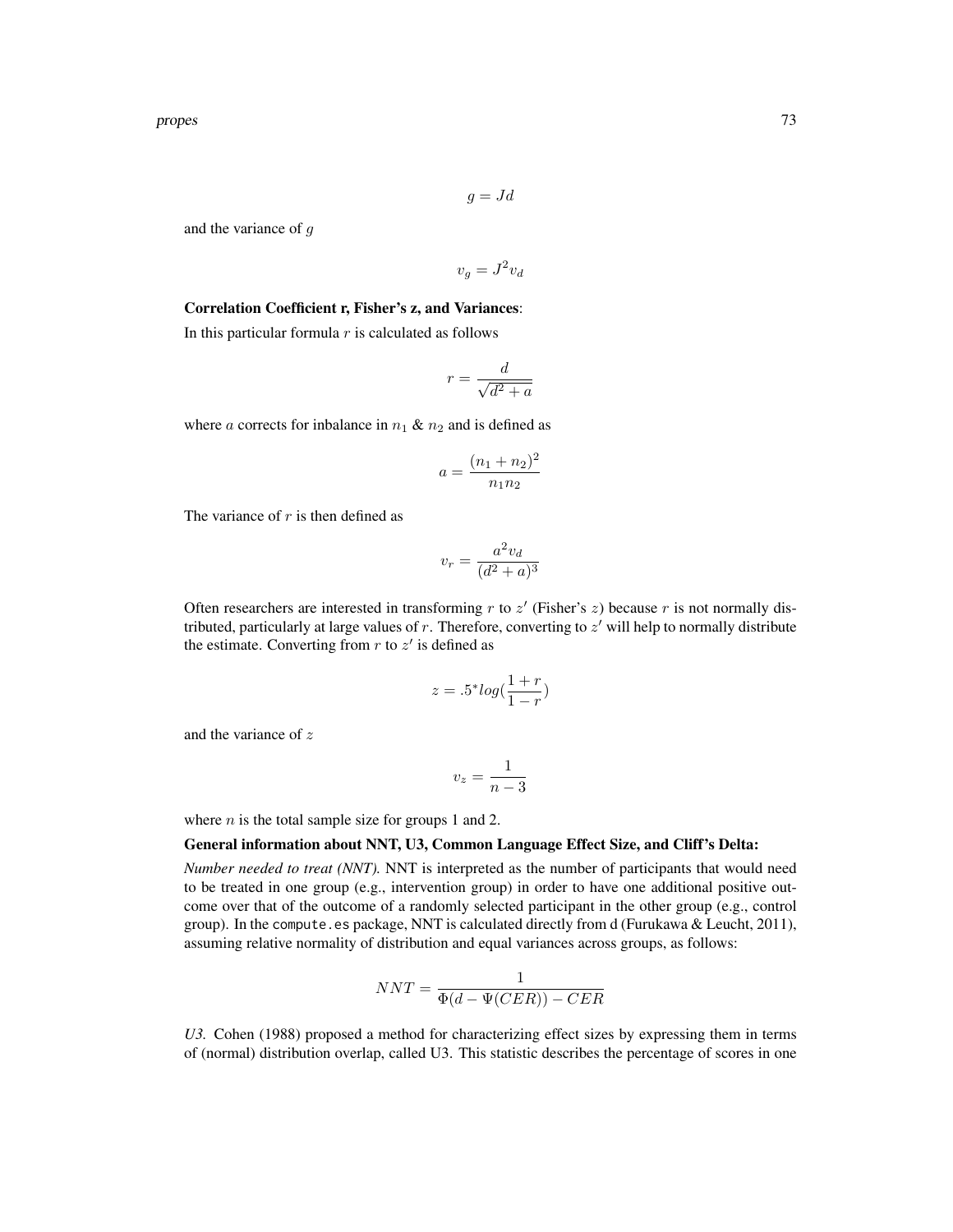<span id="page-73-0"></span>group that are exceeded by the mean score in another group. If the population means are equal then half of the scores in the treatment group exceed half the scores in the comparison group, and U3  $= 50\%$ . As the population mean difference increases, U3 approaches 100% (Valentine & Cooper, 2003).

*Common Language Effect Size (CLES).* CLES (McGraw & Wong, 1992) expresses the probability that a randomly selected score from one population will be greater than a randomly sampled score from another population. CLES is computed as the percentage of the normal curve that falls between negative infinity and the effect size (Valentine & Cooper, 2003).

*Cliff 's Delta/success rate difference.* Cliff's delta (or success rate difference; Furukawa & Leucht (2011)) is a robust alternative to Cohen's d, when data are either non-normal or ordinal (with truncated/reduced variance). Cliff's Delta is a non-parametric procedure that provides the probability that individual observations in one group are likely to be greater than the observations in another group. It is the probability that a randomly selected participant of one population has a better outcome than a randomly selected participant of the second population (minus the reverse probability). Cliff's Delta of negative 1 or positive 1 indicates no overlap between the two groups, whereas a value of 0 indicates complete overlap and equal group distributions.

$$
\delta=2*\Phi(\frac{d}{\sqrt{2}})-1
$$

#### Author(s)

#### AC Del Re

Much appreciation to Dr. Jeffrey C. Valentine for his contributions in implementing  $U3$  and  $CLES$ procedures and related documentation.

Maintainer: AC Del Re <acdelre@gmail.com>

#### References

Borenstein (2009). Effect sizes for continuous data. In H. Cooper, L. V. Hedges, & J. C. Valentine (Eds.), *The handbook of research synthesis and meta analysis* (pp. 279-293). New York: Russell Sage Foundation.

Cohen, J. (1988). *Statistical power for the behavioral sciences (2nd ed.)*. Hillsdale, NJ: Erlbaum.

Furukawa, T. A., & Leucht, S. (2011). How to obtain NNT from Cohen's d: comparison of two methods. *PloS one, 6*(4), e19070.

McGraw, K. O. & Wong, S. P. (1992). A common language effect size statistic. *Psychological Bulletin, 111,* 361-365.

Valentine, J. C. & Cooper, H. (2003). *Effect size substantive interpretation guidelines: Issues in the interpretation of effect sizes.* Washington, DC: What Works Clearinghouse.

## See Also

[failes](#page-39-0), [lores](#page-49-0)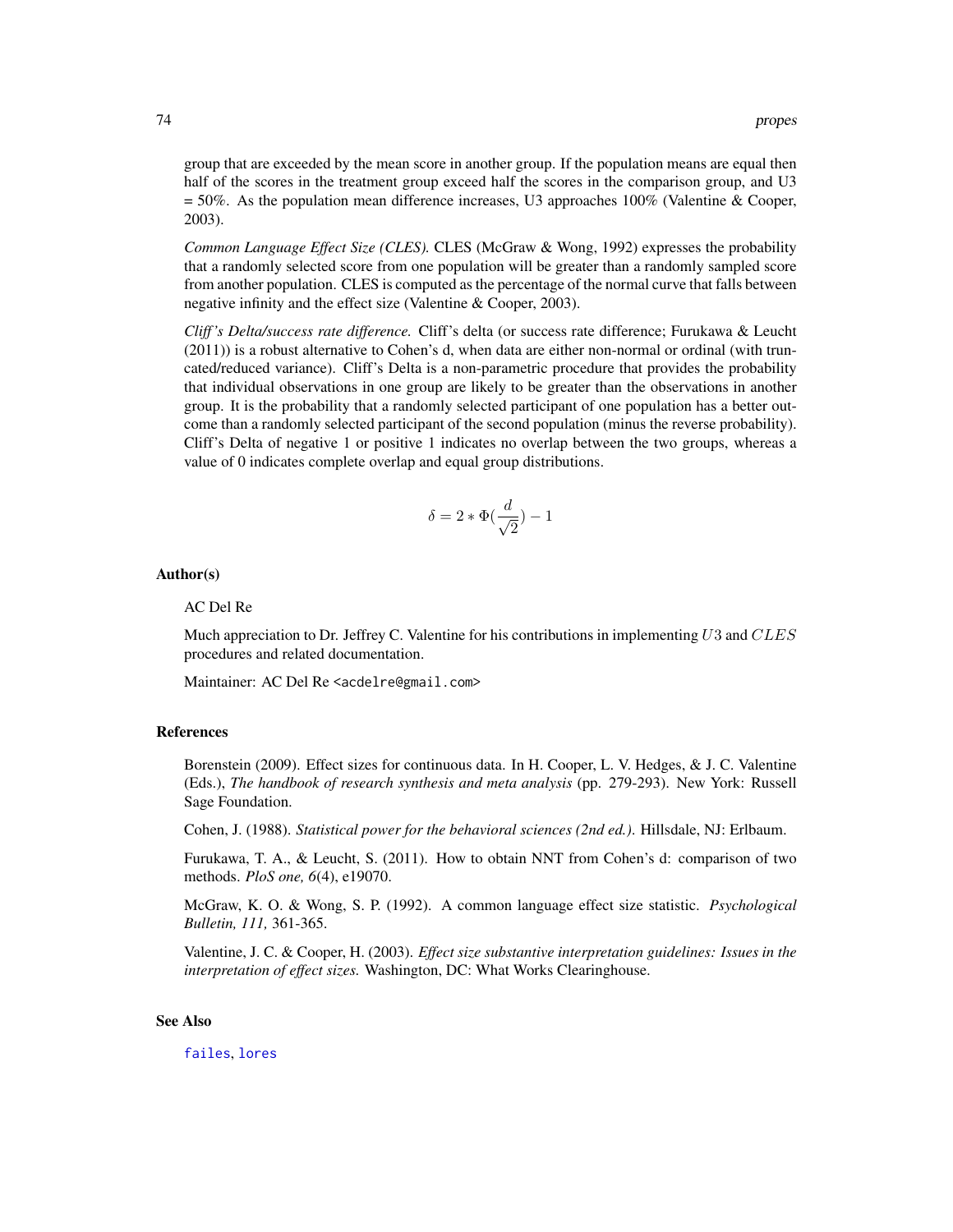# <span id="page-74-0"></span>Examples

# CALCULATE SEVERAL EFFECT SIZES BASED ON PROPORTIONS:

propes(.50,.30, 30, 30)

res *Correlation coefficient (r) to Effect Size*

## Description

Converts correlation (r) to an effect size of d (mean difference), g (unbiased estimate of d), r (correlation coefficient),  $z'$  (Fisher's  $z$ ), and log odds ratio. The variances, confidence intervals and p-values of these estimates are also computed, along with NNT (number needed to treat), U3 (Cohen's  $U(3)$  overlapping proportions of distributions), CLES (Common Language Effect Size) and Cliff's Delta.

#### Usage

res(r, var.r = NULL, n,  $level = 95$ ,  $cer = 0.2$ ,  $dig = 2$ ,  $verbose = TRUE$ ,  $id=NULL$ ,  $data=NULL$ 

## Arguments

| r       | Correlation coefficient.                                                                                                                                                                                                                                                                                                                                                                                                                                                                                                                                       |
|---------|----------------------------------------------------------------------------------------------------------------------------------------------------------------------------------------------------------------------------------------------------------------------------------------------------------------------------------------------------------------------------------------------------------------------------------------------------------------------------------------------------------------------------------------------------------------|
| var.r   | Variance of r. If value is not reported then leave it blank and variances will be<br>computed based on sample size. Otherwise, enter this value (e.g., r_to_es(.27, var.r<br>$= .02, 30$ .                                                                                                                                                                                                                                                                                                                                                                     |
| n       | Total sample size.                                                                                                                                                                                                                                                                                                                                                                                                                                                                                                                                             |
| level   | Confidence level. Default is 95%.                                                                                                                                                                                                                                                                                                                                                                                                                                                                                                                              |
| cer     | Control group Event Rate (e.g., proportion of cases showing recovery). Default<br>is 0.2 (= $20\%$ of cases showing recovery). CER is used exclusively for NNT<br><b>output.</b> This argument can be ignored if input is not a mean difference effect<br>size. Note: NNT output (described below) will NOT be meaningful if based on<br>anything other than input from mean difference effect sizes (i.e., input of Co-<br>hen's d, Hedges' g will produce meaningful output, while correlation coefficient<br>input will NOT produce meaningful NNT output). |
| dig     | Number of digits to display. Default is 2 digits.                                                                                                                                                                                                                                                                                                                                                                                                                                                                                                              |
| verbose | Print output from scalar values? If yes, then verbose=TRUE; otherwise, ver-<br>bose=FALSE. Default is TRUE.                                                                                                                                                                                                                                                                                                                                                                                                                                                    |
| id      | Study identifier. Default is NULL, assuming a scalar is used as input. If input is<br>a vector dataset (i.e., data. frame, with multiple values to be computed), enter<br>the name of the study identifier here.                                                                                                                                                                                                                                                                                                                                               |
| data    | name of data. frame. Default is NULL, assuming a scalar is used as input. If<br>input is a vector dataset (i.e., data. frame, with multiple values to be computed),<br>enter the name of the data. frame here.                                                                                                                                                                                                                                                                                                                                                 |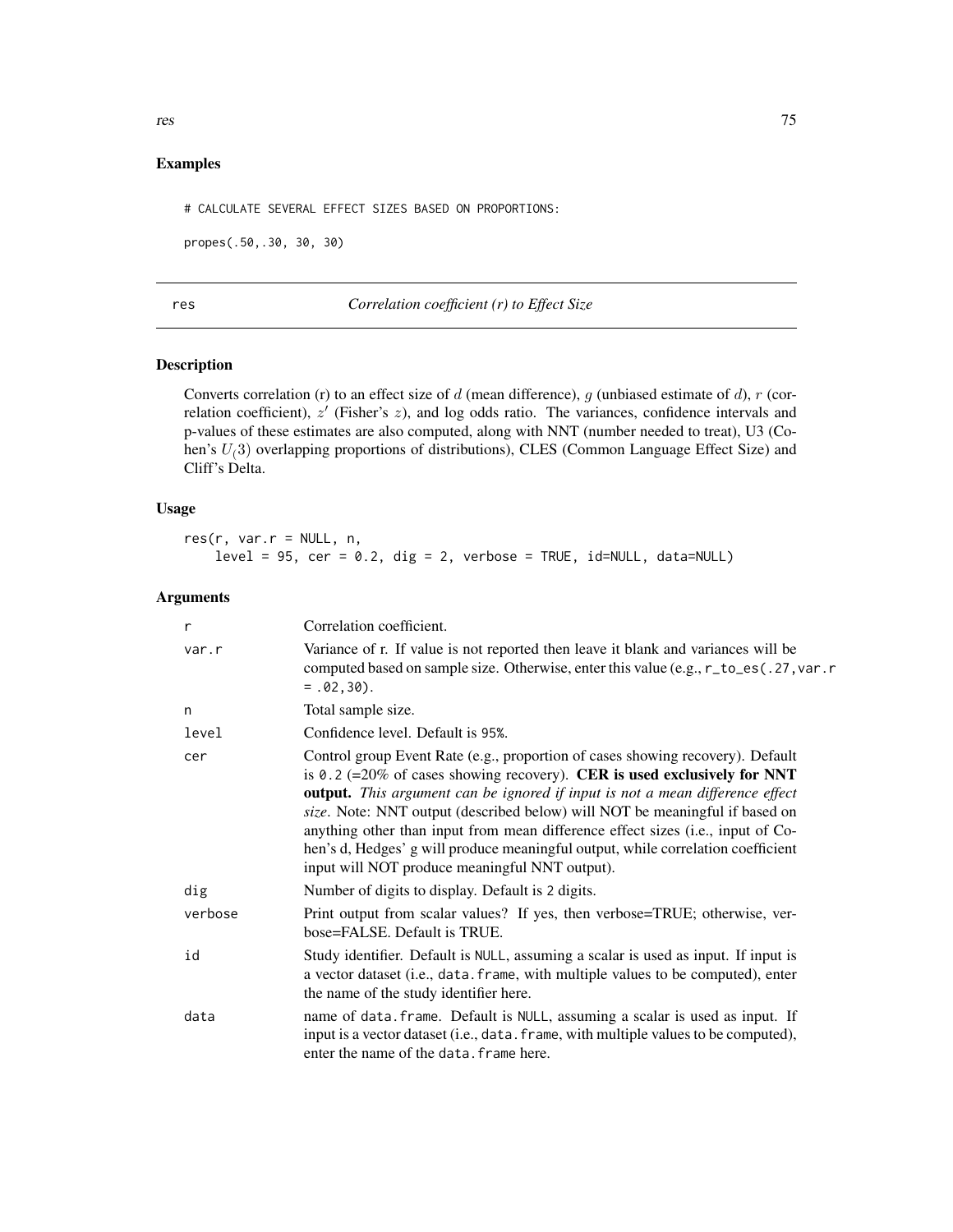# Value

| d          | Standardized mean difference $(d)$ . |
|------------|--------------------------------------|
| var.d      | Variance of $d$ .                    |
| 1.d        | lower confidence limits for $d$ .    |
| u.d        | upper confidence limits for $d$ .    |
| U3.d       | Cohen's $U(3)$ , for d.              |
| cl.d       | Common Language Effect Size for d.   |
| cliffs.d   | Cliff's Delta for $d$ .              |
| p.d        | p-value for $d$ .                    |
| g          | Unbiased estimate of $d$ .           |
| var.g      | Variance of $g$ .                    |
| l.g        | lower confidence limits for $g$ .    |
| u.g        | upper confidence limits for $g$ .    |
| U3.g       | Cohen's $U(3)$ , for g.              |
| cl.g       | Common Language Effect Size for g.   |
| p.g        | p-value for $g$ .                    |
| r          | Correlation coefficient.             |
| var.r      | Variance of $r$ .                    |
| l.r        | lower confidence limits for $r$ .    |
| u.r        | upper confidence limits for $r$ .    |
| p.r        | p-value for $r$ .                    |
| z          | Fisher's $z(z')$ .                   |
| var.z      | Variance of $z'$ .                   |
| l.z        | lower confidence limits for $z'$ .   |
| u. z       | upper confidence limits for $z'$ .   |
| p.z        | p-value for $z'$ .                   |
| 0R         | Odds ratio.                          |
| l.or       | lower confidence limits for OR.      |
| u.or       | upper confidence limits for $OR$ .   |
| p.or       | p-value for OR.                      |
| lOR        | Log odds ratio.                      |
| var.lor    | Variance of log odds ratio.          |
| 1.lor      | lower confidence limits for lOR.     |
| u.lor      | upper confidence limits for $lOR$ .  |
| p.lor      | p-value for $lOR$ .                  |
| N.total    | Total sample size.                   |
| <b>NNT</b> | Number needed to treat.              |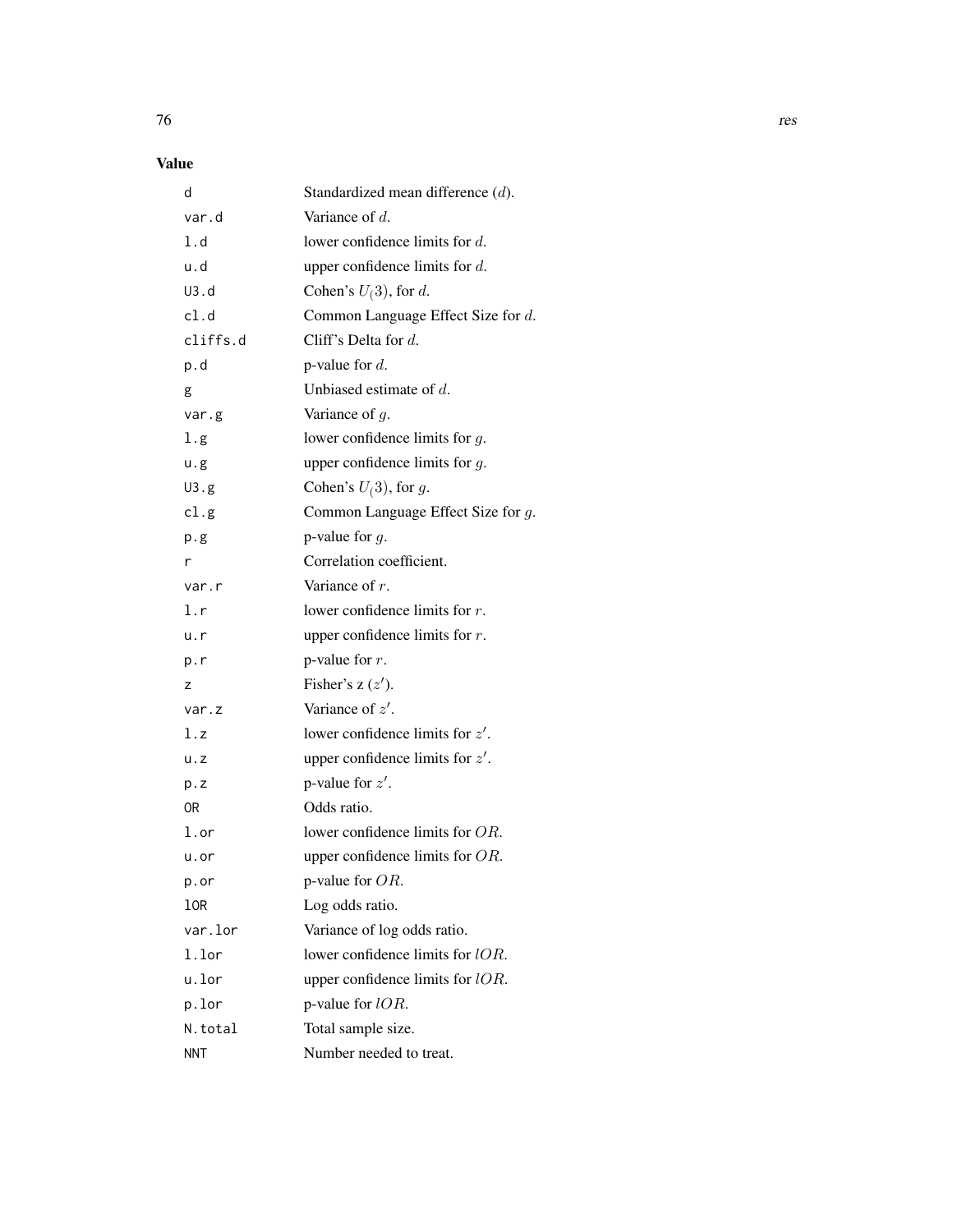#### Note

#### Detailed information regarding output values of:

(1) *Cohen's* d*, Hedges'* g *(unbiased estimate of* d*) and variance*

(2) *Correlation coefficient (*r*), Fisher's* z 0 *, and variance*

(3) *Log odds and variance*

is provided below (followed by general information about NNT, U3, Common Language Effect Size, and Cliff's Delta):

# Cohen's d, Hedges' g and Variance of g:

In this particular formula Cohen's  $d$  is calculated after  $r$  is computed and then derived from it

$$
d=\frac{2r}{\sqrt{1-r^2}}
$$

The variance of  $d$  is derived from

$$
v_d = \frac{4v}{(1 - r^2)^3}
$$

The effect size estimate  $d$  has a small upward bias (overestimates the population parameter effect size) which can be removed using a correction formula to derive the unbiased estimate of Hedges' g. The correction factor,  $j$ , is defined as

$$
J = 1 - \frac{3}{4df - 1}
$$

where df = degrees of freedom, which is  $n_1 + n_2 - 2$  for two independent groups. Then, to calculate g

$$
g = Jd
$$

and the variance of g

$$
v_g = J^2 v_d
$$

#### Correlation Coefficient r, Fisher's z, and Variances:

In this particular formula  $r$  is calculated as follows

$$
r = \frac{d}{\sqrt{d^2 + a}}
$$

where a corrects for inbalance in  $n_1 \& n_2$  and is defined as

$$
a = \frac{(n_1 + n_2)^2}{n_1 n_2}
$$

The variance of  $r$  is then defined as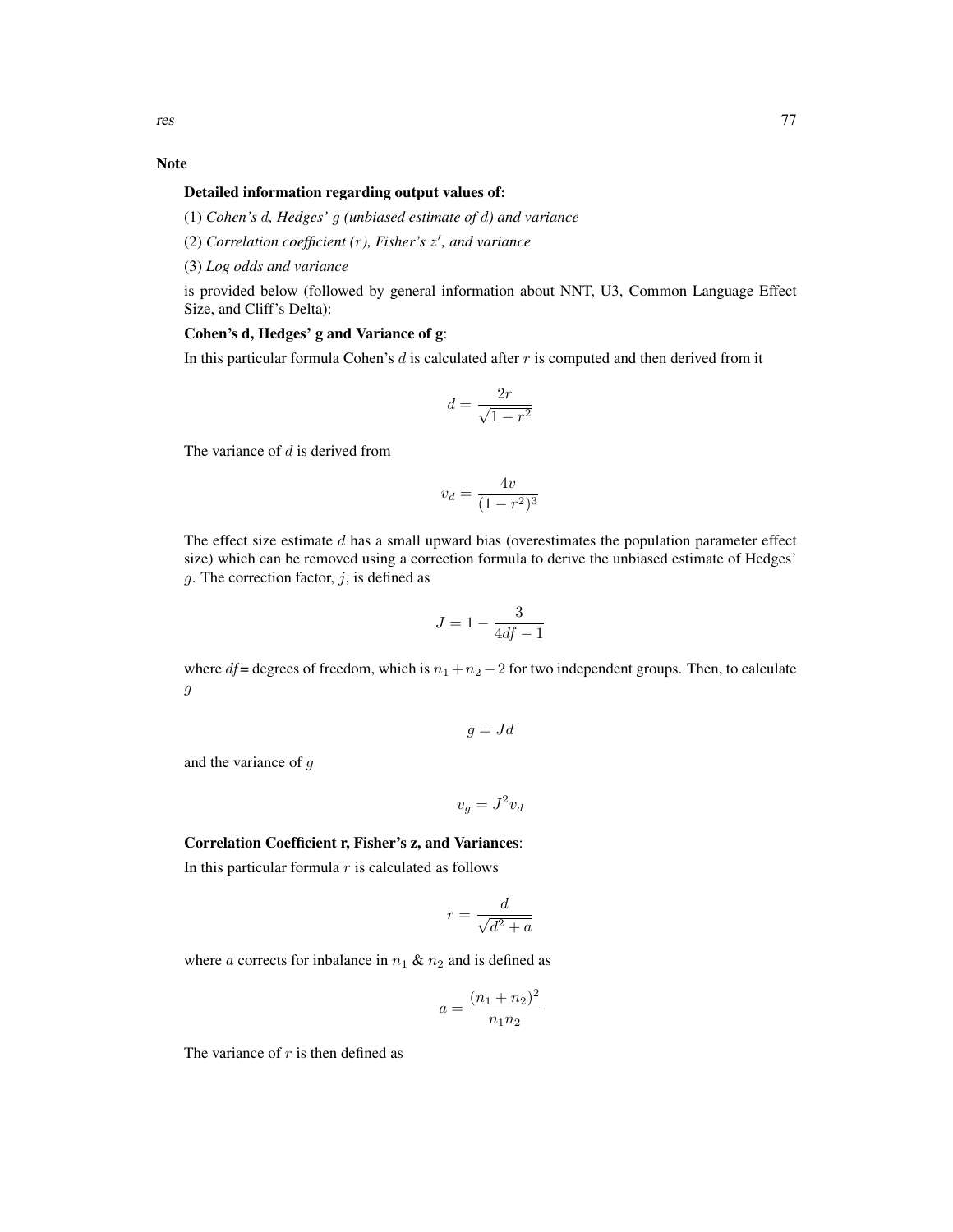$$
v_r = \frac{a^2 v_d}{(d^2 + a)^3}
$$

Often researchers are interested in transforming  $r$  to  $z'$  (Fisher's  $z$ ) because  $r$  is not normally distributed, particularly at large values of  $r$ . Therefore, converting to  $z'$  will help to normally distribute the estimate. Converting from  $r$  to  $z'$  is defined as

$$
z = .5^* \log(\frac{1+r}{1-r})
$$

and the variance of z

$$
v_z = \frac{1}{n-3}
$$

where  $n$  is the total sample size for groups 1 and 2.

#### General information about NNT, U3, Common Language Effect Size, and Cliff's Delta:

*Number needed to treat (NNT).* NNT is interpreted as the number of participants that would need to be treated in one group (e.g., intervention group) in order to have one additional positive outcome over that of the outcome of a randomly selected participant in the other group (e.g., control group). In the compute.es package, NNT is calculated directly from d (Furukawa & Leucht, 2011), assuming relative normality of distribution and equal variances across groups, as follows:

$$
NNT = \frac{1}{\Phi(d - \Psi(CER)) - CER}
$$

*U3.* Cohen (1988) proposed a method for characterizing effect sizes by expressing them in terms of (normal) distribution overlap, called U3. This statistic describes the percentage of scores in one group that are exceeded by the mean score in another group. If the population means are equal then half of the scores in the treatment group exceed half the scores in the comparison group, and U3  $= 50\%$ . As the population mean difference increases, U3 approaches 100% (Valentine & Cooper, 2003).

*Common Language Effect Size (CLES).* CLES (McGraw & Wong, 1992) expresses the probability that a randomly selected score from one population will be greater than a randomly sampled score from another population. CLES is computed as the percentage of the normal curve that falls between negative infinity and the effect size (Valentine & Cooper, 2003).

*Cliff 's Delta/success rate difference.* Cliff's delta (or success rate difference; Furukawa & Leucht (2011)) is a robust alternative to Cohen's d, when data are either non-normal or ordinal (with truncated/reduced variance). Cliff's Delta is a non-parametric procedure that provides the probability that individual observations in one group are likely to be greater than the observations in another group. It is the probability that a randomly selected participant of one population has a better outcome than a randomly selected participant of the second population (minus the reverse probability). Cliff's Delta of negative 1 or positive 1 indicates no overlap between the two groups, whereas a value of 0 indicates complete overlap and equal group distributions.

$$
\delta = 2 * \Phi(\frac{d}{\sqrt{2}}) - 1
$$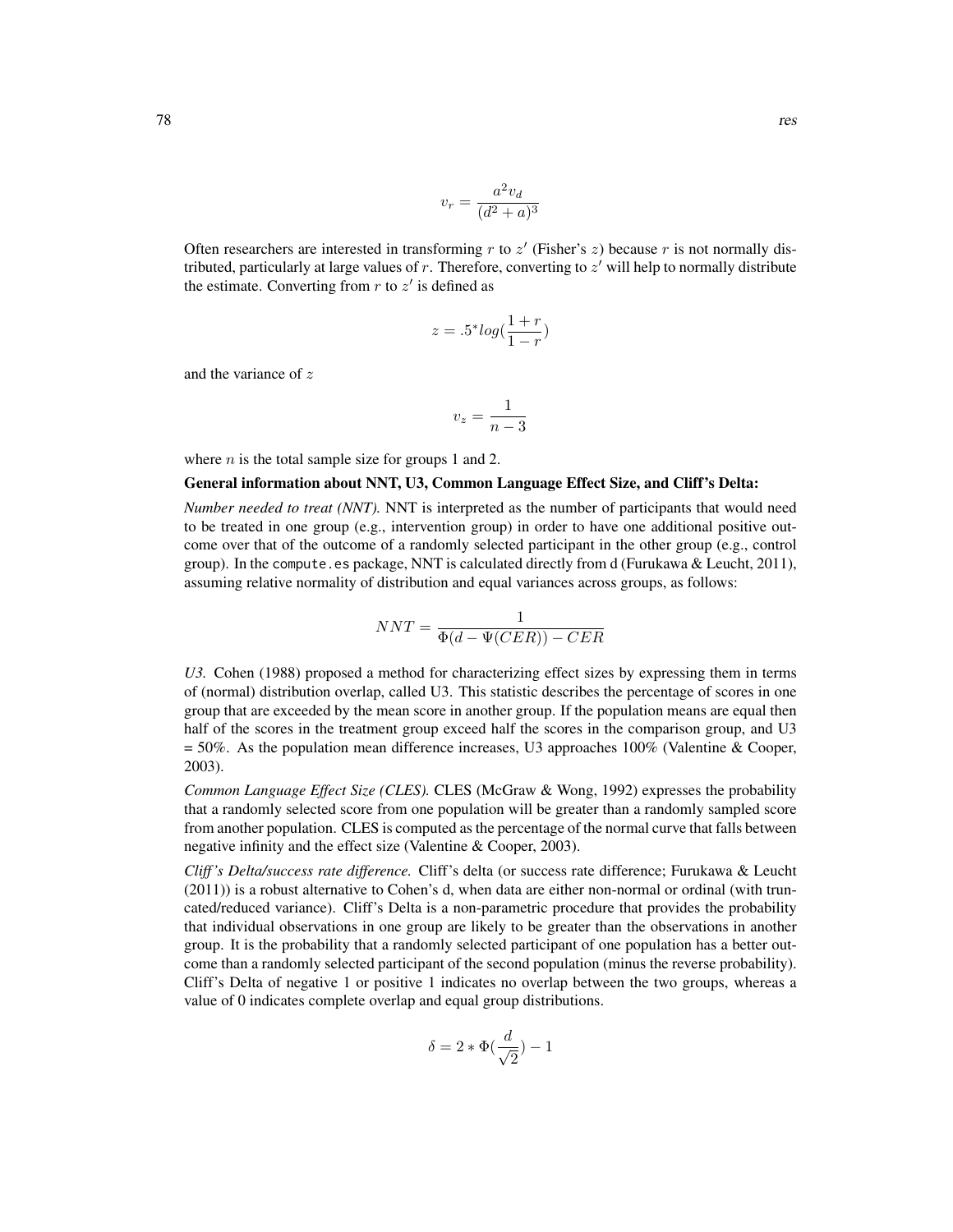#### Author(s)

#### AC Del Re

Much appreciation to Dr. Jeffrey C. Valentine for his contributions in implementing  $U3$  and  $CLES$ procedures and related documentation.

Maintainer: AC Del Re <acdelre@gmail.com>

#### References

Borenstein (2009). Effect sizes for continuous data. In H. Cooper, L. V. Hedges, & J. C. Valentine (Eds.), *The handbook of research synthesis and meta analysis* (pp. 279-293). New York: Russell Sage Foundation.

Cohen, J. (1988). *Statistical power for the behavioral sciences (2nd ed.)*. Hillsdale, NJ: Erlbaum.

Furukawa, T. A., & Leucht, S. (2011). How to obtain NNT from Cohen's d: comparison of two methods. *PloS one, 6*(4), e19070.

McGraw, K. O. & Wong, S. P. (1992). A common language effect size statistic. *Psychological Bulletin, 111,* 361-365.

Valentine, J. C. & Cooper, H. (2003). *Effect size substantive interpretation guidelines: Issues in the interpretation of effect sizes.* Washington, DC: What Works Clearinghouse.

#### Examples

# CALCULATE SEVERAL EFFECT SIZES BASED ON CORRELATION STATISTIC:

res(.3, n=30)

tes *t-test Value to Effect Size*

# **Description**

Converts a t-test value to an effect size of d (mean difference), q (unbiased estimate of d),  $r$  (correlation coefficient),  $z'$  (Fisher's  $z$ ), and log odds ratio. The variances, confidence intervals and p-values of these estimates are also computed, along with NNT (number needed to treat), U3 (Cohen's  $U(3)$  overlapping proportions of distributions), CLES (Common Language Effect Size) and Cliff's Delta.

#### Usage

tes(t, n.1, n.2, level =  $95$ , cer =  $0.2$ , dig = 2, verbose = TRUE, id=NULL, data=NULL)

<span id="page-78-0"></span>tes tes and the set of the set of the set of the set of the set of the set of the set of the set of the set of the set of the set of the set of the set of the set of the set of the set of the set of the set of the set of t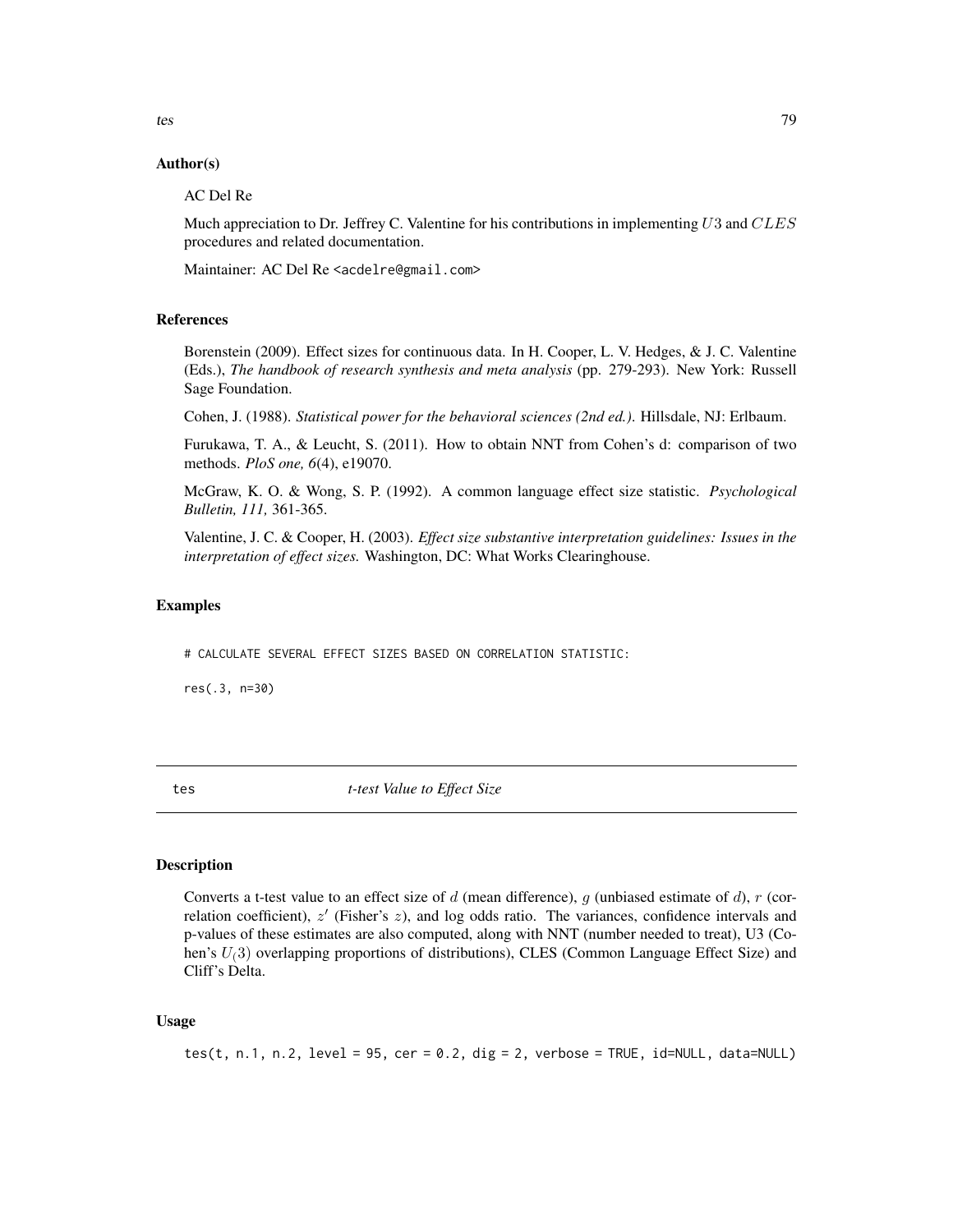# Arguments

| t       | t-test value reported in primary study.                                                                                                                                                                                                                                                                                                                                                                                                                                                                                                             |
|---------|-----------------------------------------------------------------------------------------------------------------------------------------------------------------------------------------------------------------------------------------------------------------------------------------------------------------------------------------------------------------------------------------------------------------------------------------------------------------------------------------------------------------------------------------------------|
| n.1     | Sample size of treatment group.                                                                                                                                                                                                                                                                                                                                                                                                                                                                                                                     |
| n.2     | Sample size of comparison group.                                                                                                                                                                                                                                                                                                                                                                                                                                                                                                                    |
| level   | Confidence level. Default is 95%.                                                                                                                                                                                                                                                                                                                                                                                                                                                                                                                   |
| cer     | Control group Event Rate (e.g., proportion of cases showing recovery). Default<br>is 0.2 (=20% of cases showing recovery). CER is used exclusively for NNT<br>output. This argument can be ignored if input is not a mean difference effect<br>size. Note: NNT output (described below) will NOT be meaningful if based on<br>anything other than input from mean difference effect sizes (i.e., input of Co-<br>hen's d, Hedges' g will produce meaningful output, while correlation coefficient<br>input will NOT produce meaningful NNT output). |
| dig     | Number of digits to display. Default is 2 digits.                                                                                                                                                                                                                                                                                                                                                                                                                                                                                                   |
| verbose | Print output from scalar values? If yes, then verbose=TRUE; otherwise, ver-<br>bose=FALSE. Default is TRUE.                                                                                                                                                                                                                                                                                                                                                                                                                                         |
| id      | Study identifier. Default is NULL, assuming a scalar is used as input. If input is<br>a vector dataset (i.e., data. frame, with multiple values to be computed), enter<br>the name of the study identifier here.                                                                                                                                                                                                                                                                                                                                    |
| data    | name of data. frame. Default is NULL, assuming a scalar is used as input. If<br>input is a vector dataset (i.e., data. frame, with multiple values to be computed),<br>enter the name of the data. frame here.                                                                                                                                                                                                                                                                                                                                      |

# Value

| d        | Standardized mean difference $(d)$ .  |
|----------|---------------------------------------|
| var.d    | Variance of $d$ .                     |
| 1.d      | lower confidence limits for $d$ .     |
| u.d      | upper confidence limits for $d$ .     |
| U3.d     | Cohen's $U(3)$ , for d.               |
| cl.d     | Common Language Effect Size for $d$ . |
| cliffs.d | Cliff's Delta for $d$ .               |
| p.d      | p-value for $d$ .                     |
| g        | Unbiased estimate of $d$ .            |
| var.g    | Variance of $g$ .                     |
| 1.g      | lower confidence limits for $q$ .     |
| u.g      | upper confidence limits for $q$ .     |
| U3.g     | Cohen's $U(3)$ , for g.               |
| cl.g     | Common Language Effect Size for $g$ . |
| p.g      | p-value for $q$ .                     |
| r        | Correlation coefficient.              |
| var.r    | Variance of $r$ .                     |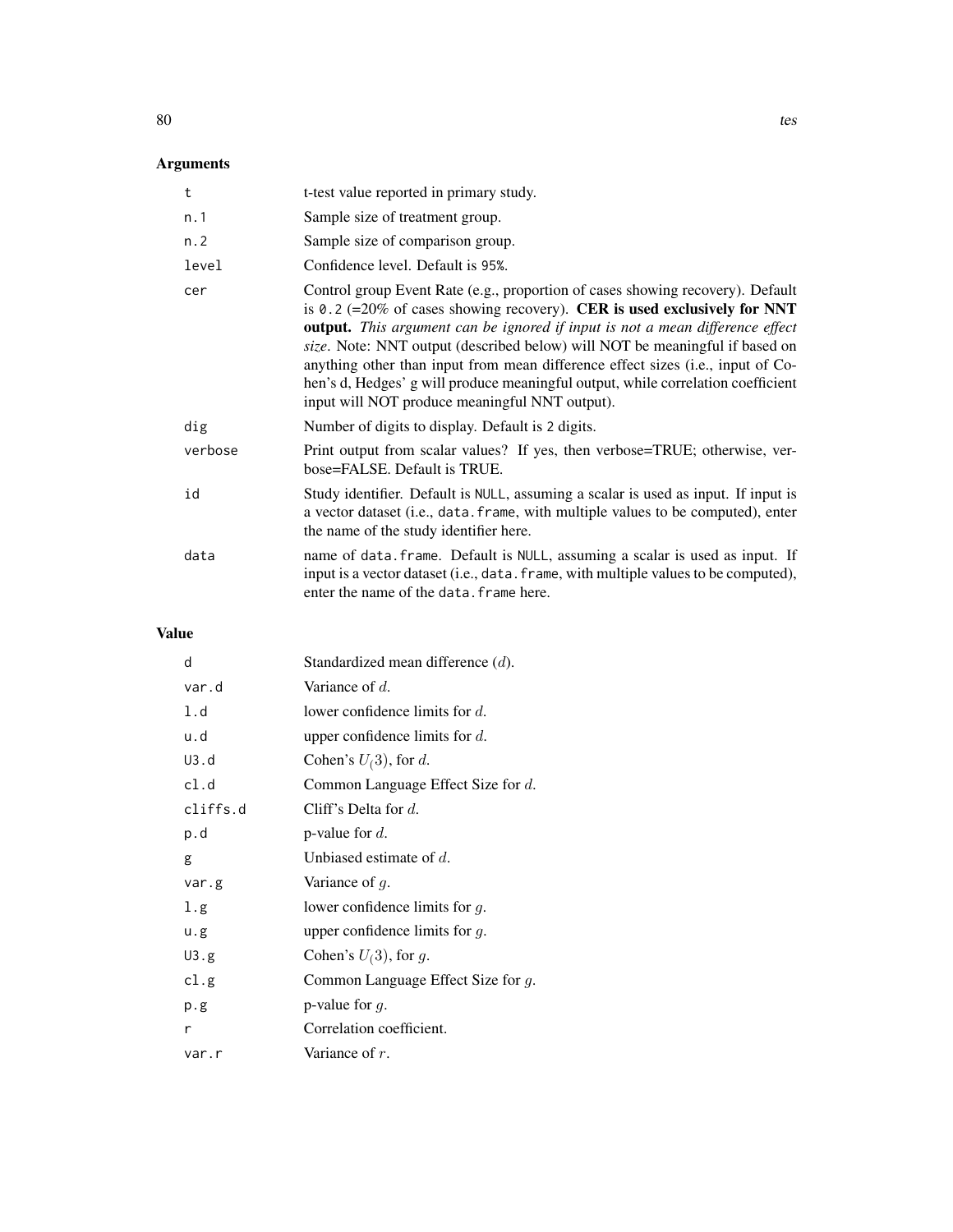| l.r        | lower confidence limits for $r$ .   |
|------------|-------------------------------------|
| u.r        | upper confidence limits for $r$ .   |
| p.r        | p-value for $r$ .                   |
| Z          | Fisher's $z(z')$ .                  |
| var.z      | Variance of $z'$ .                  |
| l.z        | lower confidence limits for $z'$ .  |
| u. z       | upper confidence limits for $z'$ .  |
| p.Z        | p-value for $z'$ .                  |
| 0R         | Odds ratio.                         |
| l.or       | lower confidence limits for $OR$ .  |
| u.or       | upper confidence limits for $OR$ .  |
| p.or       | p-value for $OR$ .                  |
| 10R        | Log odds ratio.                     |
| var.lor    | Variance of log odds ratio.         |
| l.lor      | lower confidence limits for $lOR$ . |
| u.lor      | upper confidence limits for $lOR$ . |
| p.lor      | p-value for $lOR$ .                 |
| N.total    | Total sample size.                  |
| <b>NNT</b> | Number needed to treat.             |

## Note

## Detailed information regarding output values of:

- (1) *Cohen's* d*, Hedges'* g *(unbiased estimate of* d*) and variance*
- (2) *Correlation coefficient (*r*), Fisher's* z 0 *, and variance*
- (3) *Log odds and variance*

is provided below (followed by general information about NNT, U3, Common Language Effect Size, and Cliff's Delta):

# Cohen's d, Hedges' g and Variance of g:

This function will initially calculate Cohen's  $d$  from the t-test values. Then, all other effect size estimates are derived from  $d$  and its variance. This parameter is calculated by

$$
d=t\sqrt{\frac{n_1+n_2}{n_1n_2}}
$$

The variance of  $d$  is derived from

$$
v_d = \frac{n_1 + n_2}{n_1 n_2} + \frac{d^2}{2(n_1 + n_2)}
$$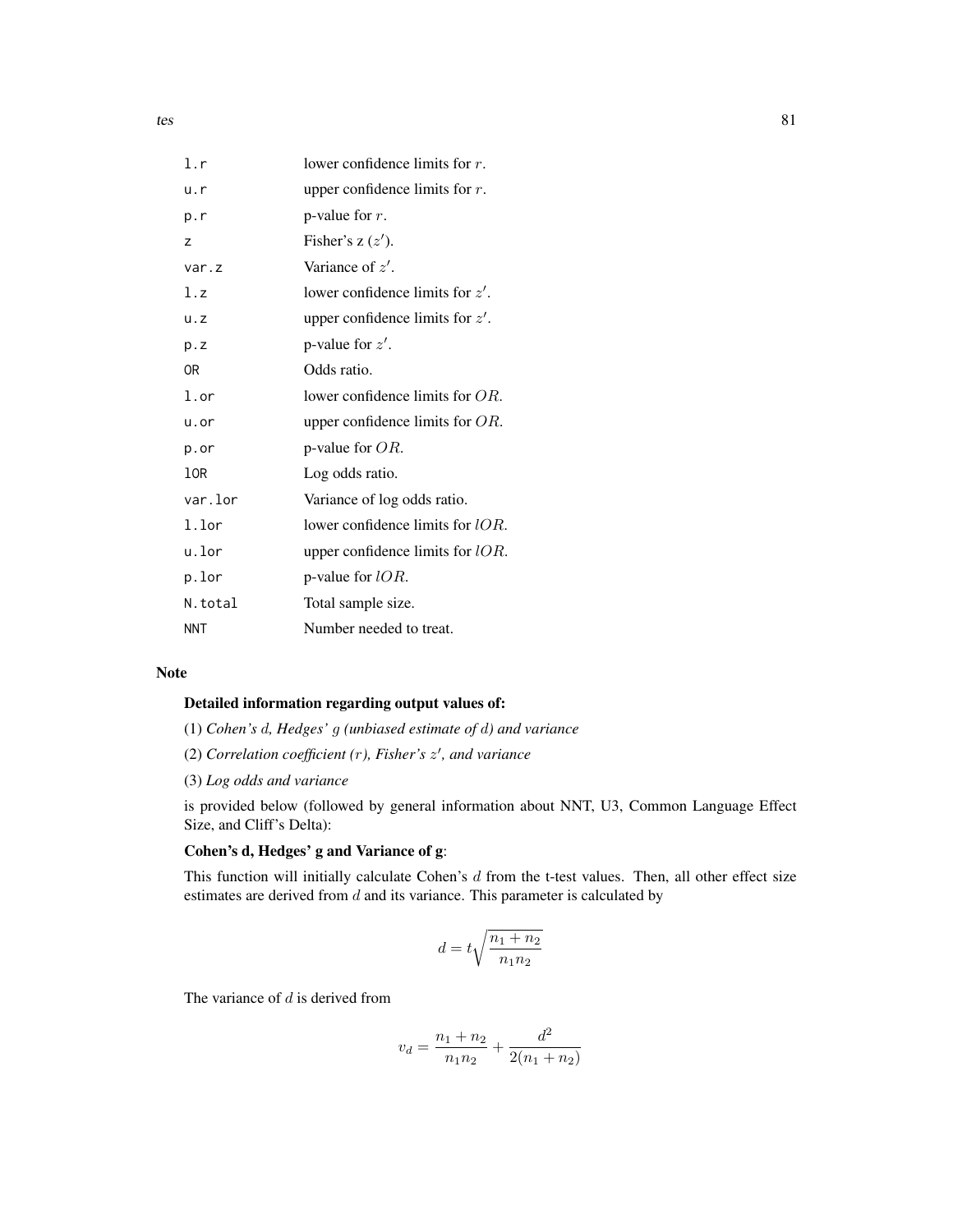The effect size estimate  $d$  has a small upward bias (overestimates the population parameter effect size) which can be removed using a correction formula to derive the unbiased estimate of Hedges'  $g$ . The correction factor,  $j$ , is defined as

$$
J = 1 - \frac{3}{4df - 1}
$$

where df = degrees of freedom, which is  $n_1 + n_2 - 2$  for two independent groups. Then, to calculate g

$$
g = Jd
$$

and the variance of g

$$
v_g = J^2 v_d
$$

#### Correlation Coefficient r, Fisher's z, and Variances:

In this particular formula  $r$  is calculated as follows

$$
r = \frac{d}{\sqrt{d^2 + a}}
$$

where a corrects for inbalance in  $n_1 \& n_2$  and is defined as

$$
a = \frac{(n_1 + n_2)^2}{n_1 n_2}
$$

The variance of  $r$  is then defined as

$$
v_r = \frac{a^2 v_d}{(d^2 + a)^3}
$$

Often researchers are interested in transforming  $r$  to  $z'$  (Fisher's  $z$ ) because  $r$  is not normally distributed, particularly at large values of  $r$ . Therefore, converting to  $z'$  will help to normally distribute the estimate. Converting from  $r$  to  $z'$  is defined as

$$
z = .5^* \log(\frac{1+r}{1-r})
$$

and the variance of z

$$
v_z=\frac{1}{n-3}
$$

where  $n$  is the total sample size for groups 1 and 2.

## Log Odds Ratio & Variance of Log Odds:

In this particular formula, log odds is calculated as follows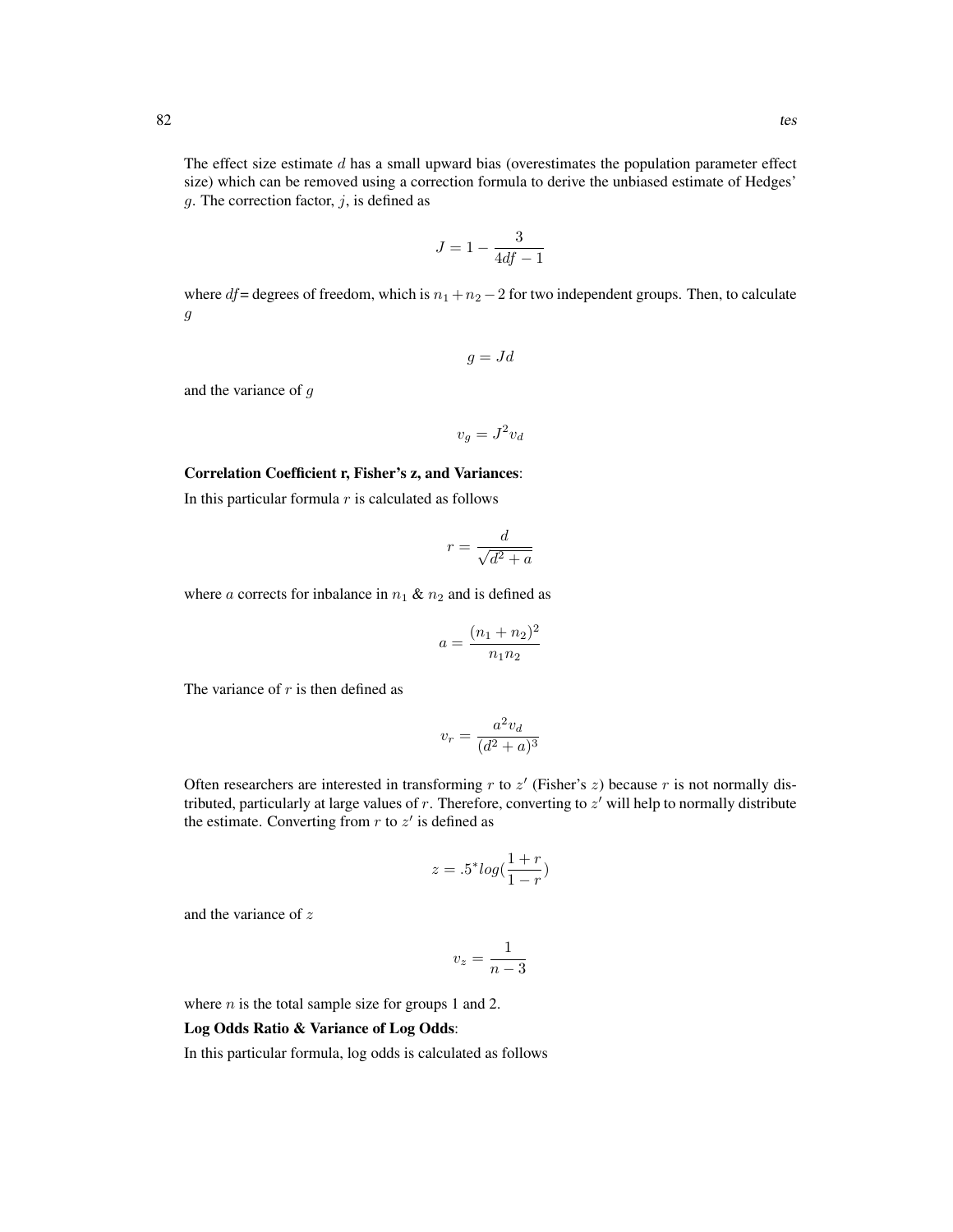$$
\log(o) = \frac{\pi d}{\sqrt{3}}
$$

where  $pi = 3.1459$ . The variance of log odds is defined as

$$
v_{log(o)} = \frac{\pi^2 v_d}{3}
$$

#### General information about NNT, U3, Common Language Effect Size, and Cliff's Delta:

*Number needed to treat (NNT).* NNT is interpreted as the number of participants that would need to be treated in one group (e.g., intervention group) in order to have one additional positive outcome over that of the outcome of a randomly selected participant in the other group (e.g., control group). In the compute.es package, NNT is calculated directly from d (Furukawa & Leucht,  $2011$ ), assuming relative normality of distribution and equal variances across groups, as follows:

$$
NNT = \frac{1}{\Phi(d - \Psi(CER)) - CER}
$$

*U3.* Cohen (1988) proposed a method for characterizing effect sizes by expressing them in terms of (normal) distribution overlap, called U3. This statistic describes the percentage of scores in one group that are exceeded by the mean score in another group. If the population means are equal then half of the scores in the treatment group exceed half the scores in the comparison group, and U3  $= 50\%$ . As the population mean difference increases, U3 approaches 100% (Valentine & Cooper, 2003).

*Common Language Effect Size (CLES).* CLES (McGraw & Wong, 1992) expresses the probability that a randomly selected score from one population will be greater than a randomly sampled score from another population. CLES is computed as the percentage of the normal curve that falls between negative infinity and the effect size (Valentine & Cooper, 2003).

*Cliff 's Delta/success rate difference.* Cliff's delta (or success rate difference; Furukawa & Leucht (2011)) is a robust alternative to Cohen's d, when data are either non-normal or ordinal (with truncated/reduced variance). Cliff's Delta is a non-parametric procedure that provides the probability that individual observations in one group are likely to be greater than the observations in another group. It is the probability that a randomly selected participant of one population has a better outcome than a randomly selected participant of the second population (minus the reverse probability). Cliff's Delta of negative 1 or positive 1 indicates no overlap between the two groups, whereas a value of 0 indicates complete overlap and equal group distributions.

$$
\delta = 2 * \Phi(\frac{d}{\sqrt{2}}) - 1
$$

Author(s)

AC Del Re

Much appreciation to Dr. Jeffrey C. Valentine for his contributions in implementing  $U3$  and  $CLES$ procedures and related documentation.

Maintainer: AC Del Re <acdelre@gmail.com>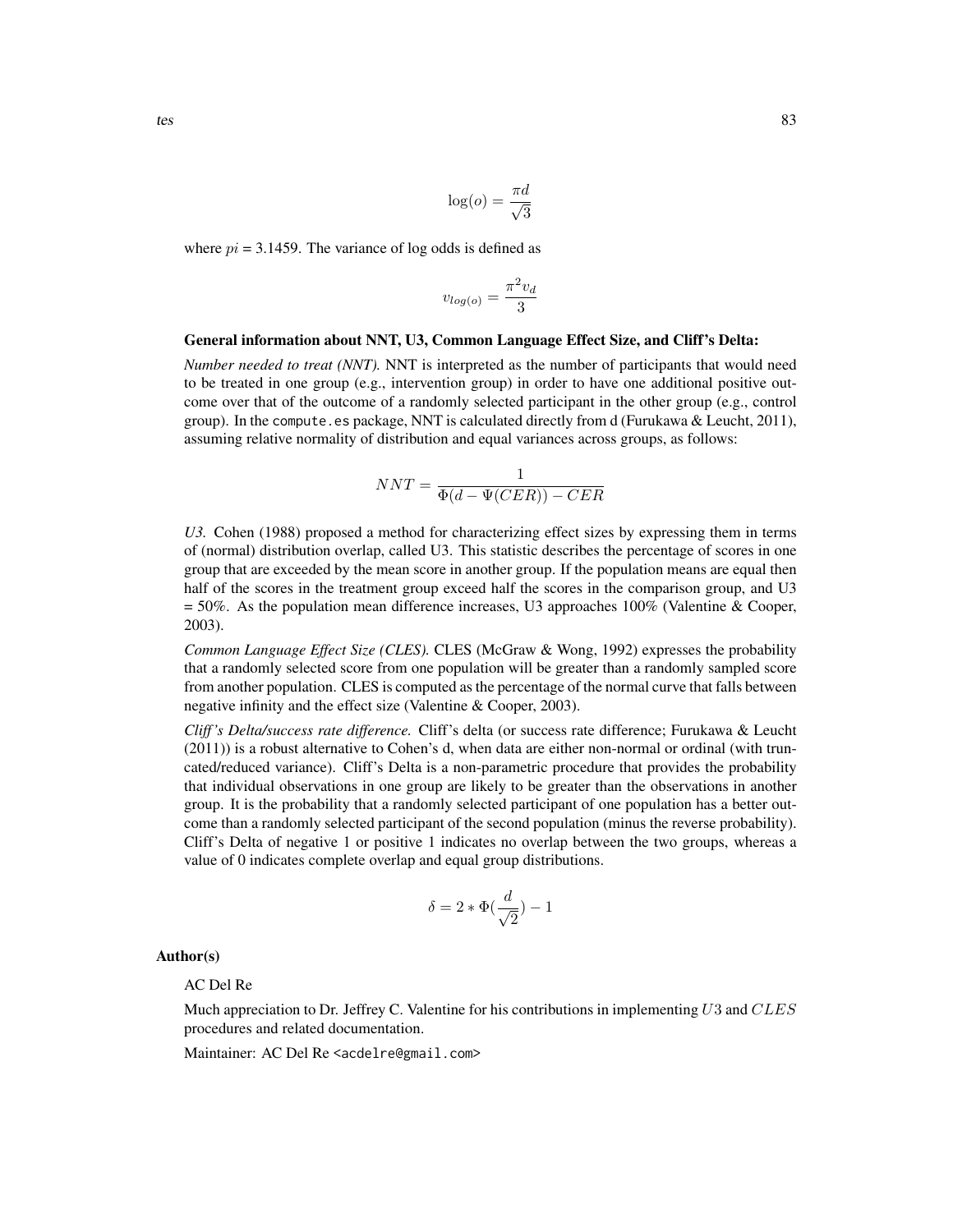# <span id="page-83-0"></span>References

Borenstein (2009). Effect sizes for continuous data. In H. Cooper, L. V. Hedges, & J. C. Valentine (Eds.), *The handbook of research synthesis and meta analysis* (pp. 279-293). New York: Russell Sage Foundation.

Cohen, J. (1988). *Statistical power for the behavioral sciences (2nd ed.)*. Hillsdale, NJ: Erlbaum.

Furukawa, T. A., & Leucht, S. (2011). How to obtain NNT from Cohen's d: comparison of two methods. *PloS one, 6*(4), e19070.

McGraw, K. O. & Wong, S. P. (1992). A common language effect size statistic. *Psychological Bulletin, 111,* 361-365.

Valentine, J. C. & Cooper, H. (2003). *Effect size substantive interpretation guidelines: Issues in the interpretation of effect sizes.* Washington, DC: What Works Clearinghouse.

#### See Also

#### [a.tes](#page-24-0)

#### Examples

# CALCULATE SEVERAL EFFECT SIZES BASED ON T STATISTIC:

tes(3, 30, 30)